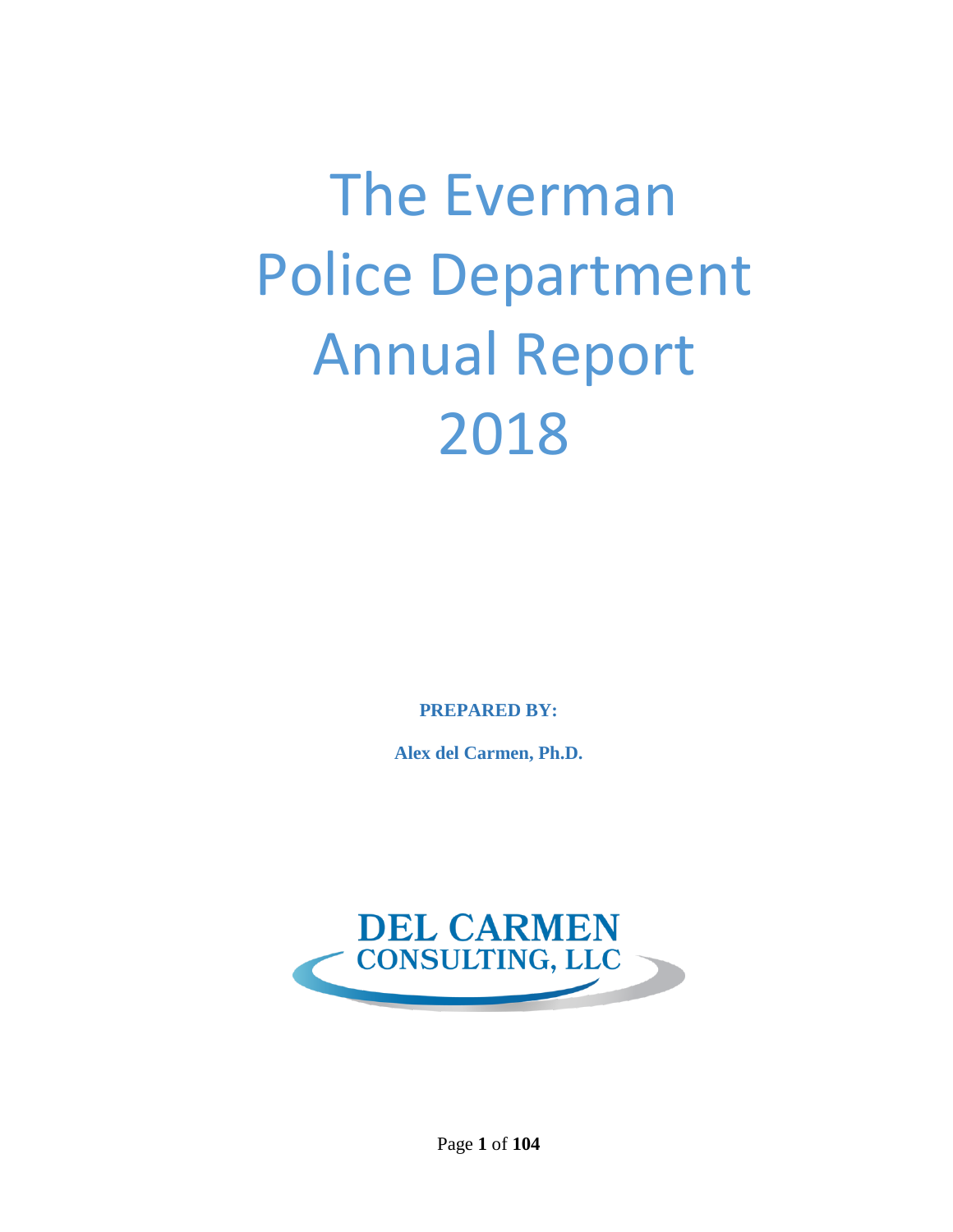March 4, 2019

Everman City Council 212 North Race St. Everman, Texas 76140

Dear Distinguished Members of the City Council,

The Texas Legislature, with the intent of addressing the issue of racial profiling in policing, enacted in 2001, the Texas Racial Profiling Law. During the past year, the Everman Police Department, in accordance with the law, has collected and reported traffic and motor vehicle-related contact data for the purpose of identifying and addressing (if necessary) areas of concern regarding racial profiling practices. In the 2009 Texas legislative session, the Racial Profiling Law was modified and additional requirements were implemented. Moreover, in 2017, the Sandra Bland Act was passed and signed into law (along with HB 3051 which introduced new racial and ethnic designations). The Sandra Bland Law requires that law enforcement agencies in the state collect additional data and provide a more detailed analysis. All of these requirements have been met by the Everman Police Department and are included in this report.

 This particular report contains three sections with information on motor vehiclerelated contact data. In addition, when appropriate, documentation is also a component of this report, aiming at demonstrating the manner in which the Everman Police Department has complied with the Texas Racial Profiling Law. In section 1, you will find the table of contents in addition to the Texas Senate Bill (SB1074); which later became the Texas Racial Profiling Law. Further, you will find the Texas HB 3389, which, in 2009, introduced new requirements relevant to racial profiling as well as the Sandra Bland Act. Also, in this section, a list of requirements relevant to the Racial Profiling Law as established by TCOLE (Texas Commission on Law Enforcement) is included. In addition, you will find, in sections 2 and 3 documentation which demonstrates compliance by the Everman Police Department relevant to the requirements as established in the Texas Racial Profiling Law. That is, you will find documents relevant to the implementation of an institutional policy banning racial profiling, the incorporation of a racial profiling complaint process and the training administered to all law enforcement personnel.

The last section of this report includes statistical data relevant to contacts, made during the course of motor vehicle stops and in accordance with the law, between 1/1/18 and 12/31/18. In addition, this section contains the TCOLE Tier 2 form, which is required to be submitted to this particular organization by March  $1<sup>st</sup>$  of each year. The data in this report has been analyzed and compared to data derived from the U.S. Census Bureau's Fair Roads Standard. The final analysis and recommendations are also included in this report. The findings in this report serve as evidence of the Everman Police Department's commitment to comply with the Texas Racial Profiling Law.

#### Sincerely,

Alex del Carmen, Ph.D.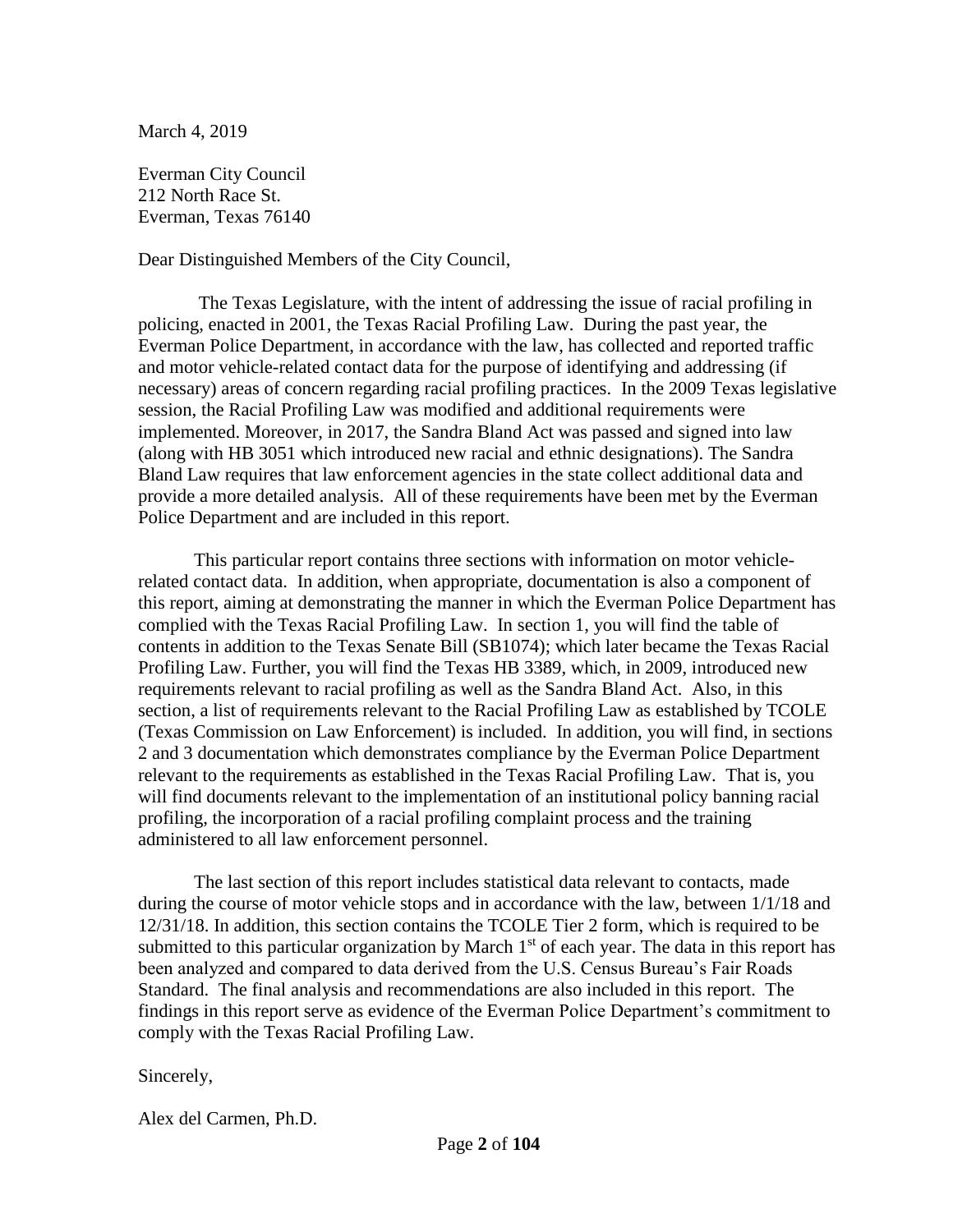Del Carmen Consulting, LLC

#### **Table of Contents**

#### **(I) Introduction**

- a) Letter to Council Members
- b) Table of Contents
- c) TCOLE Guidelines
- d) The Texas Law on Racial Profiling (S.B. 1074)
- e) Modifications to the Original Law (H.B. 3389)
- f) Designations for Racial and Ethnic Categories (H.B. 3051)
- g) The Sandra Bland Act (S.B. 1849)

#### **(II) Responding to the Texas Racial Profiling Law**

- a) Institutional Policy on Racial Profiling
- b) Public Education on Filing Compliments and Complaints— Addressing Allegations of Racial Profiling Practices
- c) Racial Profiling Training of Law Enforcement Personnel
- d) Report on Compliments and Racial Profiling Complaints Filed on Officers (includes outcome of investigation)
- e) Tier 2 Tables, Known Ethnicity and Race and TCOLE Form
- f) Comprehensive Analysis and Interpretation of Data

#### **(III) Summary**

- a) Checklist
- b) Contact Information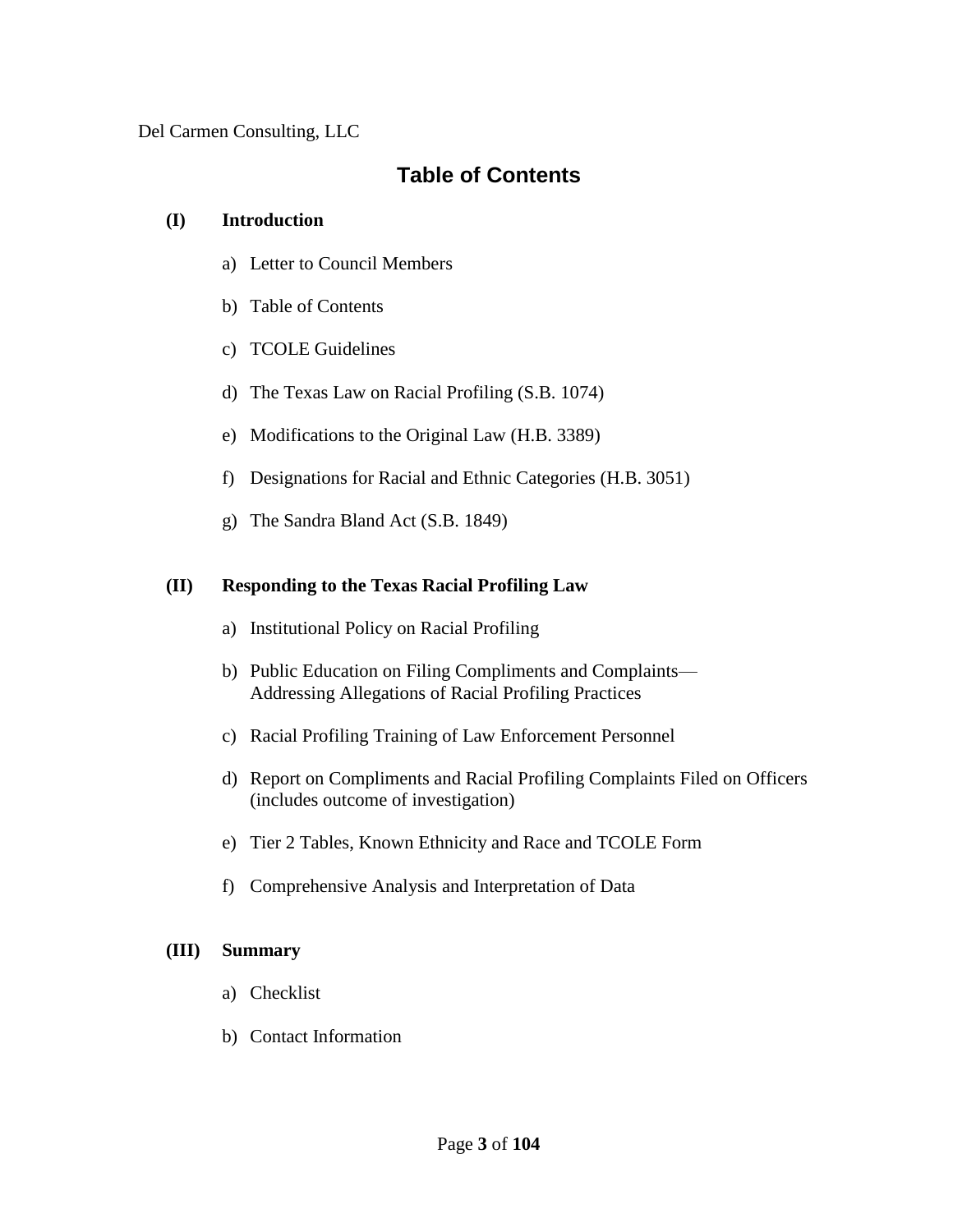## **TCOLE GUIDELINES**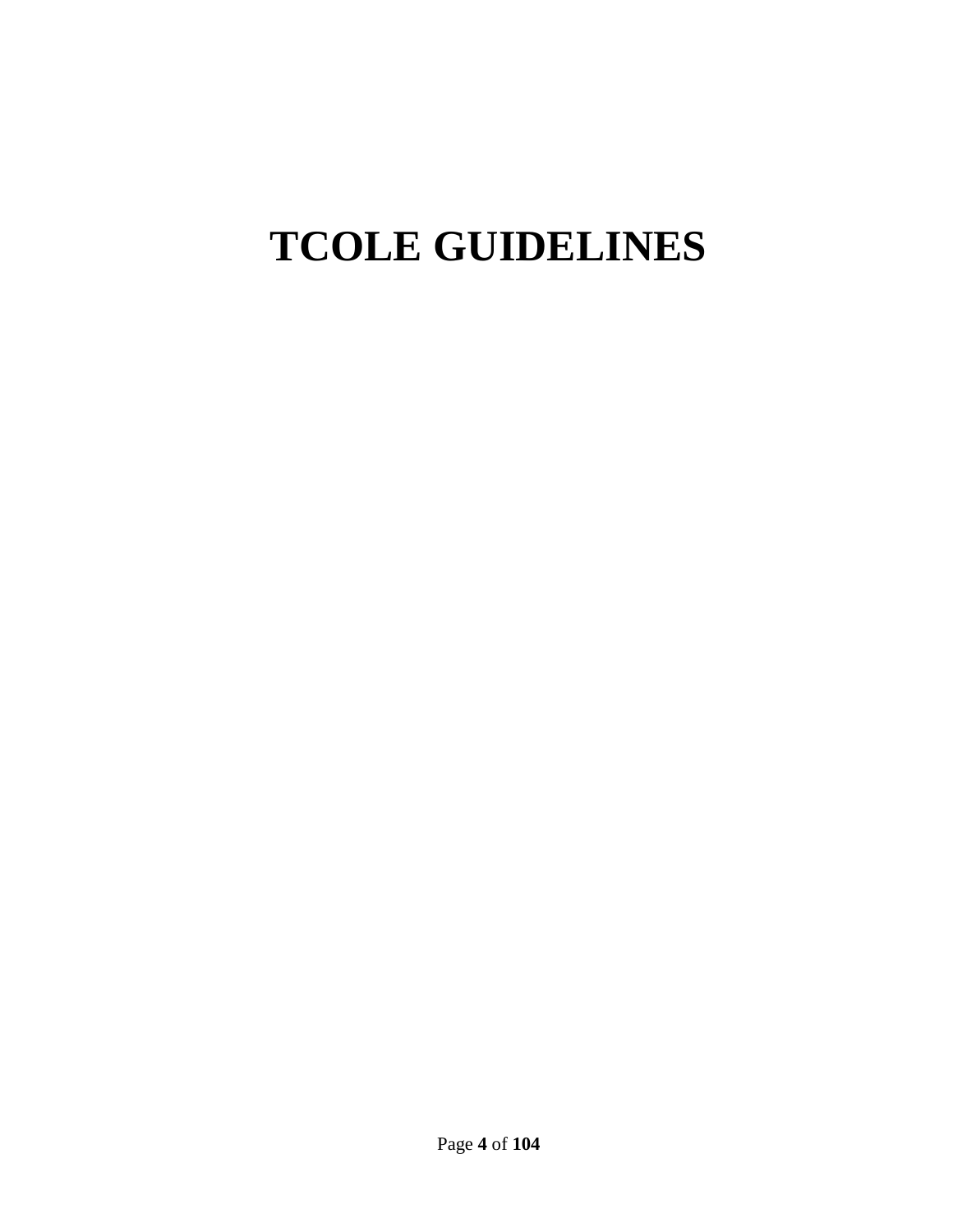#### **Guidelines for Compiling and Reporting Data under Senate Bill 1074**

#### **Background**

Senate Bill 1074 of the 77<sup>th</sup> Legislature established requirements in the Texas Code of Criminal Procedure (TCCP) for law enforcement agencies. The Commission developed this document to assist agencies in complying with the statutory requirements.

The guidelines are written in the form of standards using a style developed from accreditation organizations including the Commission on Accreditation for Law Enforcement Agencies (CALEA). The standards provide a description of *what* must be accomplished by an agency but allows wide latitude in determining *how* the agency will achieve compliance with each applicable standard.

Each standard is composed of two parts: the standard statement and the commentary. The *standard statement* is a declarative sentence that places a clear-cut requirement, or multiple requirements, on an agency. The commentary supports the standard statement but is not binding. The commentary can serve as a prompt, as guidance to clarify the intent of the standard, or as an example of one possible way to comply with the standard.

#### **Standard 1**

Each law enforcement agency has a detailed written directive that:

- clearly defines acts that constitute racial profiling;
- strictly prohibits peace officers employed by the agency from engaging in racial profiling;
- implements a process by which an individual may file a complaint with the agency if the individual believes a peace officer employed by the agency has engaged in racial profiling with respect to the individual filing the complaint;
- provides for public education relating to the complaint process;
- requires appropriate corrective action to be taken against a peace officer employed by the agency who, after investigation, is shown to have engaged in racial profiling in violation of the agency's written racial profiling policy; and
- requires the collection of certain types of data for subsequent reporting.

#### **Commentary**

Article 2.131 of the TCCP prohibits officers from engaging in racial profiling, and article 2.132 of the TCCP now requires a written policy that contains the elements listed in this standard. The article also specifically defines a law enforcement agency as it applies to this statute as an " agency of the state, or of a county, municipality, or other political subdivision of the state, that employs peace officers who make traffic stops in the routine performance of the officers' official duties."

The article further defines race or ethnicity as being of "a particular descent, including Caucasian, African, Hispanic, Asian, or Native American." The statute does not limit the required policies to just these ethnic groups.

This written policy is to be adopted and implemented no later than January 1, 2002.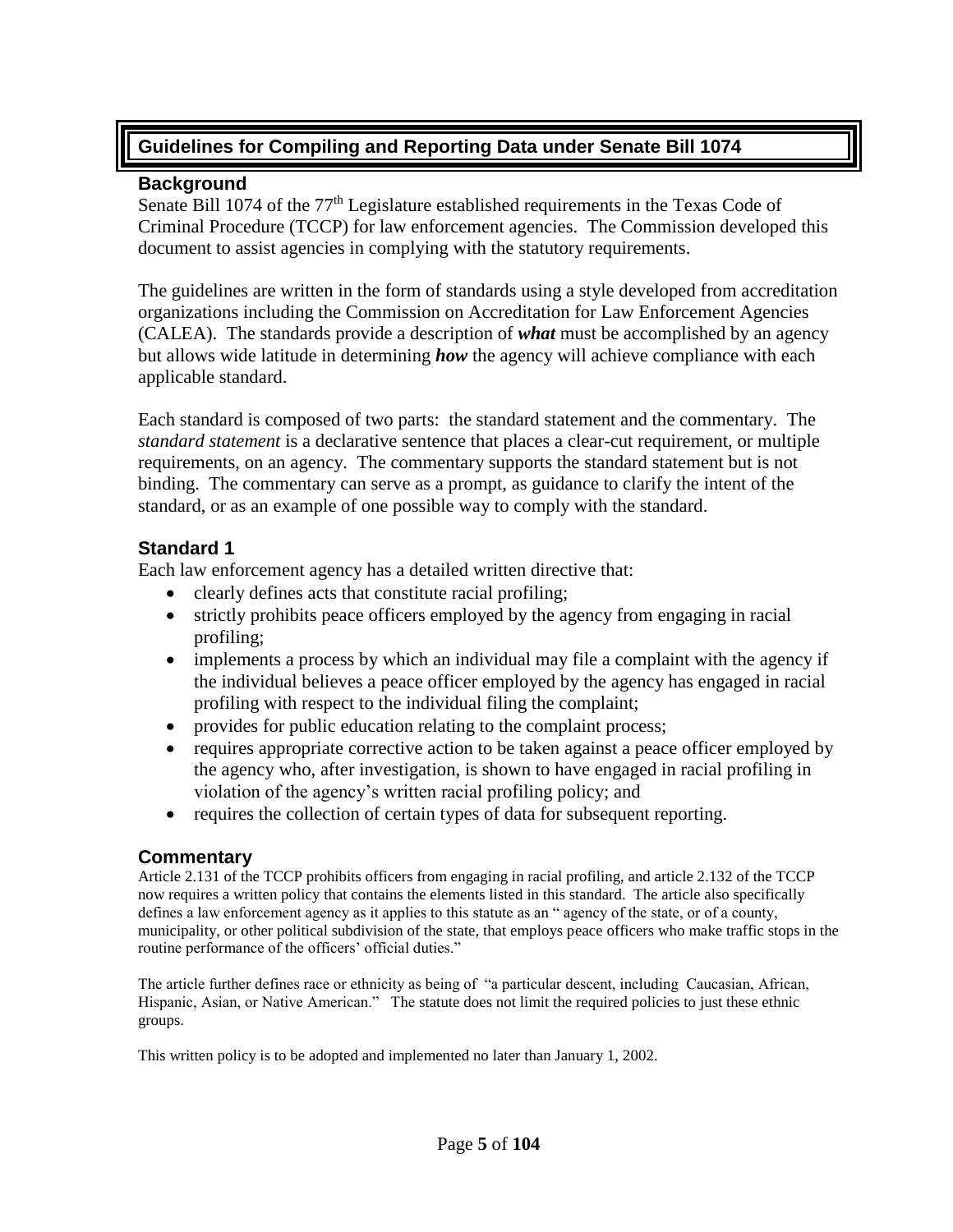#### **Standard 2**

Each peace officer who stops a motor vehicle for an alleged violation of a law or ordinance regulating traffic, or who stops a pedestrian for any suspected offense reports to the employing law enforcement agency information relating to the stop, to include:

- a physical description of each person detained, including gender and the person's race or ethnicity, as stated by the person, or, if the person does not state a race or ethnicity, as determined by the officer's best judgment;
- the traffic law or ordinance alleged to have been violated or the suspected offense;
- whether the officer conducted a search as a result of the stop and, if so, whether the person stopped consented to the search;
- whether any contraband was discovered in the course of the search, and the type of contraband discovered;
- whether probable cause to search existed, and the facts supporting the existence of that probable cause;
- whether the officer made an arrest as a result of the stop or the search, including a statement of the offense charged;
- the street address or approximate location of the stop; and
- whether the officer issued a warning or citation as a result of the stop, including a description of the warning or a statement of the violation charged.

#### **Commentary**

The information required by 2.133 TCCP is used to complete the agency reporting requirements found in Article 2.134. A peace officer and an agency may be exempted from this requirement under Article 2.135 TCCP Exemption for Agencies Using Video and Audio Equipment. An agency may be exempt from this reporting requirement by applying for the funds from the Department of Public Safety for video and audio equipment and the State does not supply those funds. Section 2.135 (a)(2) states, "the governing body of the county or municipality served by the law enforcement agency, in conjunction with the law enforcement agency, certifies to the Department of Public Safety, not later than the date specified by rule by the department, that the law enforcement agency needs funds or video and audio equipment for the purpose of installing video and audio equipment as described by Subsection (a)  $(1)$  (A) and the agency does not receive from the state funds for video and audio equipment sufficient, as determined by the department, for the agency to accomplish that purpose."

#### **Standard 3**

The agency compiles the information collected under 2.132 and 2.133 and analyzes the information identified in 2.133.

#### **Commentary**

Senate Bill 1074 from the 77<sup>th</sup> Session of the Texas Legislature created requirements for law enforcement agencies to gather specific information and to report it to each county or municipality served. New sections of law were added to the Code of Criminal Procedure regarding the reporting of traffic and pedestrian stops. Detained is defined as when a person stopped is not free to leave.

Article 2.134 TCCP requires the agency to compile and provide and analysis of the information collected by peace officer employed by the agency. The report is provided to the governing body of the municipality or county no later than March 1 of each year and covers the previous calendar year.

There is data collection and reporting required based on Article 2.132 CCP (tier one) and Article 2.133 CCP (tier two).

The minimum requirements for "tier one" data for traffic stops in which a citation results are: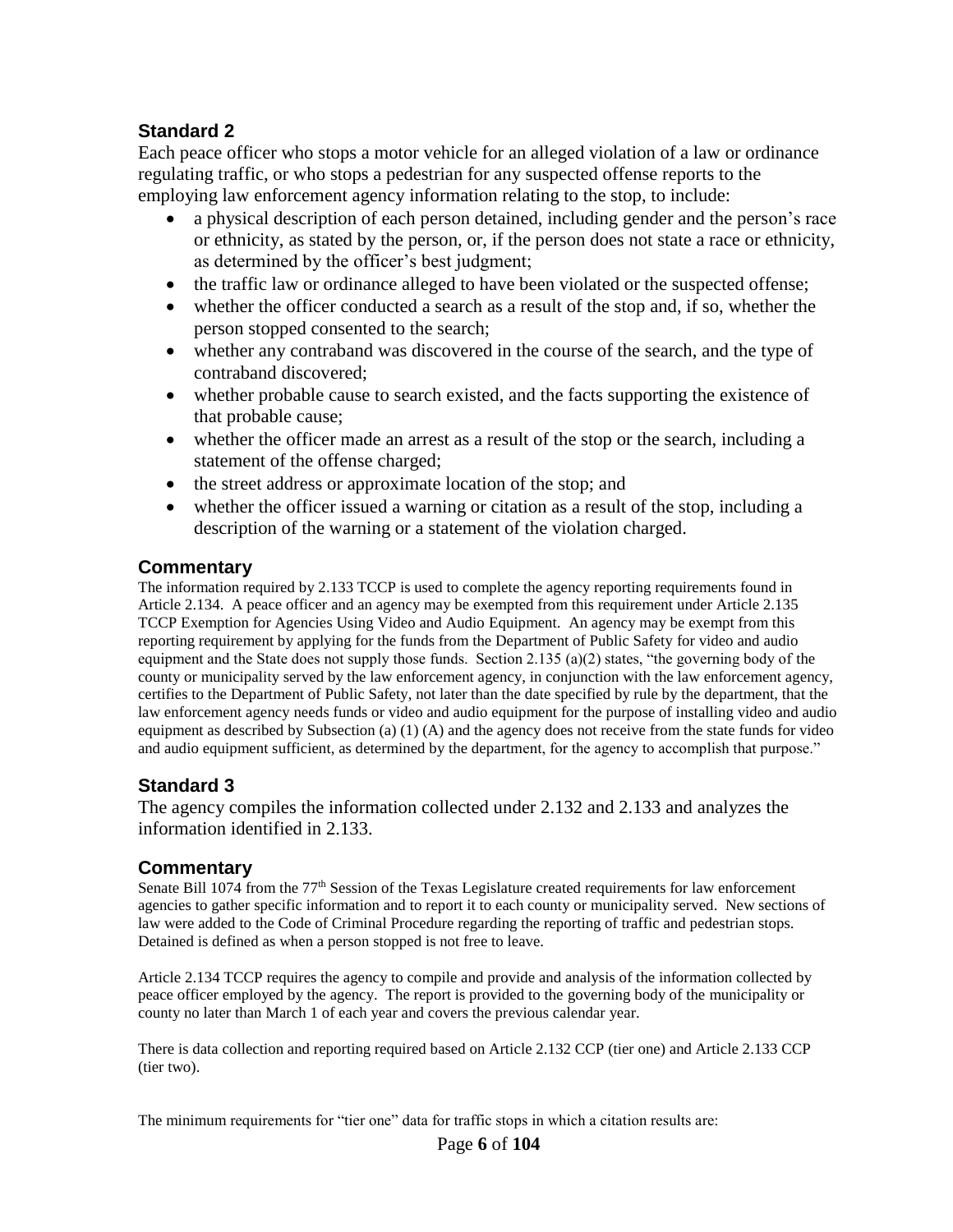- 1) the race or ethnicity of individual detained (race and ethnicity as defined by the bill means of "a particular descent, including Caucasian, African, Hispanic, Asian, or Native American");
- 2) whether a search was conducted, and if there was a search, whether it was a consent search or a probable cause search; and
- 3) whether there was a custody arrest.

The minimum requirements for reporting on "tier two" reports include traffic and pedestrian stops. Tier two data include:

- 1) the detained person's gender and race or ethnicity;
- 2) the type of law violation suspected, e.g., hazardous traffic, non-hazardous traffic, or other criminal investigation (the Texas Department of Public Safety publishes a categorization of traffic offenses into hazardous or non-hazardous);
- 3) whether a search was conducted, and if so whether it was based on consent or probable cause;
- 4) facts supporting probable cause;
- 5) the type, if any, of contraband that was collected;
- 6) disposition of the stop, e.g., arrest, ticket, warning, or release;
- 7) location of stop; and
- 8) statement of the charge, e.g., felony, misdemeanor, or traffic.

Tier one reports are made to the governing body of each county or municipality served by the agency an annual report of information if the agency is an agency of a county, municipality, or other political subdivision of the state. Tier one and two reports are reported to the county or municipality not later than March 1 for the previous calendar year beginning March 1, 2003. Tier two reports include a comparative analysis between the race and ethnicity of persons detained to see if a differential pattern of treatment can be discerned based on the disposition of stops including searches resulting from the stops. The reports also include information relating to each complaint filed with the agency alleging that a peace officer employed by the agency has engaged in racial profiling. An agency may be exempt from the tier two reporting requirement by applying for the funds from the Department of Public Safety for video and audio equipment and the State does not supply those funds [See 2.135 (a)(2) TCCP].

Reports should include both raw numbers and percentages for each group. Caution should be exercised in interpreting the data involving percentages because of statistical distortions caused by very small numbers in any particular category, for example, if only one American Indian is stopped and searched, that stop would not provide an accurate comparison with 200 stops among Caucasians with 100 searches. In the first case, a 100% search rate would be skewed data when compared to a 50% rate for Caucasians.

#### **Standard 4**

If a law enforcement agency has video and audio capabilities in motor vehicles regularly used for traffic stops, or audio capabilities on motorcycles regularly used to make traffic stops, the agency:

- adopts standards for reviewing and retaining audio and video documentation; and
- promptly provides a copy of the recording to a peace officer who is the subject of a complaint on written request by the officer.

#### **Commentary**

The agency should have a specific review and retention policy. Article 2.132 TCCP specifically requires that the peace officer be promptly provided with a copy of the audio or video recordings if the officer is the subject of a complaint and the officer makes a written request.

#### **Standard 5**

Agencies that do not currently have video or audio equipment must examine the feasibility of installing such equipment.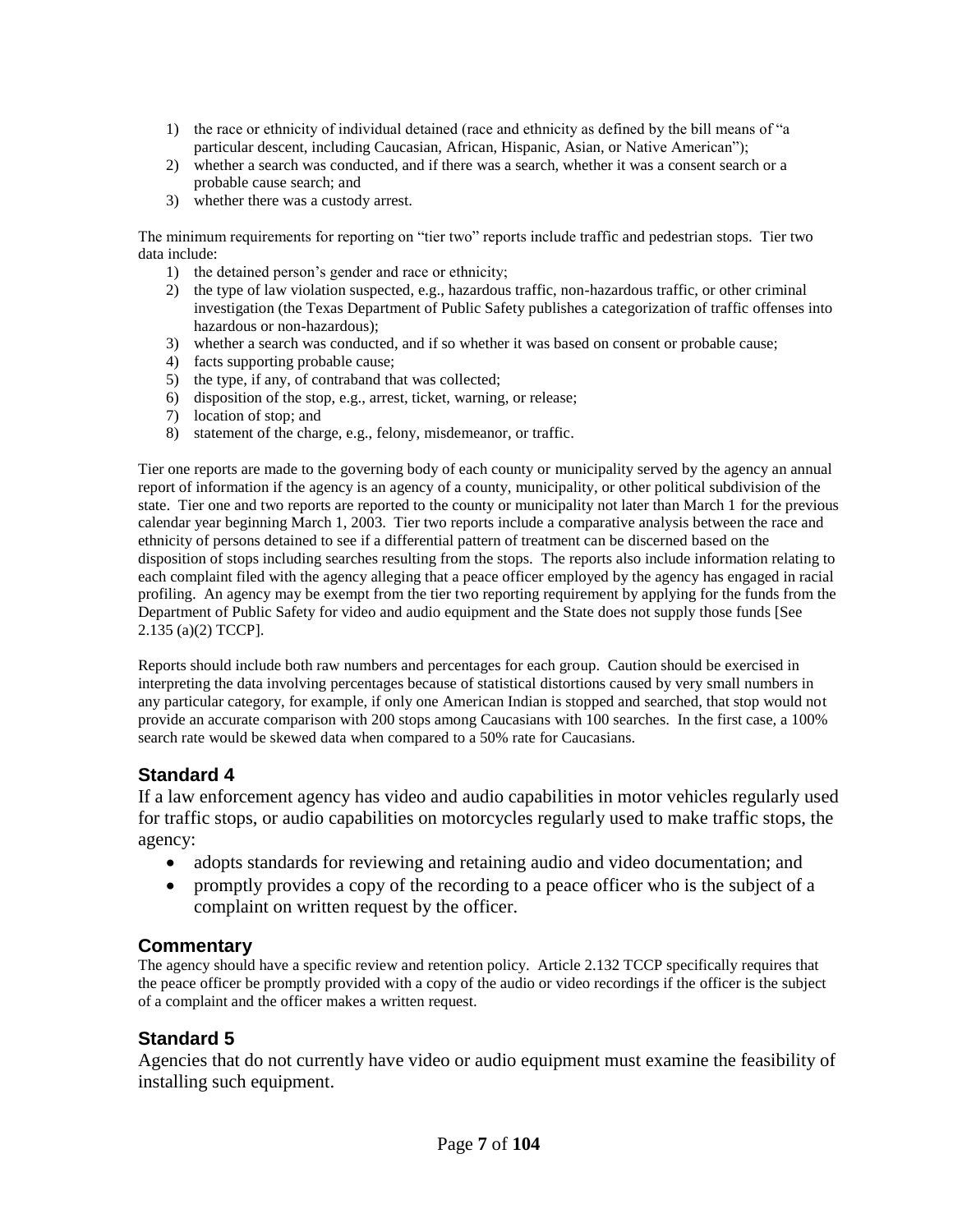#### **Commentary**

None

#### **Standard 6**

Agencies that have video and audio recording capabilities are exempt from the reporting requirements of Article 2.134 TCCP and officers are exempt from the reporting requirements of Article 2.133 TCCP provided that:

- the equipment was in place and used during the proceeding calendar year; and
- video and audio documentation is retained for at least 90 days.

#### **Commentary**

The audio and video equipment and policy must have been in place during the previous calendar year. Audio and video documentation must be kept for at least 90 days or longer if a complaint has been filed. The documentation must be retained until the complaint is resolved. Peace officers are not exempt from the requirements under Article 2.132 TCCP.

#### **Standard 7**

Agencies have citation forms or other electronic media that comply with Section 543.202 of the Transportation Code.

#### **Commentary**

Senate Bill 1074 changed Section 543.202 of the Transportation Code requiring citations to include:

- race or ethnicity, and
- whether a search of the vehicle was conducted and whether consent for the search was obtained.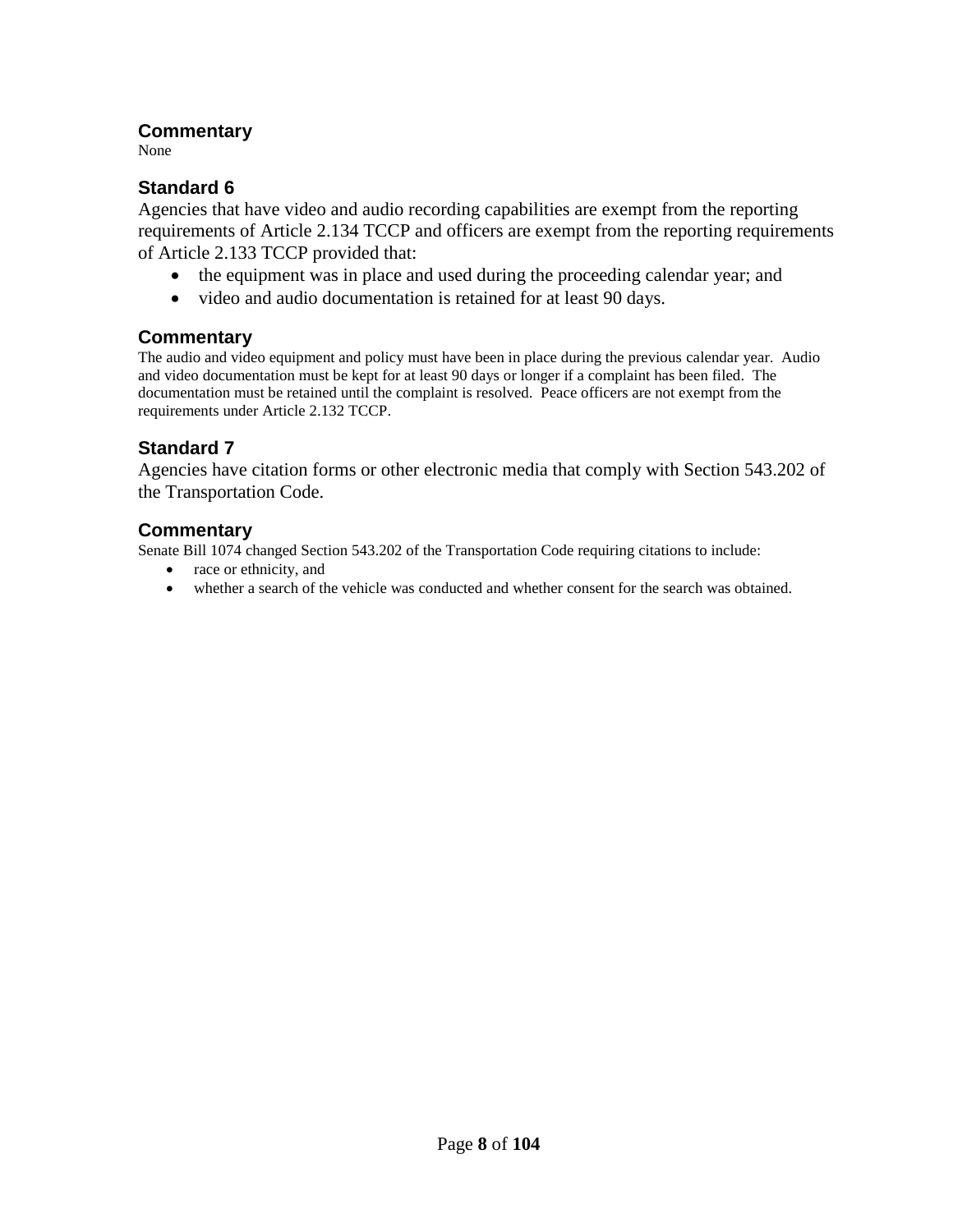### **The Texas Law on Racial Profiling**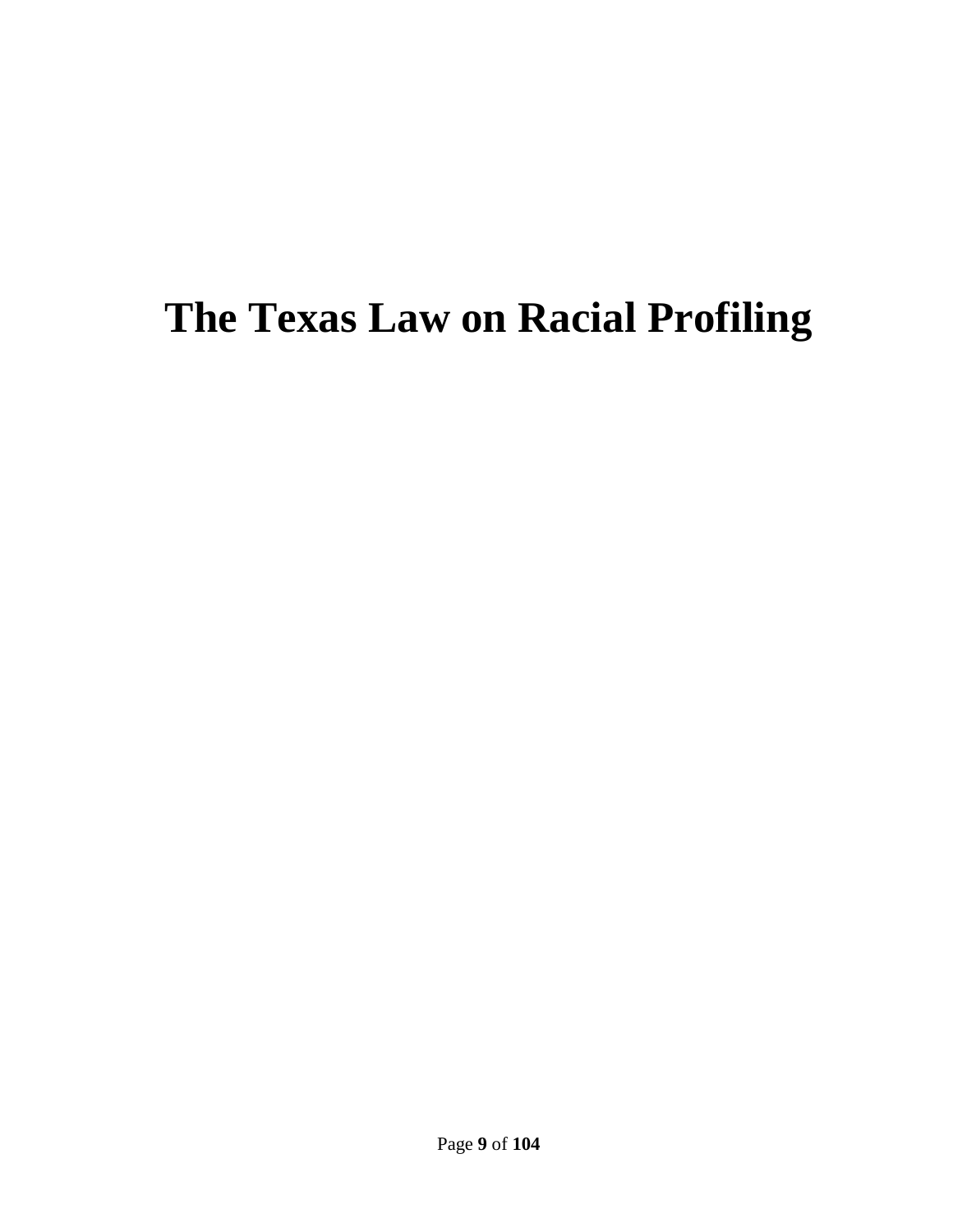#### AN ACT

relating to the prevention of racial profiling by certain peace officers.

#### BE IT ENACTED BY THE LEGISLATURE OF THE STATE

OF TEXAS:

SECTION 1. Chapter 2, Code of Criminal Procedure, is amended

by adding Articles 2.131 through 2.138 to read as follows:

### Art. 2.131. RACIAL PROFILING PROHIBITED. A peace officer may not engage in racial profiling. Art. 2.132. LAW ENFORCEMENT POLICY ON RACIAL

PROFILING. (a) In this article:

(1) "Law enforcement agency" means an agency of the

state, or of a county, municipality, or other political subdivision of the state, that employs peace officers who make traffic stops in the routine performance of the officers' official duties.

(2) "Race or ethnicity" means of a particular descent,

including Caucasian, African, Hispanic, Asian, or Native American descent.

(b) Each law enforcement agency in this state shall adopt a

detailed written policy on racial profiling. The policy must:

(1) clearly define acts constituting racial profiling;

(2) strictly prohibit peace officers employed by the

agency from engaging in racial profiling;

(3) implement a process by which an individual may file

a complaint with the agency if the individual believes that a peace officer employed by the agency has engaged in racial profiling with respect to the individual;

Page **10** of **104**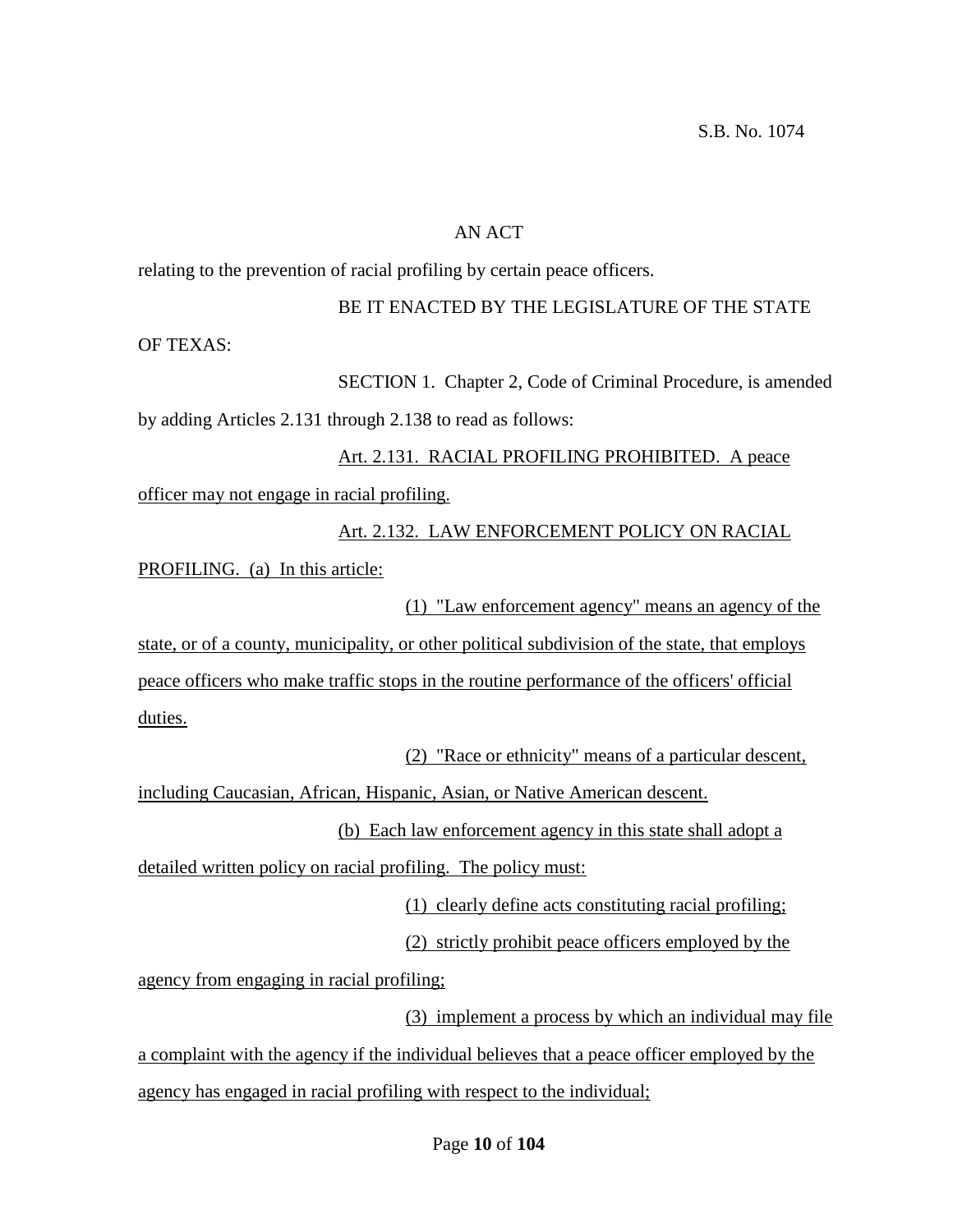(4) provide public education relating to the agency's

complaint process;

(5) require appropriate corrective action to be taken

against a peace officer employed by the agency who, after an investigation, is shown to have engaged in racial profiling in violation of the agency's policy adopted under this article; (6) require collection of information relating to traffic

stops in which a citation is issued and to arrests resulting from those traffic stops, including information relating to:

(A) the race or ethnicity of the individual

detained; and

(B) whether a search was conducted and, if so,

whether the person detained consented to the search; and

(7) require the agency to submit to the governing body of each county or municipality served by the agency an annual report of the information collected under Subdivision (6) if the agency is an agency of a county, municipality, or other political subdivision of the state.

(c) The data collected as a result of the reporting requirements of this article shall not constitute prima facie evidence of racial profiling.

(d) On adoption of a policy under Subsection (b), a law enforcement agency shall examine the feasibility of installing video camera and transmitter-activated equipment in each agency law enforcement motor vehicle regularly used to make traffic stops and transmitter-activated equipment in each agency law enforcement motorcycle regularly used to make traffic stops. If a law enforcement agency installs video or audio equipment as provided by this subsection, the policy adopted by the agency under Subsection (b) must include standards for reviewing video and audio documentation.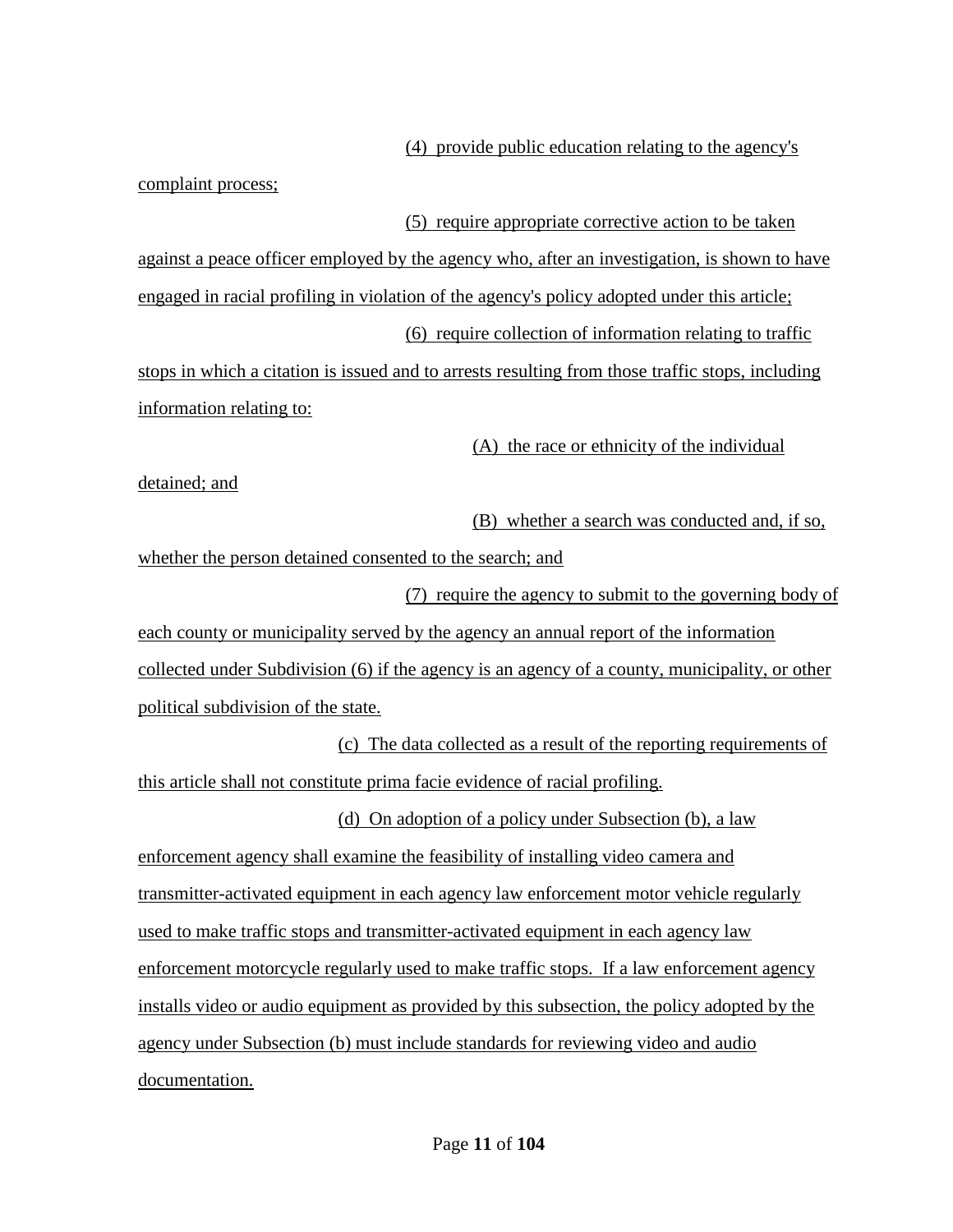(e) A report required under Subsection (b)(7) may not include identifying information about a peace officer who makes a traffic stop or about an individual who is stopped or arrested by a peace officer. This subsection does not affect the collection of information as required by a policy under Subsection (b)(6).

(f) On the commencement of an investigation by a law enforcement agency of a complaint described by Subsection (b)(3) in which a video or audio recording of the occurrence on which the complaint is based was made, the agency shall promptly provide a copy of the recording to the peace officer who is the subject of the complaint on written request by the officer.

Art. 2.133. REPORTS REQUIRED FOR TRAFFIC AND PEDESTRIAN STOPS. (a) In this article:

(1) "Race or ethnicity" has the meaning assigned by

Article 2.132(a).

(2) "Pedestrian stop" means an interaction between a

peace officer and an individual who is being detained for the purpose of a criminal investigation in which the individual is not under arrest.

(b) A peace officer who stops a motor vehicle for an alleged violation of a law or ordinance regulating traffic or who stops a pedestrian for any suspected offense shall report to the law enforcement agency that employs the officer information relating to the stop, including:

(1) a physical description of each person detained as a

result of the stop, including:

(A) the person's gender; and

(B) the person's race or ethnicity, as stated by

the person or, if the person does not state the person's race or ethnicity, as determined by the officer to the best of the officer's ability;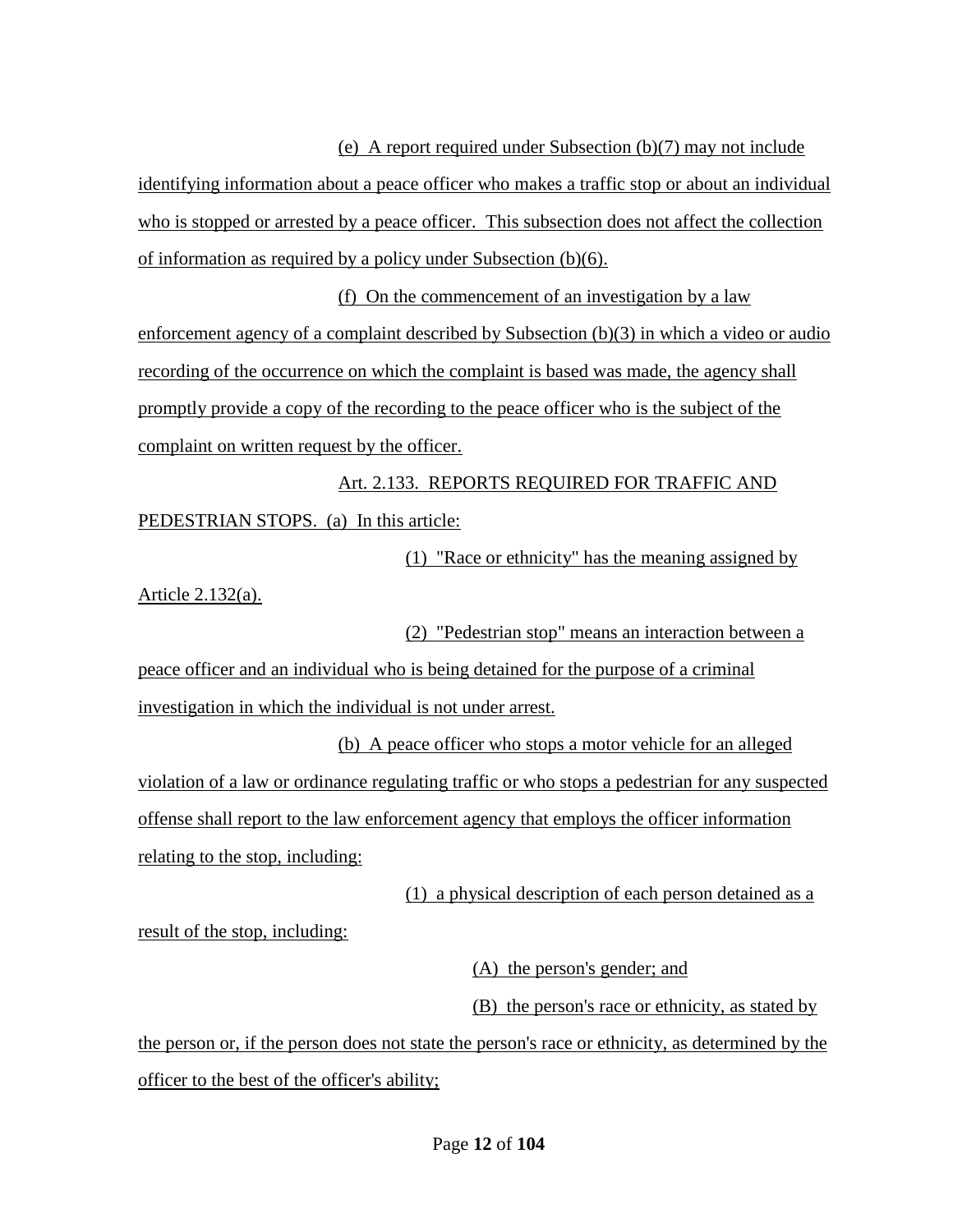(2) the traffic law or ordinance alleged to have been violated or the suspected offense; (3) whether the officer conducted a search as a result of the stop and, if so, whether the person detained consented to the search; (4) whether any contraband was discovered in the course of the search and the type of contraband discovered; (5) whether probable cause to search existed and the facts supporting the existence of that probable cause; (6) whether the officer made an arrest as a result of the stop or the search, including a statement of the offense charged; (7) the street address or approximate location of the stop;

and

(8) whether the officer issued a warning or a citation as a

result of the stop, including a description of the warning or a statement of the violation charged.

Art. 2.134. COMPILATION AND ANALYSIS OF

INFORMATION COLLECTED. (a) In this article, "pedestrian stop" means an interaction between a peace officer and an individual who is being detained for the purpose of a criminal investigation in which the individual is not under arrest.

(b) A law enforcement agency shall compile and analyze the information contained in each report received by the agency under Article 2.133. Not later than March 1 of each year, each local law enforcement agency shall submit a report containing the information compiled during the previous calendar year to the governing body of each county or municipality served by the agency in a manner approved by the agency.

(c) A report required under Subsection (b) must include:

(1) a comparative analysis of the information compiled

under Article 2.133 to: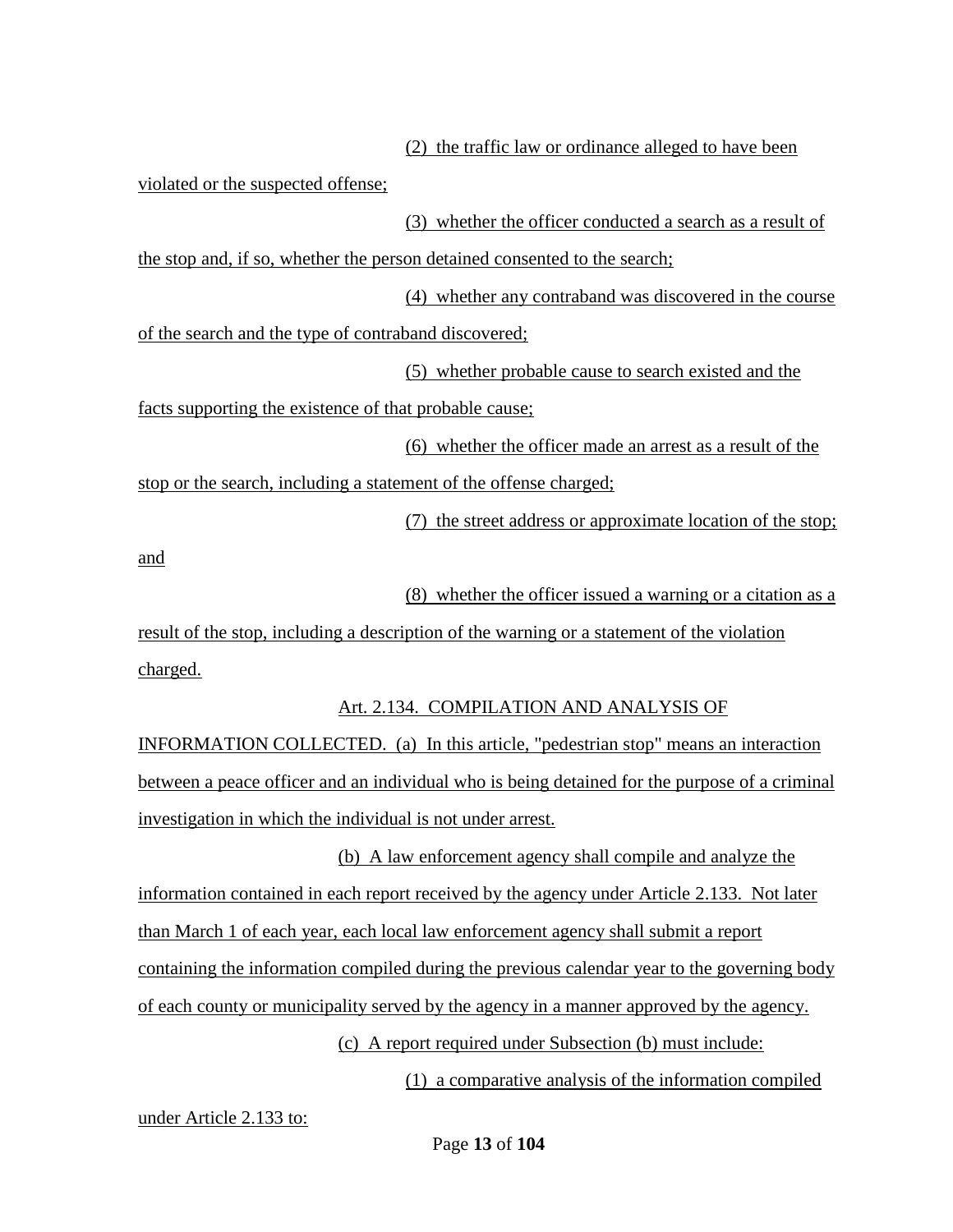(A) determine the prevalence of racial profiling

by peace officers employed by the agency; and

(B) examine the disposition of traffic and

pedestrian stops made by officers employed by the agency, including searches resulting from the stops; and

(2) information relating to each complaint filed with the

agency alleging that a peace officer employed by the agency has engaged in racial profiling. (d) A report required under Subsection (b) may not include

identifying information about a peace officer who makes a traffic or pedestrian stop or about an individual who is stopped or arrested by a peace officer. This subsection does not affect the reporting of information required under Article 2.133(b)(1).

(e) The Commission on Law Enforcement Officer Standards and Education shall develop guidelines for compiling and reporting information as required by this article.

(f) The data collected as a result of the reporting requirements of this article shall not constitute prima facie evidence of racial profiling.

#### Art. 2.135. EXEMPTION FOR AGENCIES USING VIDEO

AND AUDIO EQUIPMENT. (a) A peace officer is exempt from the reporting requirement under Article 2.133 and a law enforcement agency is exempt from the compilation, analysis, and reporting requirements under Article 2.134 if:

(1) during the calendar year preceding the date that a report under Article 2.134 is required to be submitted:

(A) each law enforcement motor vehicle

regularly used by an officer employed by the agency to make traffic and pedestrian stops is equipped with video camera and transmitter-activated equipment and each law enforcement motorcycle regularly used to make traffic and pedestrian stops is equipped with transmitter-activated equipment; and

Page **14** of **104**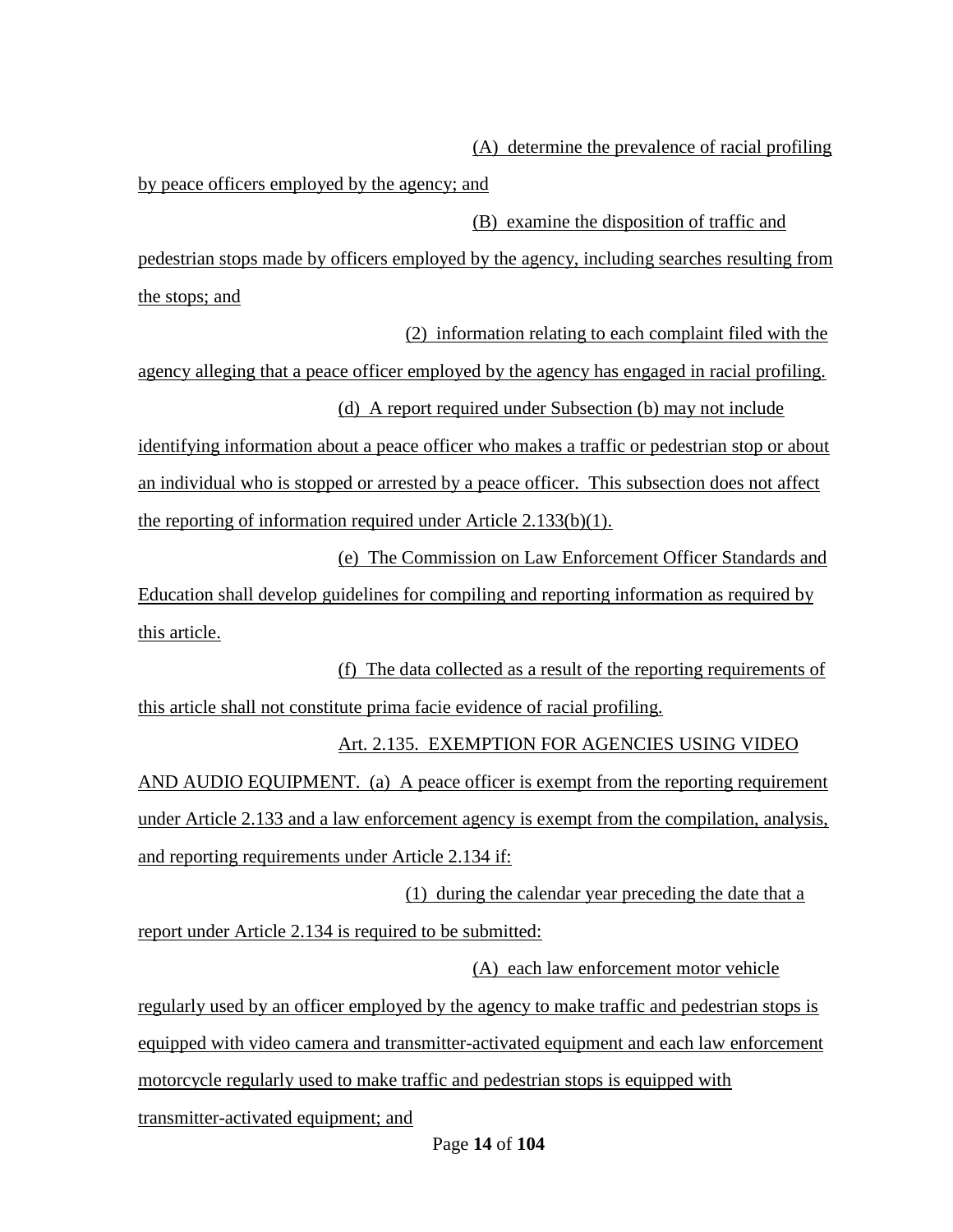(B) each traffic and pedestrian stop made by an

officer employed by the agency that is capable of being recorded by video and audio or audio equipment, as appropriate, is recorded by using the equipment; or

(2) the governing body of the county or municipality served by the law enforcement agency, in conjunction with the law enforcement agency, certifies to the Department of Public Safety, not later than the date specified by rule by the department, that the law enforcement agency needs funds or video and audio equipment for the purpose of installing video and audio equipment as described by Subsection  $(a)(1)(A)$  and the agency does not receive from the state funds or video and audio equipment sufficient, as determined by the department, for the agency to accomplish that purpose.

(b) Except as otherwise provided by this subsection, a law enforcement agency that is exempt from the requirements under Article 2.134 shall retain the video and audio or audio documentation of each traffic and pedestrian stop for at least 90 days after the date of the stop. If a complaint is filed with the law enforcement agency alleging that a peace officer employed by the agency has engaged in racial profiling with respect to a traffic or pedestrian stop, the agency shall retain the video and audio or audio record of the stop until final disposition of the complaint.

(c) This article does not affect the collection or reporting requirements under Article 2.132.

Art. 2.136. LIABILITY. A peace officer is not liable for damages arising from an act relating to the collection or reporting of information as required by Article 2.133 or under a policy adopted under Article 2.132.

#### Art. 2.137. PROVISION OF FUNDING OR EQUIPMENT.

Page **15** of **104** (a) The Department of Public Safety shall adopt rules for providing funds or video and audio equipment to law enforcement agencies for the purpose of installing video and audio equipment as described by Article  $2.135(a)(1)(A)$ , including specifying criteria to prioritize funding or equipment provided to law enforcement agencies. The criteria may include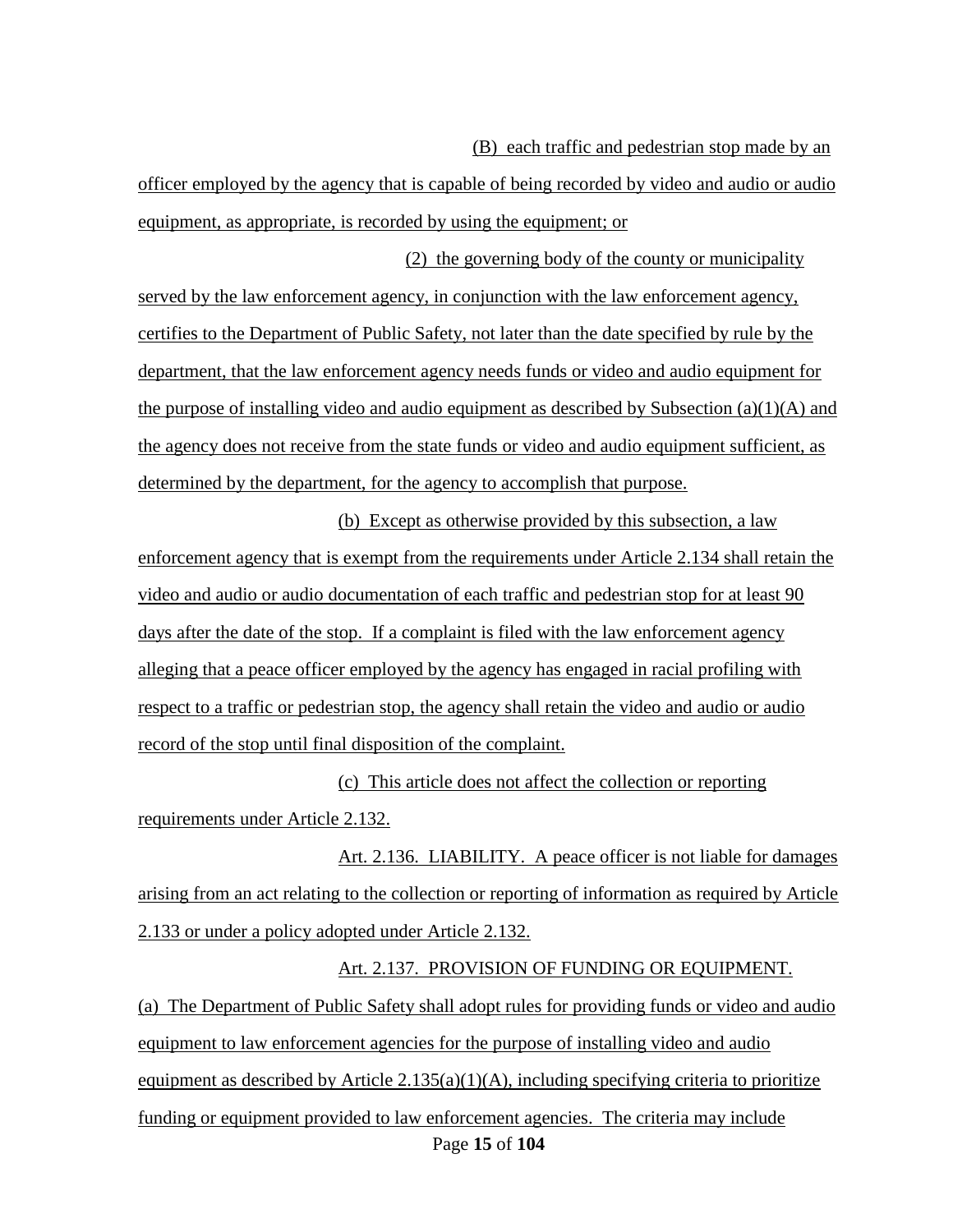consideration of tax effort, financial hardship, available revenue, and budget surpluses. The criteria must give priority to:

(1) law enforcement agencies that employ peace officers whose primary duty is traffic enforcement;

(2) smaller jurisdictions; and

(3) municipal and county law enforcement agencies.

(b) The Department of Public Safety shall collaborate with an

institution of higher education to identify law enforcement agencies that need funds or video and audio equipment for the purpose of installing video and audio equipment as described by Article  $2.135(a)(1)(A)$ . The collaboration may include the use of a survey to assist in developing criteria to prioritize funding or equipment provided to law enforcement agencies.

(c) To receive funds or video and audio equipment from the state

for the purpose of installing video and audio equipment as described by Article  $2.135(a)(1)(A)$ , the governing body of a county or municipality, in conjunction with the law enforcement agency serving the county or municipality, shall certify to the Department of Public Safety that the law enforcement agency needs funds or video and audio equipment for that purpose.

(d) On receipt of funds or video and audio equipment from the state for the purpose of installing video and audio equipment as described by Article  $2.135(a)(1)(A)$ , the governing body of a county or municipality, in conjunction with the law enforcement agency serving the county or municipality, shall certify to the Department of Public Safety that the law enforcement agency has installed video and audio equipment as described by Article  $2.135(a)(1)(A)$  and is using the equipment as required by Article  $2.135(a)(1)$ .

Art. 2.138. RULES. The Department of Public Safety may adopt rules to implement Articles 2.131-2.137.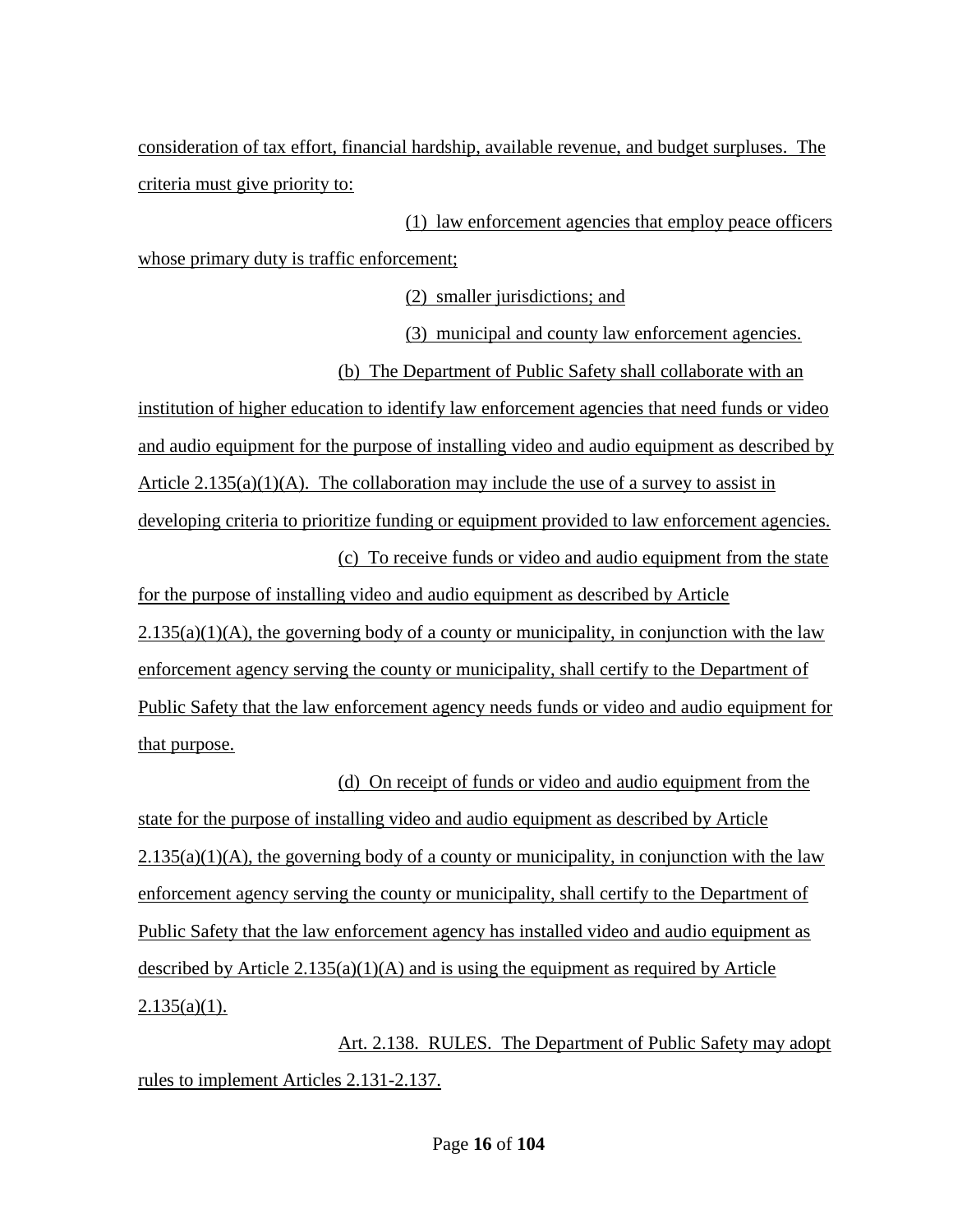SECTION 2. Chapter 3, Code of Criminal Procedure, is amended by adding Article 3.05 to read as follows:

Art. 3.05. RACIAL PROFILING. In this code, "racial profiling" means a law enforcement-initiated action based on an individual's race, ethnicity, or national origin rather than on the individual's behavior or on information identifying the individual as having engaged in criminal activity.

SECTION 3. Section 96.641, Education Code, is amended by adding Subsection (j) to read as follows:

(j) As part of the initial training and continuing education for police chiefs required under this section, the institute shall establish a program on racial profiling. The program must include an examination of the best practices for:

(1) monitoring peace officers' compliance with laws and internal agency policies relating to racial profiling;

(2) implementing laws and internal agency policies

relating to preventing racial profiling; and

(3) analyzing and reporting collected information.

SECTION 4. Section 1701.253, Occupations Code, is amended

by adding Subsection (e) to read as follows:

(e) As part of the minimum curriculum requirements, the commission shall establish a statewide comprehensive education and training program on racial profiling for officers licensed under this chapter. An officer shall complete a program established under this subsection not later than the second anniversary of the date the officer is licensed under this chapter or the date the officer applies for an intermediate proficiency certificate, whichever date is earlier.

SECTION 5. Section 1701.402, Occupations Code, is amended by adding Subsection (d) to read as follows: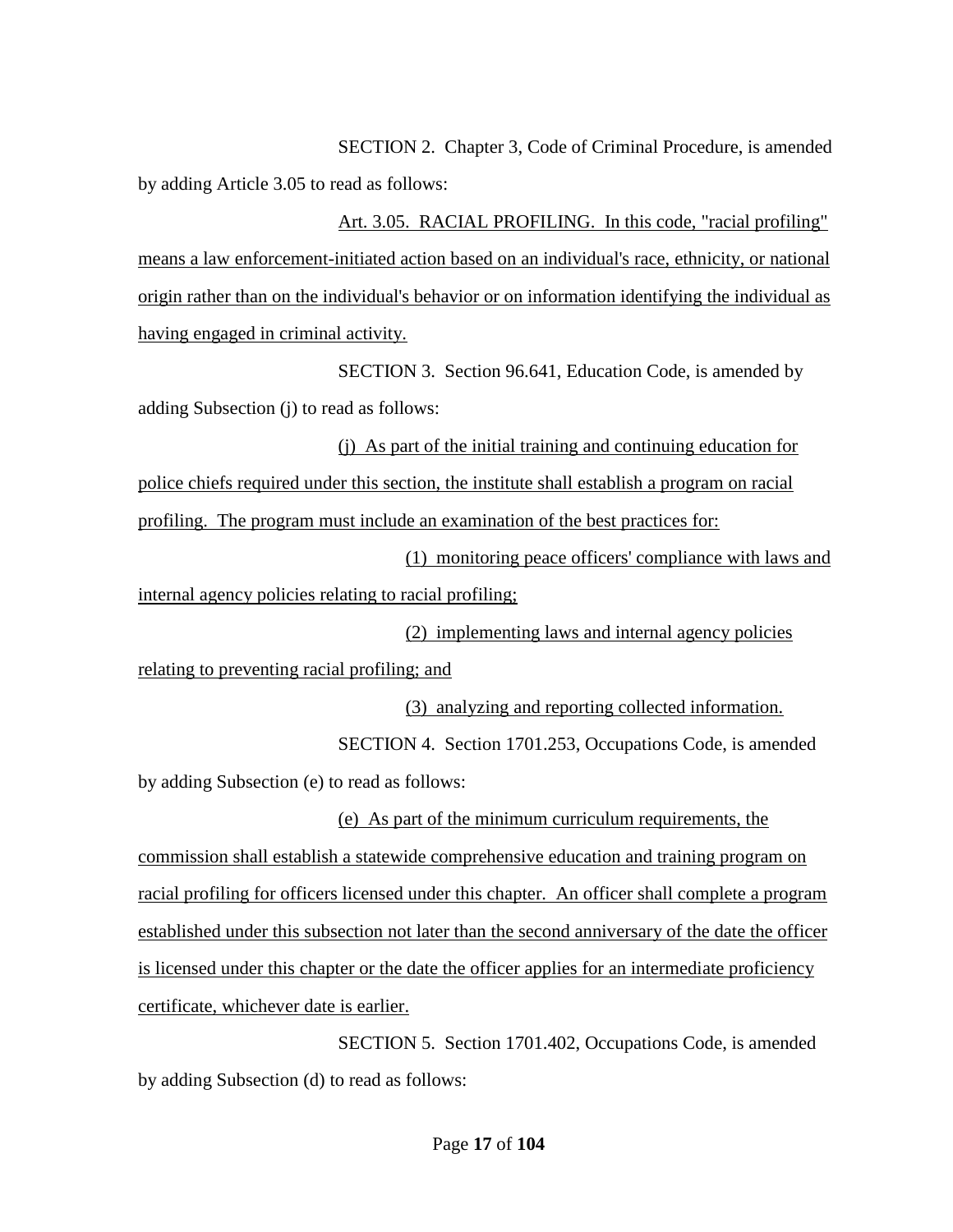(d) As a requirement for an intermediate proficiency certificate,

an officer must complete an education and training program on racial profiling established by the commission under Section 1701.253(e).

SECTION 6. Section 543.202, Transportation Code, is amended

to read as follows:

Sec. 543.202. FORM OF RECORD. (a) In this section, "race or ethnicity" means of a particular descent, including Caucasian, African, Hispanic, Asian, or Native American descent.

(b) The record must be made on a form or by a data processing method acceptable to the department and must include:

(1) the name, address, physical description, including

race or ethnicity, date of birth, and driver's license number of the person charged;

(2) the registration number of the vehicle involved;

(3) whether the vehicle was a commercial motor vehicle

as defined by Chapter 522 or was involved in transporting hazardous materials;

(4) the person's social security number, if the person was

operating a commercial motor vehicle or was the holder of a commercial driver's license or commercial driver learner's permit;

(5) the date and nature of the offense, including whether

the offense was a serious traffic violation as defined by Chapter 522;

(6) whether a search of the vehicle was conducted and

whether consent for the search was obtained;

(7) the plea, the judgment, and whether bail was

forfeited;

(8)  $[\frac{7}{7}]$  the date of conviction; and

(9)  $[$ (8)] the amount of the fine or forfeiture.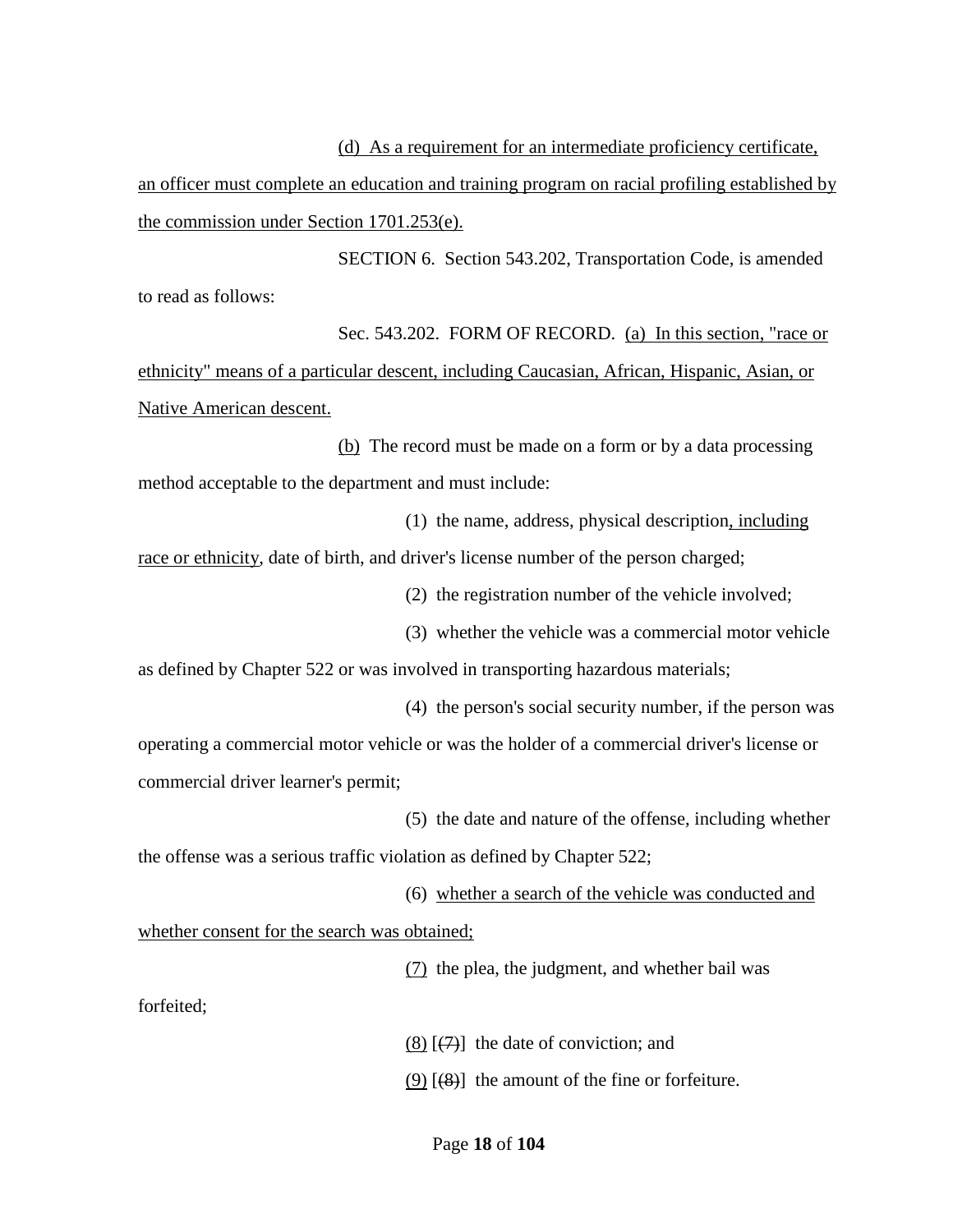SECTION 7. Not later than January 1, 2002, a law enforcement agency shall adopt and implement a policy and begin collecting information under the policy as required by Article 2.132, Code of Criminal Procedure, as added by this Act. A local law enforcement agency shall first submit information to the governing body of each county or municipality served by the agency as required by Article 2.132, Code of Criminal Procedure, as added by this Act, on March 1, 2003. The first submission of information shall consist of information compiled by the agency during the period beginning January 1, 2002, and ending December 31, 2002.

SECTION 8. A local law enforcement agency shall first submit information to the governing body of each county or municipality served by the agency as required by Article 2.134, Code of Criminal Procedure, as added by this Act, on March 1, 2004. The first submission of information shall consist of information compiled by the agency during the period beginning January 1, 2003, and ending December 31, 2003.

SECTION 9. Not later than January 1, 2002:

(1) the Commission on Law Enforcement Officer

(2) the Bill Blackwood Law Enforcement Management

Standards and Education shall establish an education and training program on racial profiling as required by Subsection (e), Section 1701.253, Occupations Code, as added by this Act; and

Institute of Texas shall establish a program on racial profiling as required by Subsection (j), Section 96.641, Education Code, as added by this Act.

Page **19** of **104** SECTION 10. A person who on the effective date of this Act holds an intermediate proficiency certificate issued by the Commission on Law Enforcement Officer Standards and Education or has held a peace officer license issued by the Commission on Law Enforcement Officer Standards and Education for at least two years shall complete an education and training program on racial profiling established under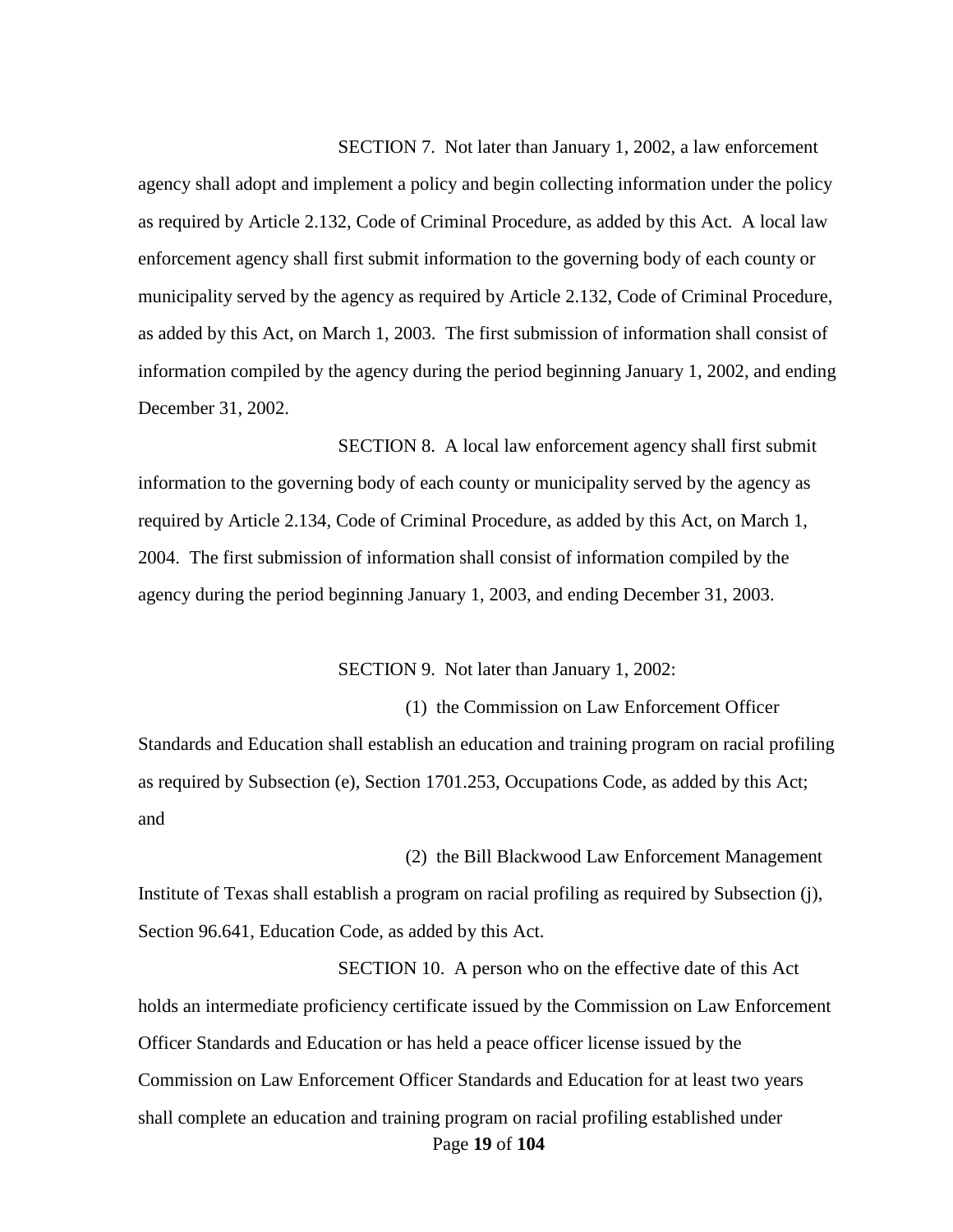Subsection (e), Section 1701.253, Occupations Code, as added by this Act, not later than September 1, 2003.

SECTION 11. An individual appointed or elected as a police chief before the effective date of this Act shall complete a program on racial profiling established under Subsection (j), Section 96.641, Education Code, as added by this Act, not later than September 1, 2003.

SECTION 12. This Act takes effect September 1, 200

President of the Senate Speaker of the House

I hereby certify that S.B. No. 1074 passed the Senate on

April 4, 2001, by the following vote: Yeas 28, Nays 2; May 21, 2001, Senate refused to concur in House amendments and requested appointment of Conference Committee; May 22, 2001, House granted request of the Senate; May 24, 2001, Senate adopted Conference Committee Report by a viva-voce vote.

\_\_\_\_\_\_\_\_\_\_\_\_\_\_\_\_\_\_\_\_\_\_\_\_\_\_\_\_\_\_\_ \_\_\_\_\_\_\_\_\_\_\_\_\_\_\_\_\_\_\_\_\_\_\_\_\_\_\_\_\_\_\_

Secretary of the Senate

 $\frac{1}{\sqrt{2}}$  ,  $\frac{1}{\sqrt{2}}$  ,  $\frac{1}{\sqrt{2}}$  ,  $\frac{1}{\sqrt{2}}$  ,  $\frac{1}{\sqrt{2}}$  ,  $\frac{1}{\sqrt{2}}$  ,  $\frac{1}{\sqrt{2}}$  ,  $\frac{1}{\sqrt{2}}$  ,  $\frac{1}{\sqrt{2}}$  ,  $\frac{1}{\sqrt{2}}$  ,  $\frac{1}{\sqrt{2}}$  ,  $\frac{1}{\sqrt{2}}$  ,  $\frac{1}{\sqrt{2}}$  ,  $\frac{1}{\sqrt{2}}$  ,  $\frac{1}{\sqrt{2}}$ 

I hereby certify that S.B. No. 1074 passed the House, with amendments, on May 15, 2001, by a non-record vote; May 22, 2001, House granted request of the Senate for appointment of Conference Committee; May 24, 2001, House adopted Conference Committee Report by a non-record vote.

 $\frac{1}{\sqrt{2}}$  ,  $\frac{1}{\sqrt{2}}$  ,  $\frac{1}{\sqrt{2}}$  ,  $\frac{1}{\sqrt{2}}$  ,  $\frac{1}{\sqrt{2}}$  ,  $\frac{1}{\sqrt{2}}$  ,  $\frac{1}{\sqrt{2}}$  ,  $\frac{1}{\sqrt{2}}$  ,  $\frac{1}{\sqrt{2}}$  ,  $\frac{1}{\sqrt{2}}$  ,  $\frac{1}{\sqrt{2}}$  ,  $\frac{1}{\sqrt{2}}$  ,  $\frac{1}{\sqrt{2}}$  ,  $\frac{1}{\sqrt{2}}$  ,  $\frac{1}{\sqrt{2}}$ Chief Clerk of the House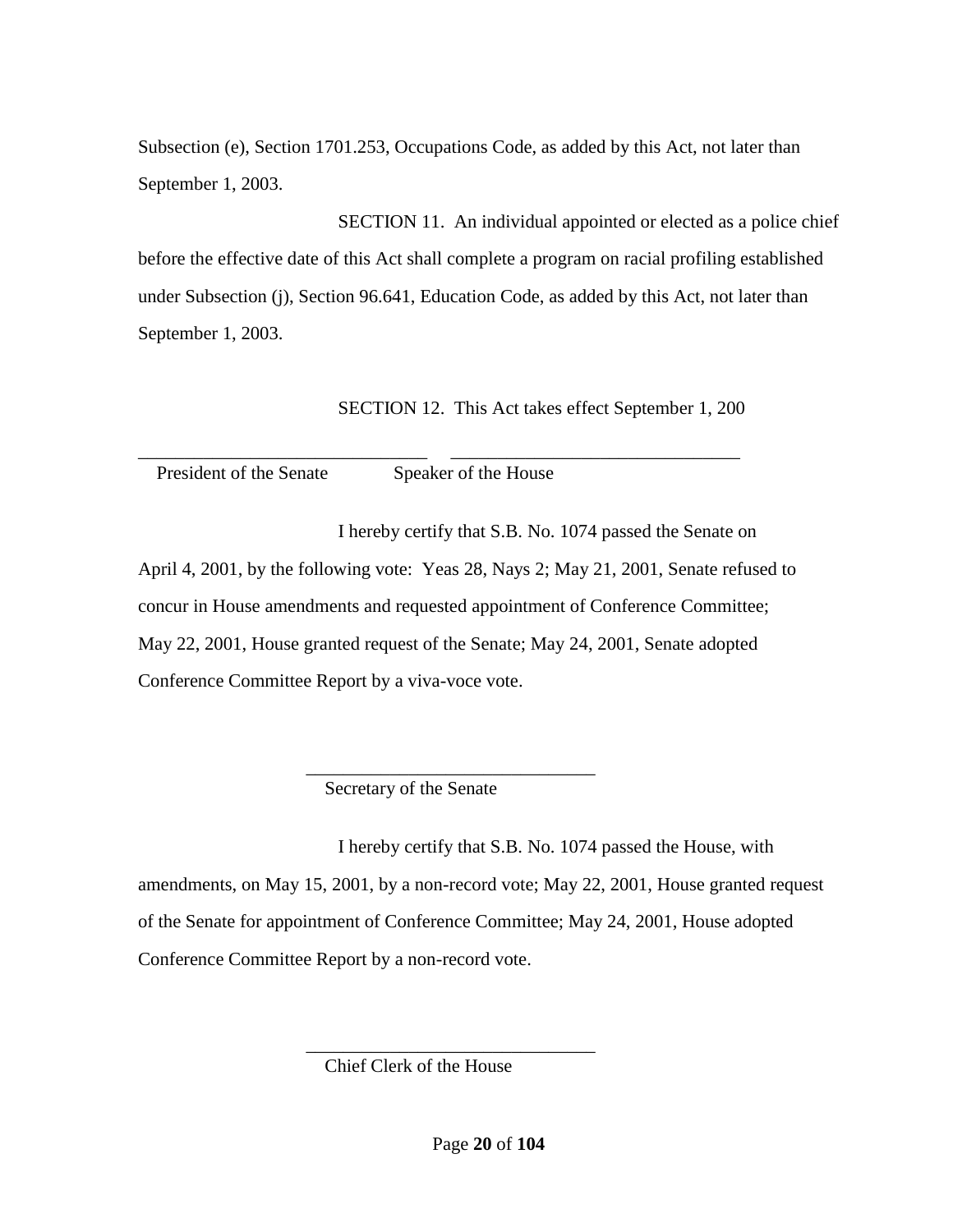Approved:

Date

\_\_\_\_\_\_\_\_\_\_\_\_\_\_\_\_\_\_\_\_\_\_\_\_\_\_\_\_\_\_\_

\_\_\_\_\_\_\_\_\_\_\_\_\_\_\_\_\_\_\_\_\_\_\_\_\_\_\_\_\_\_\_

Governor

### **Modifications to the Original Law (H.B. 3389)**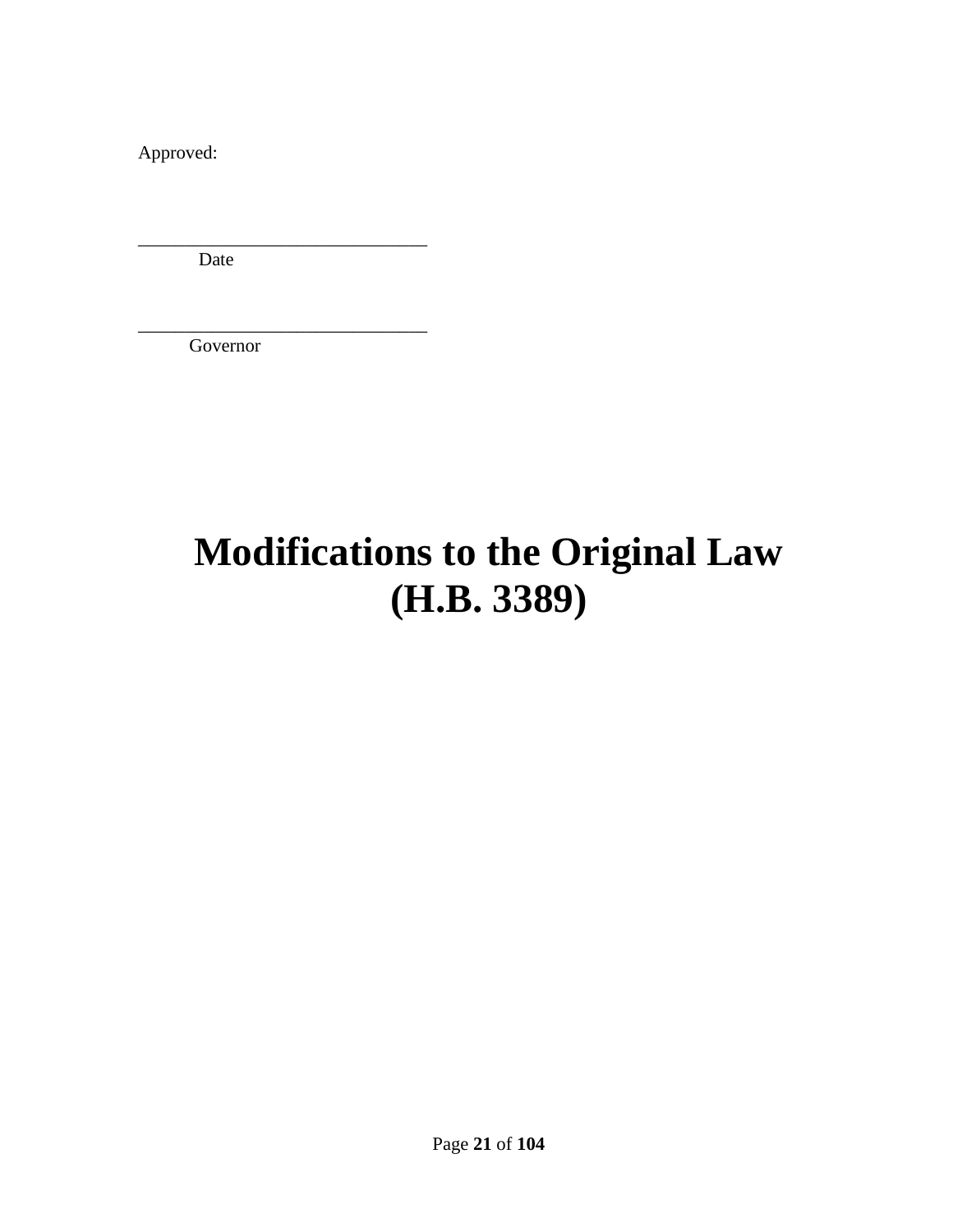Amend CSHB 3389 (Senate committee report) as follows: (1) Strike the following SECTIONS of the bill: (A) SECTION 8, adding Section 1701.164, Occupations Code (page  $4$ , lines  $61-66$ ); (B) SECTION 24, amending Article 2.132(b), Code of Criminal Procedure (page 8, lines 19-53); (C) SECTION 25, amending Article 2.134(b), Code of Criminal Procedure (page 8, lines 54-64); (D) SECTION 28, providing transition language for the amendments to Articles 2.132(b) and 2.134(b), Code of Criminal Procedure (page 9, lines 40-47). (2) Add the following appropriately numbered SECTIONS to the bill and renumber subsequent SECTIONS of the bill accordingly: SECTION \_\_\_\_. Article 2.132, Code of Criminal Procedure, is amended by amending Subsections (a), (b), (d), and (e) and adding Subsection (g) to read as follows: (a) In this article: (1) "Law enforcement agency" means an agency of the state, or of a county, municipality, or other political subdivision of the state, that employs peace officers who make motor vehicle [traffie] stops in the routine performance of the officers' official duties. (2) "Motor vehicle stop" means an occasion in which a peace officer stops a motor vehicle for an alleged violation of a law or ordinance. (3) "Race or ethnicity" means of a particular descent, including Caucasian, African, Hispanic, Asian, [or] Native American, or Middle Eastern descent. (b) Each law enforcement agency in this state shall adopt a detailed written policy on racial profiling. The policy must: (1) clearly define acts constituting racial profiling; (2) strictly prohibit peace officers employed by the agency from engaging in racial profiling;

(3) implement a process by which an individual may file a complaint with the agency if the individual believes that a peace officer employed by the agency has engaged in racial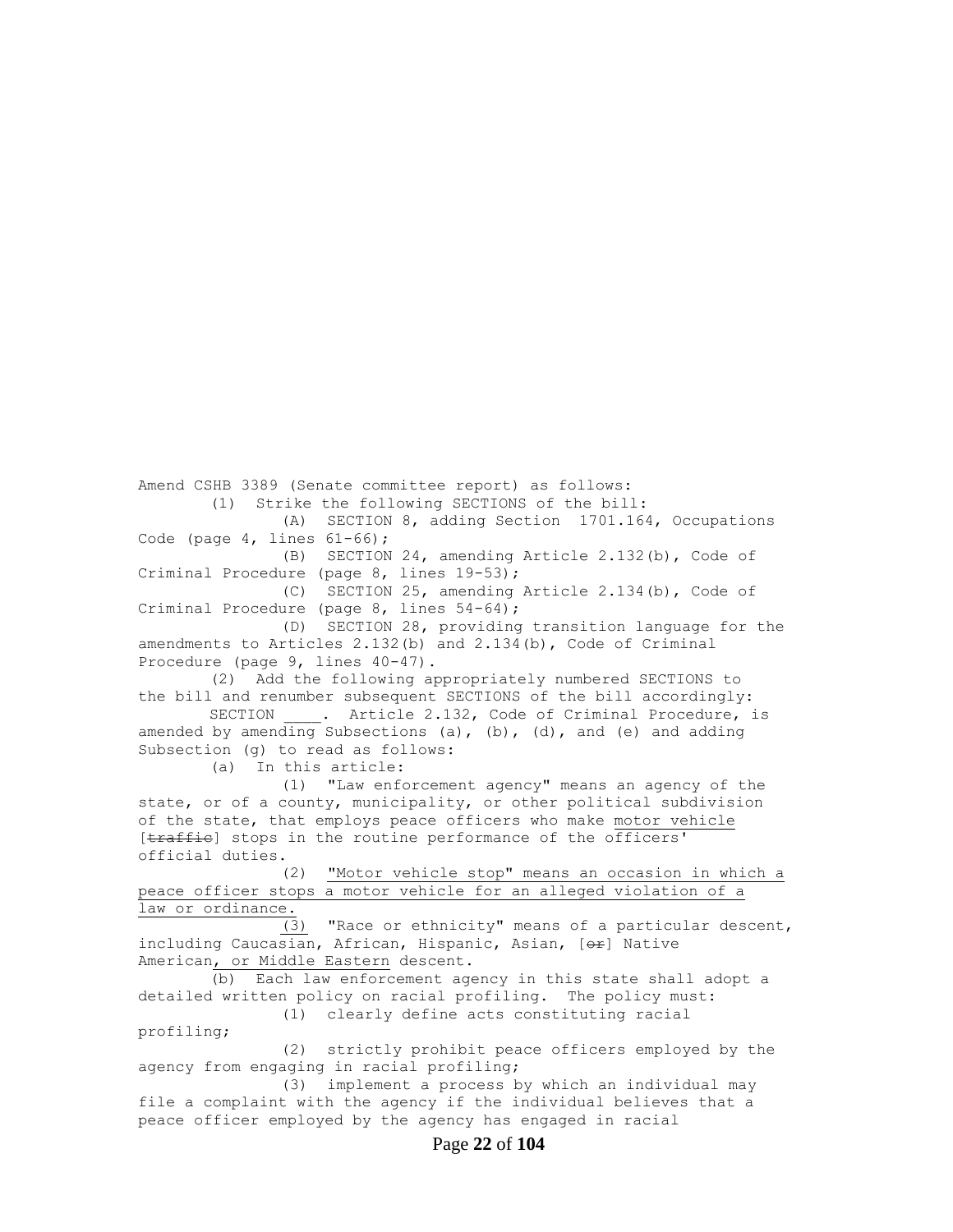profiling with respect to the individual; (4) provide public education relating to the agency's complaint process; (5) require appropriate corrective action to be taken against a peace officer employed by the agency who, after an investigation, is shown to have engaged in racial profiling in violation of the agency's policy adopted under this article; (6) require collection of information relating to motor vehicle [traffie] stops in which a citation is issued and to arrests made as a result of [resulting from] those [traffie] stops, including information relating to: (A) the race or ethnicity of the individual detained; and (B) whether a search was conducted and, if so, whether the individual [person] detained consented to the search; and (C) whether the peace officer knew the race or ethnicity of the individual detained before detaining that individual; and (7) require the chief administrator of the agency, regardless of whether the administrator is elected, employed, or appointed, to submit [to the governing body of each county or municipality served by the agency] an annual report of the information collected under Subdivision (6) to: (A) the Commission on Law Enforcement Officer Standards and Education; and (B) the governing body of each county or municipality served by the agency, if the agency is an agency of a county, municipality, or other political subdivision of the state. (d) On adoption of a policy under Subsection (b), a law enforcement agency shall examine the feasibility of installing video camera and transmitter-activated equipment in each agency law enforcement motor vehicle regularly used to make motor vehicle [traffie] stops and transmitter-activated equipment in each agency law enforcement motorcycle regularly used to make motor vehicle [traffie] stops. If a law enforcement agency installs video or audio equipment as provided by this subsection, the policy adopted by the agency under Subsection (b) must include standards for reviewing video and audio documentation. (e) A report required under Subsection (b)(7) may not include identifying information about a peace officer who makes a motor vehicle [traffie] stop or about an individual who is stopped or arrested by a peace officer. This subsection does not affect the collection of information as required by a policy under Subsection (b)(6). (g) On a finding by the Commission on Law Enforcement Officer Standards and Education that the chief administrator of a law enforcement agency intentionally failed to submit a report required under Subsection (b)(7), the commission shall begin disciplinary procedures against the chief administrator. SECTION . Article 2.133, Code of Criminal Procedure, is amended to read as follows: Art. 2.133. REPORTS REQUIRED FOR MOTOR VEHICLE [TRAFFIC AND PEDESTRIAN] STOPS. (a) In this article, "race[ $\div$ 

 $[$ (1) "Race] or ethnicity" has the meaning assigned by Article 2.132(a).

[(2) "Pedestrian stop" means an interaction between a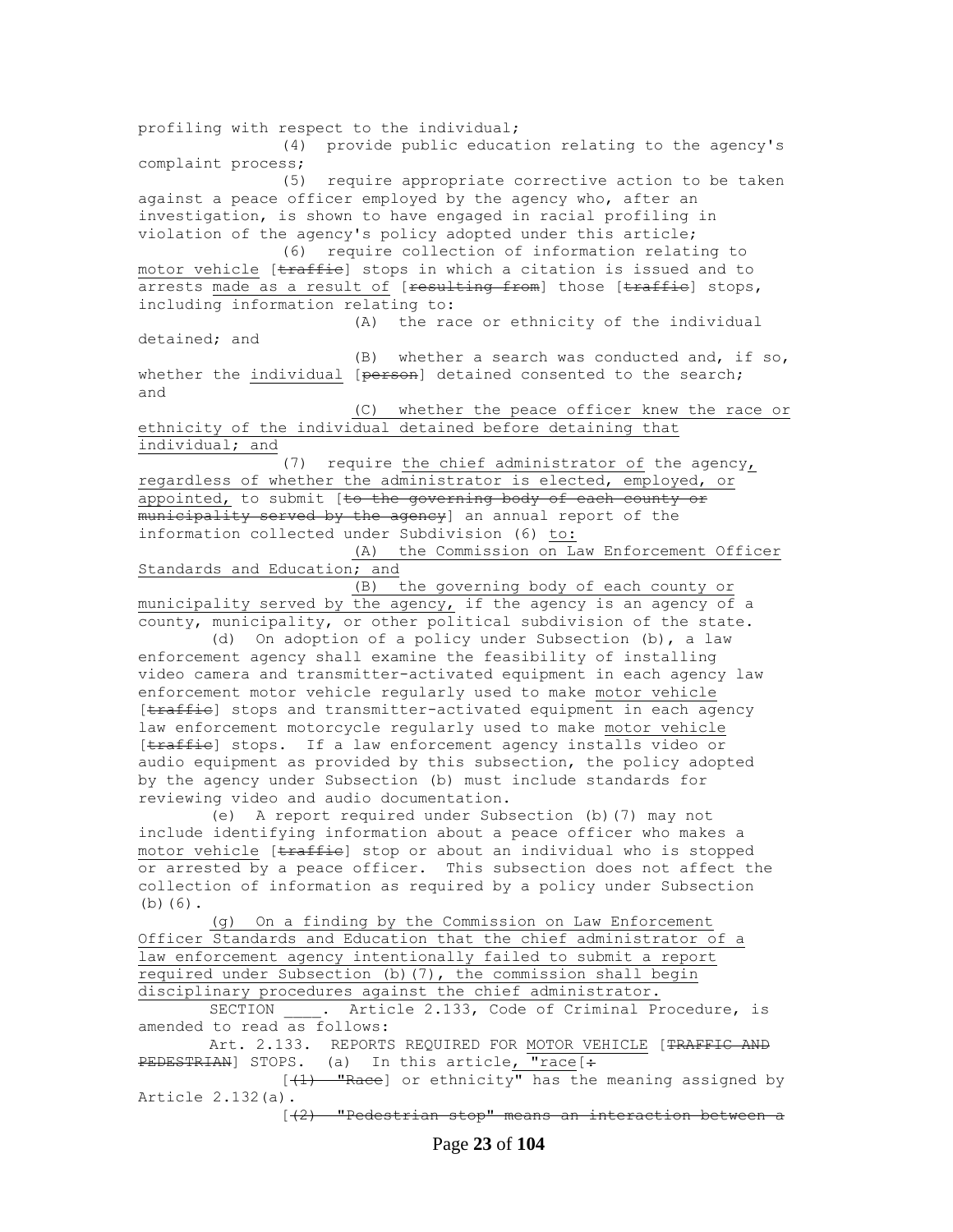peace officer and an individual who is being detained for the purpose of a criminal investigation in which the individual is not under arrest.] (b) A peace officer who stops a motor vehicle for an alleged violation of a law or ordinance [regulating traffic or who stops a pedestrian for any suspected offense] shall report to the law enforcement agency that employs the officer information relating to the stop, including: (1) a physical description of any [each] person operating the motor vehicle who is detained as a result of the stop, including: (A) the person's gender; and (B) the person's race or ethnicity, as stated by the person or, if the person does not state the person's race or ethnicity, as determined by the officer to the best of the officer's ability; (2) the initial reason for the stop [traffic law or ordinance alleged to have been violated or the suspected offense]; (3) whether the officer conducted a search as a result of the stop and, if so, whether the person detained consented to the search; (4) whether any contraband or other evidence was discovered in the course of the search and a description [the type] of the contraband or evidence [discovered]; (5) the reason for the search, including whether: (A) any contraband or other evidence was in plain view; (B) any probable cause or reasonable suspicion existed to perform the search; or (C) the search was performed as a result of the towing of the motor vehicle or the arrest of any person in the motor vehicle [existed and the facts supporting the existence of that probable cause]; (6) whether the officer made an arrest as a result of the stop or the search, including a statement of whether the arrest was based on a violation of the Penal Code, a violation of a traffic law or ordinance, or an outstanding warrant and a statement of the offense charged; (7) the street address or approximate location of the stop; and (8) whether the officer issued a written warning or a citation as a result of the stop[ $\frac{1}{r}$  including a description of the warning or a statement of the violation charged]. SECTION \_\_\_\_. Article 2.134, Code of Criminal Procedure, is amended by amending Subsections (a) through (e) and adding Subsection (g) to read as follows: (a) In this article: (1) "Motor vehicle  $\left[\frac{1}{r}\right]$  wedestrian] stop" has the meaning assigned by Article 2.132(a) [means an interaction between a peace officer and an individual who is being detained for the purpose of a criminal investigation in which the individual is not under arrest]. (2) "Race or ethnicity" has the meaning assigned by Article  $2.132(a)$ . (b) A law enforcement agency shall compile and analyze the information contained in each report received by the agency under Article 2.133. Not later than March 1 of each year, each [<del>local</del>]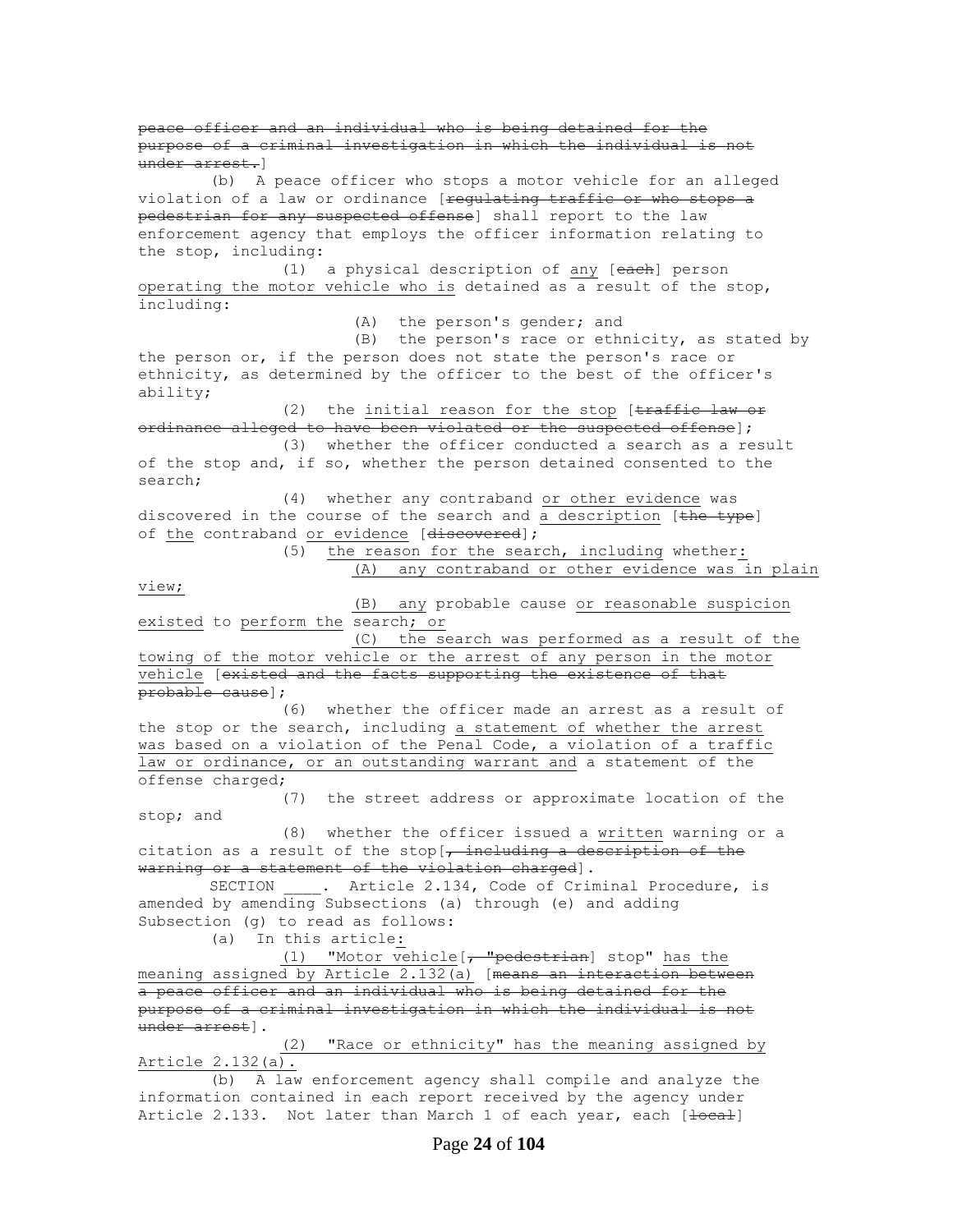law enforcement agency shall submit a report containing the incident-based data [information] compiled during the previous calendar year to the Commission on Law Enforcement Officer Standards and Education and, if the law enforcement agency is a local law enforcement agency, to the governing body of each county or municipality served by the agency [in a manner approved by the agency].

(c) A report required under Subsection (b) must be submitted by the chief administrator of the law enforcement agency, regardless of whether the administrator is elected, employed, or appointed, and must include:

(1) a comparative analysis of the information compiled under Article 2.133 to:

(A) evaluate and compare the number of motor vehicle stops, within the applicable jurisdiction, of persons who are recognized as racial or ethnic minorities and persons who are not recognized as racial or ethnic minorities [determine the prevalence of racial profiling by peace officers employed by the agency]; and

(B) examine the disposition of motor vehicle [traffic and pedestrian] stops made by officers employed by the agency, categorized according to the race or ethnicity of the affected persons, as appropriate, including any searches resulting from [the] stops within the applicable jurisdiction; and

(2) information relating to each complaint filed with the agency alleging that a peace officer employed by the agency has engaged in racial profiling.

(d) A report required under Subsection (b) may not include identifying information about a peace officer who makes a motor vehicle [traffic or pedestrian] stop or about an individual who is stopped or arrested by a peace officer. This subsection does not affect the reporting of information required under Article 2.133(b)(1).

(e) The Commission on Law Enforcement Officer Standards and Education, in accordance with Section 1701.162, Occupations Code, shall develop guidelines for compiling and reporting information as required by this article.

(g) On a finding by the Commission on Law Enforcement Officer Standards and Education that the chief administrator of a law enforcement agency intentionally failed to submit a report required under Subsection (b), the commission shall begin disciplinary procedures against the chief administrator.

SECTION . Article 2.135, Code of Criminal Procedure, is amended to read as follows:

Art. 2.135. PARTIAL EXEMPTION FOR AGENCIES USING VIDEO AND AUDIO EQUIPMENT. (a) A peace officer is exempt from the reporting requirement under Article 2.133 and the chief administrator of a law enforcement agency, regardless of whether the administrator is elected, employed, or appointed, is exempt from the compilation, analysis, and reporting requirements under Article 2.134 if:

(1) during the calendar year preceding the date that a report under Article 2.134 is required to be submitted:

(A) each law enforcement motor vehicle regularly used by an officer employed by the agency to make motor vehicle [traffic and pedestrian] stops is equipped with video camera and transmitter-activated equipment and each law enforcement motorcycle regularly used to make motor vehicle [traffic and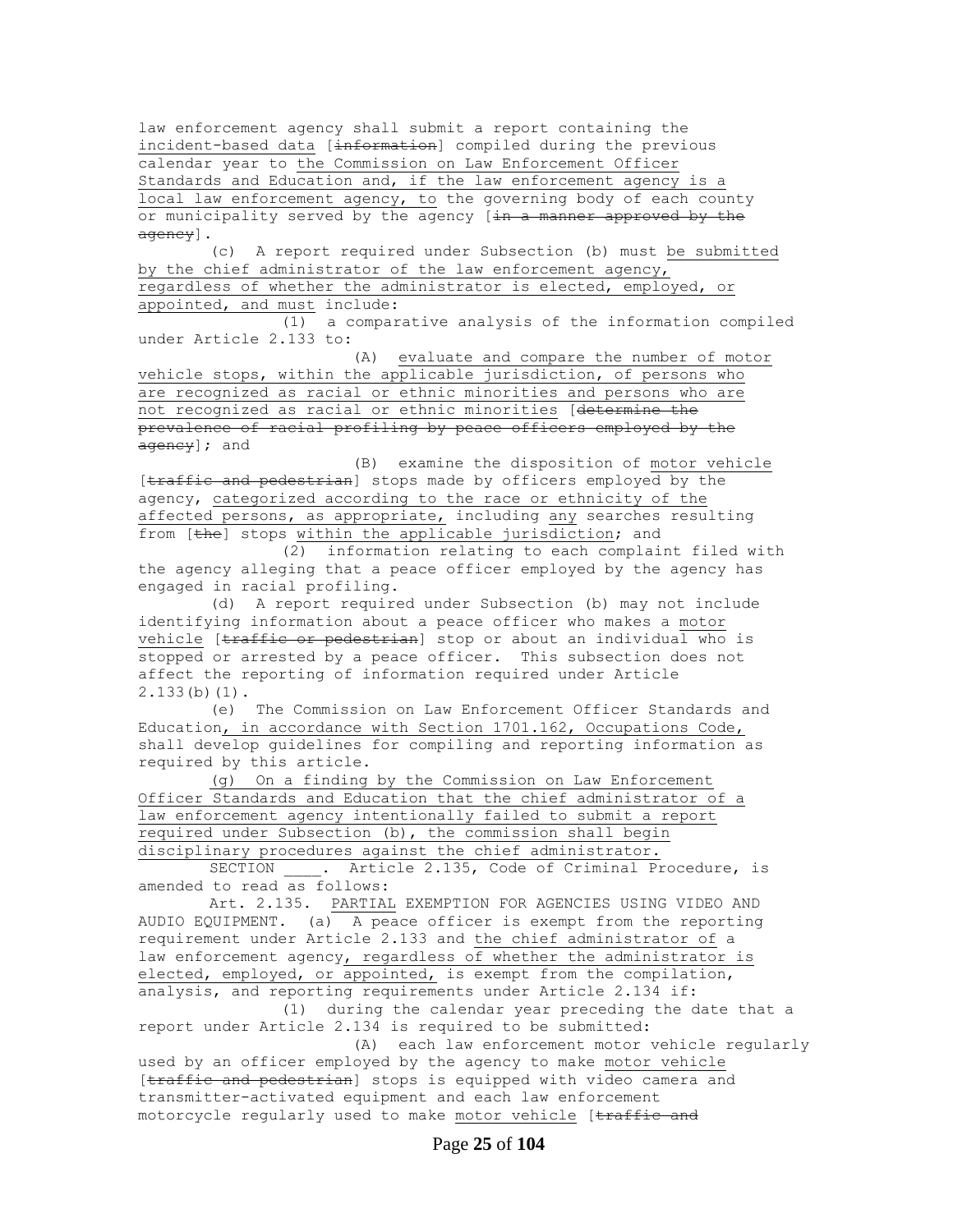pedestrian] stops is equipped with transmitter-activated equipment; and (B) each motor vehicle [traffic and pedestrian] stop made by an officer employed by the agency that is capable of being recorded by video and audio or audio equipment, as appropriate, is recorded by using the equipment; or (2) the governing body of the county or municipality served by the law enforcement agency, in conjunction with the law enforcement agency, certifies to the Department of Public Safety, not later than the date specified by rule by the department, that the law enforcement agency needs funds or video and audio equipment for the purpose of installing video and audio equipment as described by Subsection (a)(1)(A) and the agency does not receive from the state funds or video and audio equipment sufficient, as determined by the department, for the agency to accomplish that purpose. (b) Except as otherwise provided by this subsection, a law enforcement agency that is exempt from the requirements under Article 2.134 shall retain the video and audio or audio documentation of each motor vehicle [traffic and pedestrian] stop for at least 90 days after the date of the stop. If a complaint is filed with the law enforcement agency alleging that a peace officer employed by the agency has engaged in racial profiling with respect to a motor vehicle [traffic or pedestrian] stop, the agency shall retain the video and audio or audio record of the stop until final disposition of the complaint. (c) This article does not affect the collection or reporting requirements under Article 2.132. (d) In this article, "motor vehicle stop" has the meaning assigned by Article 2.132(a). SECTION . Chapter 2, Code of Criminal Procedure, is amended by adding Article 2.1385 to read as follows: Art. 2.1385. CIVIL PENALTY. (a) If the chief administrator of a local law enforcement agency intentionally fails to submit the incident-based data as required by Article 2.134, the agency is liable to the state for a civil penalty in the amount of \$1,000 for each violation. The attorney general may sue to collect a civil penalty under this subsection. (b) From money appropriated to the agency for the administration of the agency, the executive director of a state law enforcement agency that intentionally fails to submit the incident-based data as required by Article 2.134 shall remit to the comptroller the amount of \$1,000 for each violation. (c) Money collected under this article shall be deposited in the state treasury to the credit of the general revenue fund. SECTION \_\_\_\_. Subchapter A, Chapter 102, Code of Criminal Procedure, is amended by adding Article 102.022 to read as follows: Art. 102.022. COSTS ON CONVICTION TO FUND STATEWIDE REPOSITORY FOR DATA RELATED TO CIVIL JUSTICE. (a) In this article, "moving violation" means an offense that: (1) involves the operation of a motor vehicle; and (2) is classified as a moving violation by the Department of Public Safety under Section 708.052, Transportation Code.

(b) A defendant convicted of a moving violation in a justice court, county court, county court at law, or municipal court shall pay a fee of 10 cents as a cost of court.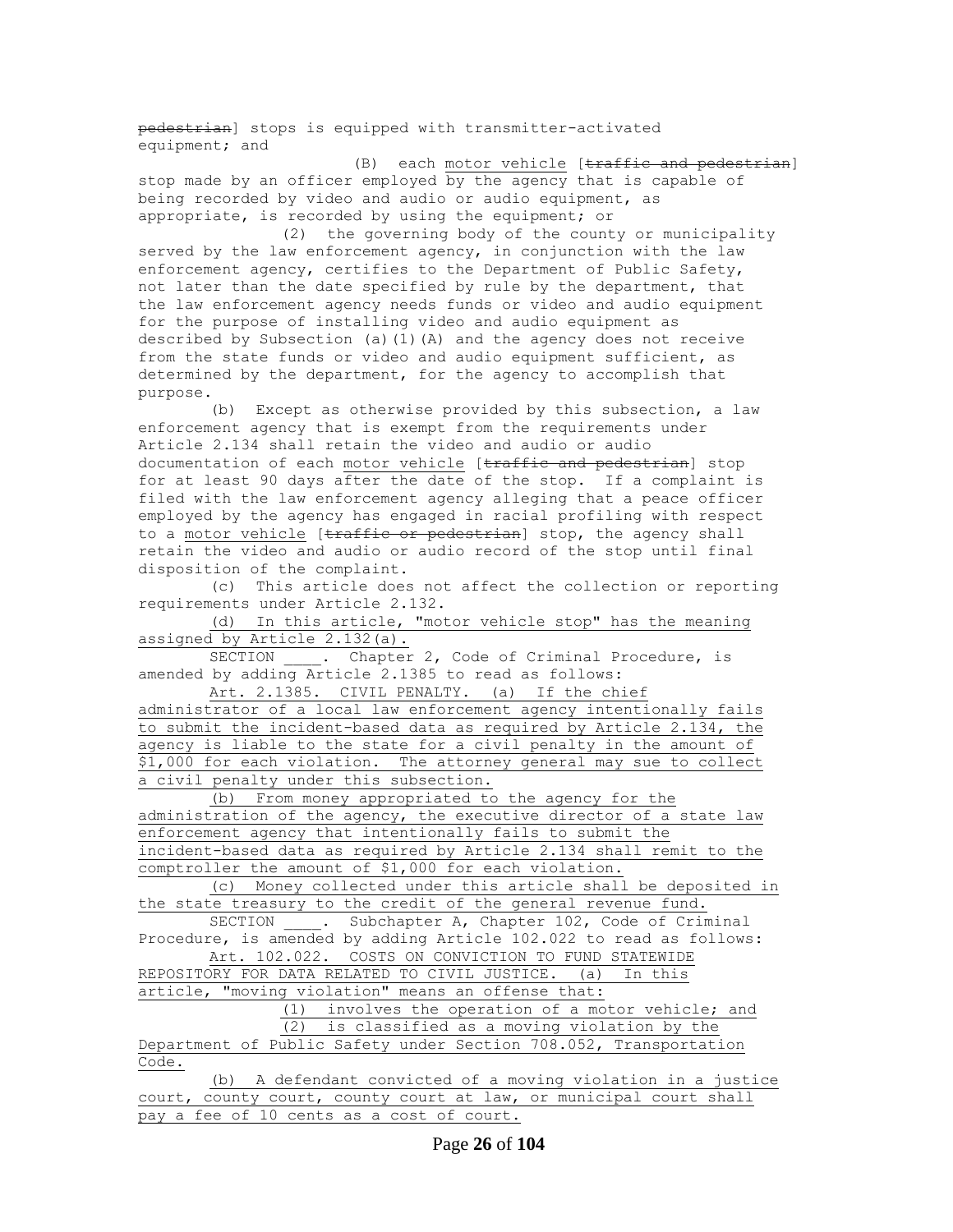(c) In this article, a person is considered convicted if: (1) a sentence is imposed on the person;

(2) the person receives community supervision,

including deferred adjudication; or

(3) the court defers final disposition of the person's case.

(d) The clerks of the respective courts shall collect the costs described by this article. The clerk shall keep separate records of the funds collected as costs under this article and shall deposit the funds in the county or municipal treasury, as appropriate.

(e) The custodian of a county or municipal treasury shall: (1) keep records of the amount of funds on deposit collected under this article; and

(2) send to the comptroller before the last day of the first month following each calendar quarter the funds collected under this article during the preceding quarter.

(f) A county or municipality may retain 10 percent of the funds collected under this article by an officer of the county or municipality as a collection fee if the custodian of the county or municipal treasury complies with Subsection (e).

(g) If no funds due as costs under this article are deposited in a county or municipal treasury in a calendar quarter, the custodian of the treasury shall file the report required for the quarter in the regular manner and must state that no funds were collected.

(h) The comptroller shall deposit the funds received under this article to the credit of the Civil Justice Data Repository fund in the general revenue fund, to be used only by the Commission on Law Enforcement Officer Standards and Education to implement duties under Section 1701.162, Occupations Code.

(i) Funds collected under this article are subject to audit by the comptroller.

SECTION . (a) Section 102.061, Government Code, as reenacted and amended by Chapter 921 (H.B. 3167), Acts of the 80th Legislature, Regular Session, 2007, is amended to conform to the amendments made to Section 102.061, Government Code, by Chapter 1053 (H.B. 2151), Acts of the 80th Legislature, Regular Session, 2007, and is further amended to read as follows:

Sec. 102.061. ADDITIONAL COURT COSTS ON CONVICTION IN STATUTORY COUNTY COURT: CODE OF CRIMINAL PROCEDURE. The clerk of a statutory county court shall collect fees and costs under the Code of Criminal Procedure on conviction of a defendant as follows:

(1) a jury fee (Art. 102.004, Code of Criminal Procedure) . . . \$20;

(2) a fee for services of the clerk of the court (Art. 102.005, Code of Criminal Procedure) . . . \$40;

(3) a records management and preservation services fee (Art. 102.005, Code of Criminal Procedure) . . . \$25;

(4) a security fee on a misdemeanor offense (Art. 102.017, Code of Criminal Procedure) . . . \$3;

(5) a juvenile delinquency prevention and graffiti eradication fee (Art. 102.0171, Code of Criminal Procedure) . . .  $$50 [$  $$5]$ ;  $[$ and]

(6) a juvenile case manager fee (Art. 102.0174, Code of Criminal Procedure) . . . not to exceed \$5; and (7) a civil justice fee (Art. 102.022, Code of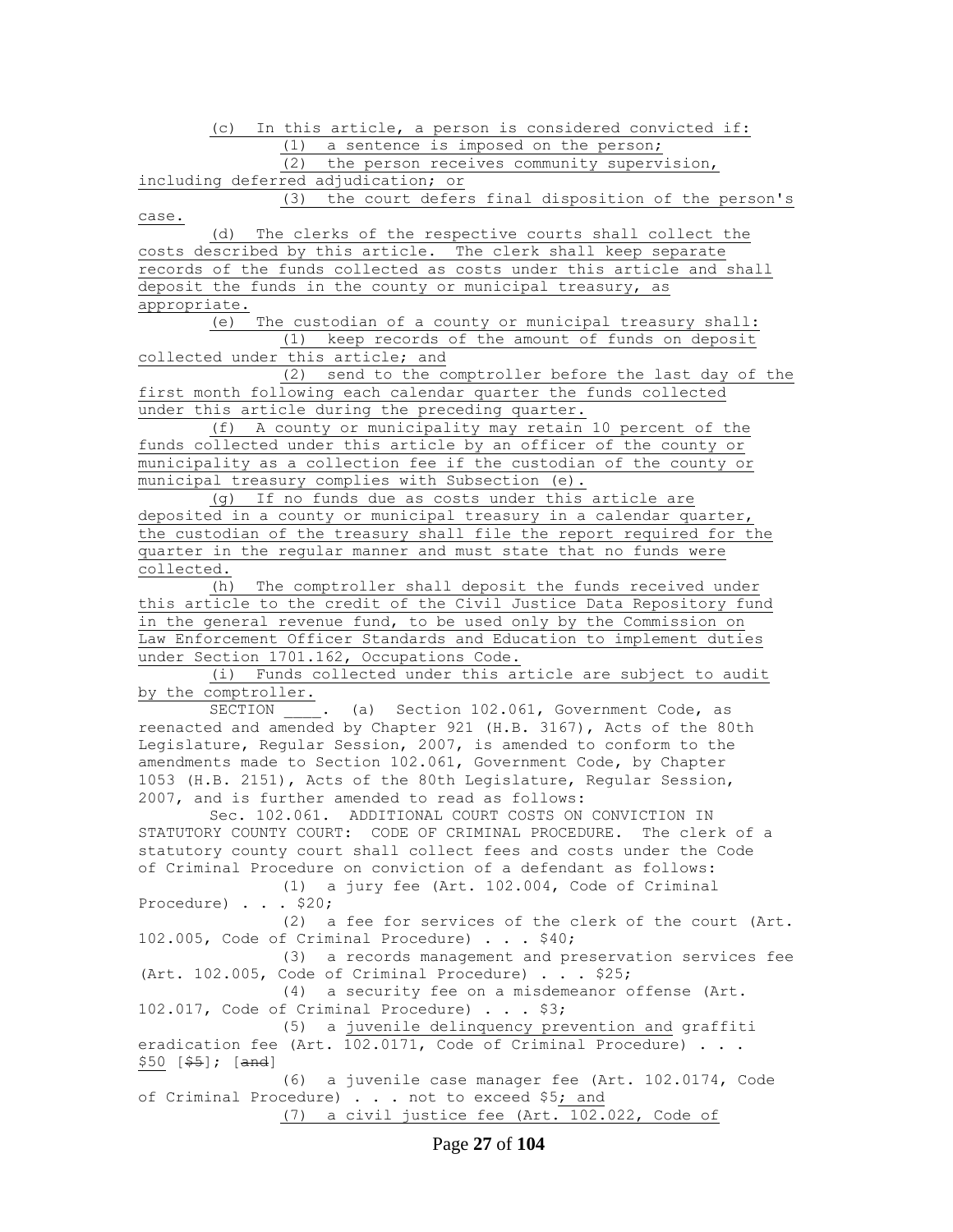Criminal Procedure) . . . \$0.10.

(b) Section 102.061, Government Code, as amended by Chapter 1053 (H.B. 2151), Acts of the 80th Legislature, Regular Session, 2007, is repealed. Section 102.061, Government Code, as reenacted and amended by Chapter 921 (H.B. 3167), Acts of the 80th Legislature, Regular Session, 2007, to reorganize and renumber that section, continues in effect as further amended by this section.

SECTION \_\_\_\_. (a) Section 102.081, Government Code, as amended by Chapter 921 (H.B. 3167), Acts of the 80th Legislature, Regular Session, 2007, is amended to conform to the amendments made to Section 102.081, Government Code, by Chapter 1053 (H.B. 2151), Acts of the 80th Legislature, Regular Session, 2007, and is further amended to read as follows:

Sec. 102.081. ADDITIONAL COURT COSTS ON CONVICTION IN COUNTY COURT: CODE OF CRIMINAL PROCEDURE. The clerk of a county court shall collect fees and costs under the Code of Criminal Procedure on conviction of a defendant as follows:

(1) a jury fee (Art. 102.004, Code of Criminal Procedure) . . . \$20; (2) a fee for clerk of the court services (Art. 102.005, Code of Criminal Procedure) . . . \$40; (3) a records management and preservation services fee (Art. 102.005, Code of Criminal Procedure) . . . \$25; (4) a security fee on a misdemeanor offense (Art. 102.017, Code of Criminal Procedure) . . . \$3; (5) a juvenile delinquency prevention and graffiti eradication fee (Art. 102.0171, Code of Criminal Procedure) . . . \$50 [\$5]; [and] (6) a juvenile case manager fee (Art. 102.0174, Code of Criminal Procedure) . . . not to exceed \$5; and (7) a civil justice fee (Art. 102.022, Code of Criminal Procedure) . . . \$0.10. (b) Section 102.081, Government Code, as amended by Chapter 1053 (H.B. 2151), Acts of the 80th Legislature, Regular Session, 2007, is repealed. Section 102.081, Government Code, as amended by Chapter 921 (H.B. 3167), Acts of the 80th Legislature, Regular Session, 2007, to reorganize and renumber that section, continues in effect as further amended by this section. SECTION \_\_\_\_. Section 102.101, Government Code, is amended to read as follows: Sec. 102.101. ADDITIONAL COURT COSTS ON CONVICTION IN JUSTICE COURT: CODE OF CRIMINAL PROCEDURE. A clerk of a justice court shall collect fees and costs under the Code of Criminal Procedure on conviction of a defendant as follows: (1) a jury fee (Art. 102.004, Code of Criminal Procedure) . . . \$3; (2) a fee for withdrawing request for jury less than 24 hours before time of trial (Art. 102.004, Code of Criminal Procedure) . . . \$3; (3) a jury fee for two or more defendants tried jointly (Art. 102.004, Code of Criminal Procedure) . . . one jury fee of \$3; (4) a security fee on a misdemeanor offense (Art. 102.017, Code of Criminal Procedure) . . . \$4; (5) a fee for technology fund on a misdemeanor offense (Art. 102.0173, Code of Criminal Procedure) . . . \$4; (6) a juvenile case manager fee (Art. 102.0174, Code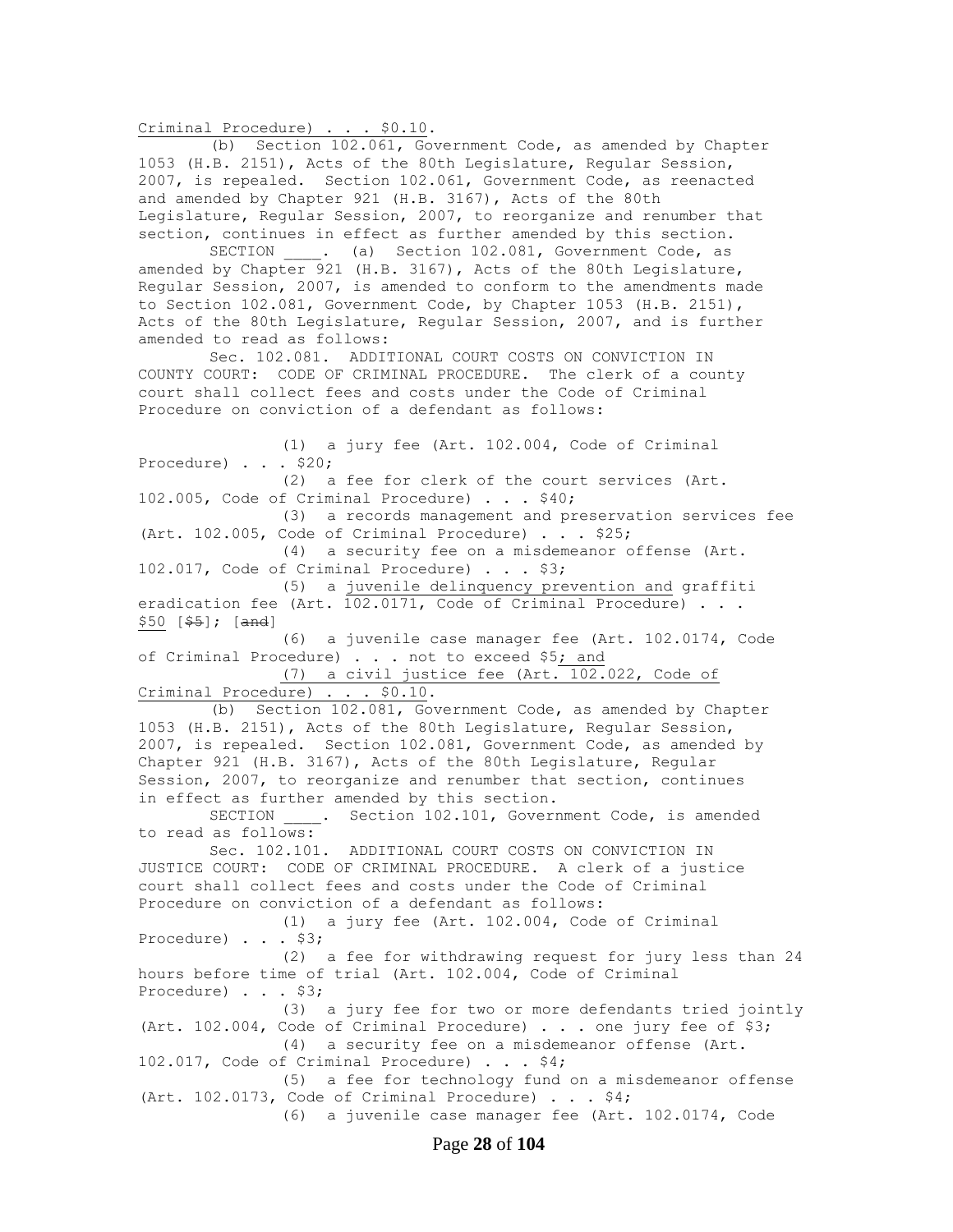of Criminal Procedure) . . . not to exceed \$5; (7) a fee on conviction of certain offenses involving issuing or passing a subsequently dishonored check (Art. 102.0071, Code of Criminal Procedure) . . . not to exceed \$30; [and] (8) a court cost on conviction of a Class C misdemeanor in a county with a population of 3.3 million or more, if authorized by the county commissioners court (Art. 102.009, Code of Criminal Procedure) . . . not to exceed \$7; and (9) a civil justice fee (Art. 102.022, Code of Criminal Procedure) . . . \$0.10. SECTION \_\_\_\_. Section 102.121, Government Code, is amended to read as follows: Sec. 102.121. ADDITIONAL COURT COSTS ON CONVICTION IN MUNICIPAL COURT: CODE OF CRIMINAL PROCEDURE. The clerk of a municipal court shall collect fees and costs on conviction of a defendant as follows: (1) a jury fee (Art. 102.004, Code of Criminal Procedure) . . . \$3; (2) a fee for withdrawing request for jury less than 24 hours before time of trial (Art. 102.004, Code of Criminal Procedure) . . . \$3; (3) a jury fee for two or more defendants tried jointly (Art. 102.004, Code of Criminal Procedure) . . . one jury fee of \$3; (4) a security fee on a misdemeanor offense (Art. 102.017, Code of Criminal Procedure) . . . \$3; (5) a fee for technology fund on a misdemeanor offense (Art. 102.0172, Code of Criminal Procedure) . . . not to exceed \$4; [and] (6) a juvenile case manager fee (Art. 102.0174, Code of Criminal Procedure) . . . not to exceed \$5; and (7) a civil justice fee (Art. 102.022, Code of Criminal Procedure) . . . \$0.10. SECTION . Subchapter D, Chapter 1701, Occupations Code, is amended by adding Section 1701.164 to read as follows: Sec. 1701.164. COLLECTION OF CERTAIN INCIDENT-BASED DATA SUBMITTED BY LAW ENFORCEMENT AGENCIES. The commission shall collect and maintain incident-based data submitted to the commission under Article 2.134, Code of Criminal Procedure, including incident-based data compiled by a law enforcement agency from reports received by the law enforcement agency under Article 2.133 of that code. The commission in consultation with the Department of Public Safety, the Bill Blackwood Law Enforcement Management Institute of Texas, the W. W. Caruth, Jr., Police Institute at Dallas, and the Texas Police Chiefs Association shall develop guidelines for submitting in a standard format the report containing incident-based data as required by Article 2.134, Code of Criminal Procedure. SECTION . Subsection (a), Section 1701.501, Occupations Code, is amended to read as follows: (a) Except as provided by Subsection (d), the commission shall revoke or suspend a license, place on probation a person whose license has been suspended, or reprimand a license holder for a violation of: (1) this chapter; (2) the reporting requirements provided by Articles 2.132 and 2.134, Code of Criminal Procedure; or (3) a commission rule.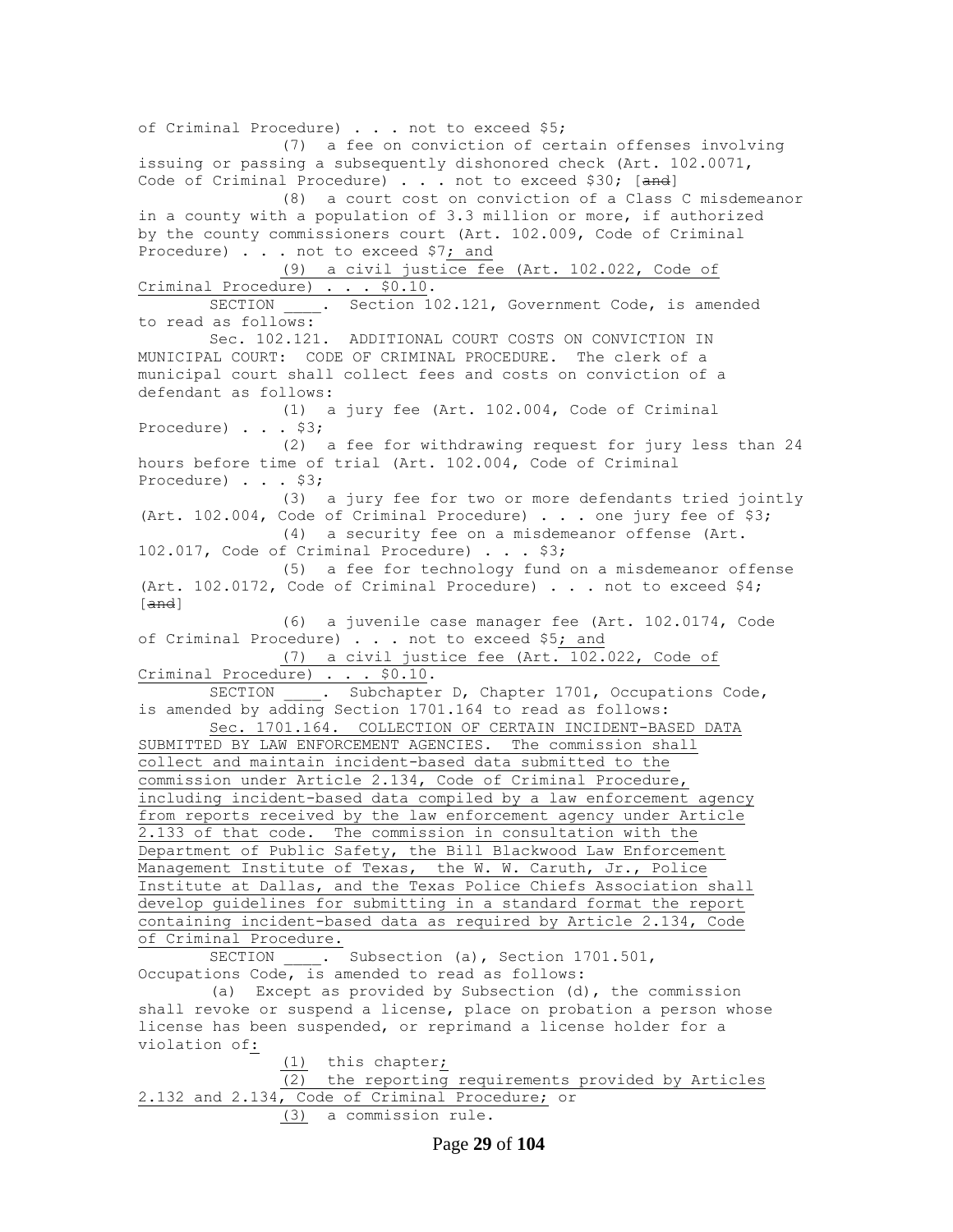SECTION . (a) The requirements of Articles 2.132, 2.133, and 2.134, Code of Criminal Procedure, as amended by this Act, relating to the compilation, analysis, and submission of incident-based data apply only to information based on a motor vehicle stop occurring on or after January 1, 2010.

(b) The imposition of a cost of court under Article 102.022, Code of Criminal Procedure, as added by this Act, applies only to an offense committed on or after the effective date of this Act. An offense committed before the effective date of this Act is covered by the law in effect when the offense was committed, and the former law is continued in effect for that purpose. For purposes of this section, an offense was committed before the effective date of this Act if any element of the offense occurred before that date.

### **Racial and Ethnic Designations (H.B. 3051)**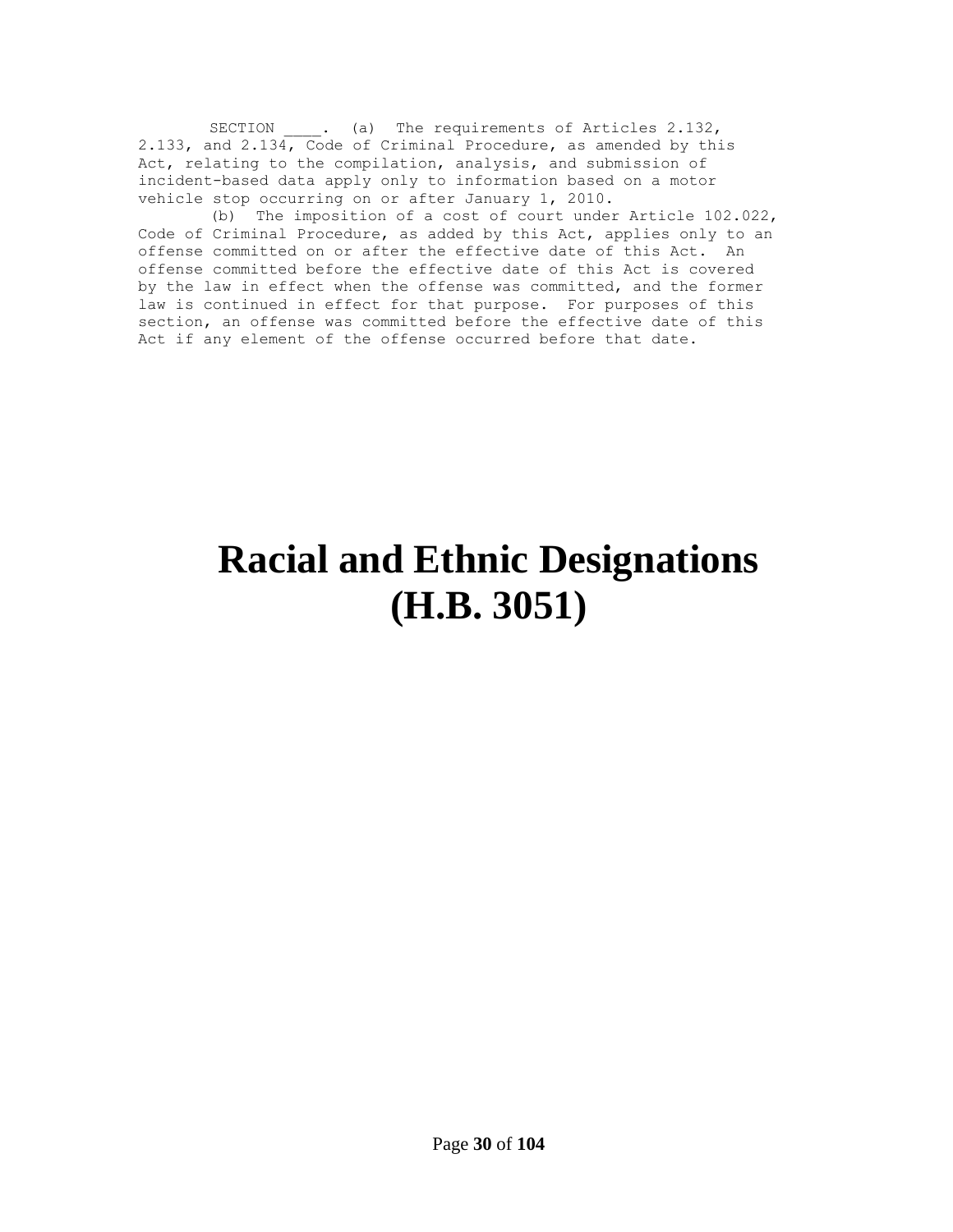H.B. No. 3051

#### AN ACT

relating to the categories used to record the race or ethnicity of persons stopped for or convicted of traffic offenses.

BE IT ENACTED BY THE LEGISLATURE OF THE STATE OF TEXAS:

SECTION 1. Article 2.132(a)(3), Code of Criminal Procedure, is amended to read as follows:

(3) "Race or ethnicity" means the following categories:

(A) Alaska native or American Indian;

(B) [of a particular descent, including Caucasian, African, Hispanic,]

Asian or Pacific Islander;

(C) black;

(D) white; and

(E) Hispanic or Latino [, Native American, or Middle Eastern descent].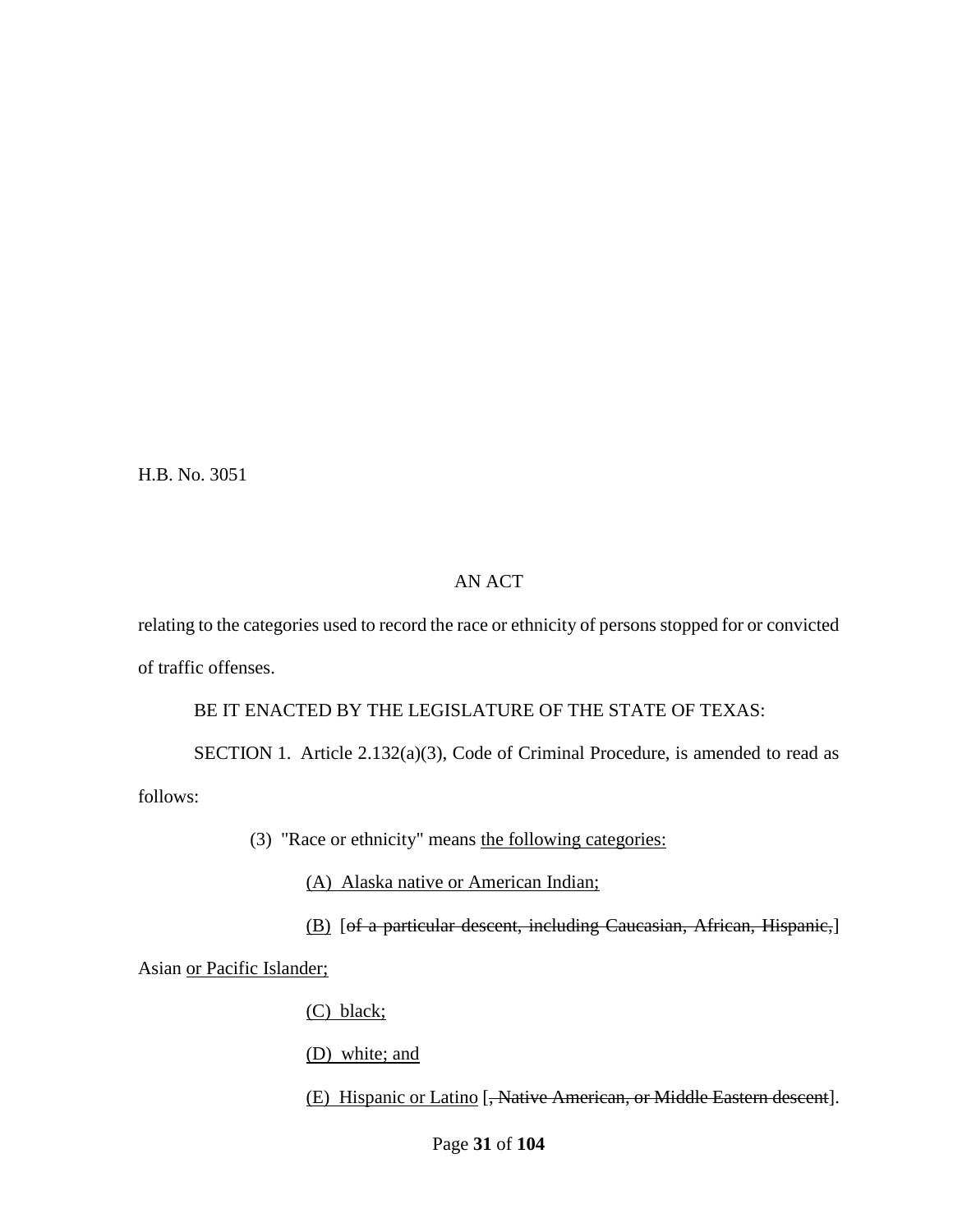SECTION 2. Section 543.202(a), Transportation Code, is amended to read as follows:

(a) In this section, "race or ethnicity" means the following categories:

(1) Alaska native or American Indian;

(2) [of a particular descent, including Caucasian, African, Hispanic,] Asian or Pacific Islander;

(3) black;

(4) white; and

(5) Hispanic or Latino [, or Native American descent].

SECTION 3. This Act takes effect September 1, 2017.

President of the Senate Speaker of the House

I certify that H.B. No. 3051 was passed by the House on May 4, 2017, by the following vote: Yeas 143, Nays 2, 2 present, not voting.

\_\_\_\_\_\_\_\_\_\_\_\_\_\_\_\_\_\_\_\_\_\_\_\_\_\_\_\_\_\_ \_\_\_\_\_\_\_\_\_\_\_\_\_\_\_\_\_\_\_\_\_\_\_\_\_\_\_\_\_\_

Chief Clerk of the House

\_\_\_\_\_\_\_\_\_\_\_\_\_\_\_\_\_\_\_\_\_\_\_\_\_\_\_\_\_\_

\_\_\_\_\_\_\_\_\_\_\_\_\_\_\_\_\_\_\_\_\_\_\_\_\_\_\_\_\_\_

I certify that H.B. No. 3051 was passed by the Senate on May 19, 2017, by the following vote: Yeas 31, Nays 0.

Secretary of the Senate

APPROVED:

Date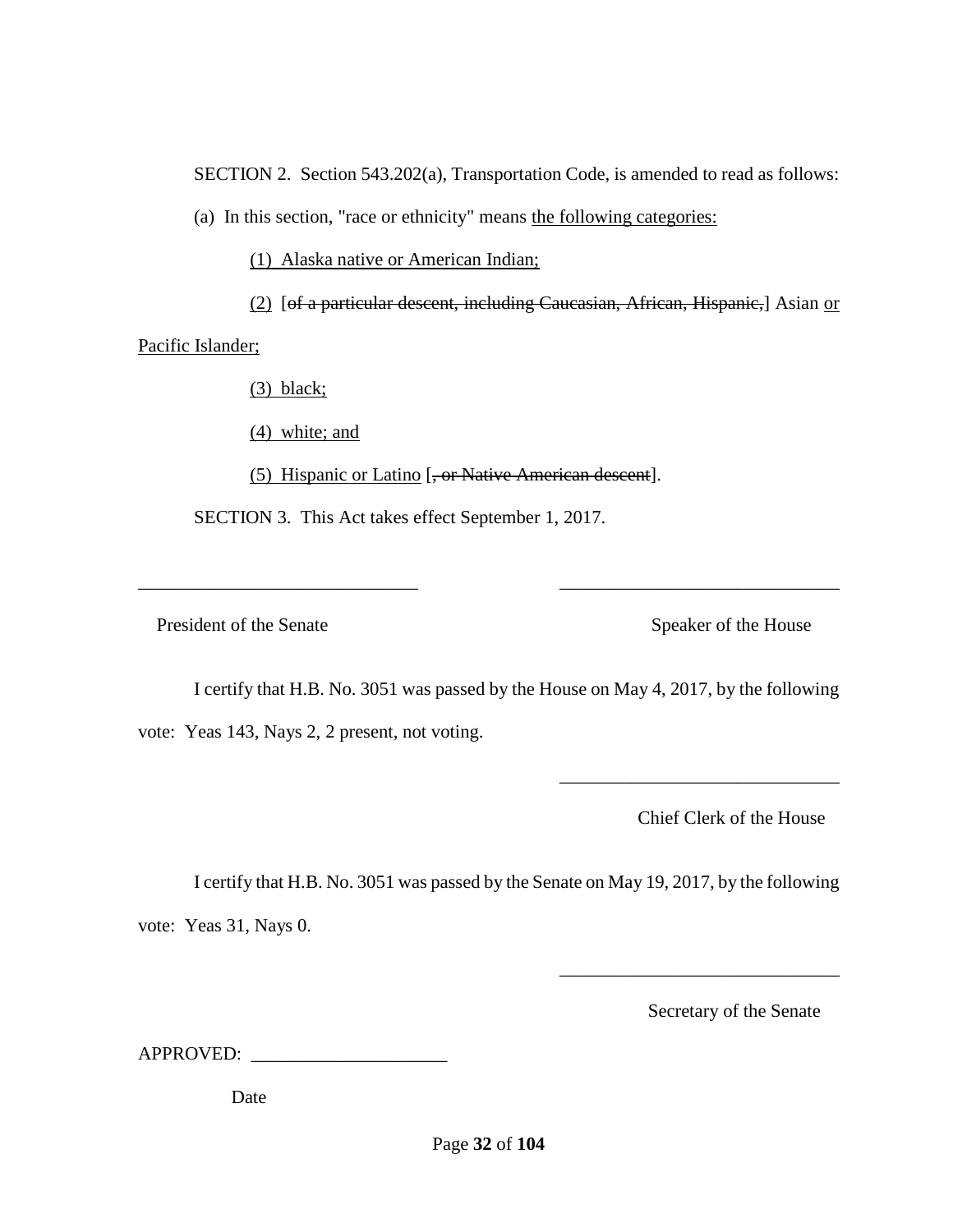Governor

 $\overline{\phantom{a}}$  , we can consider the constraint of  $\overline{\phantom{a}}$ 

## **The Sandra Bland Act (S.B. 1849)**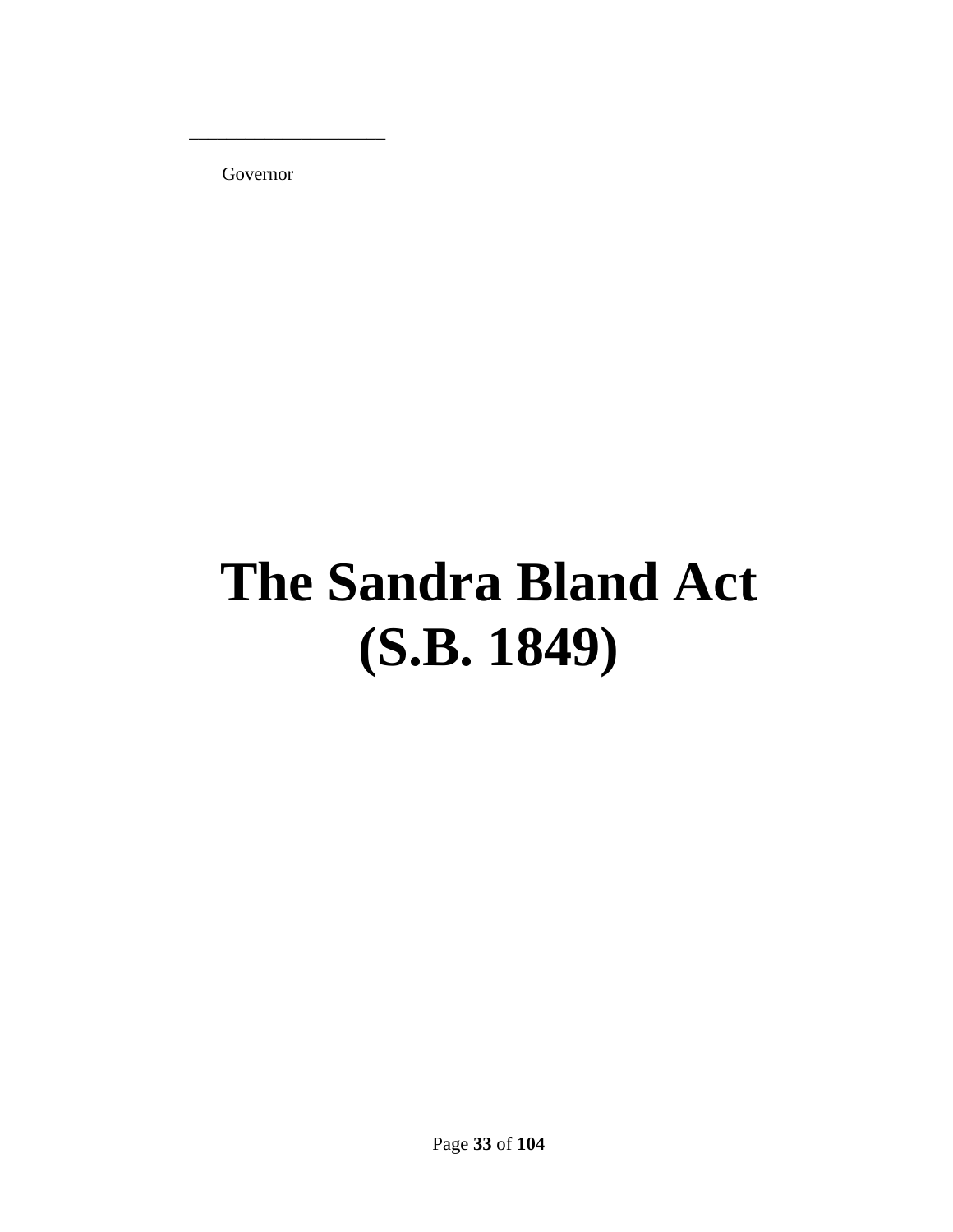#### Page **34** of **104**

relating to interactions between law enforcement and individuals detained or arrested on suspicion of the commission of

offenses, to the confinement, conviction, or release of those individuals, and to grants supporting populations that are more

Art. 16.22. EARLY IDENTIFICATION OF DEFENDANT SUSPECTED OF

SECTION 2.01. Article 16.22, Code of Criminal Procedure, is

HAVING MENTAL ILLNESS OR INTELLECTUAL DISABILITY [MENTAL

BE IT ENACTED BY THE LEGISLATURE OF THE STATE OF TEXAS:

ARTICLE 2. IDENTIFICATION AND DIVERSION OF AND SERVICES FOR

PERSONS SUSPECTED OF HAVING A MENTAL ILLNESS, AN INTELLECTUAL

Sandra Bland Act, in memory of Sandra Bland.

DISABILITY, OR A SUBSTANCE ABUSE ISSUE

SECTION 1.01. SHORT TITLE. This Act shall be known as the

ARTICLE 1. SHORT TITLE

amended to read as follows:

S.B. No. 1849

AN ACT

criminal

likely to interact frequently with law enforcement.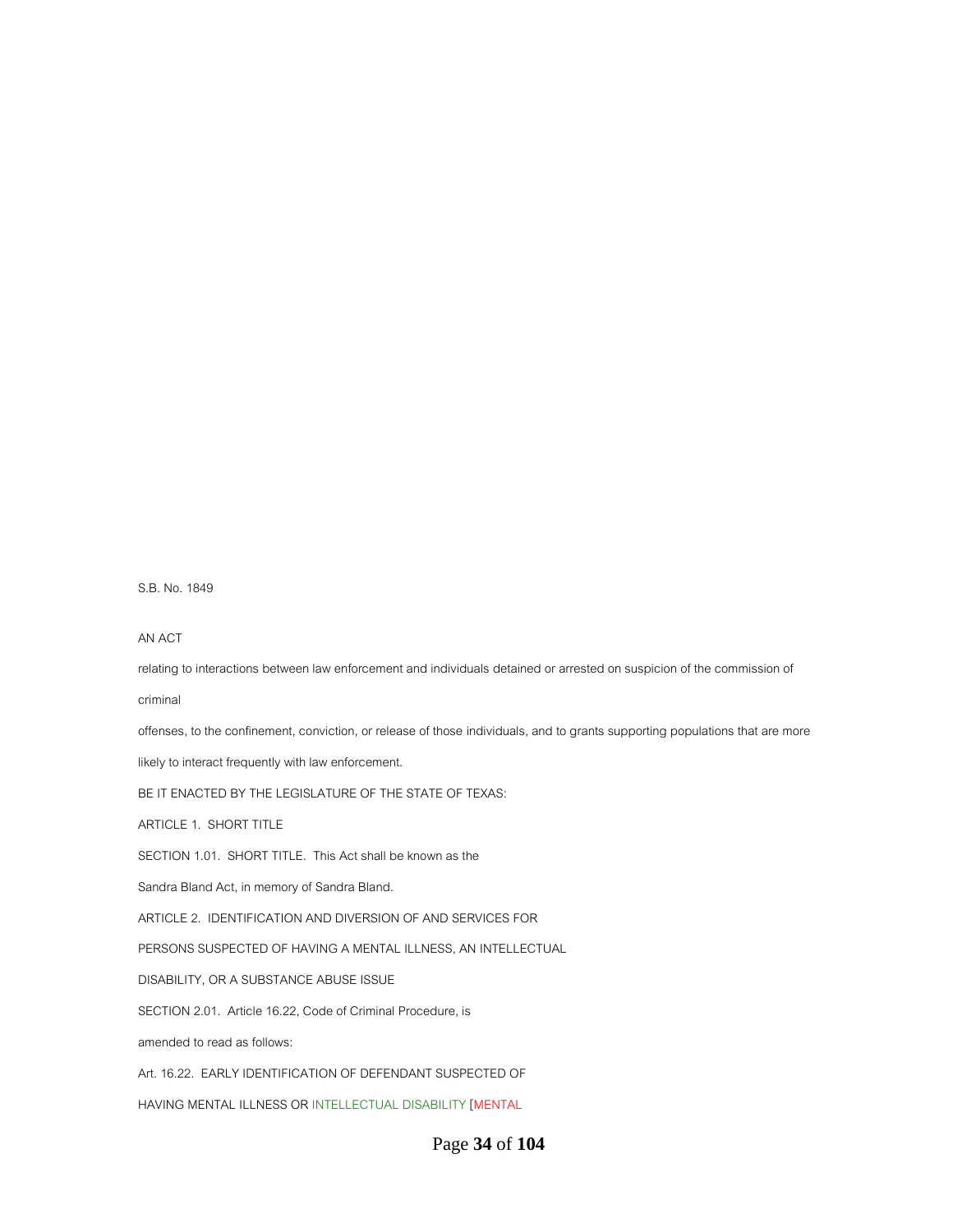RETARDATION]. (a)(1) Not later than 12 [72] hours after receiving credible information that may establish reasonable cause to believe that a defendant committed to the sheriff's custody has a mental illness or is a person with an intellectual disability [mental retardation], including observation of the defendant's behavior immediately before, during, and after the defendant's arrest and the results of any previous assessment of the defendant, the sheriff shall provide written or electronic notice of the information to the magistrate. On a determination that there is reasonable cause to believe that the defendant has a mental illness or is a person with an intellectual disability [mental retardation], the magistrate, except as provided by Subdivision (2), shall order the local mental health or intellectual and developmental disability [mental retardation] authority or another qualified mental health or intellectual disability [mental retardation] expert to:

 (A) collect information regarding whether the defendant has a mental illness as defined by Section 571.003, Health and Safety Code, or is a person with an intellectual disability [mental retardation] as defined by Section 591.003, Health and Safety Code, including information obtained from any previous assessment of the defendant; and

#### (B) provide to the magistrate a written

assessment of the information collected under Paragraph (A).

 (2) The magistrate is not required to order the collection of information under Subdivision (1) if the defendant in the year preceding the defendant's applicable date of arrest has been determined to have a mental illness or to be a person with an intellectual disability [mental retardation] by the local mental health or intellectual and developmental disability [mental retardation] authority or another mental health or intellectual disability [mental retardation] expert described by Subdivision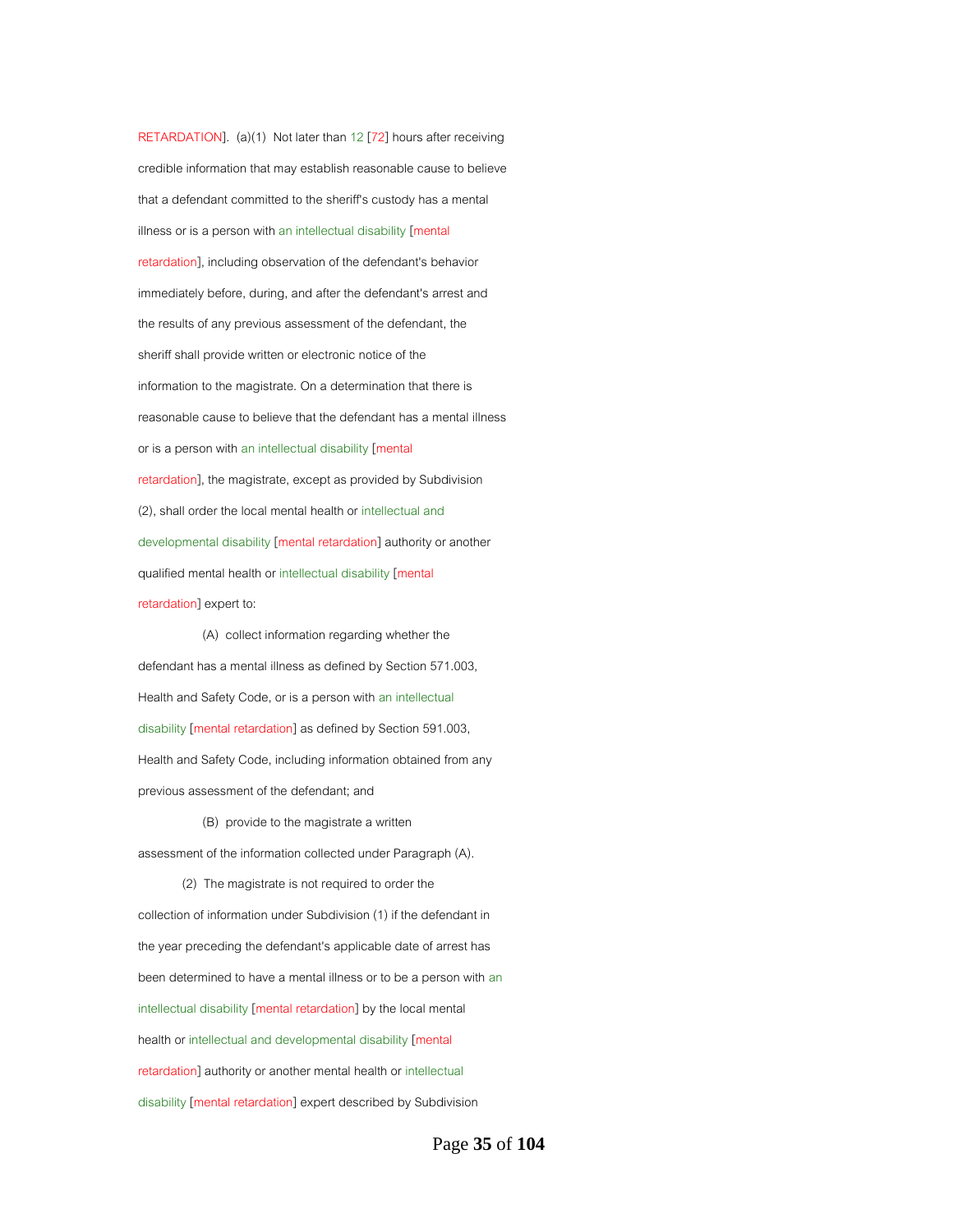(1). A court that elects to use the results of that previous determination may proceed under Subsection (c).

 (3) If the defendant fails or refuses to submit to the collection of information regarding the defendant as required under Subdivision (1), the magistrate may order the defendant to submit to an examination in a mental health facility determined to be appropriate by the local mental health or intellectual and developmental disability [mental retardation] authority for a reasonable period not to exceed 21 days. The magistrate may order a defendant to a facility operated by the Department of State Health Services or the Health and Human Services Commission [Department of Aging and Disability Services] for examination only on request of the local mental health or intellectual and developmental disability [mental retardation] authority and with the consent of the head of the facility. If a defendant who has been ordered to a facility operated by the Department of State Health Services or the Health and Human Services Commission [Department of Aging and Disability Services] for examination remains in the facility for a period exceeding 21 days, the head of that facility shall cause the defendant to be immediately transported to the committing court and placed in the custody of the sheriff of the county in which the committing court is located. That county shall reimburse the facility for the mileage and per diem expenses of the personnel required to transport the defendant calculated in accordance with the state travel regulations in effect at the time.

 (b) A written assessment of the information collected under Subsection (a)(1)(A) shall be provided to the magistrate not later than the 30th day after the date of any order issued under Subsection (a) in a felony case and not later than the 10th day after the date of any order issued under that subsection in a misdemeanor case, and the magistrate shall provide copies of the written assessment to the defense counsel, the prosecuting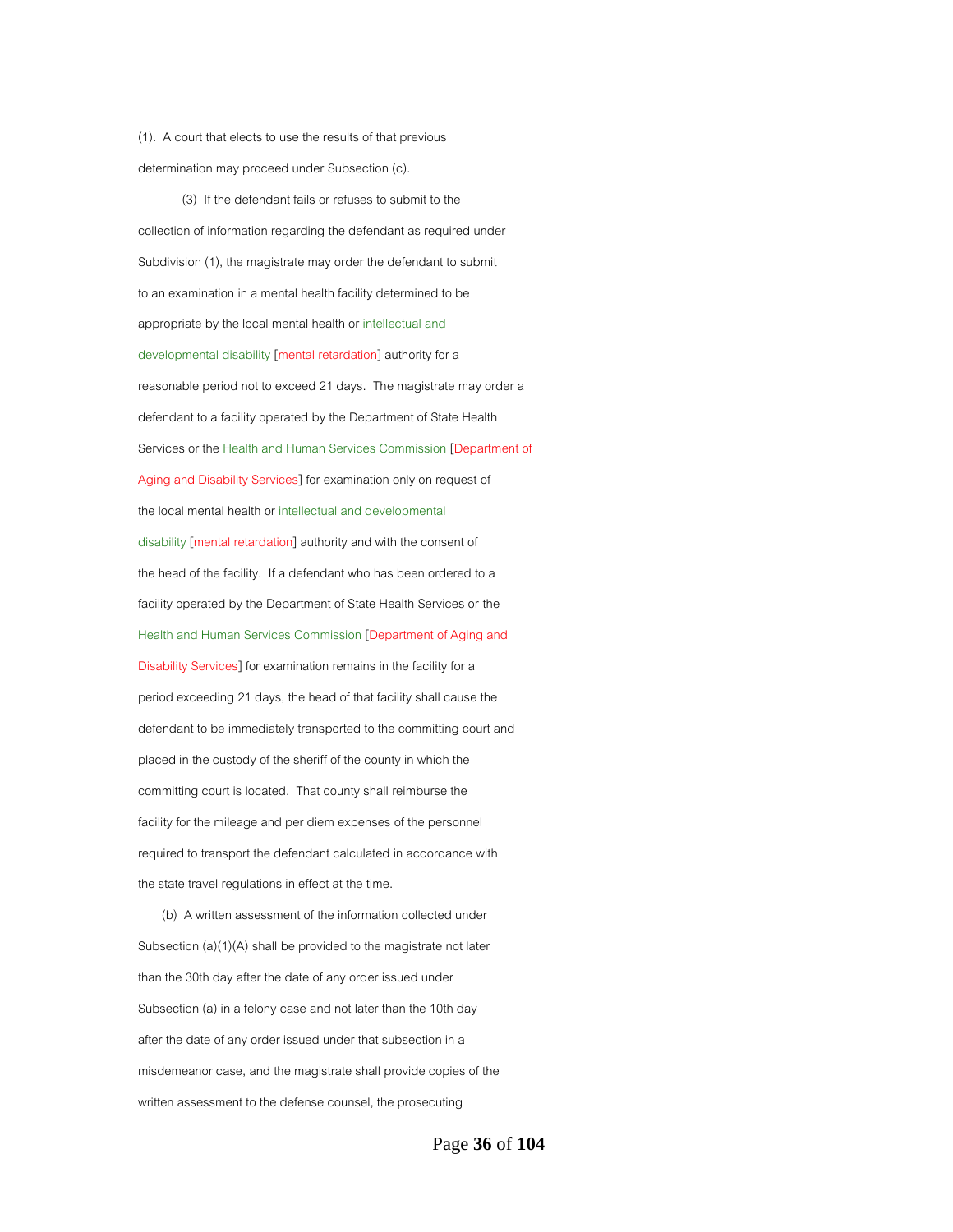attorney, and the trial court. The written assessment must include a description of the procedures used in the collection of information under Subsection (a)(1)(A) and the applicable expert's observations and findings pertaining to:

 (1) whether the defendant is a person who has a mental illness or is a person with an intellectual disability [mental retardation];

 (2) whether there is clinical evidence to support a belief that the defendant may be incompetent to stand trial and should undergo a complete competency examination under Subchapter B, Chapter 46B; and

(3) recommended treatment.

 (c) After the trial court receives the applicable expert's written assessment relating to the defendant under Subsection (b) or elects to use the results of a previous determination as described by Subsection (a)(2), the trial court may, as applicable:

 (1) resume criminal proceedings against the defendant, including any appropriate proceedings related to the defendant's release on personal bond under Article 17.032;

 (2) resume or initiate competency proceedings, if required, as provided by Chapter 46B or other proceedings affecting the defendant's receipt of appropriate court-ordered mental health or intellectual disability [mental retardation] services, including proceedings related to the defendant's receipt of outpatient mental health services under Section 574.034, Health and Safety Code; or

 (3) consider the written assessment during the punishment phase after a conviction of the offense for which the defendant was arrested, as part of a presentence investigation report, or in connection with the impositions of conditions following placement on community supervision, including deferred adjudication community supervision.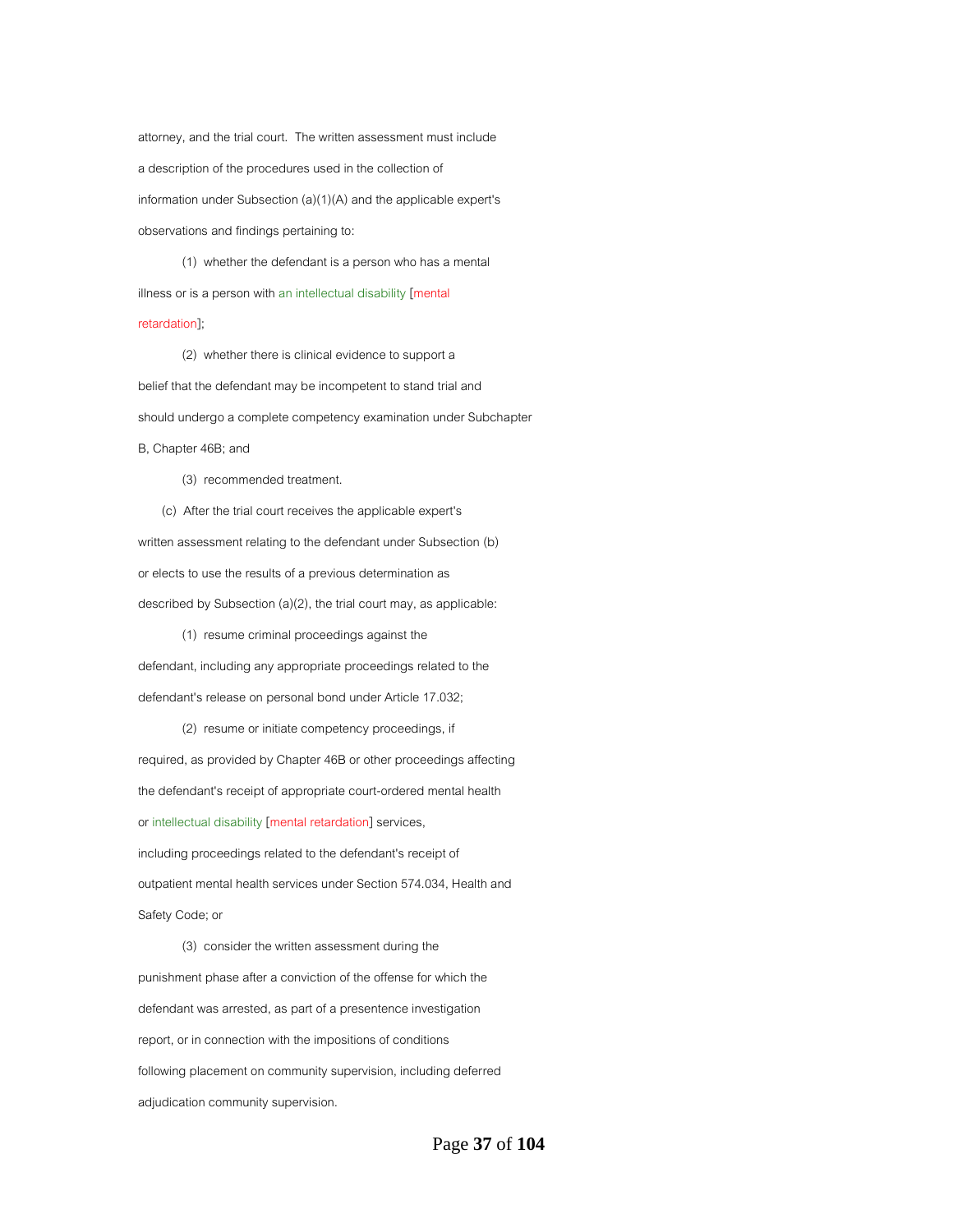(d) This article does not prevent the applicable court from, before, during, or after the collection of information regarding the defendant as described by this article: (1) releasing a defendant who has a mental illness

[mentally ill] or is a person with an intellectual disability [mentally retarded defendant] from custody on personal or surety

bond; or

 (2) ordering an examination regarding the defendant's competency to stand trial.

 SECTION 2.02. Chapter 16, Code of Criminal Procedure, is amended by adding Article 16.23 to read as follows:

 Art. 16.23. DIVERSION OF PERSONS SUFFERING MENTAL HEALTH CRISIS OR SUBSTANCE ABUSE ISSUE. (a) Each law enforcement agency shall make a good faith effort to divert a person suffering a mental health crisis or suffering from the effects of substance abuse to a proper treatment center in the agency's jurisdiction if:

 (1) there is an available and appropriate treatment center in the agency's jurisdiction to which the agency may divert the person;

(2) it is reasonable to divert the person;

(3) the offense that the person is accused of is a

misdemeanor, other than a misdemeanor involving violence; and

(4) the mental health crisis or substance abuse issue

is suspected to be the reason the person committed the alleged offense.

 (b) Subsection (a) does not apply to a person who is accused of an offense under Section 49.04, 49.045, 49.05, 49.06, 49.065, 49.07, or 49.08, Penal Code.

 SECTION 2.03. Section 539.002, Government Code, is amended to read as follows:

Sec. 539.002. GRANTS FOR ESTABLISHMENT AND EXPANSION OF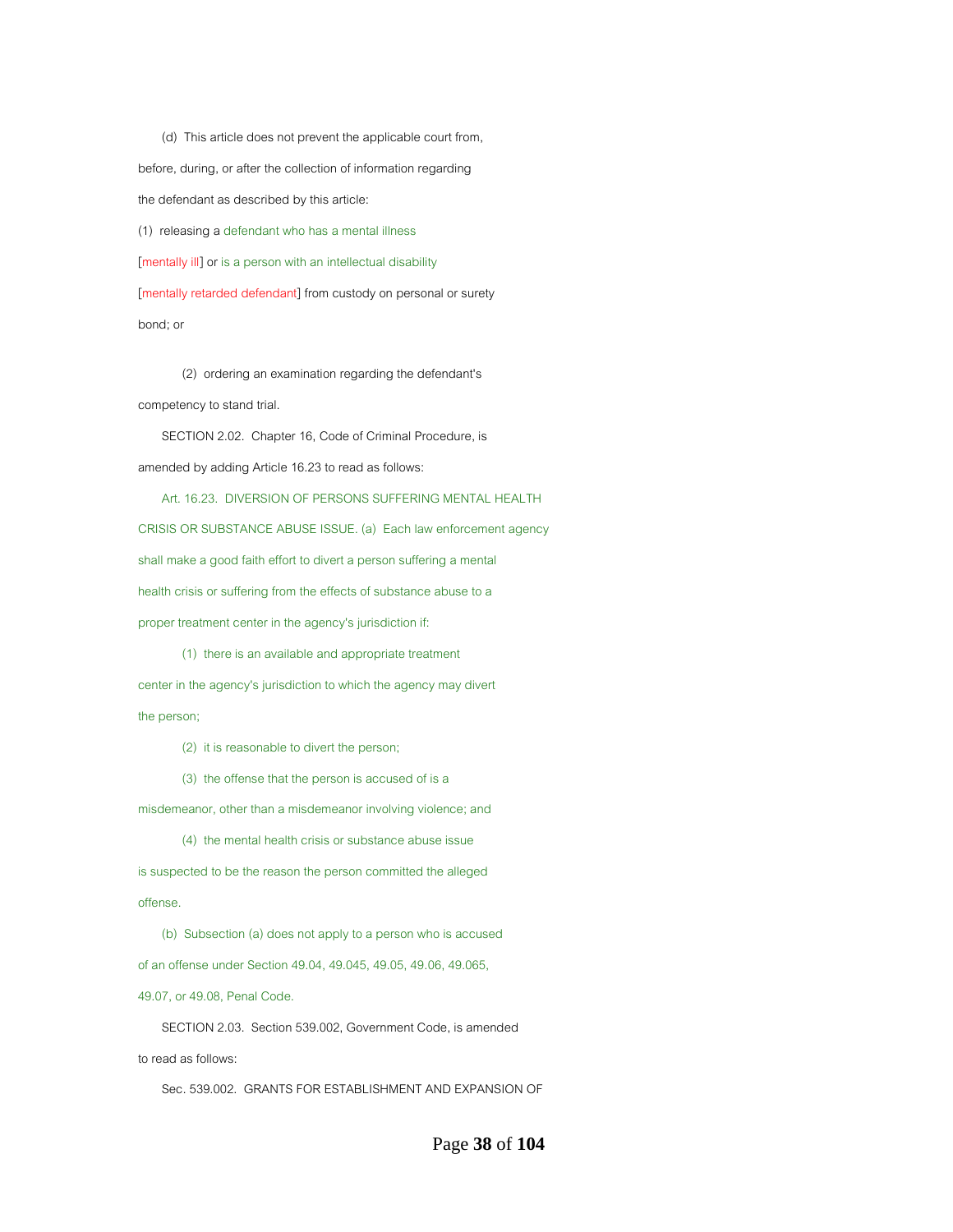COMMUNITY COLLABORATIVES. (a) To the extent funds are appropriated to the department for that purpose, the department shall make grants to entities, including local governmental entities, nonprofit community organizations, and faith-based community organizations, to establish or expand community collaboratives that bring the public and private sectors together to provide services to persons experiencing homelessness, substance abuse issues, or [and] mental illness. [The department may make a maximum of five grants, which must be made in the most populous municipalities in this state that are located in counties with a population of more than one million.] In awarding grants, the department shall give special consideration to entities:

(1) establishing [a] new collaboratives; or

(2) establishing or expanding collaboratives that

serve two or more counties, each with a population of less than 100,000 [collaborative].

 (b) The department shall require each entity awarded a grant under this section to:

 (1) leverage additional funding from private sources in an amount that is at least equal to the amount of the grant awarded under this section; [and]

 (2) provide evidence of significant coordination and collaboration between the entity, local mental health authorities, municipalities, local law enforcement agencies, and other community stakeholders in establishing or expanding a community collaborative funded by a grant awarded under this section; and

 (3) provide evidence of a local law enforcement policy to divert appropriate persons from jails or other detention facilities to an entity affiliated with a community collaborative for the purpose of providing services to those persons. SECTION 2.04. Chapter 539, Government Code, is amended by

adding Section 539.0051 to read as follows:

Page **39** of **104**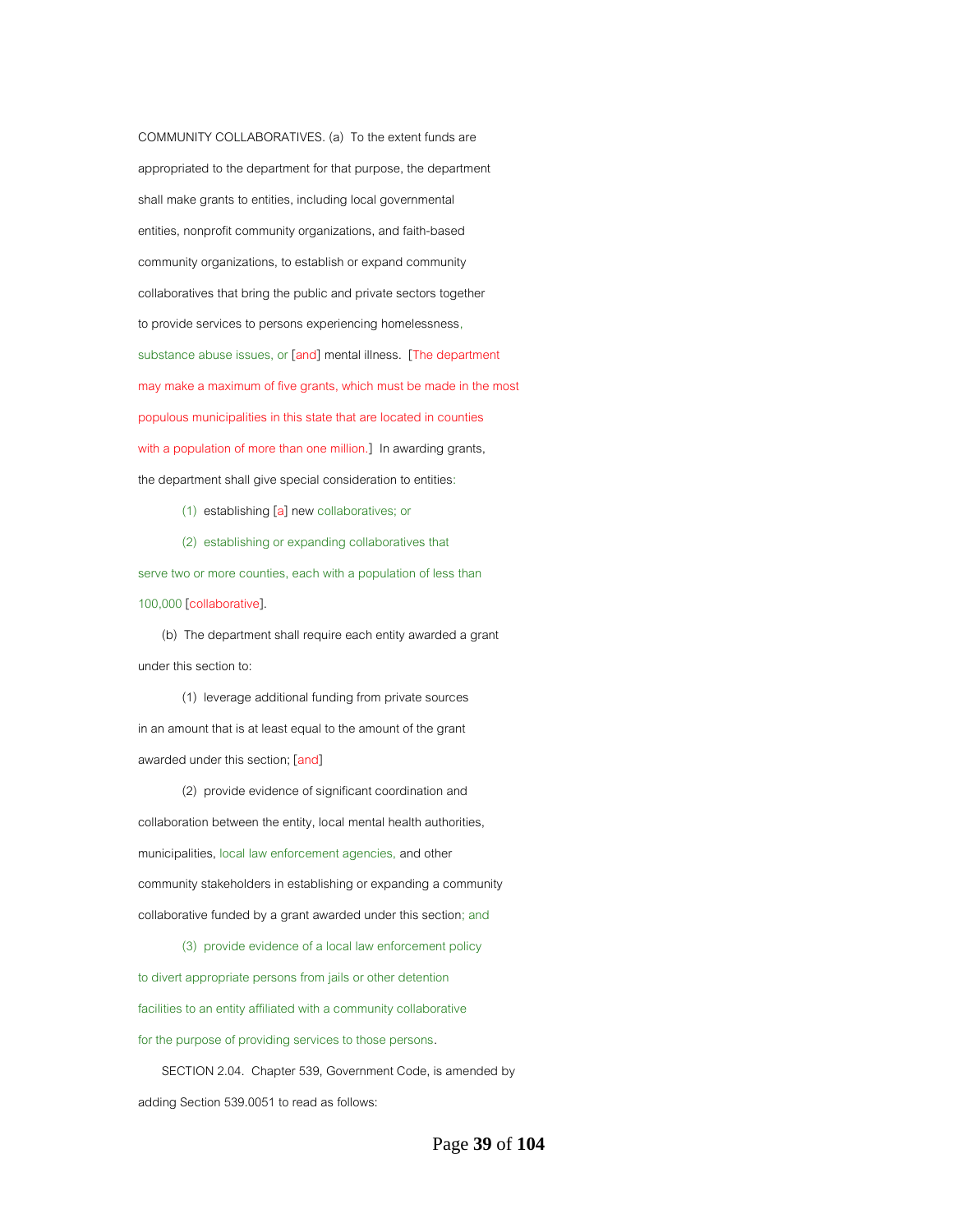Sec. 539.0051. PLAN REQUIRED FOR CERTAIN COMMUNITY COLLABORATIVES. (a) The governing body of a county shall develop and make public a plan detailing:

 (1) how local mental health authorities, municipalities, local law enforcement agencies, and other community stakeholders in the county could coordinate to establish or expand a community collaborative to accomplish the goals of Section 539.002;

 (2) how entities in the county may leverage funding from private sources to accomplish the goals of Section 539.002 through the formation or expansion of a community collaborative; and

 (3) how the formation or expansion of a community collaborative could establish or support resources or services to help local law enforcement agencies to divert persons who have been arrested to appropriate mental health care or substance abuse treatment.

 (b) The governing body of a county in which an entity that received a grant under Section 539.002 before September 1, 2017, is located is not required to develop a plan under Subsection (a).

(c) Two or more counties, each with a population of less

than 100,000, may form a joint plan under Subsection (a).

ARTICLE 3. BAIL, PRETRIAL RELEASE, AND COUNTY JAIL STANDARDS

SECTION 3.01. The heading to Article 17.032, Code of

Criminal Procedure, is amended to read as follows:

Art. 17.032. RELEASE ON PERSONAL BOND OF CERTAIN [MENTALLY

ILL] DEFENDANTS WITH MENTAL ILLNESS OR INTELLECTUAL DISABILITY.

SECTION 3.02. Articles 17.032(b) and (c), Code of Criminal

Procedure, are amended to read as follows:

(b) A magistrate shall release a defendant on personal bond

unless good cause is shown otherwise if the:

(1) defendant is not charged with and has not been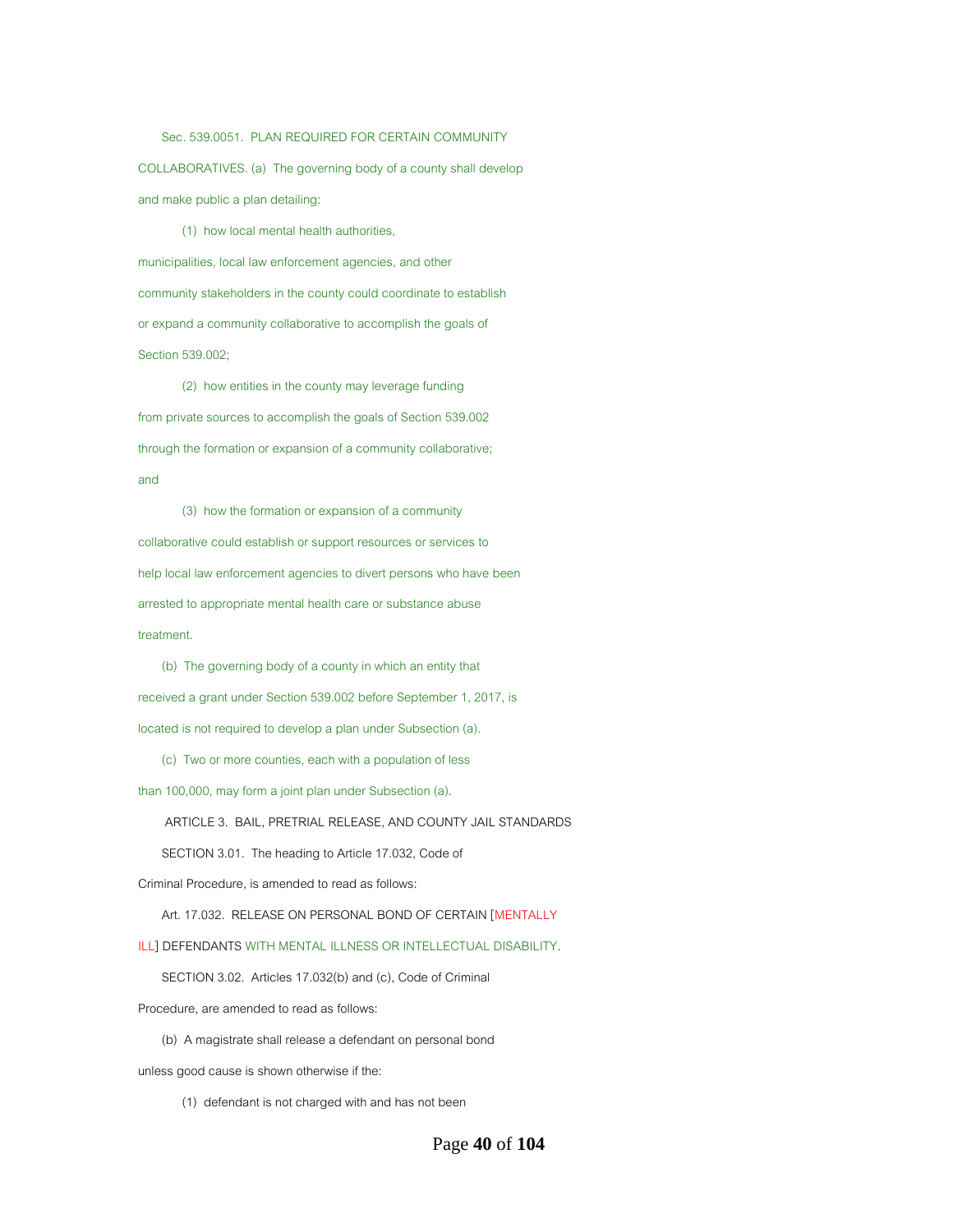previously convicted of a violent offense;

 (2) defendant is examined by the local mental health or intellectual and developmental disability [mental retardation] authority or another mental health expert under Article 16.22 [of this code];

 (3) applicable expert, in a written assessment submitted to the magistrate under Article 16.22:

 (A) concludes that the defendant has a mental illness or is a person with an intellectual disability [mental retardation] and is nonetheless competent to stand trial; and

 (B) recommends mental health treatment or intellectual disability treatment for the defendant, as applicable; and

 (4) magistrate determines, in consultation with the local mental health or intellectual and developmental disability [mental retardation] authority, that appropriate community-based mental health or intellectual disability [mental retardation] services for the defendant are available through the [Texas] Department of State [Mental] Health Services [and Mental Retardation] under Section 534.053, Health and Safety Code, or through another mental health or intellectual disability [mental retardation] services provider.

 (c) The magistrate, unless good cause is shown for not requiring treatment, shall require as a condition of release on personal bond under this article that the defendant submit to outpatient or inpatient mental health or intellectual disability [mental retardation] treatment as recommended by the local mental health or intellectual and developmental disability [mental retardation] authority if the defendant's:

(1) mental illness or intellectual disability [mental

retardation] is chronic in nature; or

(2) ability to function independently will continue to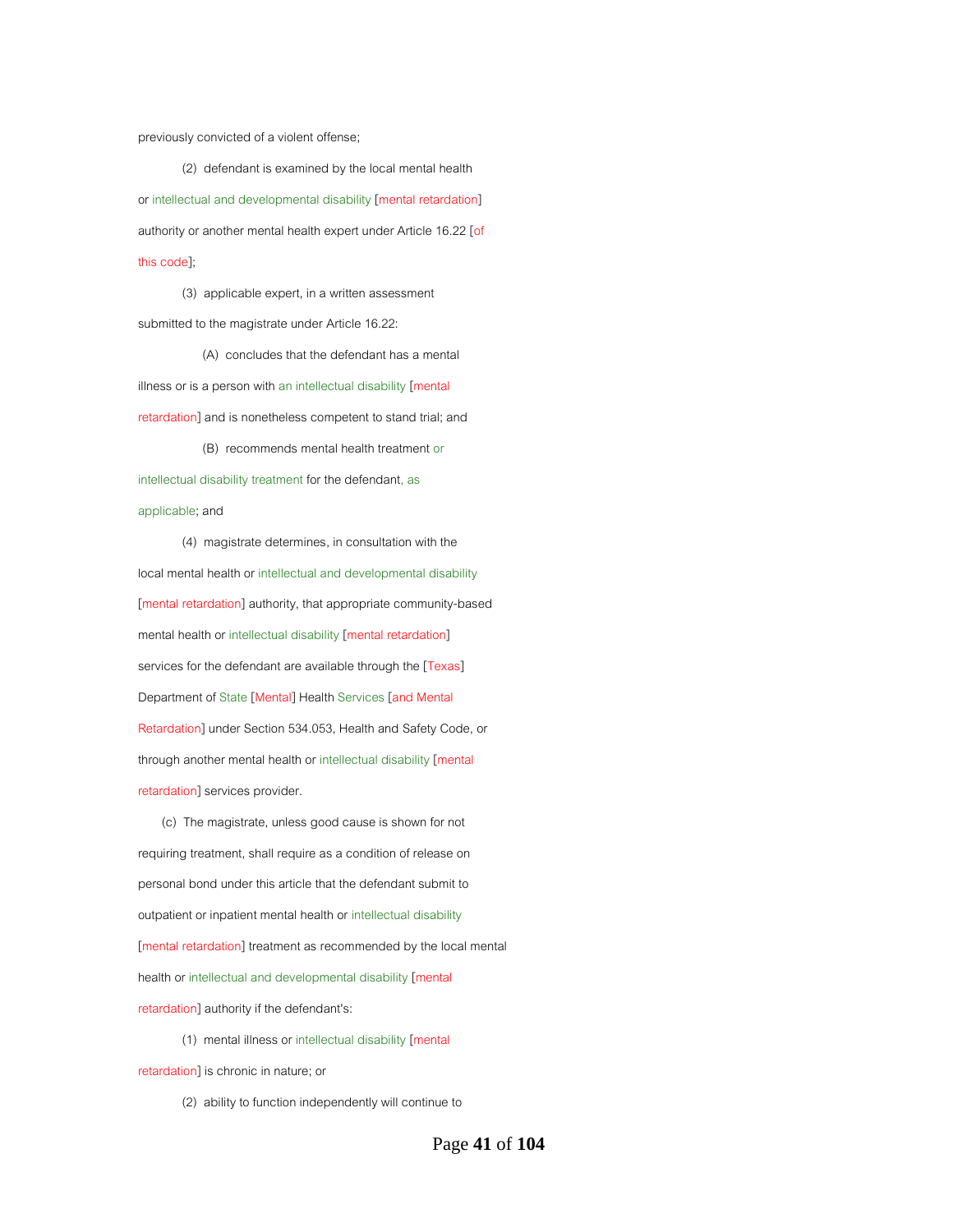deteriorate if the defendant is not treated.

 SECTION 3.03. Article 25.03, Code of Criminal Procedure, is amended to read as follows:

 Art. 25.03. IF ON BAIL IN FELONY. When the accused, in case of felony, is on bail at the time the indictment is presented, [it is not necessary to serve him with a copy, but] the clerk shall [on request] deliver a copy of the indictment [same] to the accused or the accused's [his] counsel[,] at the earliest possible time.

 SECTION 3.04. Article 25.04, Code of Criminal Procedure, is amended to read as follows:

 Art. 25.04. IN MISDEMEANOR. In misdemeanors, the clerk shall deliver a copy of the indictment or information to the accused or the accused's counsel at the earliest possible time before trial [it shall not be necessary before trial to furnish the accused with a copy of the indictment or information; but he or his counsel may demand a copy, which shall be given as early as possible SECTION 3.05. Section 511.009(a), Government Code, as amended by Chapters 281 (H.B. 875), 648 (H.B. 549), and 688 (H.B. 634), Acts of the 84th Legislature, Regular Session, 2015, is reenacted and amended to read as follows:

(a) The commission shall:

(1) adopt reasonable rules and procedures

establishing minimum standards for the construction, equipment, maintenance, and operation of county jails;

 (2) adopt reasonable rules and procedures establishing minimum standards for the custody, care, and treatment of prisoners;

 (3) adopt reasonable rules establishing minimum standards for the number of jail supervisory personnel and for programs and services to meet the needs of prisoners;

 (4) adopt reasonable rules and procedures establishing minimum requirements for programs of rehabilitation,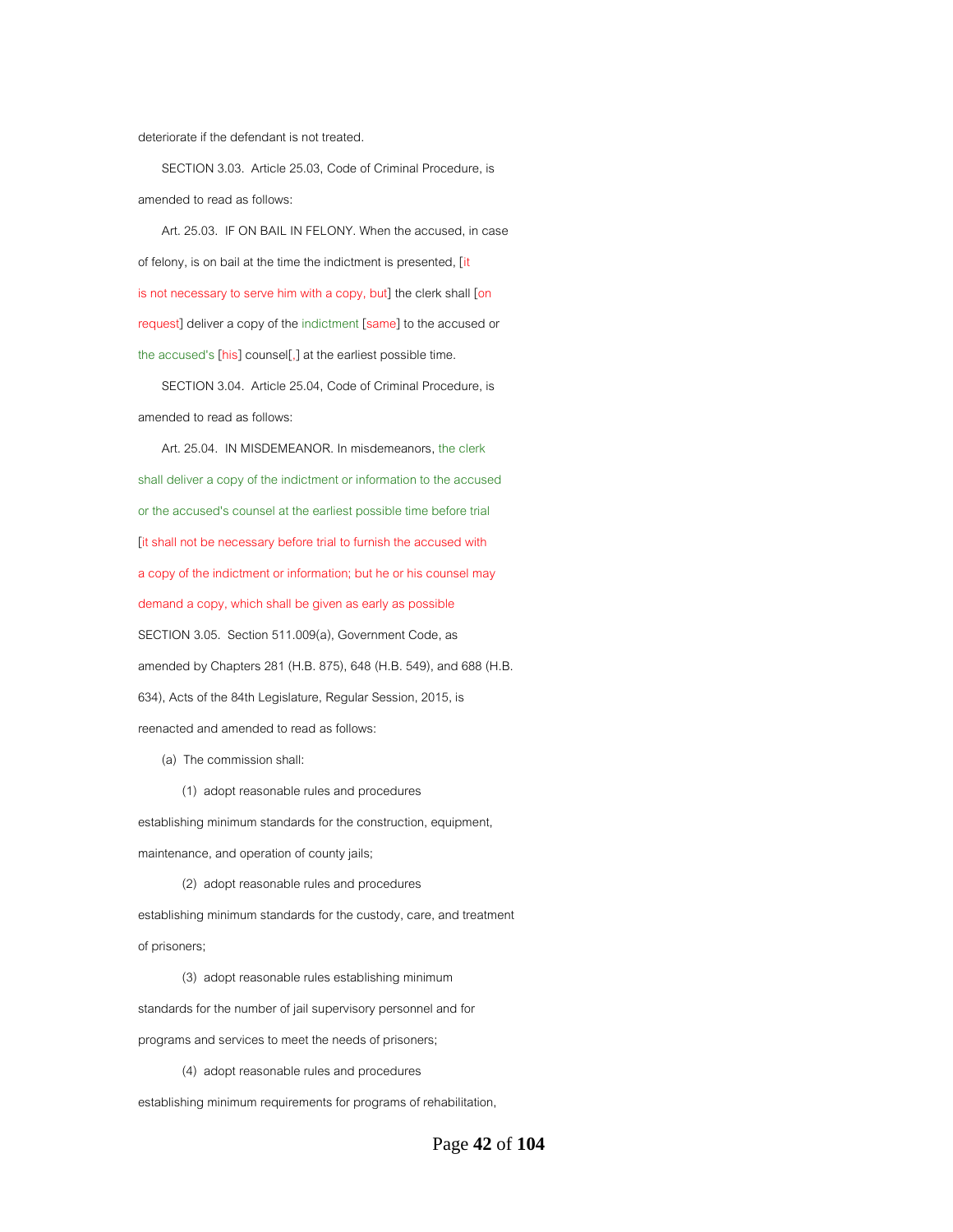education, and recreation in county jails;

 (5) revise, amend, or change rules and procedures if necessary;

 (6) provide to local government officials consultation on and technical assistance for county jails;

 (7) review and comment on plans for the construction and major modification or renovation of county jails;

 (8) require that the sheriff and commissioners of each county submit to the commission, on a form prescribed by the commission, an annual report on the conditions in each county jail within their jurisdiction, including all information necessary to determine compliance with state law, commission orders, and the rules adopted under this chapter;

 (9) review the reports submitted under Subdivision (8) and require commission employees to inspect county jails regularly to ensure compliance with state law, commission orders, and rules and procedures adopted under this chapter;

 (10) adopt a classification system to assist sheriffs and judges in determining which defendants are low-risk and consequently suitable participants in a county jail work release program under Article 42.034, Code of Criminal Procedure;

 (11) adopt rules relating to requirements for segregation of classes of inmates and to capacities for county jails;

 (12) require that the chief jailer of each municipal lockup submit to the commission, on a form prescribed by the commission, an annual report of persons under 17 years of age securely detained in the lockup, including all information necessary to determine compliance with state law concerning secure confinement of children in municipal lockups;

(13) at least annually determine whether each county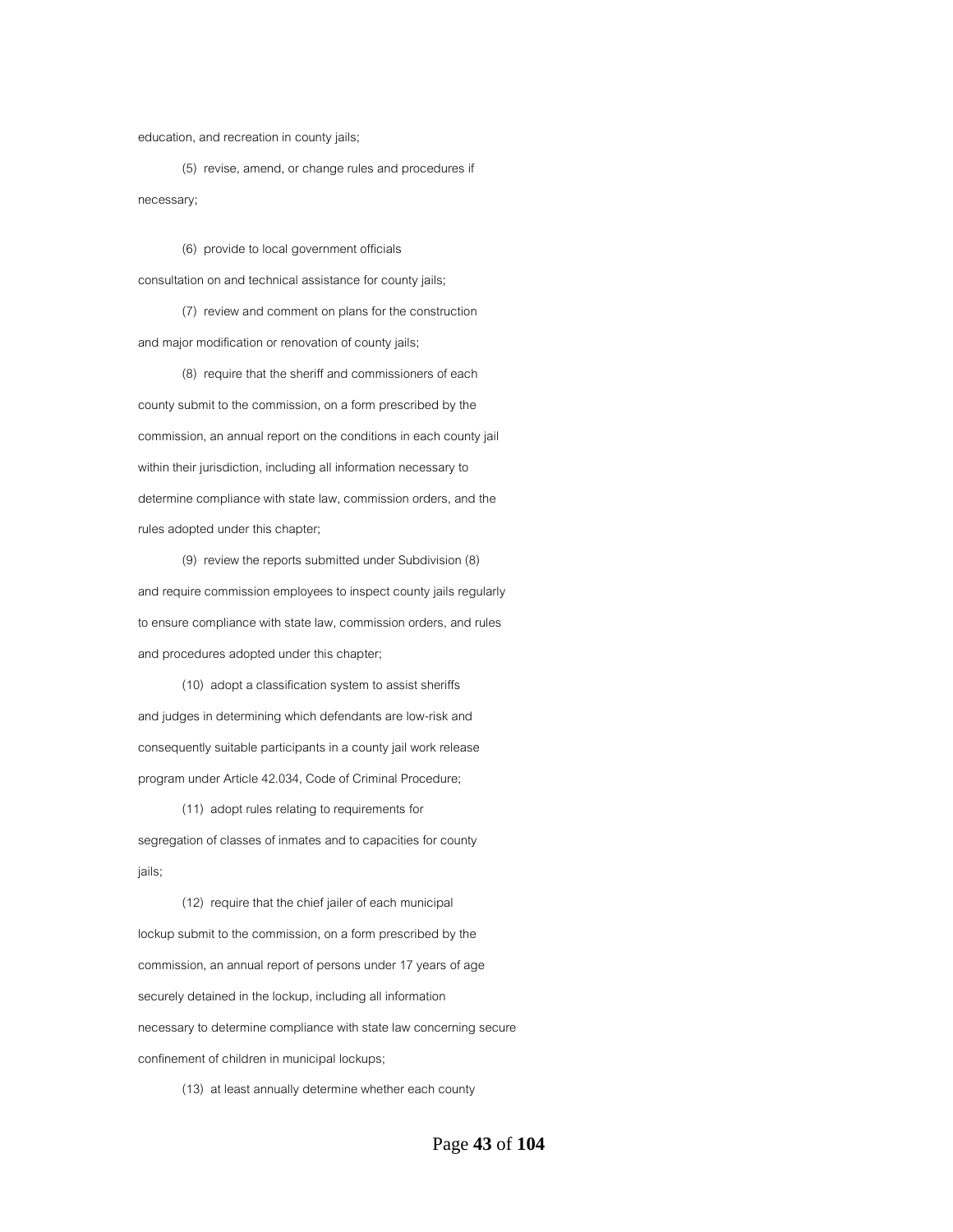jail is in compliance with the rules and procedures adopted under this chapter;

 (14) require that the sheriff and commissioners court of each county submit to the commission, on a form prescribed by the commission, an annual report of persons under 17 years of age securely detained in the county jail, including all information necessary to determine compliance with state law concerning secure confinement of children in county jails;

 (15) schedule announced and unannounced inspections of jails under the commission's jurisdiction using the risk assessment plan established under Section 511.0085 to guide the inspections process;

 (16) adopt a policy for gathering and distributing to jails under the commission's jurisdiction information regarding:

(A) common issues concerning jail

administration;

(B) examples of successful strategies for

maintaining compliance with state law and the rules, standards, and

procedures of the commission; and

(C) solutions to operational challenges for

jails;

(17) report to the Texas Correctional Office on

Offenders with Medical or Mental Impairments on a jail's compliance

with Article 16.22, Code of Criminal Procedure;

(18) adopt reasonable rules and procedures

establishing minimum requirements for jails to:

(A) determine if a prisoner is pregnant; and

(B) ensure that the jail's health services plan

addresses medical and mental health care, including nutritional

requirements, and any special housing or work assignment needs for

persons who are confined in the jail and are known or determined to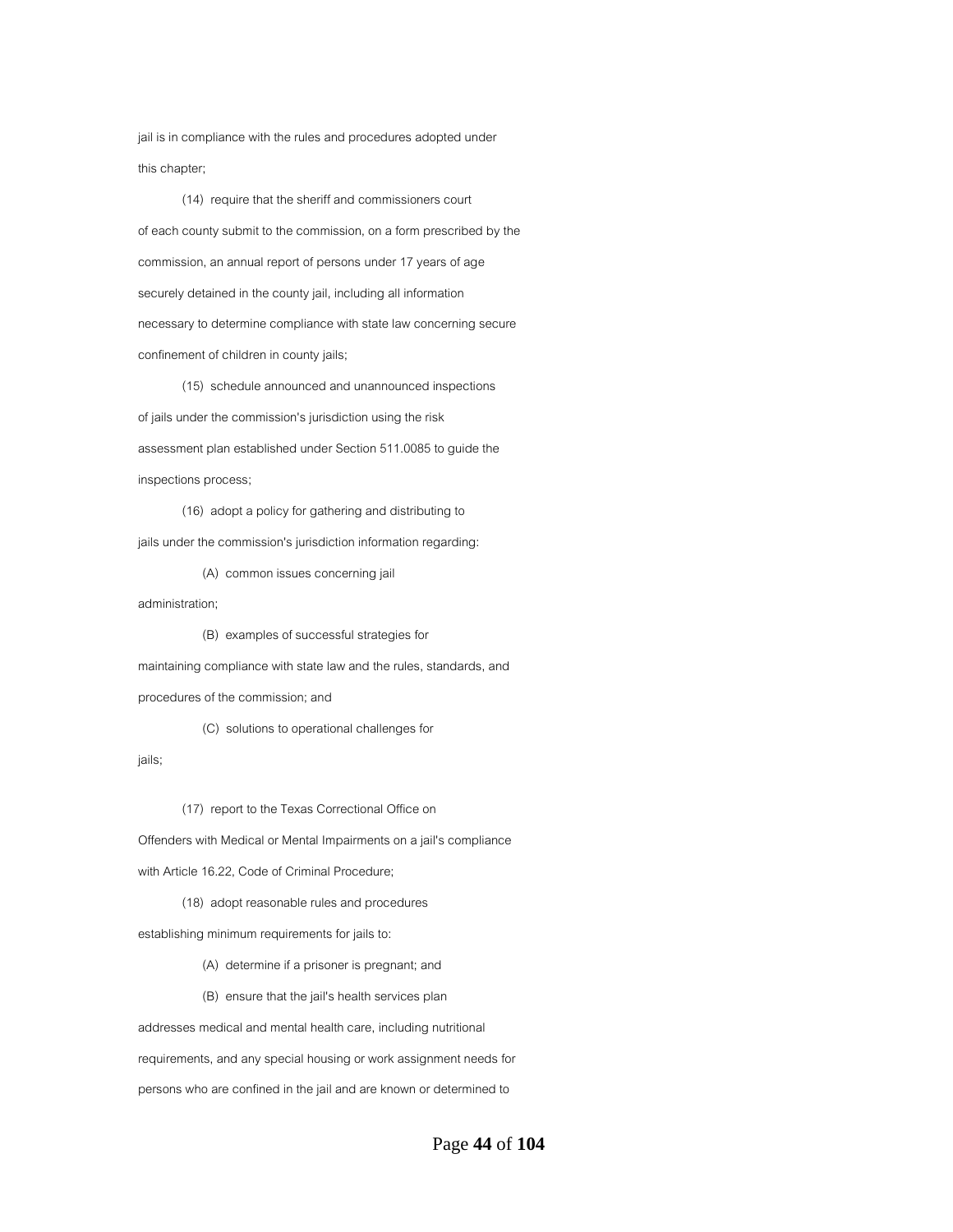be pregnant;

 (19) provide guidelines to sheriffs regarding contracts between a sheriff and another entity for the provision of food services to or the operation of a commissary in a jail under the commission's jurisdiction, including specific provisions regarding conflicts of interest and avoiding the appearance of impropriety; [and]

 (20) adopt reasonable rules and procedures establishing minimum standards for prisoner visitation that provide each prisoner at a county jail with a minimum of two in-person, noncontact visitation periods per week of at least 20 minutes duration each;

 $(21)$   $[(20)]$  require the sheriff of each county to:

 (A) investigate and verify the veteran status of each prisoner by using data made available from the Veterans Reentry Search Service (VRSS) operated by the United States Department of Veterans Affairs or a similar service; and (B) use the data described by Paragraph (A) to assist prisoners who are veterans in applying for federal benefits or compensation for which the prisoners may be eligible under a program administered by the United States Department of Veterans Affairs;

 (22) [(20)] adopt reasonable rules and procedures regarding visitation of a prisoner at a county jail by a guardian, as defined by Section 1002.012, Estates Code, that:

 (A) allow visitation by a guardian to the same extent as the prisoner's next of kin, including placing the guardian on the prisoner's approved visitors list on the guardian's request and providing the guardian access to the prisoner during a facility's standard visitation hours if the prisoner is otherwise eligible to receive visitors; and

(B) require the guardian to provide the sheriff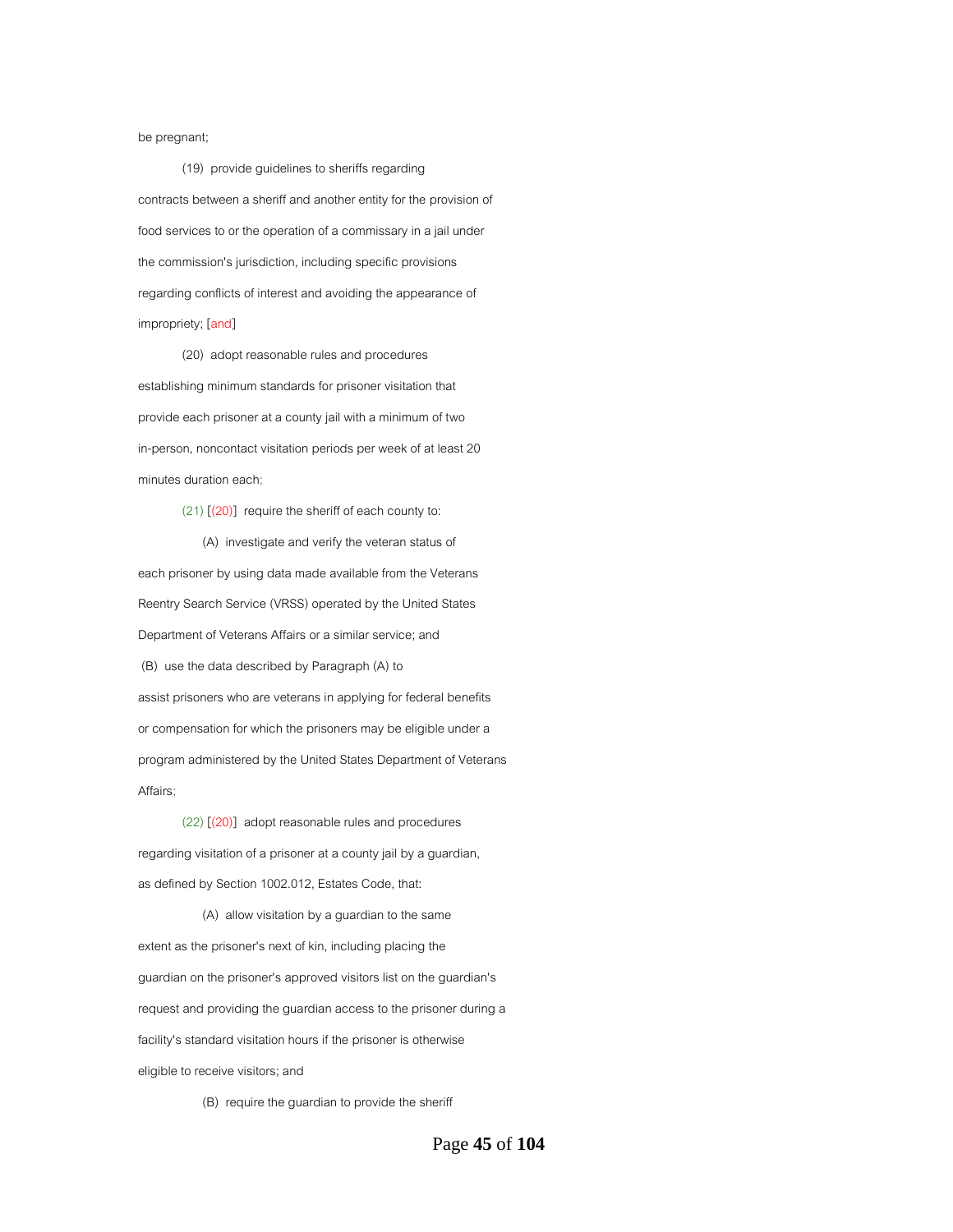with letters of guardianship issued as provided by Section 1106.001, Estates Code, before being allowed to visit the prisoner; and

 (23) adopt reasonable rules and procedures to ensure the safety of prisoners, including rules and procedures that require a county jail to:

 (A) give prisoners the ability to access a mental health professional at the jail through a telemental health service 24 hours a day;

 (B) give prisoners the ability to access a health professional at the jail or through a telehealth service 24 hours a day or, if a health professional is unavailable at the jail or through a telehealth service, provide for a prisoner to be transported to access a health professional; and

(C) if funding is available under Section

511.019, install automated electronic sensors or cameras to ensure accurate and timely in-person checks of cells or groups of cells confining at-risk individuals.

 SECTION 3.06. Section 511.009, Government Code, is amended by adding Subsection (d) to read as follows:

 (d) The commission shall adopt reasonable rules and procedures establishing minimum standards regarding the continuity of prescription medications for the care and treatment of prisoners. The rules and procedures shall require that a qualified medical professional shall review as soon as possible any prescription medication a prisoner is taking when the prisoner is taken into custody.

 SECTION 3.07. Chapter 511, Government Code, is amended by adding Sections 511.019, 511.020, and 511.021 to read as follows:

 Sec. 511.019. PRISONER SAFETY FUND. (a) The prisoner safety fund is a dedicated account in the general revenue fund. (b) The prisoner safety fund consists of: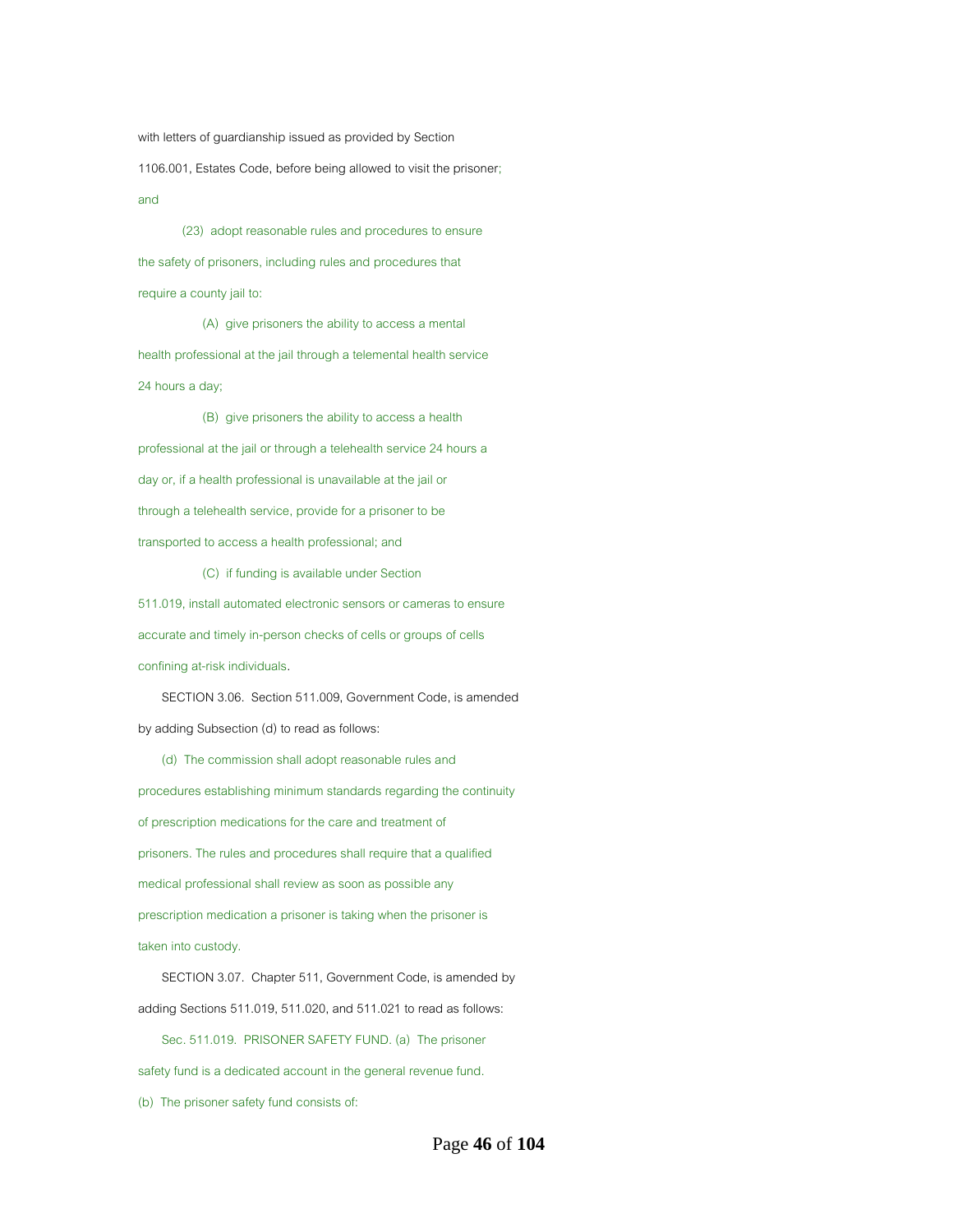(1) appropriations of money to the fund by the legislature; and

 (2) gifts, grants, including grants from the federal government, and other donations received for the fund.

 (c) Money in the fund may be appropriated only to the commission to pay for capital improvements that are required under Section 511.009(a)(23).

 (d) The commission by rule may establish a grant program to provide grants to counties to fund capital improvements described by Subsection (c). The commission may only provide a grant to a county for capital improvements to a county jail with a capacity of not more than 96 prisoners.

 Sec. 511.020. SERIOUS INCIDENTS REPORT. (a) On or before the fifth day of each month, the sheriff of each county shall report to the commission regarding the occurrence during the preceding month of any of the following incidents involving a prisoner in the county jail:

#### (1) a suicide;

#### (2) an attempted suicide;

- (3) a death;
- (4) a serious bodily injury, as that term is defined by

Section 1.07, Penal Code;

- (5) an assault;
- (6) an escape;
- (7) a sexual assault; and
- (8) any use of force resulting in bodily injury, as

that term is defined by Section 1.07, Penal Code.

(b) The commission shall prescribe a form for the report

required by Subsection (a).

(c) The information required to be reported under

Subsection (a)(8) may not include the name or other identifying

information of a county jailer or jail employee.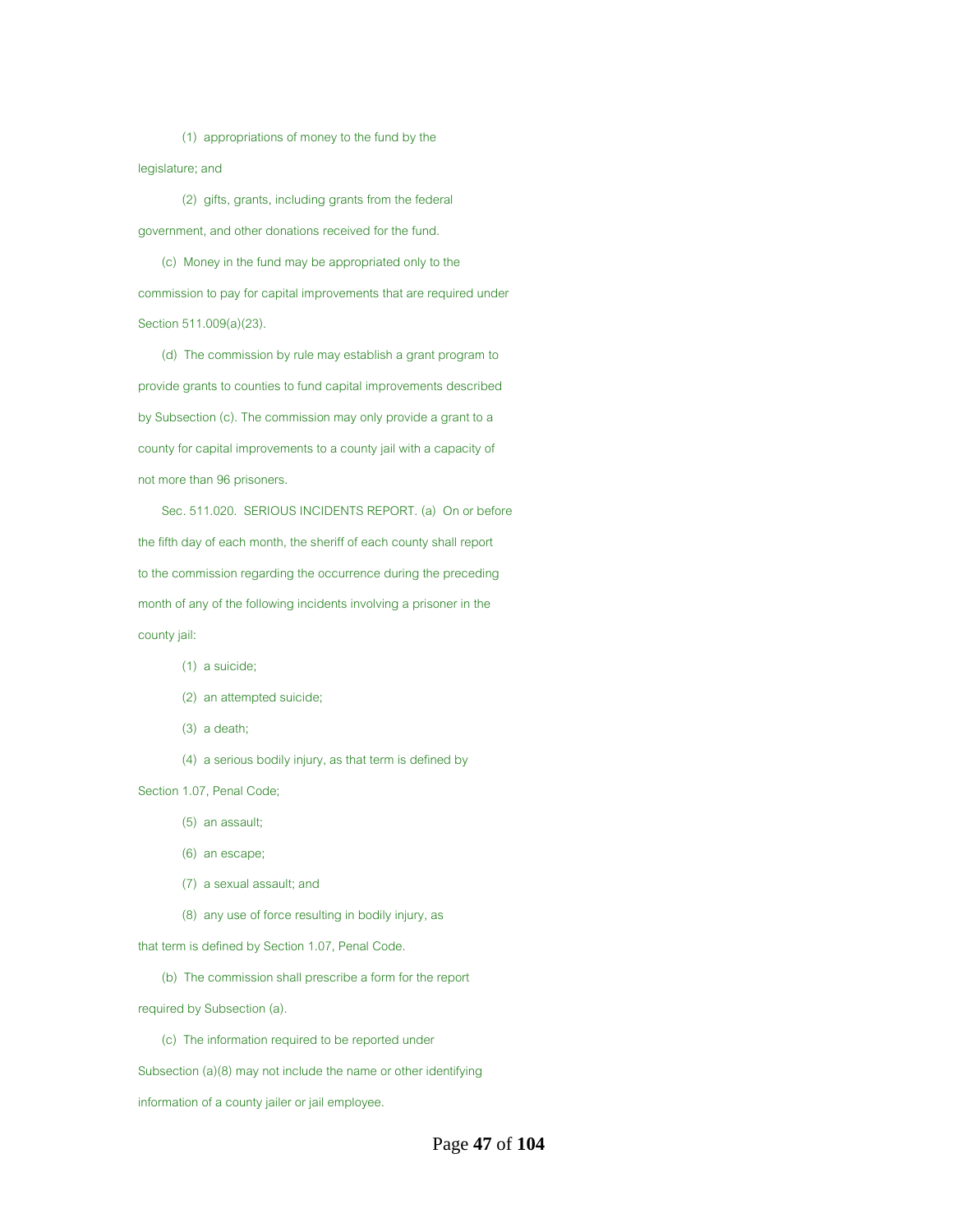(d) The information reported under Subsection (a) is public information subject to an open records request under Chapter 552.

 Sec. 511.021. INDEPENDENT INVESTIGATION OF DEATH OCCURRING IN COUNTY JAIL. (a) On the death of a prisoner in a county jail, the commission shall appoint a law enforcement agency, other than the local law enforcement agency that operates the county jail, to investigate the death as soon as possible.

 (b) The commission shall adopt any rules necessary relating to the appointment of a law enforcement agency under Subsection (a), including rules relating to cooperation between law enforcement agencies and to procedures for handling evidence.

 SECTION 3.08. The changes in law made by this article to Article 17.032, Code of Criminal Procedure, apply only to a personal bond that is executed on or after the effective date of this Act. A personal bond executed before the effective date of executed, and the former law is continued in effect for that purpose.

 SECTION 3.09. Not later than January 1, 2018, the Commission on Jail Standards shall:

 (1) adopt the rules and procedures required by Section 511.009(d), Government Code, as added by this article, and the rules required by Section 511.021(b), Government Code, as added by this article; and

 (2) prescribe the form required by Section 511.020(b), Government Code, as added by this article.

 SECTION 3.10. Not later than September 1, 2018, the Commission on Jail Standards shall adopt the rules and procedures required by Section 511.009(a)(23), Government Code, as added by this article. On and after September 1, 2020, a county jail shall comply with any rule or procedure adopted by the Commission on Jail Standards under that subdivision.

SECTION 3.11. To the extent of any conflict, this Act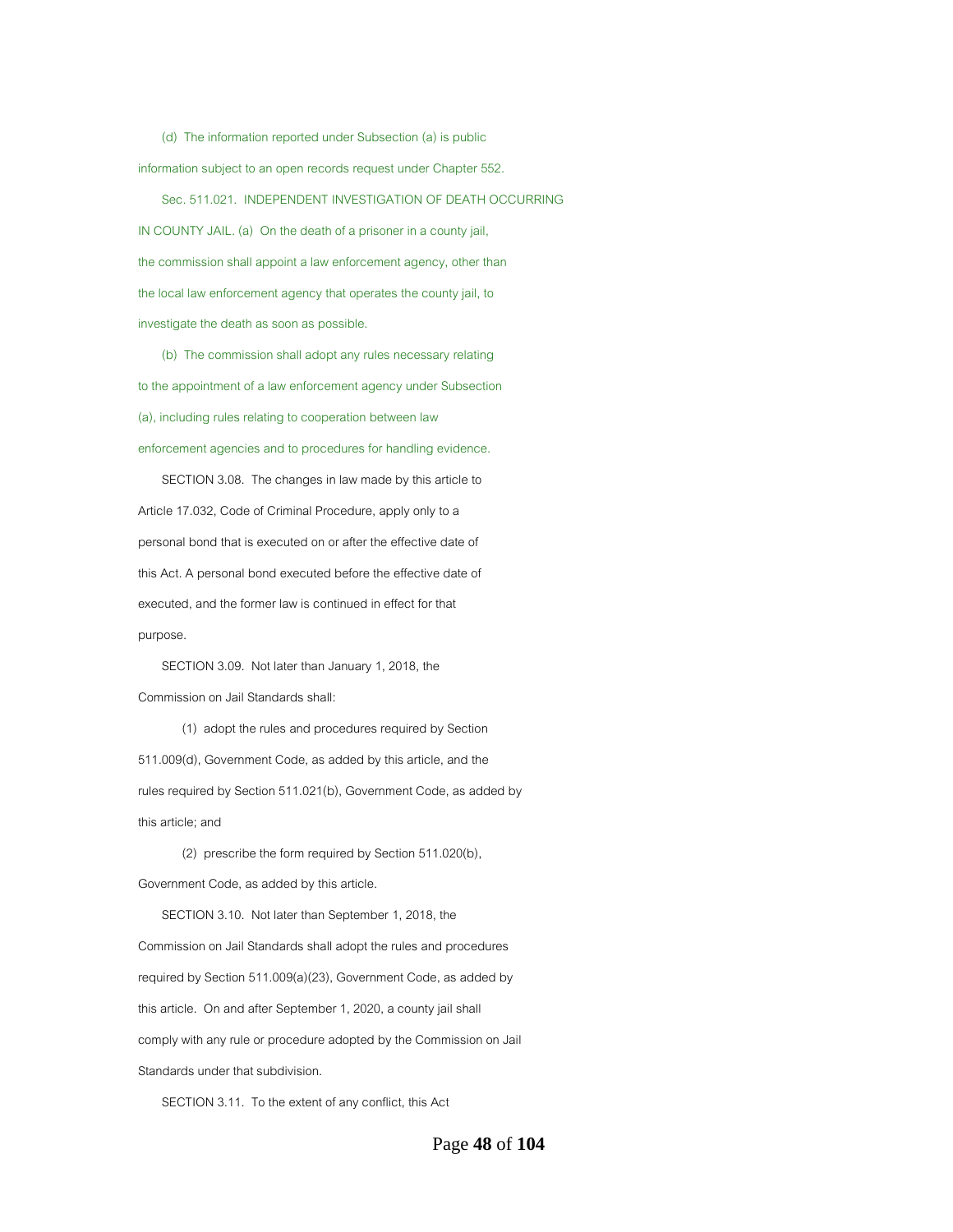prevails over another Act of the 85th Legislature, Regular Session, 2017, relating to nonsubstantive additions to and corrections in enacted codes.

 ARTICLE 4. PEACE OFFICER AND COUNTY JAILER TRAINING SECTION 4.01. Chapter 511, Government Code, is amended by adding Section 511.00905 to read as follows:

 Sec. 511.00905. JAIL ADMINISTRATOR POSITION; EXAMINATION REQUIRED. (a) The Texas Commission on Law Enforcement shall develop and the commission shall approve an examination for a person assigned to the jail administrator position overseeing a county jail.

 (b) The commission shall adopt rules requiring a person, other than a sheriff, assigned to the jail administrator position overseeing a county jail to pass the examination not later than the 180th day after the date the person is assigned to that position. The rules must provide that a person who fails the examination may be immediately removed from the position and may not be reinstated until the person passes the examination.

 (c) The sheriff of a county shall perform the duties of the jail administrator position at any time there is not a person available who satisfies the examination requirements of this section.

 (d) A person other than a sheriff may not serve in the jail administrator position of a county jail unless the person satisfies the examination requirement of this section.

 SECTION 4.02. Section 1701.253, Occupations Code, is amended by amending Subsection (j) and adding Subsection (n) to read as follows: commission shall require an officer to complete a 40-hour statewide education and training program on de-escalation and crisis intervention techniques to facilitate interaction with persons

with mental impairments. An officer shall complete the program not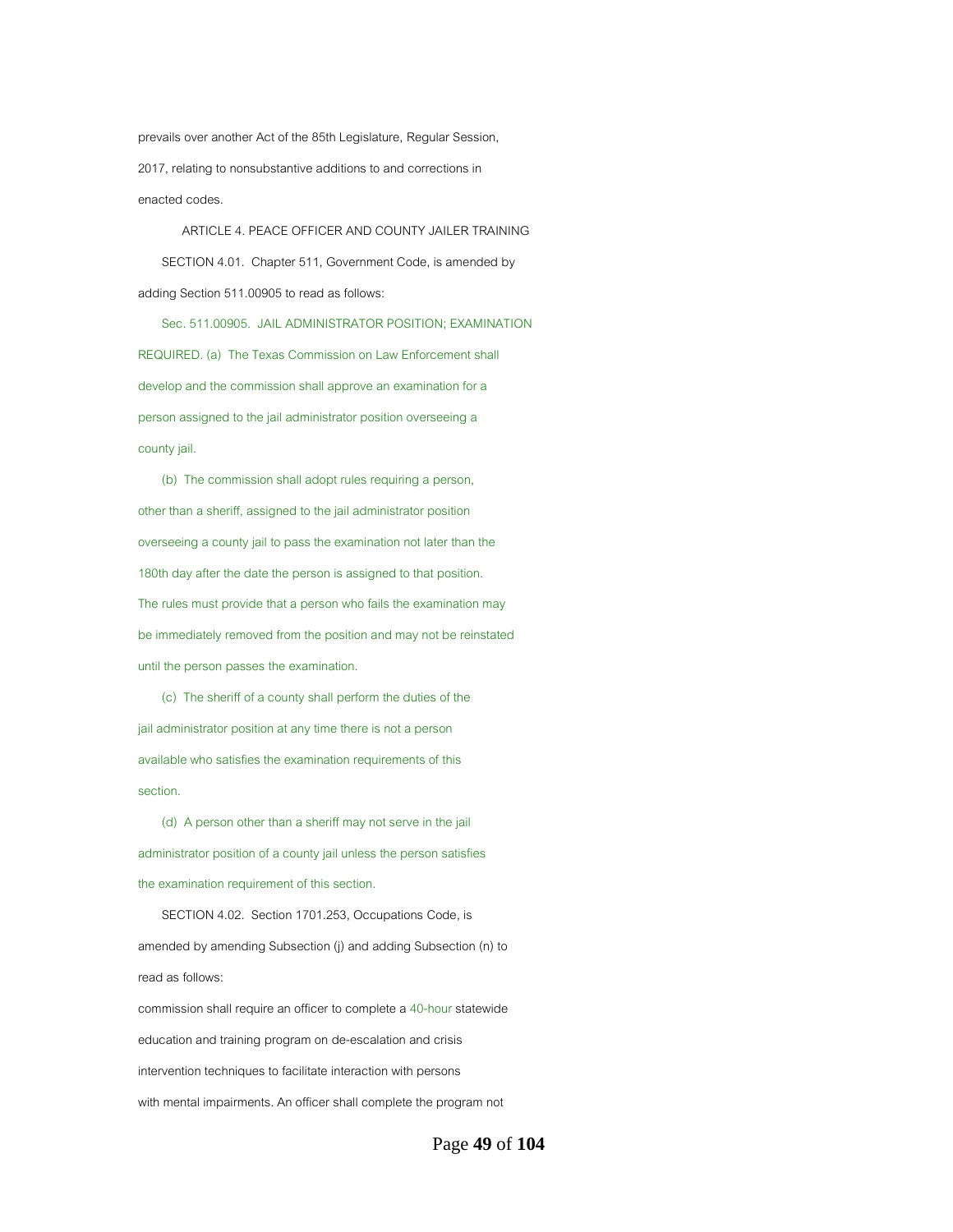later than the second anniversary of the date the officer is licensed under this chapter or the date the officer applies for an intermediate proficiency certificate, whichever date is earlier. An officer may not satisfy the requirements of this subsection [section] or Section 1701.402(g) by taking an online course on de-escalation and crisis intervention techniques to facilitate interaction with persons with mental impairments.

 (n) As part of the minimum curriculum requirements, the commission shall require an officer to complete a statewide education and training program on de-escalation techniques to facilitate interaction with members of the public, including techniques for limiting the use of force resulting in bodily injury.

 SECTION 4.03. Section 1701.310(a), Occupations Code, is amended to read as follows:

 (a) Except as provided by Subsection (e), a person may not be appointed as a county jailer, except on a temporary basis, unless the person has satisfactorily completed a preparatory training program, as required by the commission, in the operation of a county jail at a school operated or licensed by the commission. The training program must consist of at least eight hours of mental health training approved by the commission and the Commission on Jail Standards.

 SECTION 4.04. Section 1701.352(b), Occupations Code, is amended to read as follows:

 (b) The commission shall require a state, county, special district, or municipal agency that appoints or employs peace officers to provide each peace officer with a training program at least once every 48 months that is approved by the commission and consists of:

- (1) topics selected by the agency; and
- (2) for an officer holding only a basic proficiency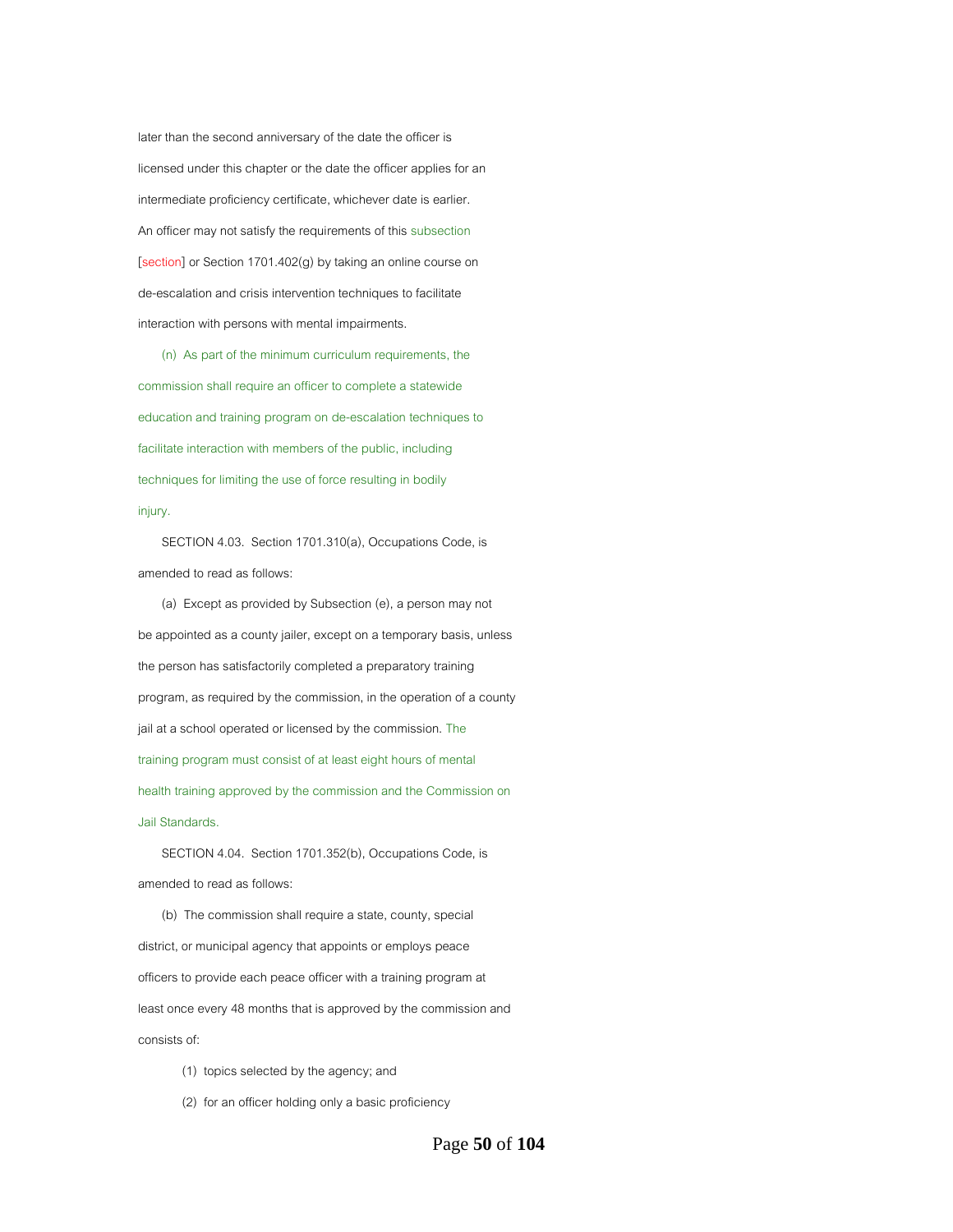certificate, not more than 20 hours of education and training that contain curricula incorporating the learning objectives developed by the commission regarding:

(A) civil rights, racial sensitivity, and

cultural diversity;

 (B) de-escalation and crisis intervention techniques to facilitate interaction with persons with mental impairments; [and] (C) de-escalation techniques to facilitate interaction with members of the public, including techniques for limiting the use of force resulting in bodily injury; and

 (D) unless determined by the agency head to be inconsistent with the officer's assigned duties:

 (i) the recognition and documentation of cases that involve child abuse or neglect, family violence, and sexual assault; and

(ii) issues concerning sex offender

characteristics.

 SECTION 4.05. Section 1701.402, Occupations Code, is amended by adding Subsection (n) to read as follows:

 (n) As a requirement for an intermediate proficiency certificate or an advanced proficiency certificate, an officer must complete the education and training program regarding de-escalation techniques to facilitate interaction with members of the public established by the commission under Section 1701.253(n).

 SECTION 4.06. Not later than March 1, 2018, the Texas Commission on Law Enforcement shall develop and the Commission on Jail Standards shall approve the examination required by Section 511.00905, Government Code, as added by this article.

 SECTION 4.07. (a) Not later than March 1, 2018, the Texas Commission on Law Enforcement shall establish or modify training programs as necessary to comply with Section 1701.253, Occupations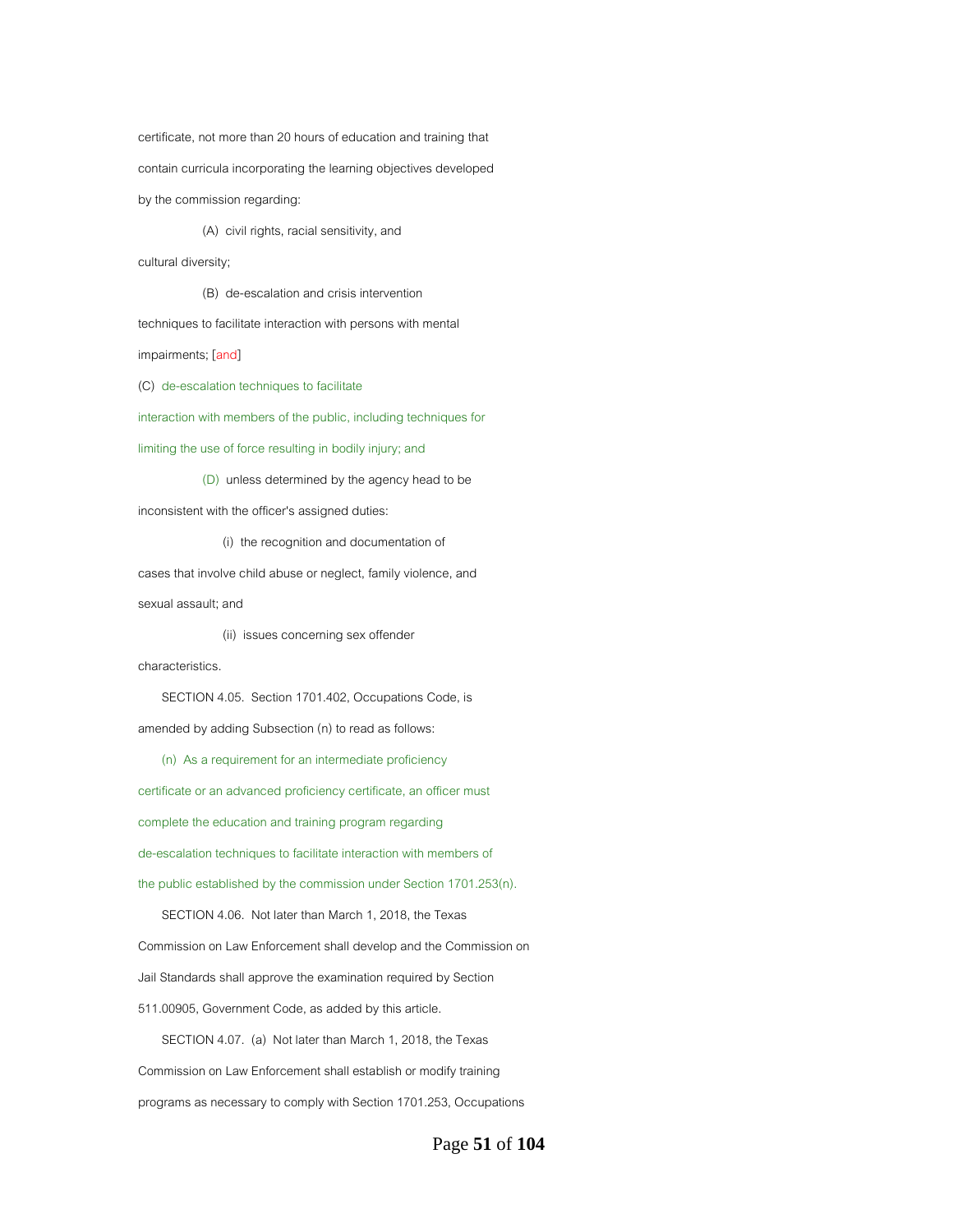Code, as amended by this article.

 (b) The minimum curriculum requirements under Section 1701.253(j), Occupations Code, as amended by this article, apply only to a peace officer who first begins to satisfy those requirements on or after April 1, 2018.

 SECTION 4.08. (a) Section 1701.310, Occupations Code, as amended by this article, takes effect January 1, 2018.

(b) A person in the position of county jailer on September

1, 2017, must comply with Section 1701.310(a), Occupations Code, as

amended by this article, not later than August 31, 2021.

ARTICLE 5. MOTOR VEHICLE STOPS, RACIAL PROFILING, AND ISSUANCE OF

#### CITATIONS

SECTION 5.01. Article 2.132, Code of Criminal Procedure, is

amended by amending Subsections (b) and (d) and adding Subsection

(h) to read as follows:

 (b) Each law enforcement agency in this state shall adopt a detailed written policy on racial profiling. The policy must:

(1) clearly define acts constituting racial

profiling;

 (2) strictly prohibit peace officers employed by the agency from engaging in racial profiling;

 (3) implement a process by which an individual may file a complaint with the agency if the individual believes that a peace officer employed by the agency has engaged in racial profiling with respect to the individual;

 (4) provide public education relating to the agency's compliment and complaint process, including providing the telephone number, mailing address, and e-mail address to make a compliment or complaint with respect to each ticket, citation, or warning issued by a peace officer;

(5) require appropriate corrective action to be taken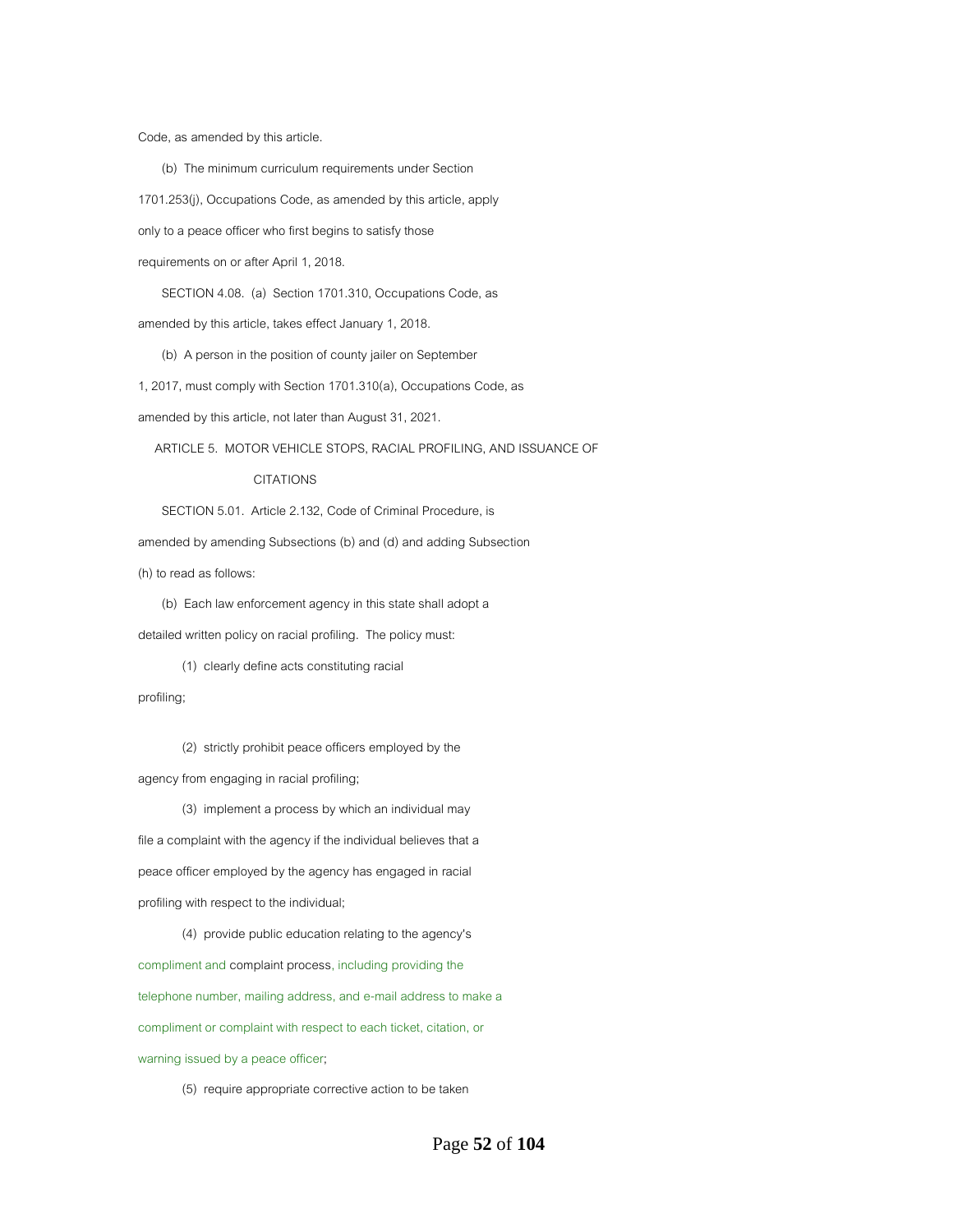against a peace officer employed by the agency who, after an investigation, is shown to have engaged in racial profiling in violation of the agency's policy adopted under this article;

 (6) require collection of information relating to motor vehicle stops in which a ticket, citation, or warning is issued and to arrests made as a result of those stops, including information relating to:

(A) the race or ethnicity of the individual

detained;

 (B) whether a search was conducted and, if so, whether the individual detained consented to the search; [and] (C) whether the peace officer knew the race or ethnicity of the individual detained before detaining that individual;

 (D) whether the peace officer used physical force that resulted in bodily injury, as that term is defined by Section 1.07, Penal Code, during the stop;

(E) the location of the stop; and

(F) the reason for the stop; and

(7) require the chief administrator of the agency,

regardless of whether the administrator is elected, employed, or appointed, to submit an annual report of the information collected under Subdivision (6) to:

(A) the Texas Commission on Law Enforcement; and

(B) the governing body of each county or

municipality served by the agency, if the agency is an agency of a county, municipality, or other political subdivision of the state.

 (d) On adoption of a policy under Subsection (b), a law enforcement agency shall examine the feasibility of installing video camera and transmitter-activated equipment in each agency law enforcement motor vehicle regularly used to make motor vehicle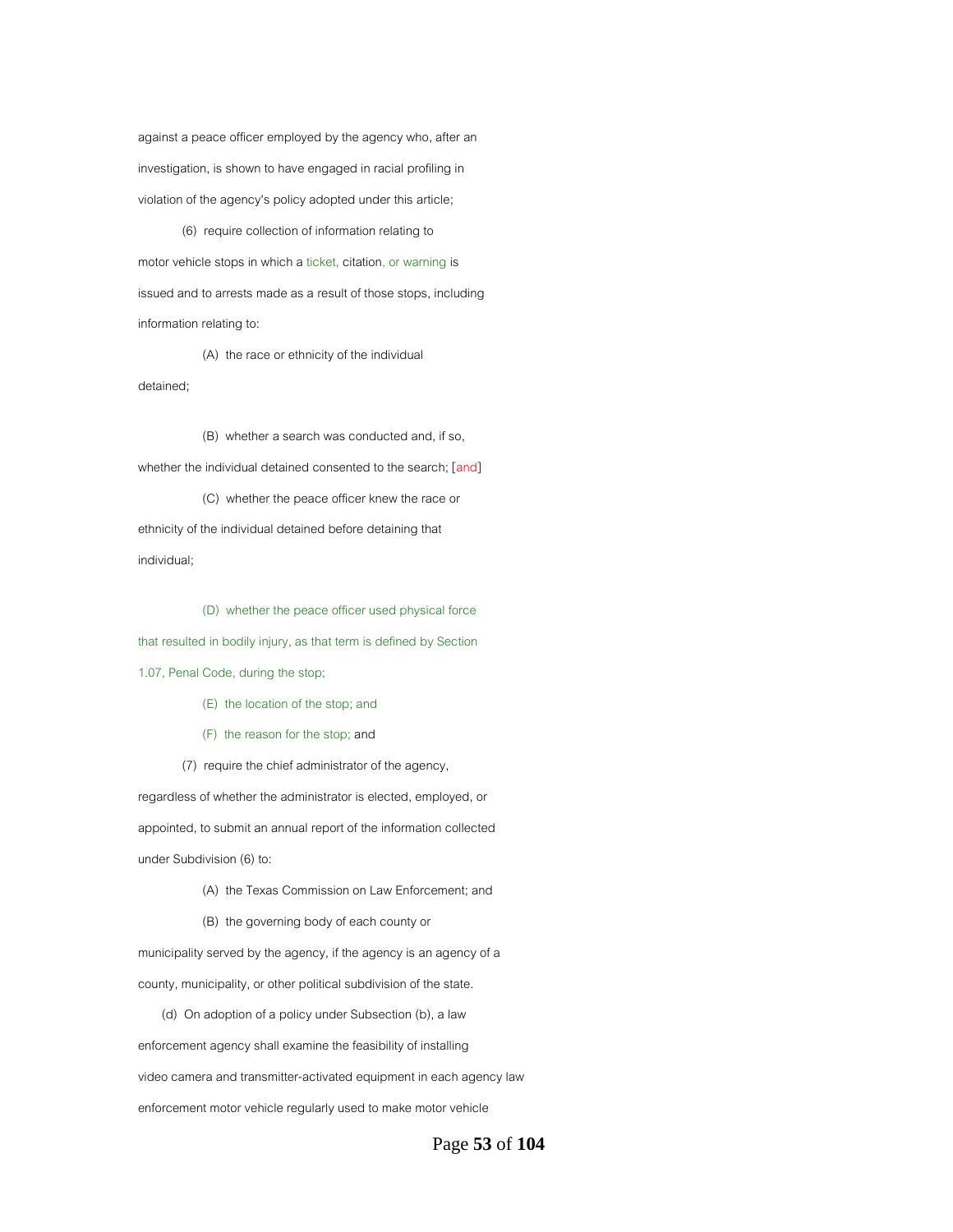stops and transmitter-activated equipment in each agency law enforcement motorcycle regularly used to make motor vehicle stops. The agency also shall examine the feasibility of equipping each peace officer who regularly detains or stops motor vehicles with a body worn camera, as that term is defined by Section 1701.651, Occupations Code. If a law enforcement agency installs video or audio equipment or equips peace officers with body worn cameras as provided by this subsection, the policy adopted by the agency under Subsection (b) must include standards for reviewing video and audio documentation.

 (h) A law enforcement agency shall review the data collected under Subsection (b)(6) to identify any improvements the agency could make in its practices and policies regarding motor vehicle stops.

 SECTION 5.02. Article 2.133, Code of Criminal Procedure, is amended by amending Subsection (b) and adding Subsection (c) to read as follows:

 (b) A peace officer who stops a motor vehicle for an alleged violation of a law or ordinance shall report to the law enforcement agency that employs the officer information relating to the stop, including:

 (1) a physical description of any person operating the motor vehicle who is detained as a result of the stop, including:

(A) the person's gender; and

(B) the person's race or ethnicity, as stated by

the person or, if the person does not state the person's race or ethnicity, as determined by the officer to the best of the officer's ability;

- (2) the initial reason for the stop;
- (3) whether the officer conducted a search as a result

of the stop and, if so, whether the person detained consented to the search;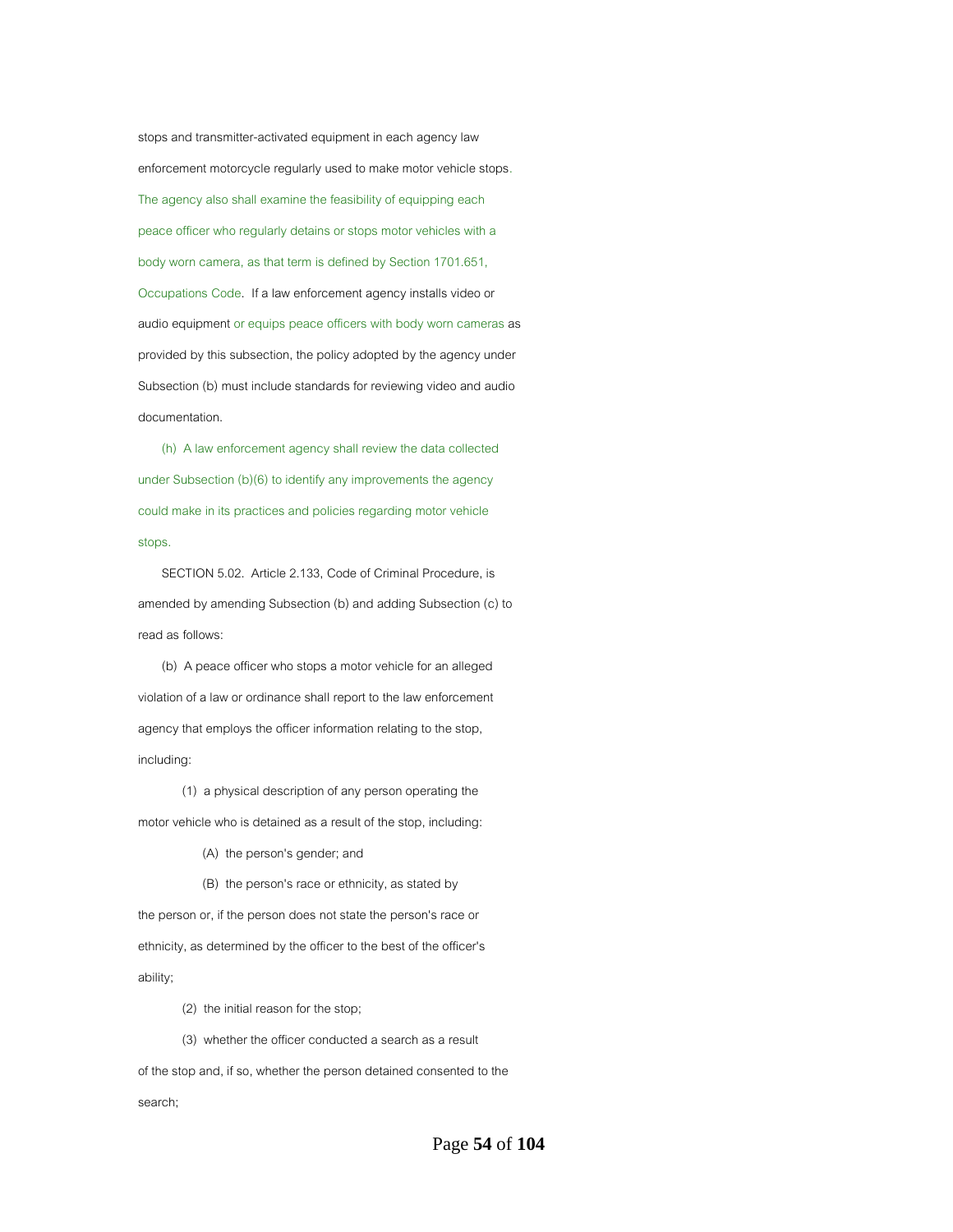(4) whether any contraband or other evidence was

discovered in the course of the search and a description of the contraband or evidence;

(5) the reason for the search, including whether:

(A) any contraband or other evidence was in plain

view;

 (B) any probable cause or reasonable suspicion existed to perform the search; or

 (C) the search was performed as a result of the towing of the motor vehicle or the arrest of any person in the motor vehicle;

 (6) whether the officer made an arrest as a result of the stop or the search, including a statement of whether the arrest was based on a violation of the Penal Code, a violation of a traffic law or ordinance, or an outstanding warrant and a statement of the offense charged;

 (7) the street address or approximate location of the stop; [and]

 (8) whether the officer issued a verbal or written warning or a ticket or citation as a result of the stop; and

 (9) whether the officer used physical force that resulted in bodily injury, as that term is defined by Section 1.07, Penal Code, during the stop.

 (c) The chief administrator of a law enforcement agency, regardless of whether the administrator is elected, employed, or appointed, is responsible for auditing reports under Subsection (b) to ensure that the race or ethnicity of the person operating the motor vehicle is being reported.

 SECTION 5.03. Article 2.134(c), Code of Criminal Procedure, is amended to read as follows: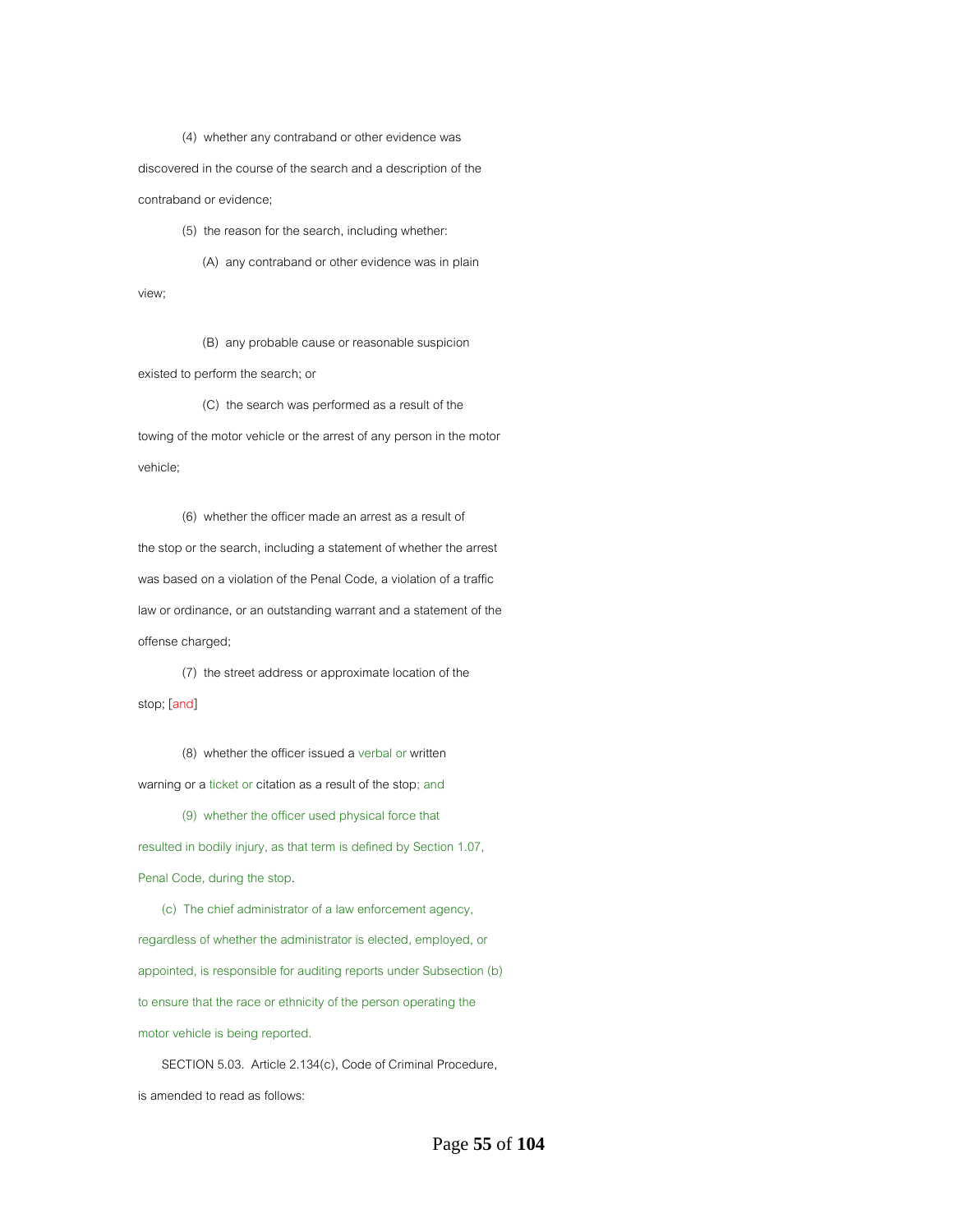(c) A report required under Subsection (b) must be submitted by the chief administrator of the law enforcement agency, regardless of whether the administrator is elected, employed, or appointed, and must include:

 (1) a comparative analysis of the information compiled under Article 2.133 to:

 (A) evaluate and compare the number of motor vehicle stops, within the applicable jurisdiction, of persons who are recognized as racial or ethnic minorities and persons who are not recognized as racial or ethnic minorities; [and]

 (B) examine the disposition of motor vehicle stops made by officers employed by the agency, categorized according to the race or ethnicity of the affected persons, as appropriate, including any searches resulting from stops within the applicable jurisdiction; and

 (C) evaluate and compare the number of searches resulting from motor vehicle stops within the applicable jurisdiction and whether contraband or other evidence was discovered in the course of those searches; and

 (2) information relating to each complaint filed with the agency alleging that a peace officer employed by the agency has engaged in racial profiling.

 SECTION 5.04. Article 2.137, Code of Criminal Procedure, is amended to read as follows:

 Art. 2.137. PROVISION OF FUNDING OR EQUIPMENT. (a) The Department of Public Safety shall adopt rules for providing funds or video and audio equipment to law enforcement agencies for the purpose of installing video and audio equipment in law enforcement motor vehicles and motorcycles or equipping peace officers with body worn cameras [as described by Article 2.135(a)(1)(A)], including specifying criteria to prioritize funding or equipment provided to law enforcement agencies. The criteria may include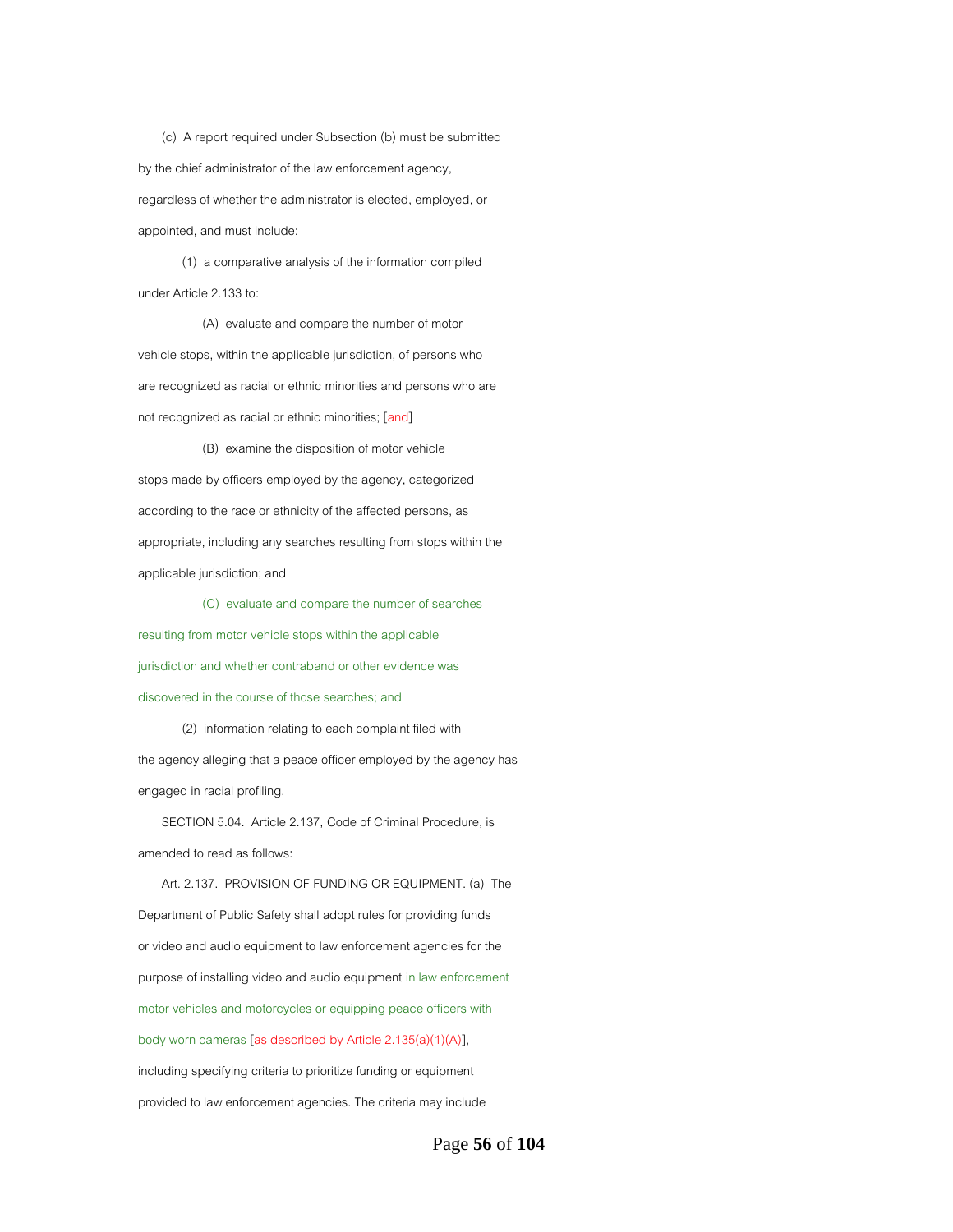consideration of tax effort, financial hardship, available revenue, and budget surpluses. The criteria must give priority to:

 (1) law enforcement agencies that employ peace officers whose primary duty is traffic enforcement;

(2) smaller jurisdictions; and

(3) municipal and county law enforcement agencies.

 (b) The Department of Public Safety shall collaborate with an institution of higher education to identify law enforcement agencies that need funds or video and audio equipment for the purpose of installing video and audio equipment in law enforcement motor vehicles and motorcycles or equipping peace officers with body worn cameras [as described by Article 2.135(a)(1)(A)]. The collaboration may include the use of a survey to assist in developing criteria to prioritize funding or equipment provided to law enforcement agencies.

 (c) To receive funds or video and audio equipment from the state for the purpose of installing video and audio equipment in law enforcement motor vehicles and motorcycles or equipping peace officers with body worn cameras [as described by Article  $2.135(a)(1)(A)$ ], the governing body of a county or municipality, in conjunction with the law enforcement agency serving the county or municipality, shall certify to the Department of Public Safety that the law enforcement agency needs funds or video and audio equipment for that purpose.

 (d) On receipt of funds or video and audio equipment from the state for the purpose of installing video and audio equipment in law enforcement motor vehicles and motorcycles or equipping peace officers with body worn cameras [as described by Article 2.135(a)(1)(A)], the governing body of a county or municipality, in conjunction with the law enforcement agency serving the county or municipality, shall certify to the Department of Public Safety that the law enforcement agency has taken the necessary actions to use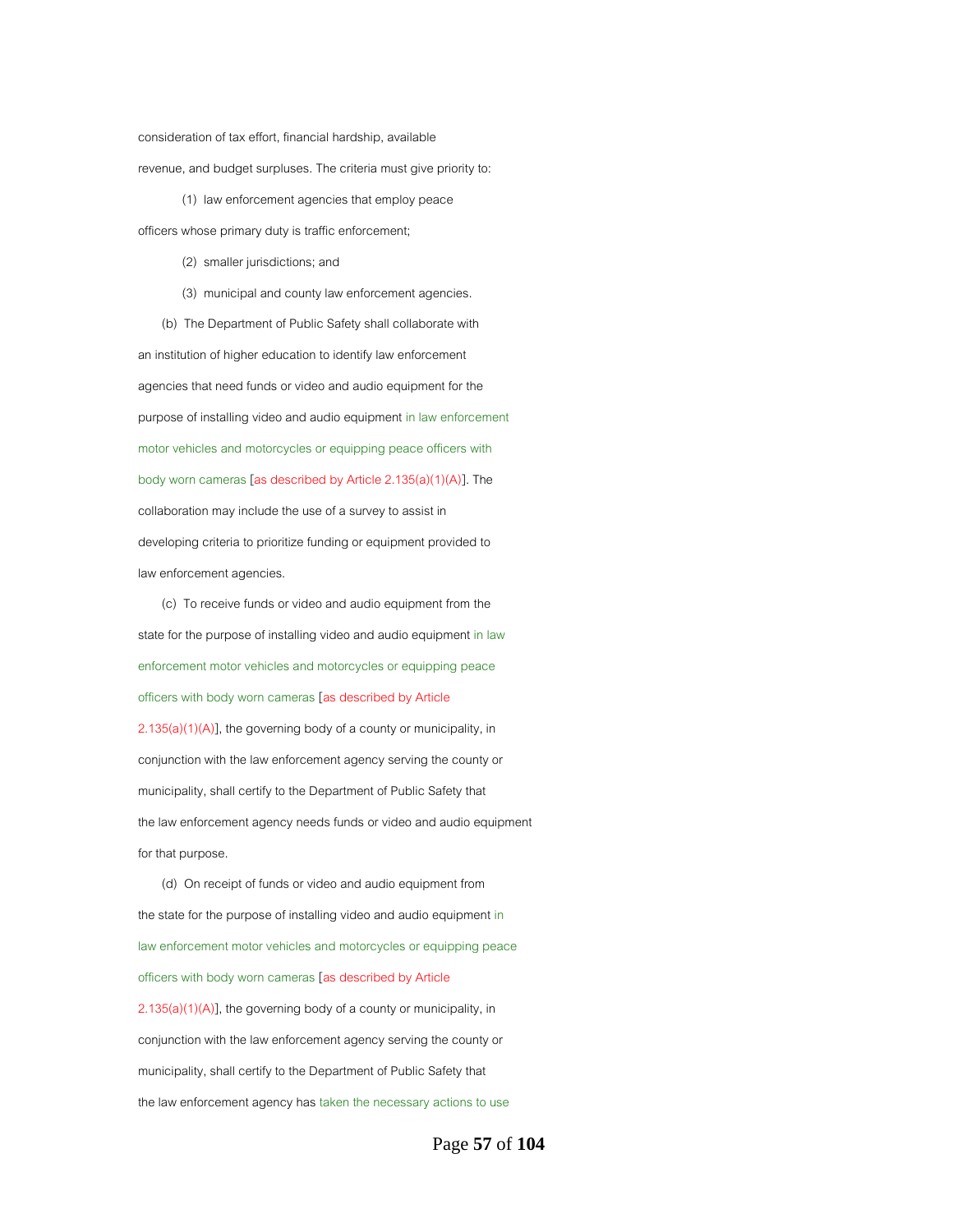and is using [installed] video and audio equipment and body worn cameras for those purposes [as described by Article 2.135(a)(1)(A) and is using the equipment as required by Article 2.135(a)(1)].

 SECTION 5.05. Article 2.1385(a), Code of Criminal Procedure, is amended to read as follows:

 (a) If the chief administrator of a local law enforcement agency intentionally fails to submit the incident-based data as required by Article 2.134, the agency is liable to the state for a civil penalty in an [the] amount not to exceed \$5,000 [of \$1,000] for each violation. The attorney general may sue to collect a civil penalty under this subsection.

 SECTION 5.06. Article 2.135, Code of Criminal Procedure, is repealed.

 SECTION 5.07. Articles 2.132 and 2.134, Code of Criminal Procedure, as amended by this article, apply only to a report covering a calendar year beginning on or after January 1, 2018.

 SECTION 5.08. Not later than September 1, 2018, the Texas Commission on Law Enforcement shall:

 (1) evaluate and change the guidelines for compiling and reporting information required under Article 2.134, Code of Criminal Procedure, as amended by this article, to enable the guidelines to better withstand academic scrutiny; and (2) make accessible online:

 (A) a downloadable format of any information submitted under Article 2.134(b), Code of Criminal Procedure, that is not exempt from public disclosure under Chapter 552, Government Code; and

 (B) a glossary of terms relating to the information to make the information readily understandable to the public.

this Act takes effect September 1, 2017.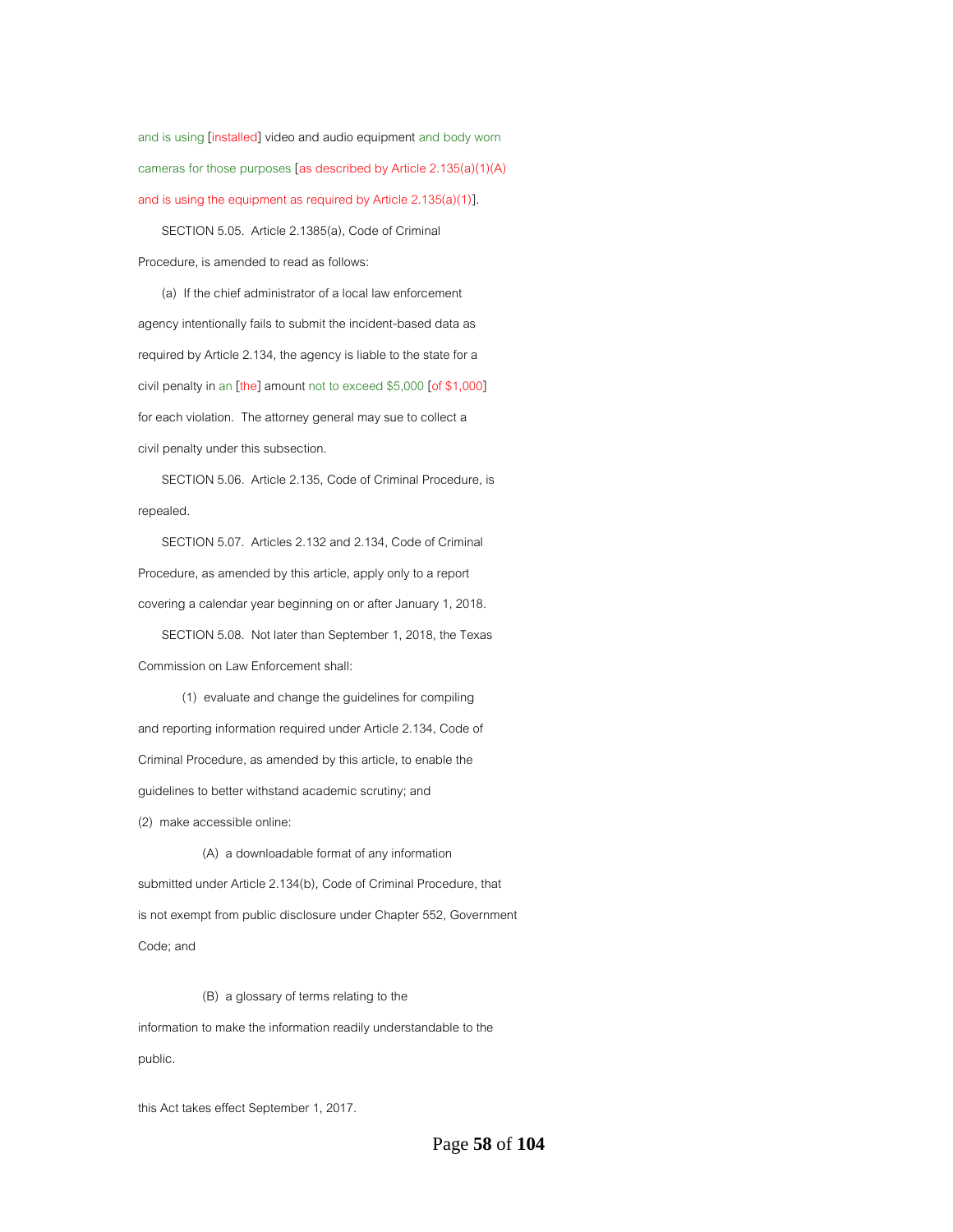I hereby certify that S.B. No. 1849 passed the Senate on

May 11, 2017, by the following vote: Yeas 31, Nays 0.

Secretary of the Senate

I hereby certify that S.B. No. 1849 passed the House on

 $\frac{1}{2}$  ,  $\frac{1}{2}$  ,  $\frac{1}{2}$  ,  $\frac{1}{2}$  ,  $\frac{1}{2}$  ,  $\frac{1}{2}$  ,  $\frac{1}{2}$  ,  $\frac{1}{2}$  ,  $\frac{1}{2}$  ,  $\frac{1}{2}$  ,  $\frac{1}{2}$  ,  $\frac{1}{2}$  ,  $\frac{1}{2}$  ,  $\frac{1}{2}$  ,  $\frac{1}{2}$  ,  $\frac{1}{2}$  ,  $\frac{1}{2}$  ,  $\frac{1}{2}$  ,  $\frac{1$ 

May 20, 2017, by the following vote: Yeas 137, Nays 0, one present not voting.

ARTICLE 6. EFFECTIVE DATE

SECTION 6.01. Except as otherwise provided by this Act,

Approved:

Date

\_\_\_\_\_\_\_\_\_\_\_\_\_\_\_\_\_\_\_\_\_\_\_\_\_\_\_\_\_\_

\_\_\_\_\_\_\_\_\_\_\_\_\_\_\_\_\_\_\_\_\_\_\_\_\_\_\_\_\_\_

\_\_\_\_\_\_\_\_\_\_\_\_\_\_\_\_\_\_\_\_\_\_\_\_\_\_\_\_\_\_

Governor

Chief Clerk of the House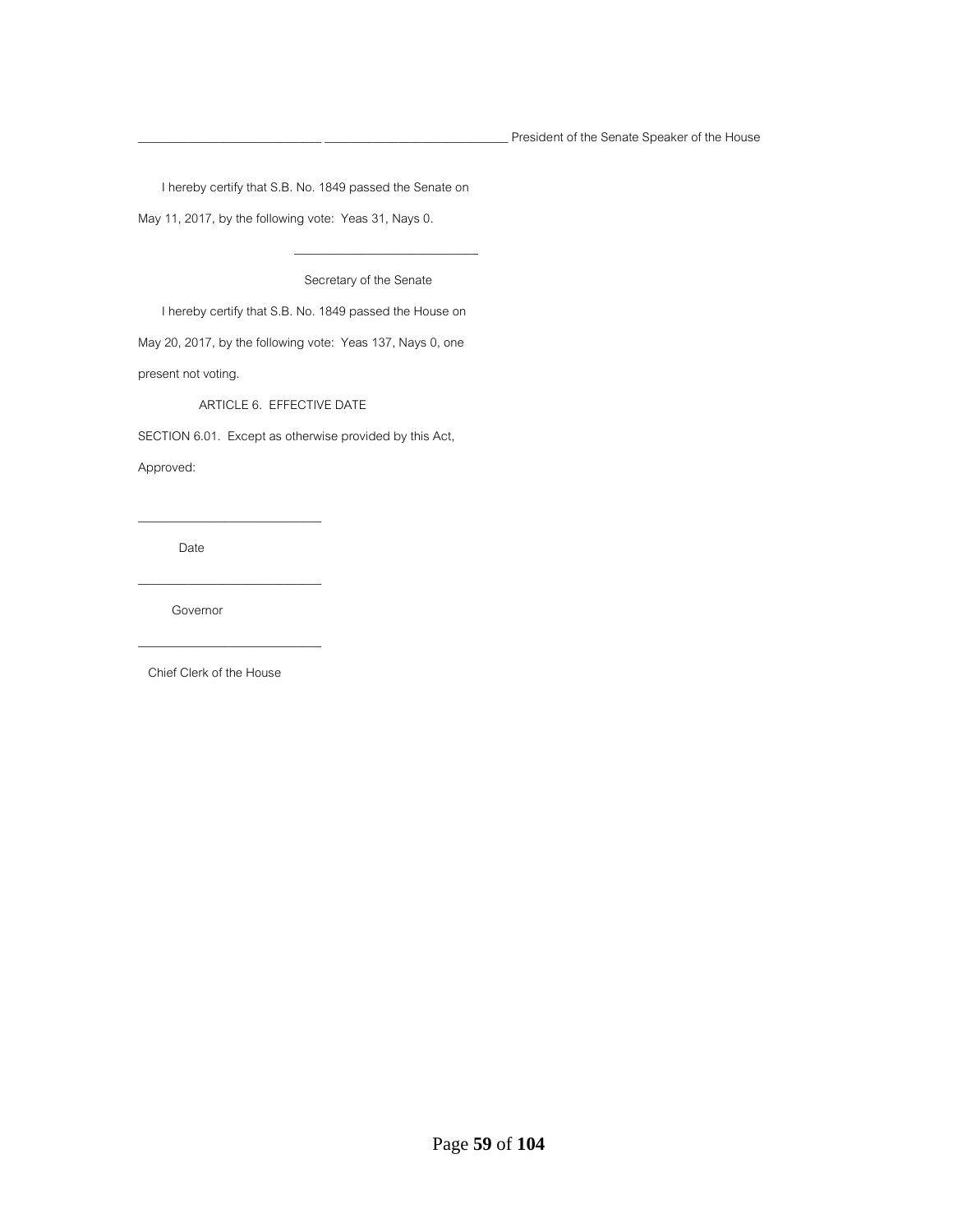# **(II) Responding to the Law**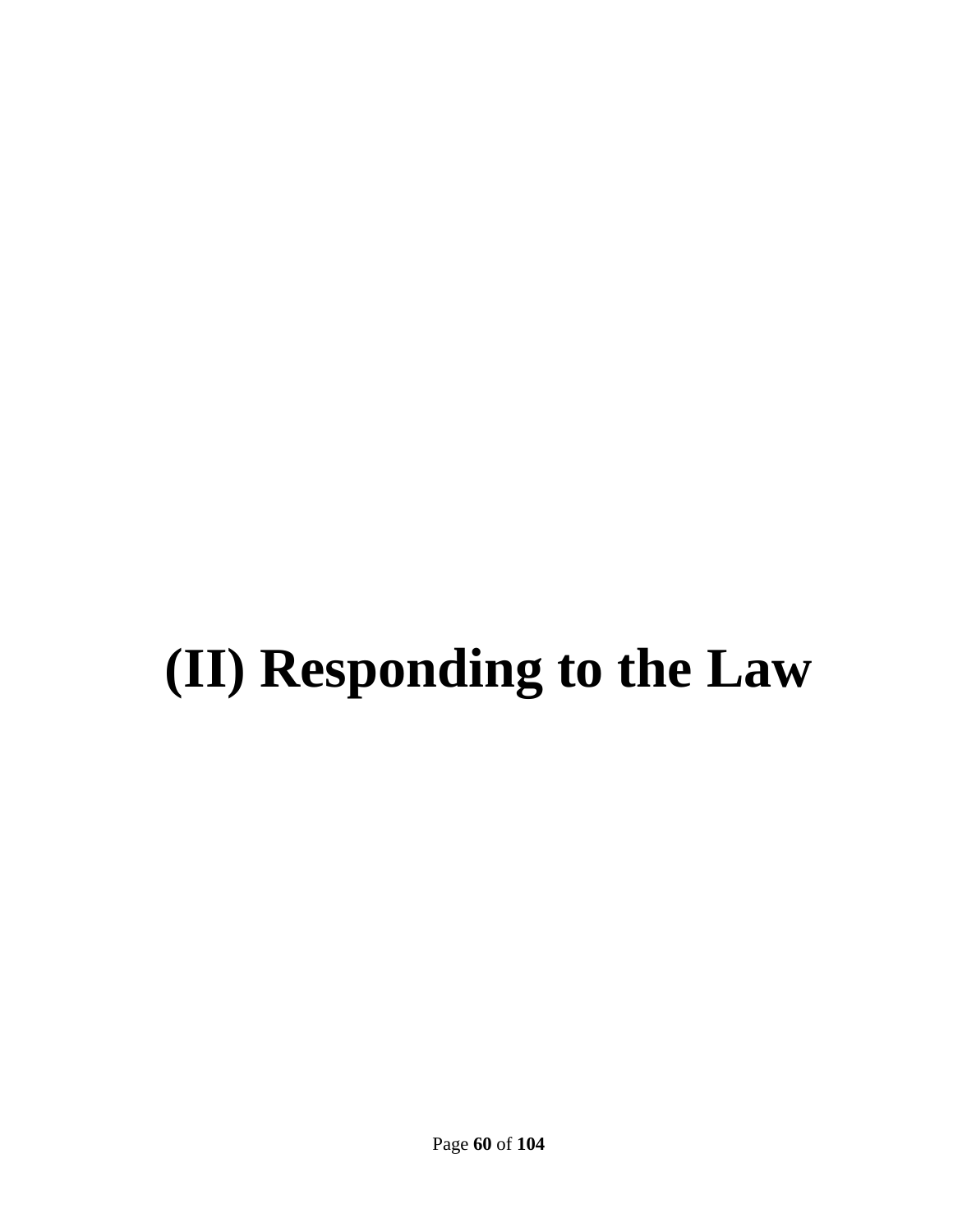# **Institutional Policy on Racial Profiling**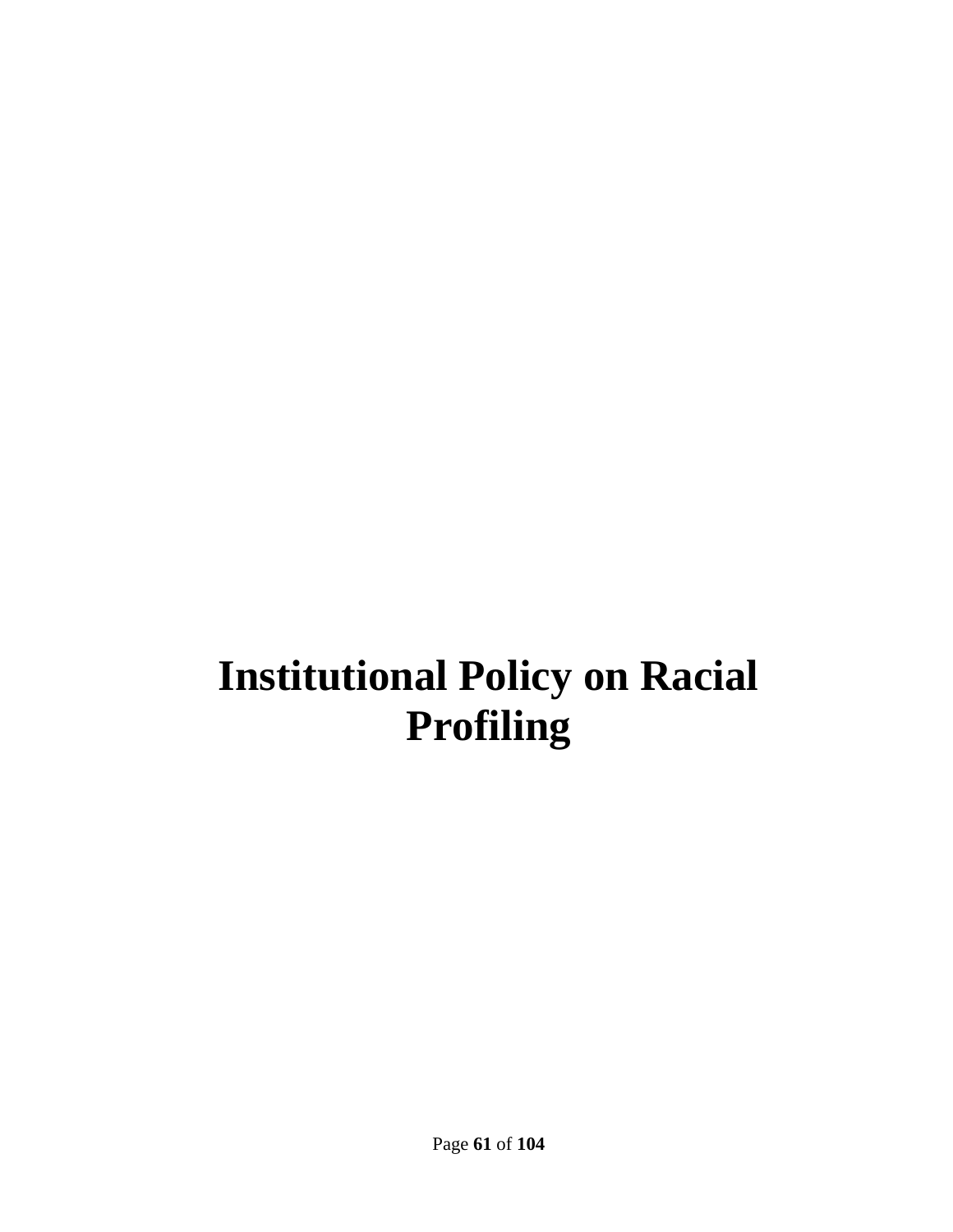

## **EVERMAN POLICE DEPARTMENT**

### **Policy 2.2 Bias Based Policing**

**Effective Date:** 03/05/2019 **Replaces:** 01/01/2017

**Approved:** C. W. Spencer; Chief of Police

**Reference:** TBP 2.01

#### **I. POLICY**

We are committed to a respect for constitutional rights in the performance of our duties. Our success is based on the respect we give to our communities, and the respect members of the community observe toward law enforcement. To this end, we shall exercise our sworn duties, responsibilities, and obligations in a manner that does not discriminate on the basis of race, sex, gender, sexual orientation, national origin, ethnicity, age, or religion. Although it is true that all people carry biases, in law enforcement the failure to control our biases can lead to illegal arrests, searches, and detentions, thus thwarting the mission of our department. Most importantly, actions guided by bias destroy the trust and respect essential for our mission to succeed. We live and work in communities very diverse in population. Respect for diversity and equitable enforcement of the law are essential to our mission.

All enforcement actions -- particularly stops of individuals for traffic and other violations, investigative detentions, arrests, searches, and seizures of persons or property -- shall be based on the standards of reasonable suspicion or probable cause as required by the Fourth Amendment to the U. S. Constitution and by statutory authority. In all enforcement decisions, officers shall be able to articulate specific facts, circumstances, and conclusions that support probable cause or reasonable suspicion for arrests, searches, seizures, and stops of individuals. Officers shall not stop, detain, arrest, search, or attempt to search anyone based solely upon the person's race, ethnic background, gender, sexual orientation, religion, economic status, age, cultural group, or any other identifiable group. Officers shall base all of their actions on a reasonable suspicion that the person or an occupant of a vehicle committed an offense.

All departmental orders are informed and guided by this directive. Nothing in this order limits non-enforcement contacts between officers and the public.

#### **II. AUTHORITY**

- 1. United States Constitution, 4<sup>th</sup> Amendment & 14<sup>th</sup> Amendment
- 2. Texas Code of Criminal Procedure, Articles 2.131 2.138 and 3.05
- 3. SB 1074 (2001) The Texas Racial Profiling Law
- 4. HB 3389 (2009) Update on Original Law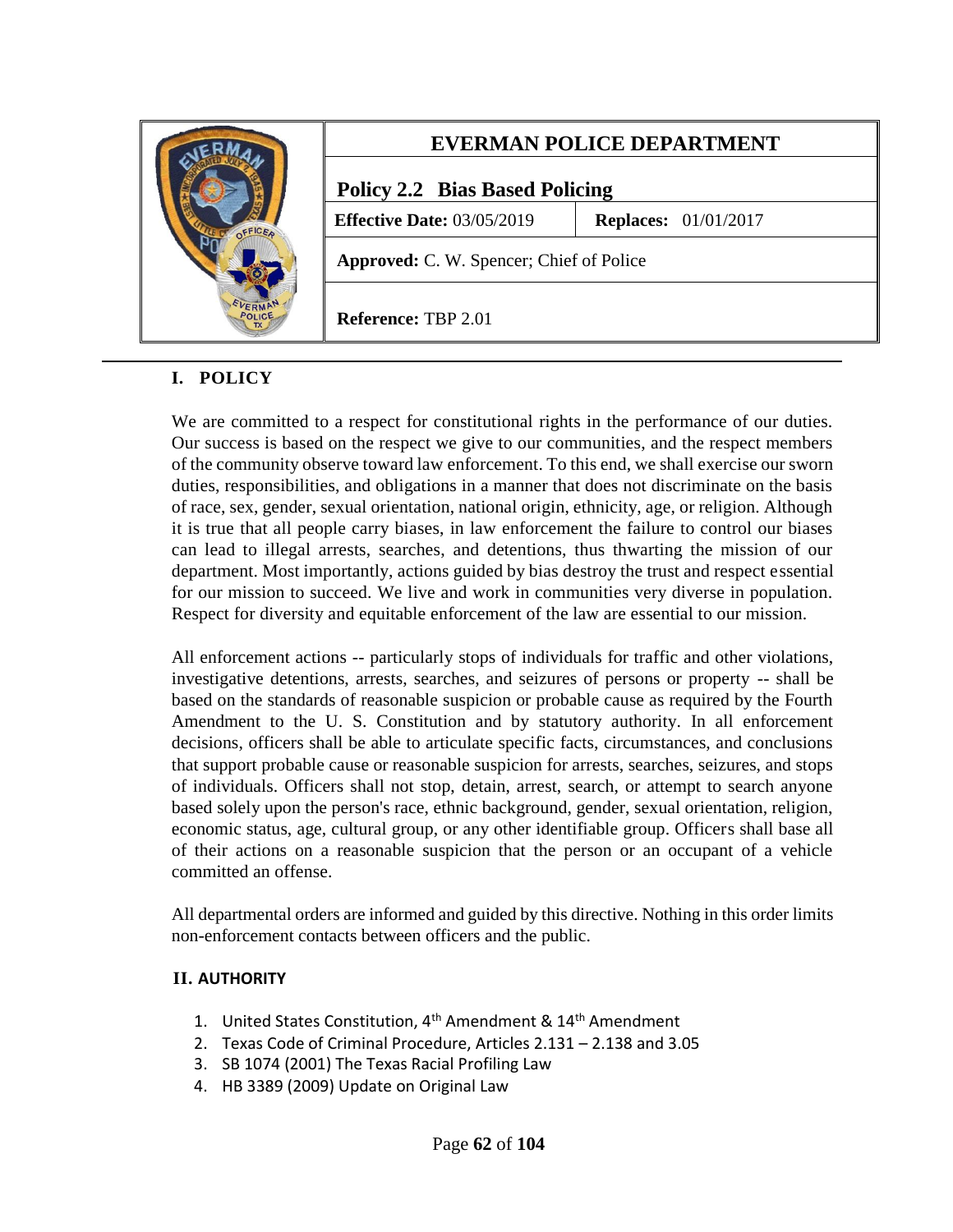- 5. HB 3051 (2017) Racial and Ethnic Designations
- 6. SB 1849 (2017) The Sandra Bland Act
	- (Non-Data Requirements established by SB 1074, HB 3389 and SB 1849)

#### **III. PURPOSE**

The purpose of this order is to provide general guidance on reducing the presence of bias in law enforcement actions, to identify key contexts in which bias may influence these actions, and emphasize the importance of the constitutional guidelines within which we operate.

### **IV. DEFINITIONS**

Most of the following terms appear in this policy statement. In any case, these terms appear in the larger public discourse about alleged biased enforcement behavior and in other orders. These definitions are intended to facilitate on-going discussion and analysis of our enforcement practices.

- A. Acts Constituting Racial Profiling: are acts initiating law enforcement action, such as a motor vehicle contact, a detention, a search, issuance of a citation, or an arrest based solely upon an individual's race, ethnicity, or national origin, or on the basis of racial or ethnic stereotypes, rather than upon the individual's behavior, information identifying the individual as having possibly engaged in criminal activity, or other lawful reasons for the law enforcement action.
- B. Bias: Prejudice or partiality based on preconceived ideas, a person's upbringing, culture, experience, or education.
- C. Biased policing: Stopping, detaining, searching, or attempting to search, or using force against a person based upon his or her race, ethnic background, gender, sexual orientation, religion, economic status, age, cultural group, or any other identifiable group.
- D. Ethnicity: A cluster of characteristics that may include race but also cultural characteristics or traits that are shared by a group with a common experience or history.
- E. Gender: Unlike sex, a psychological classification based on cultural characteristics or traits.
- F. Motor vehicle contact: means the stopping of a motor vehicle by a police officer for an alleged violation of law and ordinance regulating traffic.
- G. Probable cause: Facts or apparent facts and circumstances within an officer's knowledge and of which the officer had reasonable, trustworthy information to lead a reasonable person to believe that an offense has been or is being committed, and that the suspect has committed it.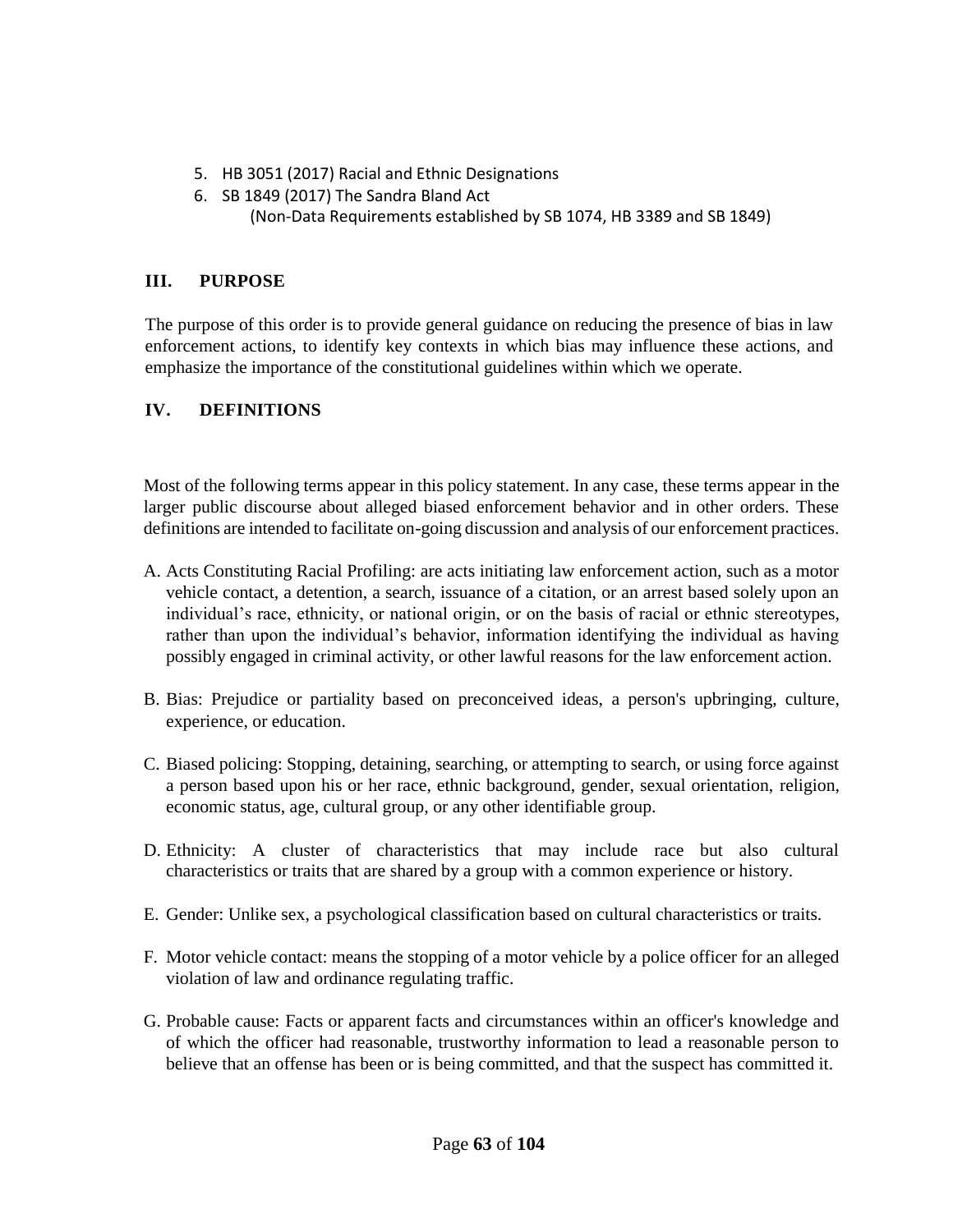- H. Race: A category of people of a particular decent, including White, Black, Hispanic or Latino, Asian or Pacific Islander, or Native American or American Indian descent. As distinct from ethnicity, race refers only to physical characteristics sufficiently distinctive to group people under a classification.
- I. Racial profiling: A law-enforcement initiated action based on an individual's race, ethnicity, or national origin rather than on the individual's behavior or on information identifying the individual as having engaged in criminal activity.
- J. Reasonable suspicion: Articulable, objective facts that lead an experienced officer to suspect that a person has committed, is committing, or may be about to commit a crime. A wellfounded suspicion is based on the totality of the circumstances and does not exist unless it can be articulated. Reasonable suspicion supports a stop of a person. Courts require that stops based on reasonable suspicion be "objectively reasonable."
- K. Sex: A biological classification, male or female, based on physical and genetic characteristics.
- L. Stop: An investigative detention. The detention of a subject for a brief period of time, based on reasonable suspicion.
- M.Texas Commission on Law Enforcement: TCOLE is a state agency created in 1965 by an act of 59th Texas Legislature, empowered to establish minimum licensing and training standards for Texas peace officers to improve the proficiency of law enforcement services.

#### **IV. PROCEDURES**

A. General responsibilities

- 1. Officers are prohibited from engaging in bias-based or racial profiling or stopping, detaining, searching, arresting, or taking any enforcement action including seizure or forfeiture activities, against any person based solely on the person's race, ethnic background, gender, sexual orientation, religion, economic status, age, cultural group, or any other identifiable group. These characteristics, however, may form part of reasonable suspicion or probable cause when officers are seeking a suspect with one or more of these attributes. (TBP: 2.01)
- 2. Investigative detentions, traffic stops, arrests, searches, and property seizures by officers will be based on a standard of reasonable suspicion or probable cause in accordance with the Fourth Amendment of the U.S. Constitution. Officers must be able to articulate specific facts and circumstances that support reasonable suspicion or probable cause for investigative detentions, traffic stops, subject stops, arrests, nonconsensual searches, and property seizures. Except as provided in number 3 below, officers shall not consider race/ethnicity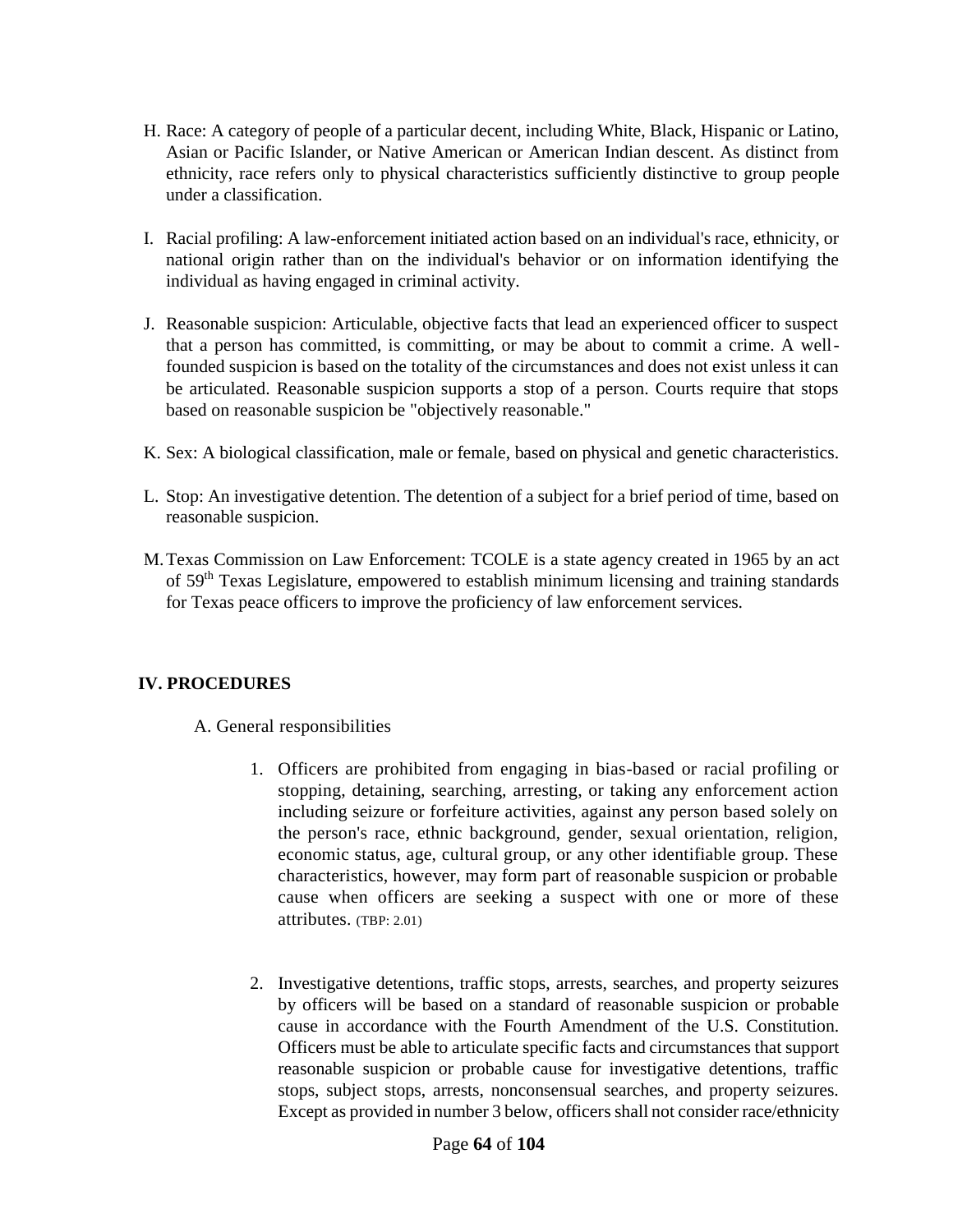in establishing either reasonable suspicion or probably cause. Similarly, except as provided below, officers shall not consider race/ethnicity in deciding to initiate even those nonconsensual encounters that do not amount to legal detentions or to request consent to search.

- 3. Officers may take into account the reported race or ethnicity of a specific suspect or suspects based on trustworthy, locally relevant information that links a person or persons of a specific race/ethnicity to a particular unlawful incident(s). Race/ethnicity can never be used as the sole basis for probable cause or reasonable suspicion. Except as provided above, race/ethnicity Reasonable suspicion or probable cause shall form the basis for any enforcement actions or decisions. Individuals shall be subjected to stops, seizures, or detentions only upon reasonable suspicion that they have committed, are committing, or are about to commit an offense. Officers shall document the elements of reasonable suspicion and probable cause in appropriate reports.
- 4. Officers shall observe all constitutional safeguards and shall respect the constitutional rights of all persons.
	- a. As traffic stops furnish a primary source of bias-related complaints, officers shall have a firm understanding of the warrantless searches allowed by law, particularly the use of consent. How the officer disengages from a traffic stop may be crucial to a person's perception of fairness or discrimination.
	- b. Officers shall not use the refusal or lack of cooperation to justify a search of the person or vehicle or a prolonged detention once reasonable suspicion has been dispelled.
- 5. All personnel shall treat everyone with the same courtesy and respect that they would have others observe to department personnel. To this end, personnel are reminded that the exercise of courtesy and respect engenders a future willingness to cooperate with law enforcement.
	- a. Personnel shall facilitate an individual's access to other governmental services whenever possible, and shall actively provide referrals to other appropriate agencies.
	- b. All personnel shall courteously accept, document, and forward to the Chief of Police any complaints made by an individual against the department. Further, officers shall provide information on the complaint's process and shall give copies of "Citizen Complaint Procedures" when appropriate.
- 6. When feasible, personnel shall offer explanations of the reasons for enforcement actions or other decisions that bear on the individual's wellbeing unless the explanation would undermine an investigation or jeopardize an officer's safety.
- 7. When concluding an encounter, personnel shall thank him or her for cooperating.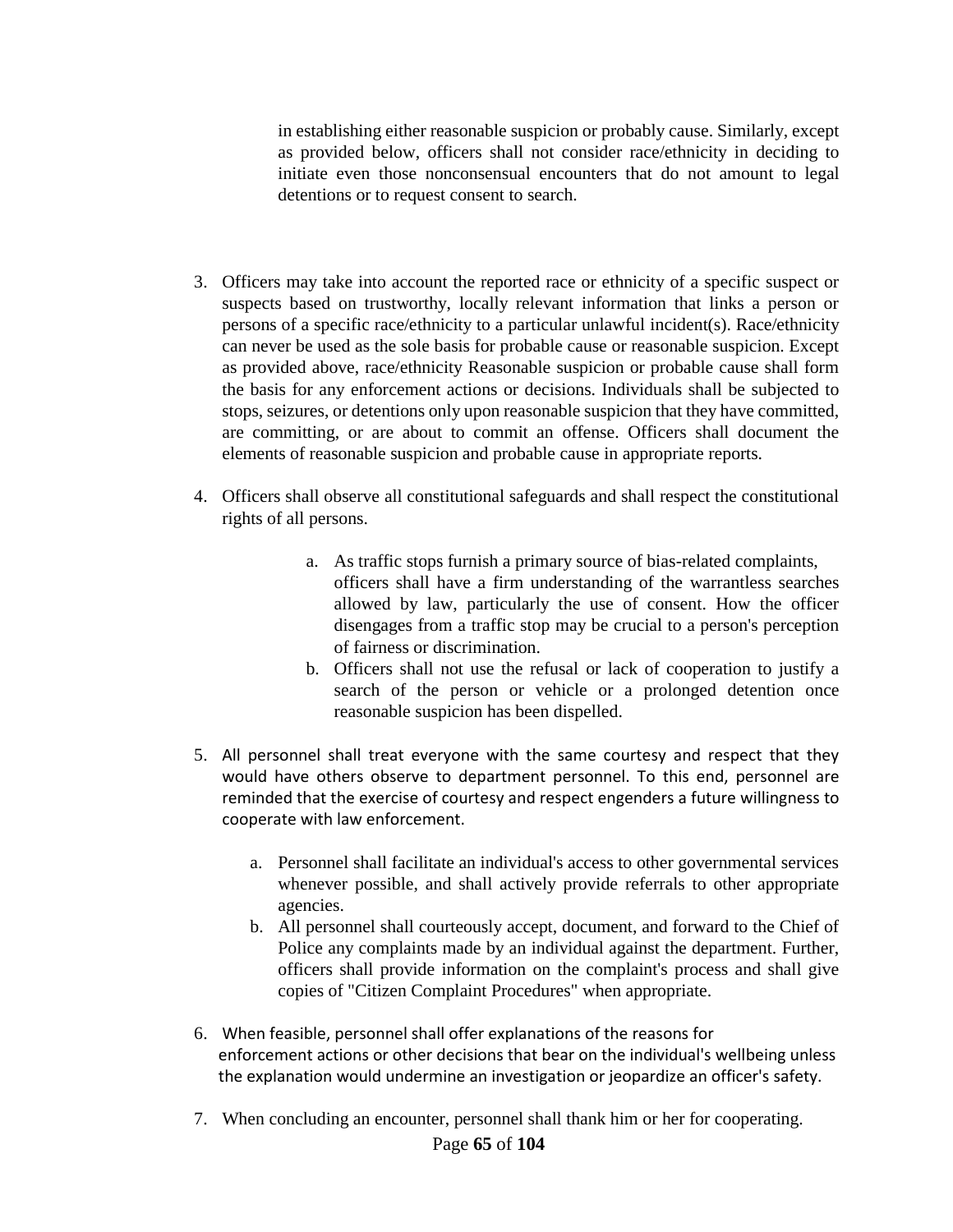- 8. When feasible, all personnel shall identify themselves by name. When a person requests the information, personnel shall give their departmental identification number, name of the immediate supervisor, or any other reasonable information.
- 9. All personnel are accountable for their actions. Personnel shall justify their actions when required.
- B. Supervisory responsibilities
	- 1. Supervisors shall be held accountable for the observance of constitutional safeguards during the performance of their duties. Supervisors shall identify and correct instances of bias in the work of their subordinates.
	- 2. Supervisors shall use the disciplinary mechanisms of the department to ensure compliance with this order and the constitutional requirements of law enforcement.
	- 3. Supervisors shall be mindful that in accounting for the actions and performance of subordinates, supervisors are key to maintaining community trust in law enforcement. Supervisors shall continually reinforce the ethic of impartial enforcement of the laws, and shall ensure that personnel, by their actions, maintain the community's trust in law enforcement.
	- 4. Supervisors are reminded that biased enforcement of the laws engenders not only mistrust of law enforcement, but increases safety risks to personnel. Lack of control over bias also exposes the department to liability consequences.
	- 5. Supervisors shall be held accountable for repeated instances of biased enforcement of their subordinates.
	- 6. Supervisors shall ensure that all enforcement actions are duly documented per departmental policy. Supervisors shall ensure that all reports show adequate documentation of reasonable suspicion and probable cause, if applicable.
	- 7. Supervisors will ensure that patrol officers are recording their motor vehicle contact, in compliance with agency policy, as well as state law. First-Line Supervisors are responsible to periodically review the videos, monitoring the performance of patrol officers, and taking corrective measures, as warranted, to prevent police misconduct, including racial profiling.
	- 8. Supervisors are required to review random videos each quarter (3 months) per officer. When conducting random, quarterly, supervisory reviews of officer's video, review the footage in a manner intended to gain an understanding of that officer's performance and adherence to policy and law. Supervisors will log their findings in the video re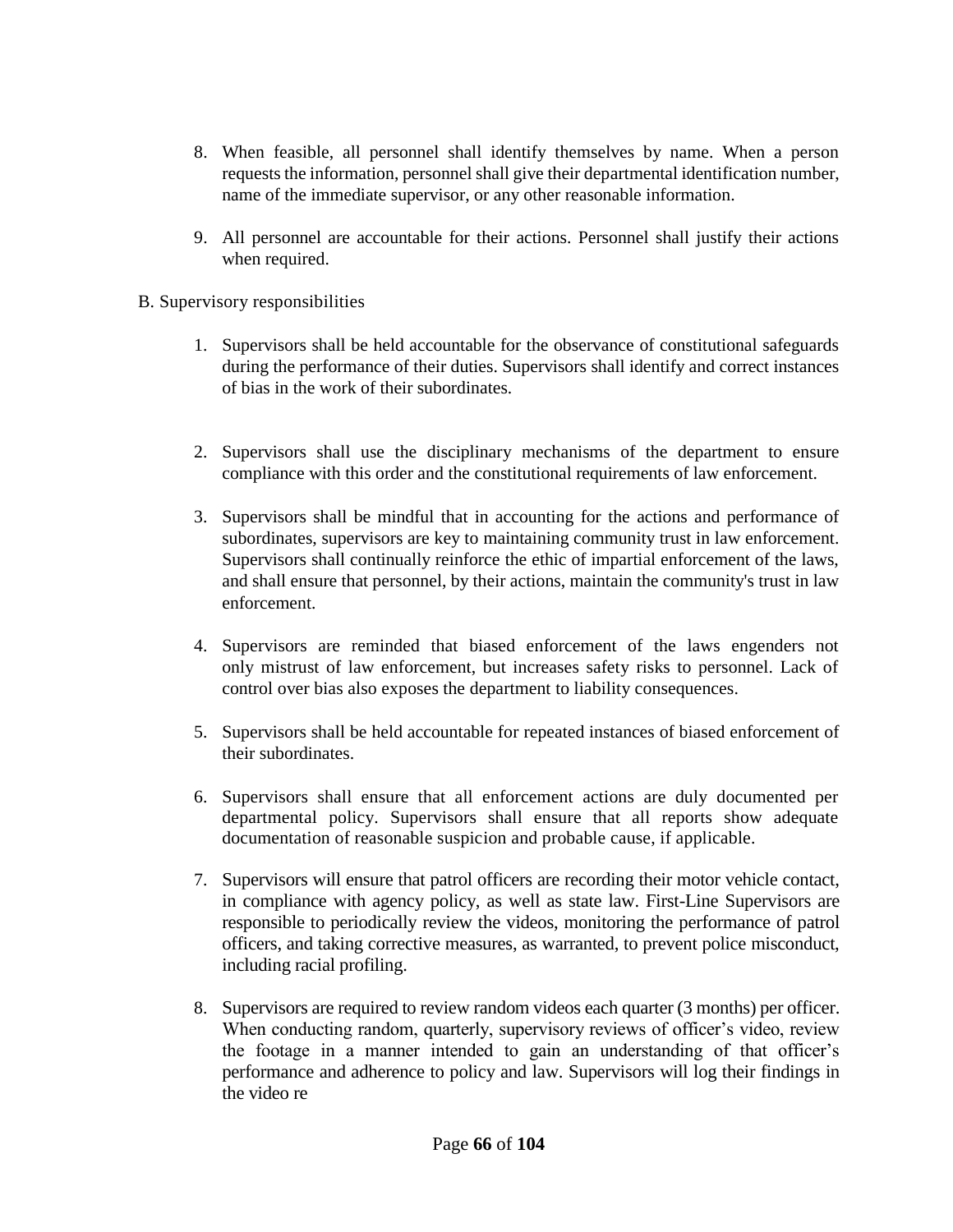C. Disciplinary consequences

Actions prohibited by this order shall be cause for disciplinary action, up to and including dismissal.

- D. Public Education.
	- 1. The Chief of Police is responsible to provide public education relating to the agency's complaint process.
	- 2. This public awareness effort may include, but is not limited: to news media, radio, civic club presentations, citizen police academies, the internet, printed pamphlets, as well as City Council Meetings.
- E. Training (TBP: 2.01)

Officers, including the Chief of Police, shall complete all training required by state law regarding bias- based profiling.

#### **II. COMPLAINTS**

- 1. Any individual may file a complaint with the Chief of Police, if the individual believes that a Everman Police Officer has engaged in racial profiling with respect to the individual. No person shall be discouraged, intimidated, or coerced from filing such complaint or discriminated against because they filed such a complaint.
- 2. To make a compliment or complaint with respect to each ticket, citation, or warning issued by a police officer, send to the following:

Chief of Police 404 W. Enon Avenue Everman, Texas 76140 (817) 293-2923 E-mail: [cspencer@evermantx.net](mailto:cspencer@evermantx.net)

- 3. The Everman Police Department shall accept and investigate citizen complaints alleging racial profiling by its police officers in the same consistent manner as other complaints of police misconduct as described under Policy 2.4.
- 4. Any police officer, city employee or city official who receives a citizen complaint alleging racial profiling shall direct the complaint to the Chief of Police, who retains the right to assign the complaint to an investigator, within or outside the police department, including the Tarrant County Sheriff's Office, Tarrant County District Attorney, Texas Rangers, Texas Attorney General, or FBI.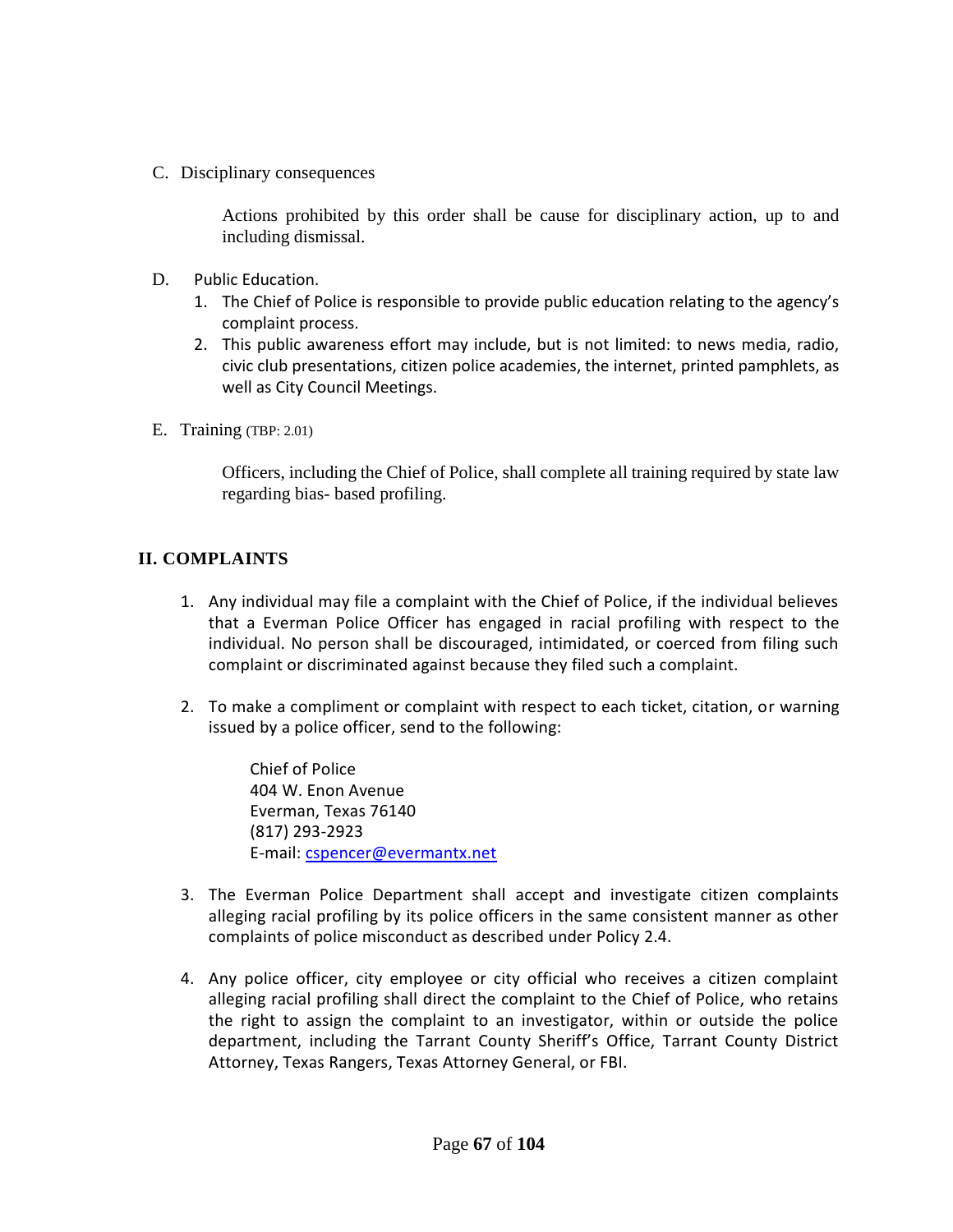- 5. The accused officer will be given the opportunity to respond, in writing, to the citizen's allegations. Depending upon the circumstances and facts, the investigation may be either administrative, criminal, or both.
- 6. The investigator shall seek to determine if the accused officer has engaged in a pattern of racial profiling that includes multiple acts constituting racial profiling for which there is no reasonable, credible explanation based on established police and law enforcement procedures.
- 7. The investigator shall record findings supporting sustained, unfounded or exonerated. Any recommendations for disciplinary action or changes in policy, training or patrol tactics should be included.
- 8. If a complaint involves an audio/video recording, the Chief of Police shall, upon the commencement of the investigation and written request of the officer, provide a copy of the recording to the accused police officer.
- 9. The Chief of Police will acknowledge in writing receipt of the complaint. Upon conclusion of the investigation, the Chief of Police shall notify the complainant of the final results. If a racial profiling complaint is sustained against an officer, it will result in appropriate corrective and/or disciplinary action, as directed by the Chief of Police. The Chief of Police will make the final determination about the disposition of any complaint.

#### **III. RECORD KEEPING**

- A. The Everman Police Department collects racial profiling data.
- B. Patrol officers are required to record the following information relating to motor vehicle contacts, resulting in a citation or arrest: the violators race or ethnicity, whether a search was conducted, and if so, was the search consensual.
	- 1. Gender
	- 2. Race or Ethnicity (as stated by the person or as determined by the officer to the best of the officer's ability) Race or Ethnicity means only the following categories:
		- a) White
		- b) Black
		- c) Hispanic or Latino
		- d) Asian or Pacific Islander
		- e) Alaska Native or American Indian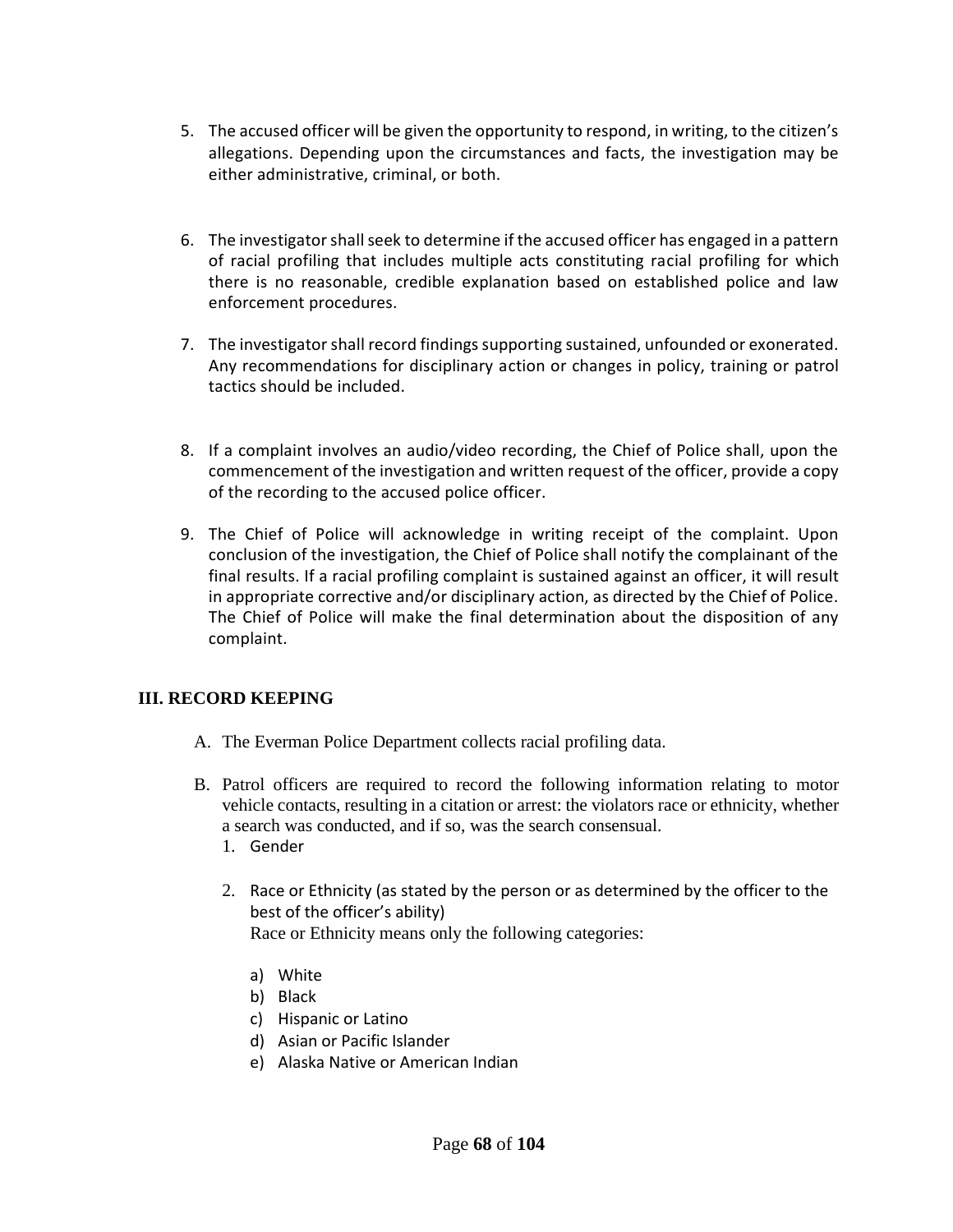- 3. Initial reason for the stop
	- i. Violation of the law
	- ii. Pre-existing knowledge (i.e., warrant)
	- iii. Moving Traffic Violation
	- iv. Vehicle Traffic Violation (Equipment, Inspection or Registration)
- 4. If a search was conducted as a result of the stop?
	- i. If so, did the person detained consent to the search?
- 5. Was contraband or other evidence discovered as a result of the search?
- 6. Description of the contraband or evidence found:
	- i. Illegal drugs/drug paraphernalia
	- ii. Currency
	- iii. Weapons
	- iv. Alcohol
	- v. Stolen Property
	- vi. Other
- 7. Reason for the search:
	- i. Consent
	- ii. Contraband/Evidence in Plain Sight
	- iii. Probable Cause or Reasonable Suspicion
	- iv. Inventory Search Performed as a Result of Towing
	- v. Incident to Arrest/Warrant
- 8. Information on arrests:
	- i. Did officer make an arrest as a result of the stop or search?
	- ii. Reasons for Arrest:
		- 1. Violation of Penal Code
		- 2. Violation of a Traffic Law
		- 3. Violation of City Ordinance
		- 4. Outstanding Warrant
- 9. Street Address or approximate location of the stop:
	- i. City Street
	- ii. US Highway
	- iii. County Road
	- iv. Private Property or Other
- 10. Verbal or Written Warning or a Ticket or Citation as a result of the stop?
- 11. Whether the peace officer used physical force that resulted in bodily injury, as that term is defined by Section 1.07, Penal Code ("means physical pain, illness, or any impairment of physical condition), during the stop;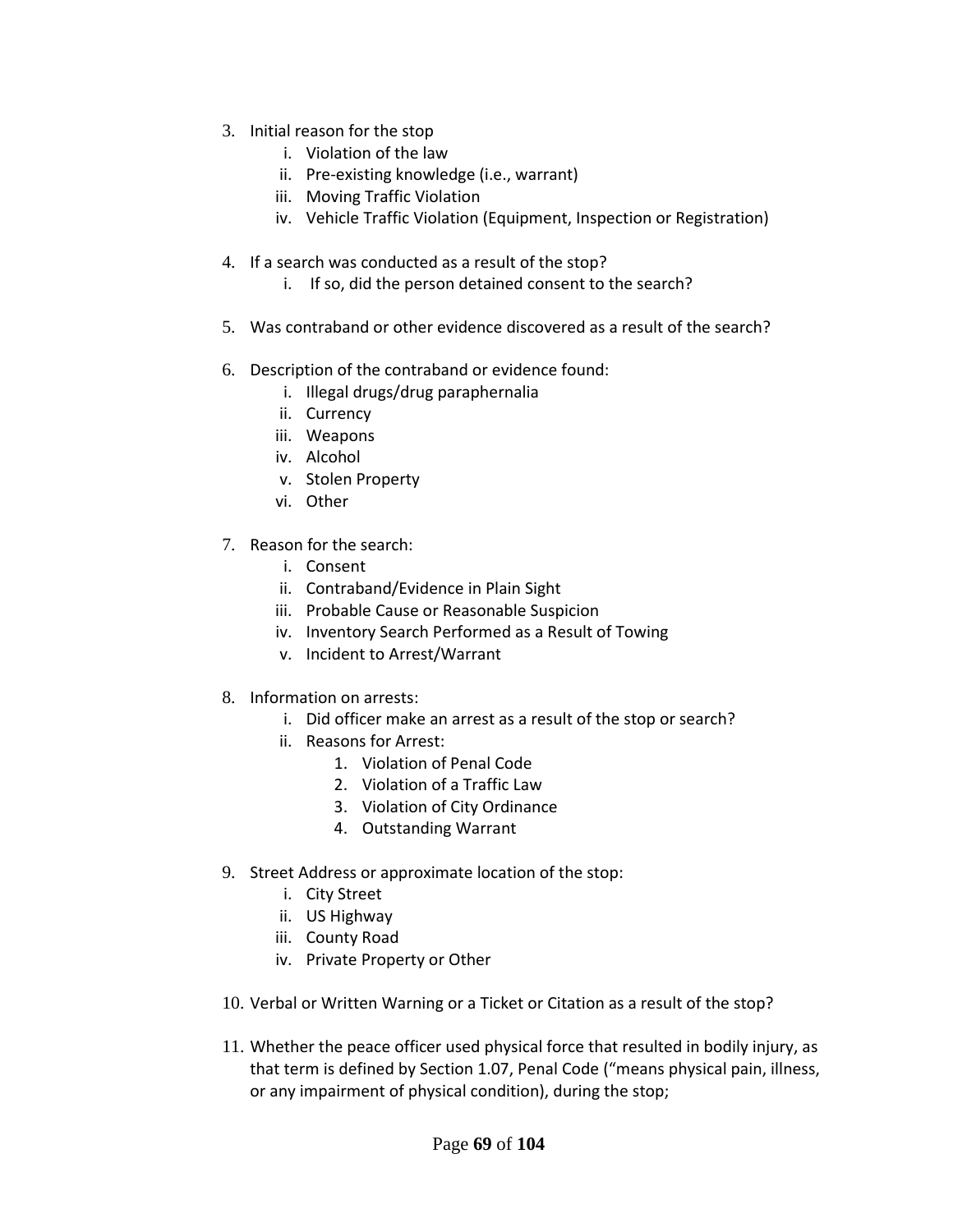- a. The location of the stop; and
- b. The reason for the stop

C. Annual Administrative Review/Report: Annually, this administration shall review agency practices related to motor vehicle contacts. One purpose of this administrative review is to identify any violations related to this written directive, state, or federal laws, including training deficiencies.

- 1. As a part of the Annual Police Report, the Chief of Police shall report to the Everman City Council, and the Texas Commission on Law Enforcement, a statistical summary of motor vehicle contacts, resulting in a citation, arrest and/or search.
- 2. The information collected shall be compiled in an annual report covering the period of January 1 through December 31 of each year, and shall be submitted to the Everman City Council, and the Texas Commission on Law Enforcement, no later than March 1 of the following year.
- 3. The agency shall review the data collected to identify any improvements the agency could make in its practices and policies regarding motor vehicle contacts.
- 4. The report will contain required information including:
	- a. Number of citations by race or ethnicity;
	- b. Number of citations resulting in a search;
	- c. Number of consensual searches; and
	- d. Number of citations resulting in custodial arrest.
- 5. The annual report shall not include identifying information about any individual stopped or arrested, and shall not include identifying information about any police officer involved in a motor vehicle contact or arrest.
- 6. This data collected as a result of reporting requirements (State Law) shall not constitute prima facia evidence of racial profiling.
- D. Audio and Video Equipment
	- 1. MVR systems are installed in all patrol vehicles to accomplish the many patrol objectives, including officer accountability, documentation, evidence and training.
	- 2. Every Patrol Officer is equipped with a body worn camera, as the term is defined by Section 1701.651, Occupations Code.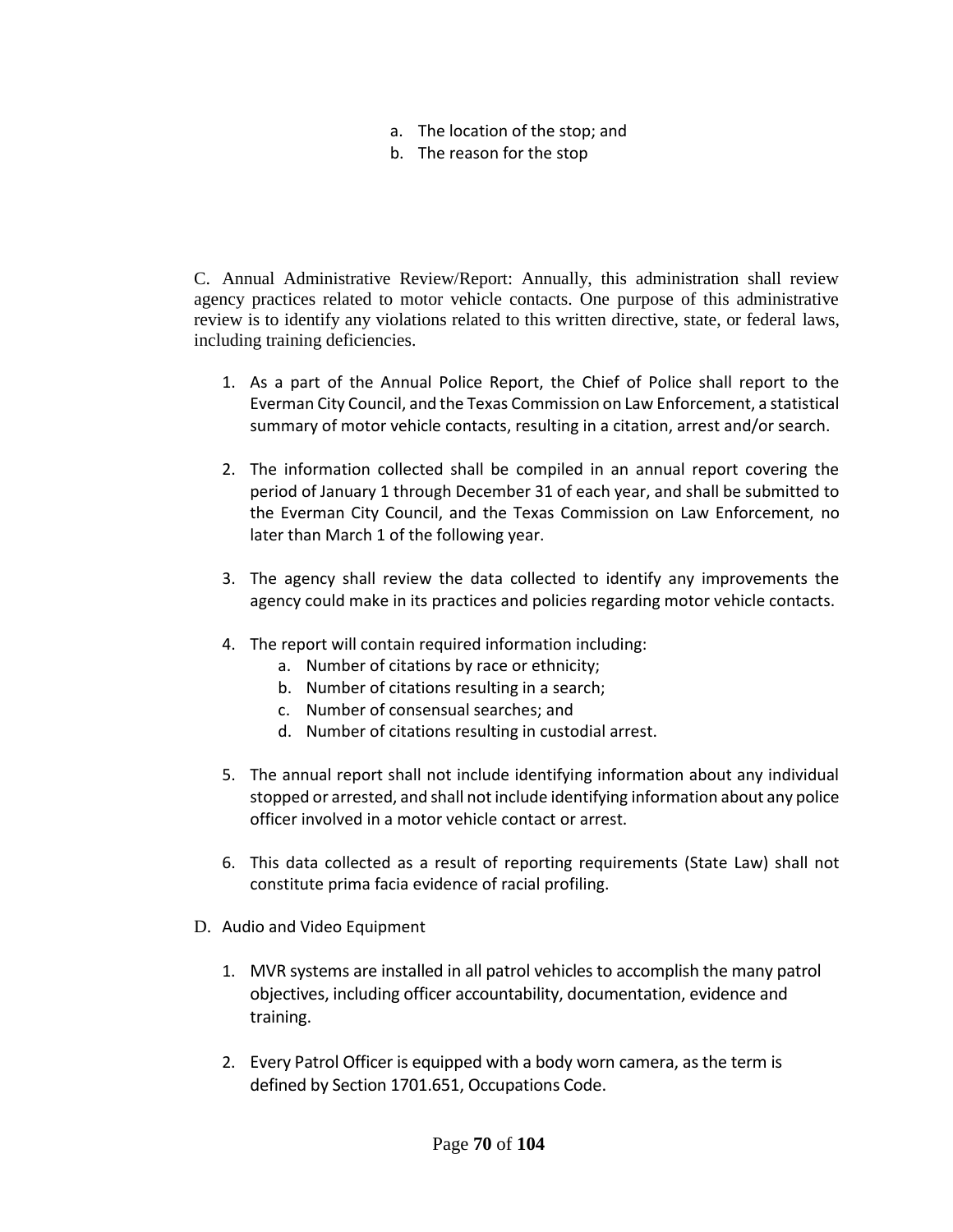- 3. All motor vehicle contacts shall be recorded. During motor vehicle contacts, MVR and Body Worn Camera equipment shall activate and remain on until the motor vehicle contact is terminated.
- 4. If a complaint is filed with this department, the agency shall retain that videotape until the final disposition of the complaint.
- 5. Any evidence of racial profiling or police mis-conduct, the First-Line Supervisor will forward the videotape to the Chief of Police for corrective measures, including sanctions.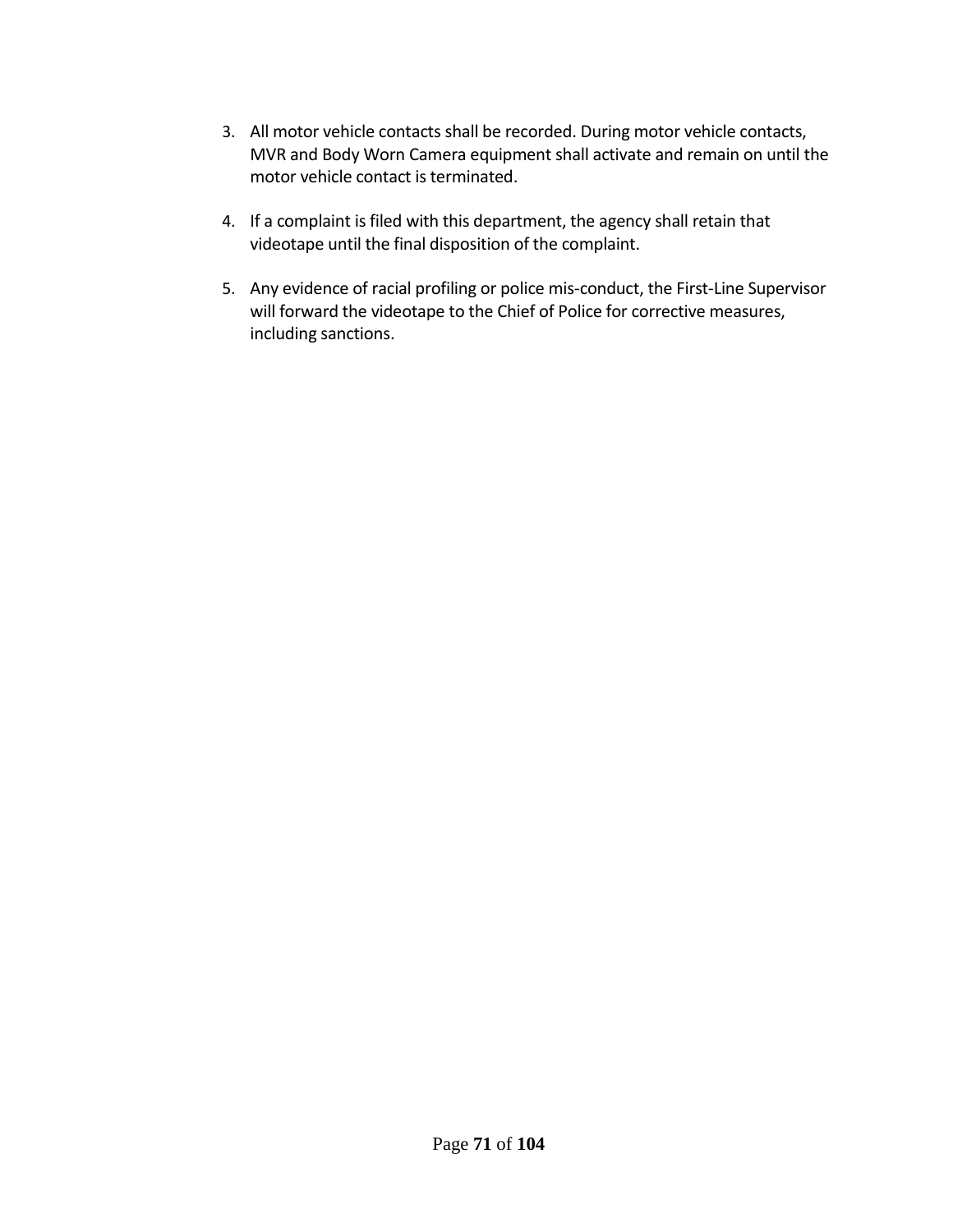# **Public Education on Filing Compliments and Complaints**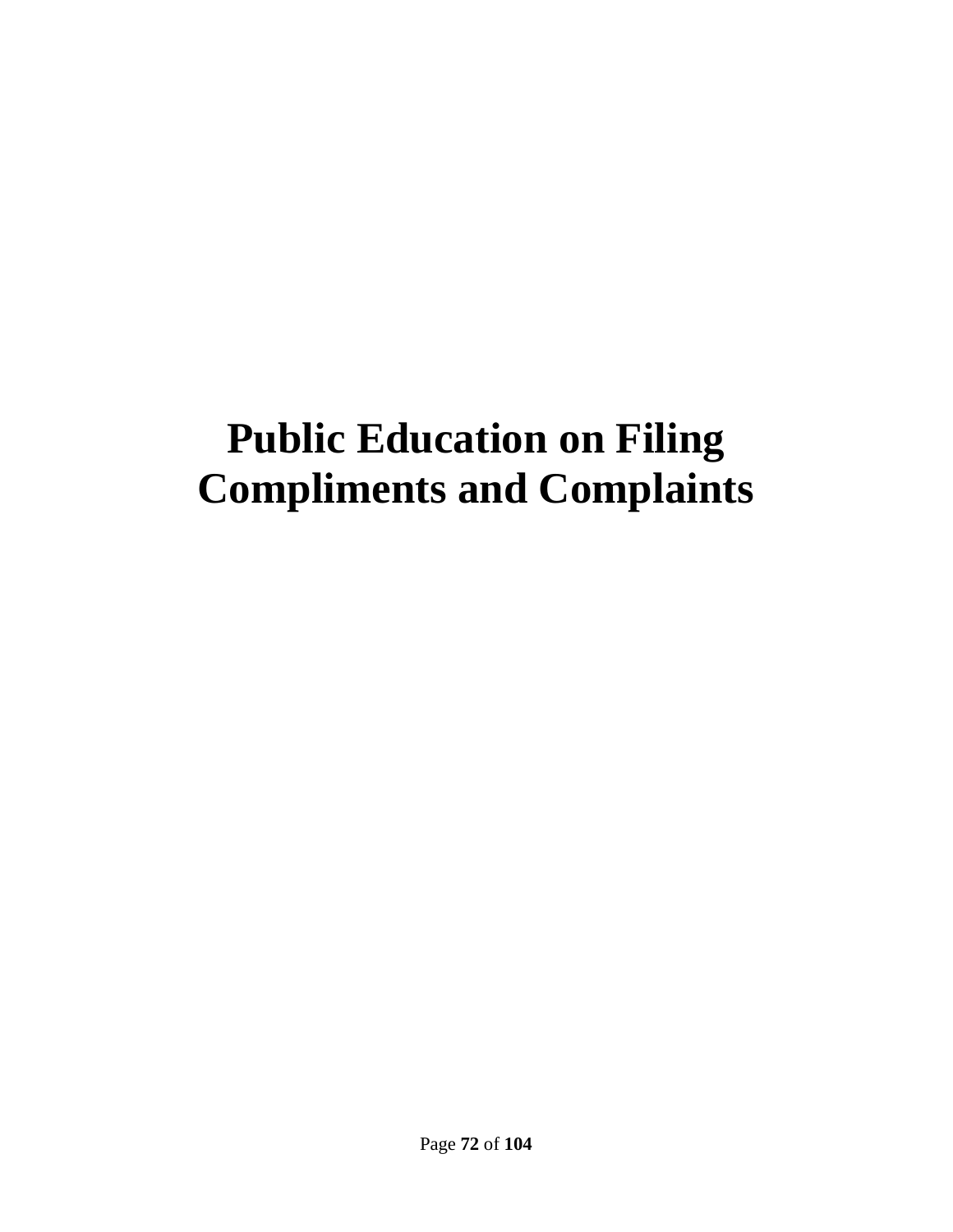### **Informing the Public on the Process of Filing a Compliment or Complaint with the Everman Police Department**

The Texas Racial Profiling Law requires that police agencies provide information to the public regarding the manner in which to file a compliment or racial profiling complaint. In an effort to comply with this particular component, the Everman Police Department launched an educational campaign aimed at informing the public on issues relevant to the racial profiling complaint process.

The police department made available, in the lobby area and on its web site, information relevant to filing a compliment and complaint on a racial profiling violation by a Everman Police officer. In addition, each time an officer issues a citation, ticket or warning, information on how to file a compliment or complaint is given to the individual cited. This information is in the form of a web address (including in the document issued to the citizen), which has instructions and details specifics related to the compliment or complaint processes.

It is believed that through these efforts, the community has been properly informed of the new policies and the complaint processes relevant to racial profiling.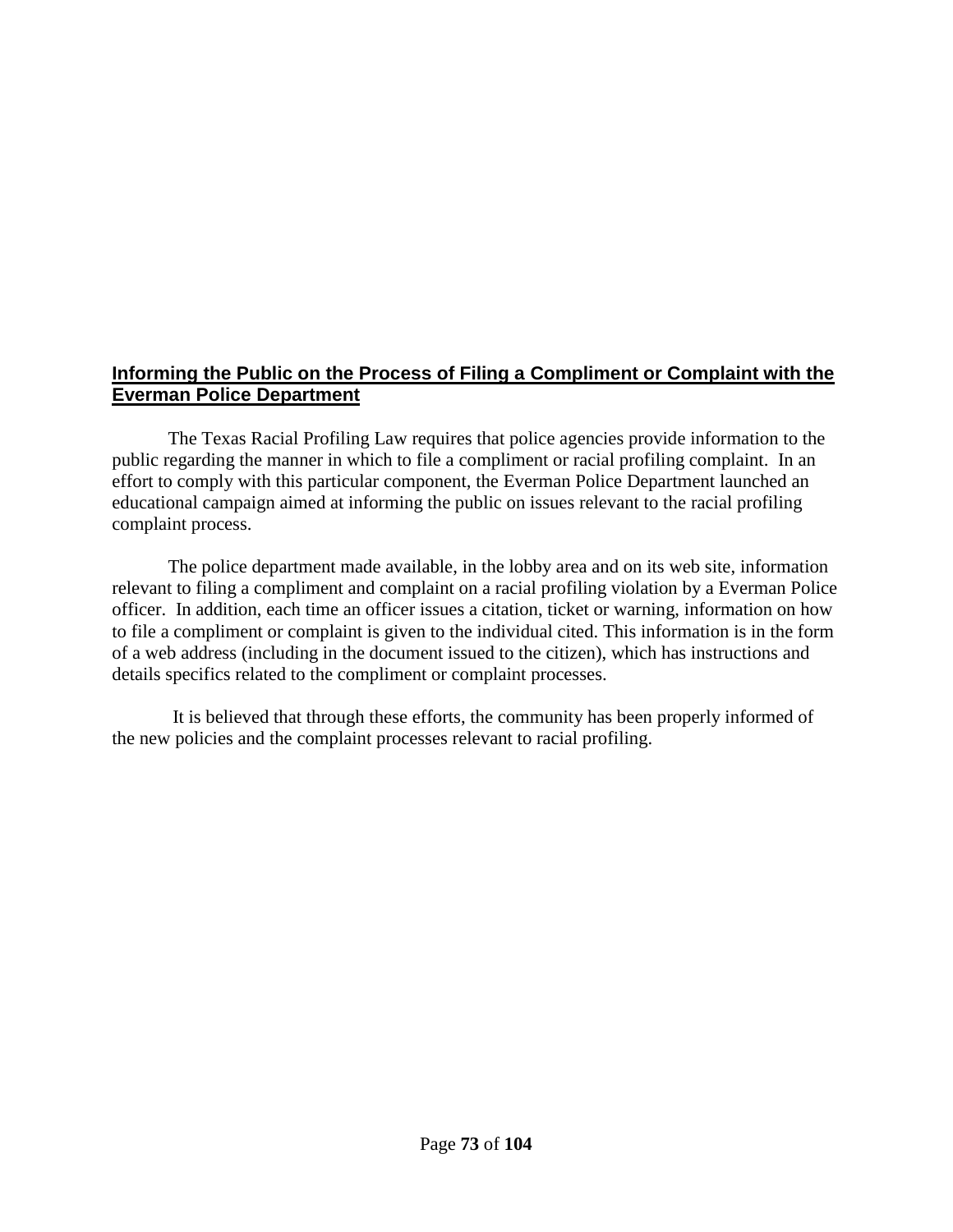## **Racial Profiling Training**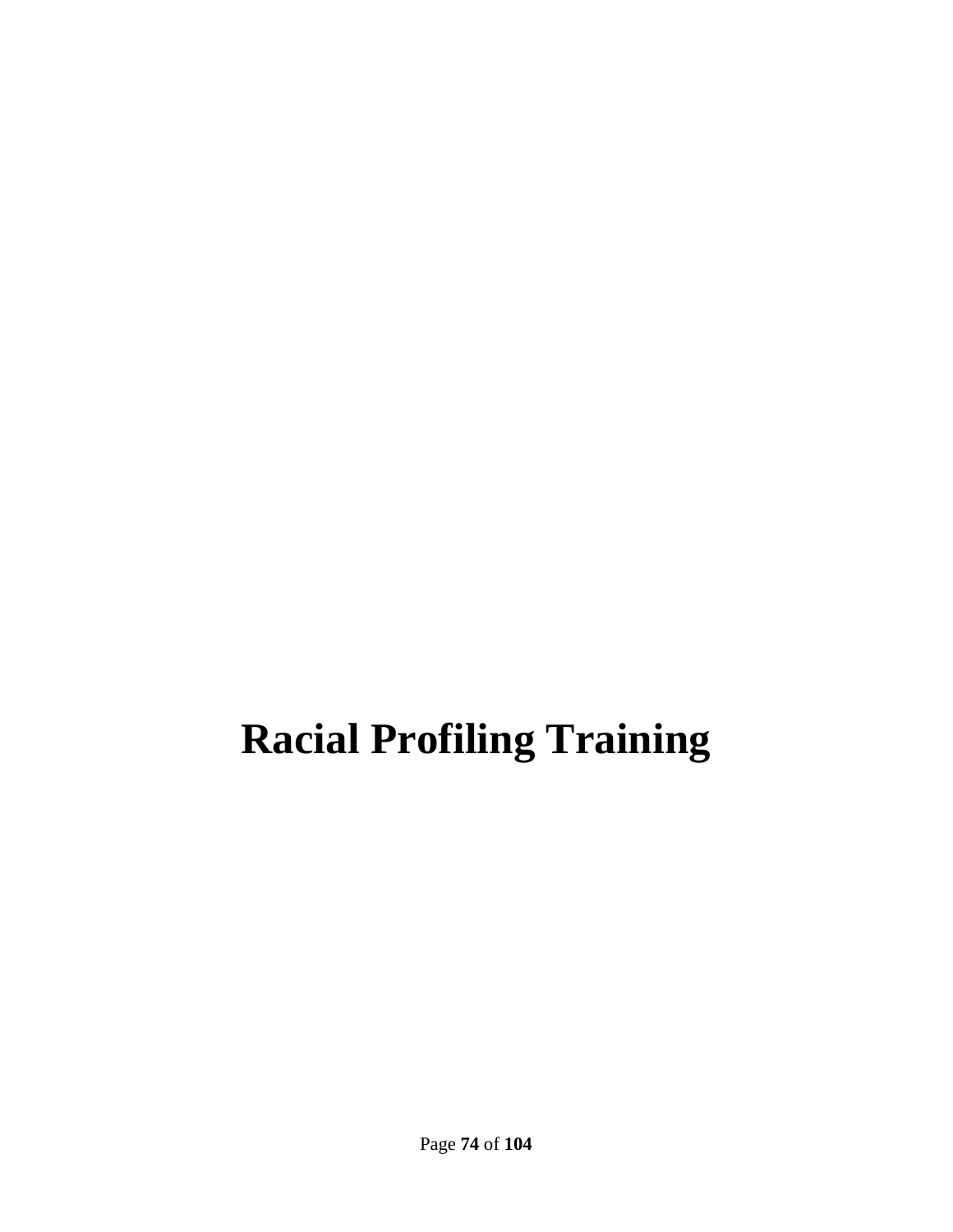### **Racial Profiling Training**

All Everman Police officers have been instructed, as specified in the Texas Racial Profiling Law, to adhere to all Texas Commission on Law Enforcement (TCOLE) training and the Law Enforcement Management Institute of Texas (LEMIT) requirements. To date, all sworn officers of the Everman Police Department have completed the TCOLE basic training on racial profiling. The main outline used to train the officers of Everman has been included in this report.

It is important to recognize that the Chief of the Everman Police Department has also met the training requirements, as specified by the Texas Racial Profiling Law, in the completion of the LEMIT program on racial profiling. The satisfactory completion of the racial profiling training by the sworn personnel of the Everman Police Department fulfills the training requirement as specified in the Education Code (96.641) of the Texas Racial Profiling Law.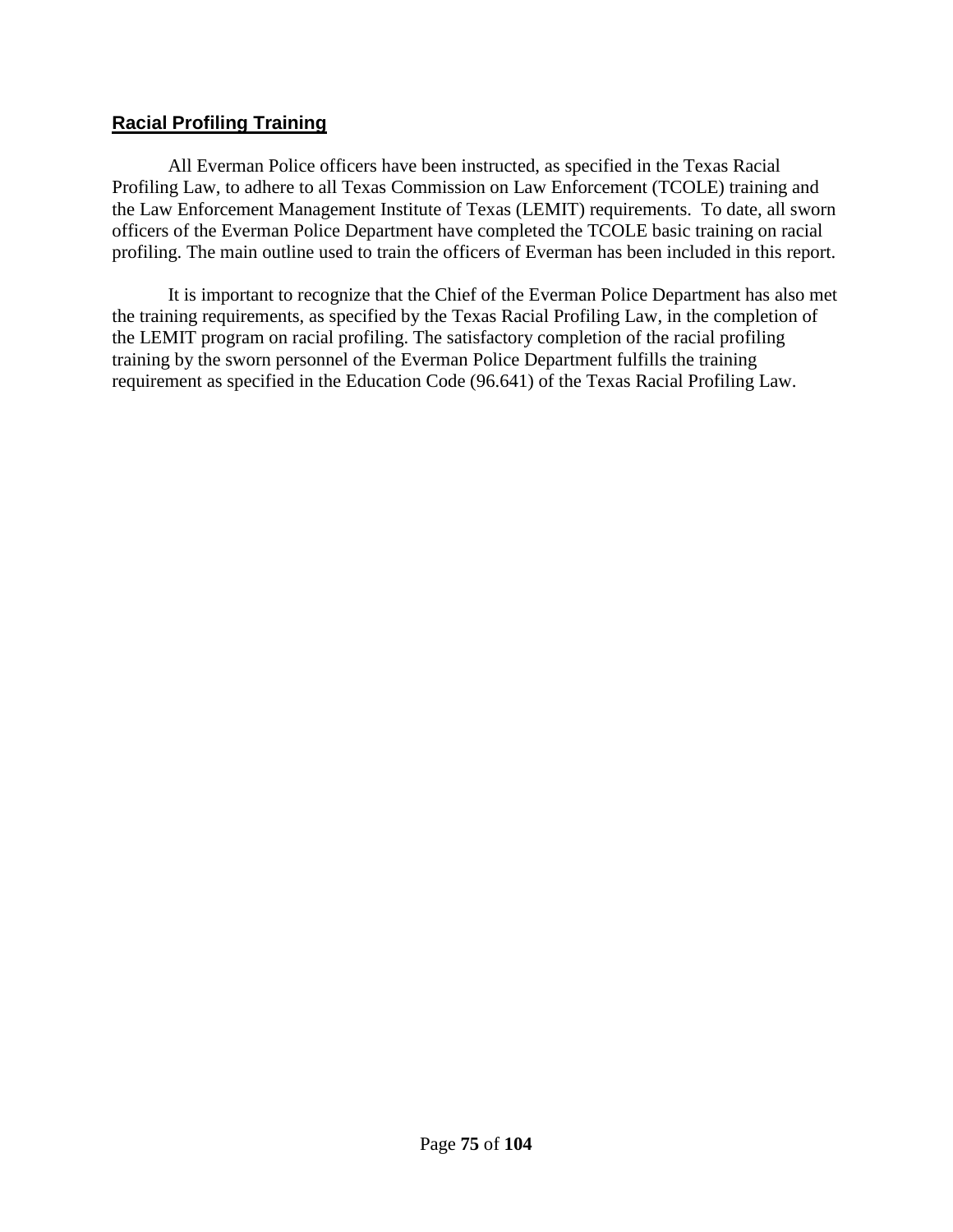## **Racial Profiling Course Number 3256 Texas Commission on Law Enforcement September 2001**

## **Racial Profiling 3256**

#### **Instructor's Note:**

You may wish to teach this course in conjunction with Asset Forfeiture 3255 because of the related subject matter and applicability of the courses. If this course is taught in conjunction with Asset Forfeiture, you may report it under Combined Profiling and Forfeiture 3257 to reduce data entry.

### **Abstract**

This instructor guide is designed to meet the educational requirement for racial profiling established by legislative mandate: 77R-SB1074.

**Target Population:** Licensed law enforcement personnel in Texas

**Prerequisites:** Experience as a law enforcement officer

**Length of Course:** A suggested instructional time of 4 hours

**Material Requirements:** Overhead projector, chalkboard and/or flip charts, video tape player,

handouts, practical exercises, and demonstrations

**Instructor Qualifications:** Instructors should be very knowledgeable about traffic stop procedures and law enforcement issues

### **Evaluation Process and Procedures**

An examination should be given. The instructor may decide upon the nature and content of the examination. It must, however, sufficiently demonstrate the mastery of the subject content by the student.

### **Reference Materials**

Reference materials are located at the end of the course. An electronic copy of this instructor guide

may be downloaded from our web site at http://www.tcleose.state.tx.us.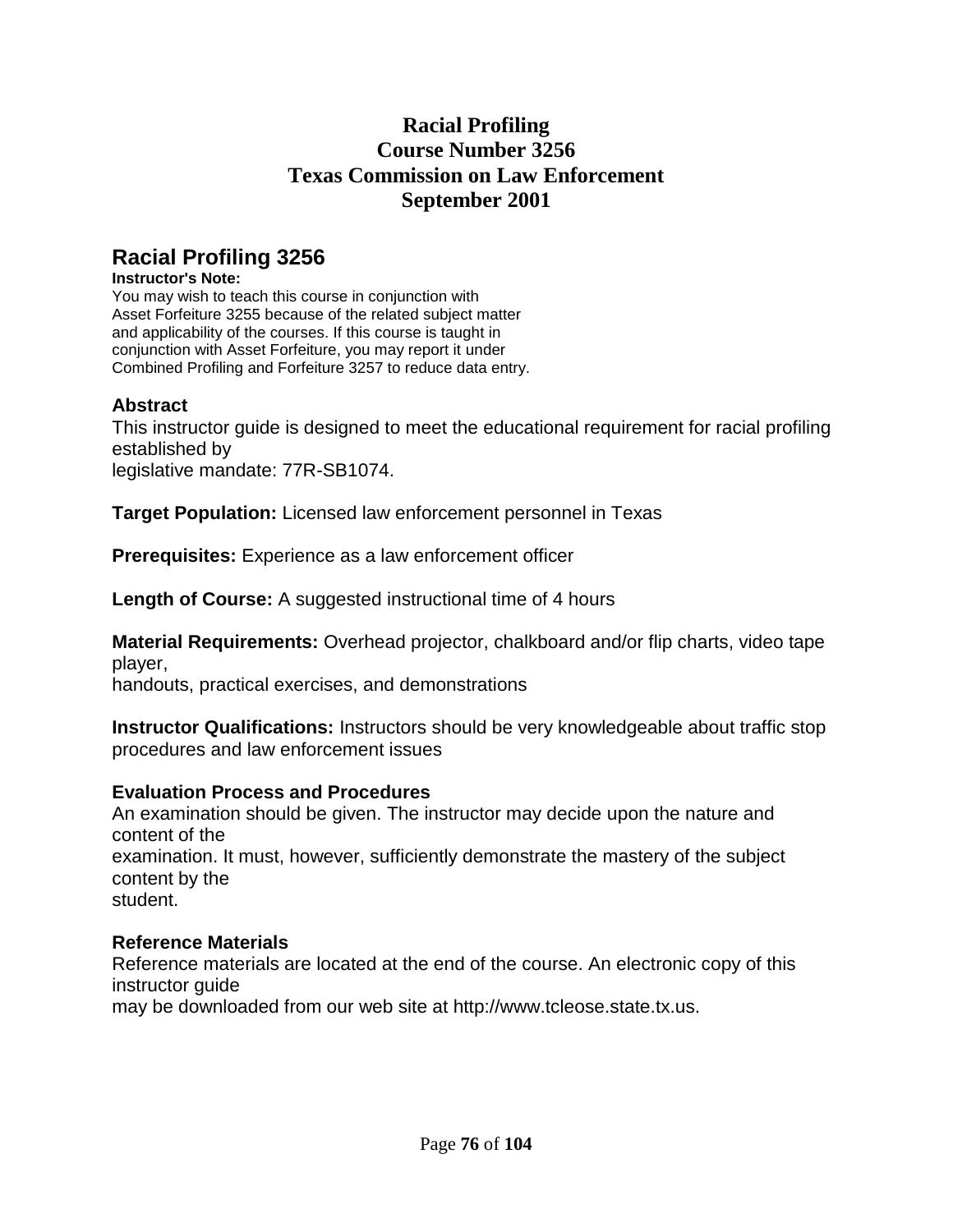## **Racial Profiling 3256**

**1.0 RACIAL PROFILING AND THE LAW**

**1.1 UNIT GOAL: The student will be able to identify the legal aspects of racial profiling.**

**1.1.1 LEARNING OBJECTIVE: The student will be able to identify the legislative requirements placed upon peace officers and law enforcement agencies regarding racial profiling.**

### **Racial Profiling Requirements:**

Racial profiling CCP 3.05 Racial profiling prohibited CCP 2.131 Law enforcement policy on racial profiling CCP 2.132 Reports required for traffic and pedestrian stops CCP 2.133 Liability CCP 2.136 Racial profiling education for police chiefs Education Code 96.641 Training program Occupations Code 1701.253 Training required for intermediate certificate Occupations Code 1701.402 Definition of "race or ethnicity" for form Transportation Code 543.202 A. Written departmental policies

- 1. Definition of what constitutes racial profiling
- 2. Prohibition of racial profiling
- 3. Complaint process
- 4. Public education
- 5. Corrective action
- 6. Collection of traffic-stop statistics
- 7. Annual reports
- B. Not prima facie evidence
- C. Feasibility of use of video equipment
- D. Data does not identify officer
- E. Copy of complaint-related video evidence to officer in question
- F. Vehicle stop report
- 1. Physical description of detainees: gender, race or ethnicity
- 2. Alleged violation
- 3. Consent to search
- 4. Contraband
- 5. Facts supporting probable cause
- 6. Arrest
- 7. Warning or citation issued
- G. Compilation and analysis of data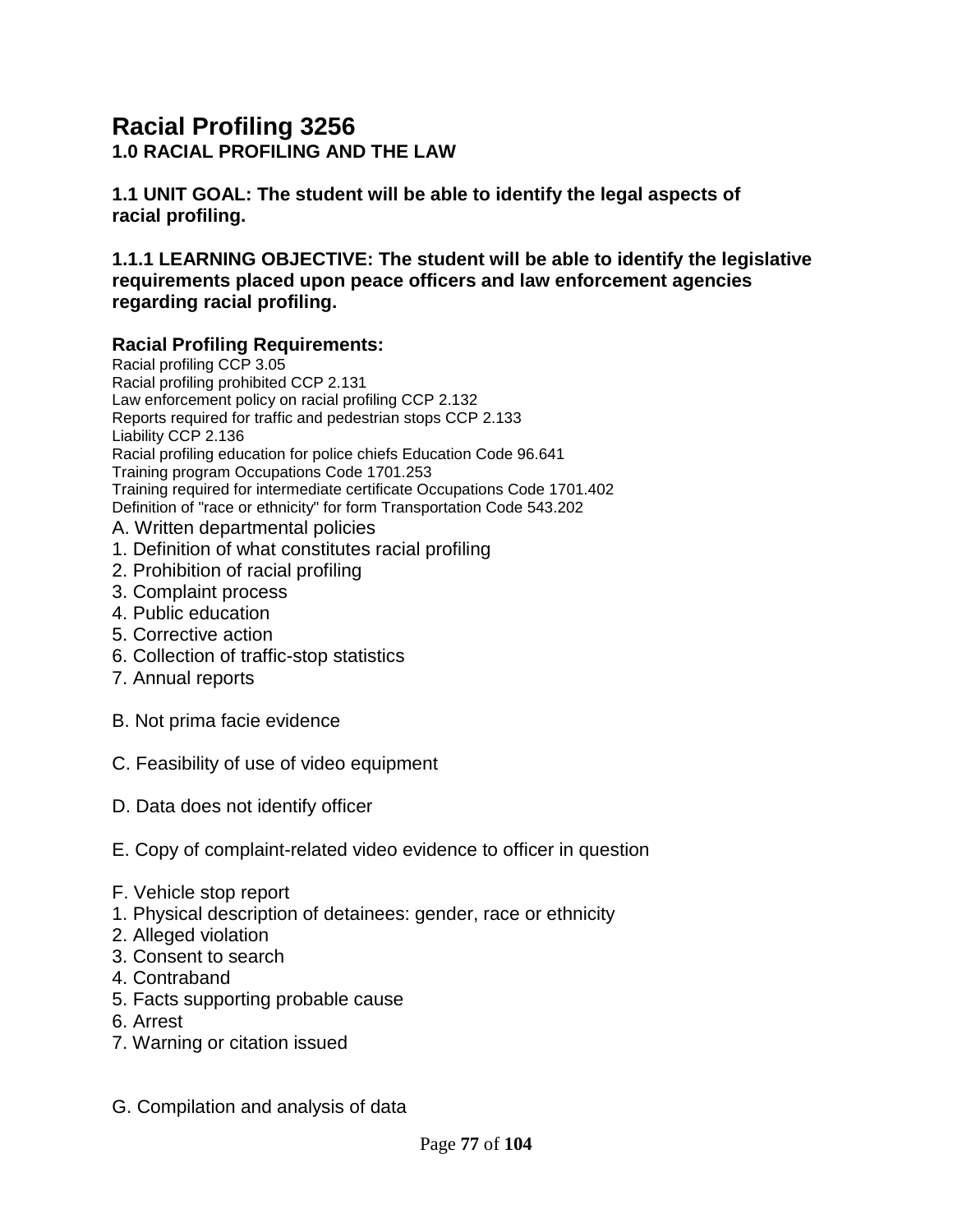H. Exemption from reporting – audio/video equipment

- I. Officer non-liability
- J. Funding

K. Required training in racial profiling

1. Police chiefs

2. All holders of intermediate certificates and/or two-year-old licenses as of 09/01/2001 (training to be completed no later than 09/01/2003) – see legislation 77R-SB1074

#### **1.1.2 LEARNING OBJECTIVE: The student will become familiar with Supreme Court decisions and other court decisions involving appropriate actions in traffic stops.**

- A. Whren v. United States, 517 U.S. 806, 116 S.Ct. 1769 (1996)
- 1. Motor vehicle search exemption
- 2. Traffic violation acceptable as pretext for further investigation
- 3. Selective enforcement can be challenged
- B. Terry v. Ohio, 392 U.S. 1, 88 S.Ct. 1868 (1968)
- 1. Stop & Frisk doctrine
- 2. Stopping and briefly detaining a person
- 3. Frisk and pat down
- C. Other cases
- 1. Pennsylvania v. Mimms, 434 U.S. 106, 98 S.Ct. 330 (1977)
- 2. Maryland v. Wilson, 117 S.Ct. 882 (1997)
- 3. Graham v. State, 119 MdApp 444, 705 A.2d 82 (1998)
- 4. Pryor v. State, 122 Md.App. 671 (1997) cert. denied 352 Md. 312, 721 A.2d 990 (1998)
- 5. Ferris v. State, 355 Md. 356, 735 A.2d 491 (1999)
- 6. New York v. Belton, 453 U.S. 454 (1981)

## **2.0 RACIAL PROFILING AND THE COMMUNITY**

### **2.1 UNIT GOAL: The student will be able to identify logical and social arguments against racial profiling.**

**2.1.1 LEARNING OBJECTIVE: The student will be able to identify logical and social arguments against racial profiling.**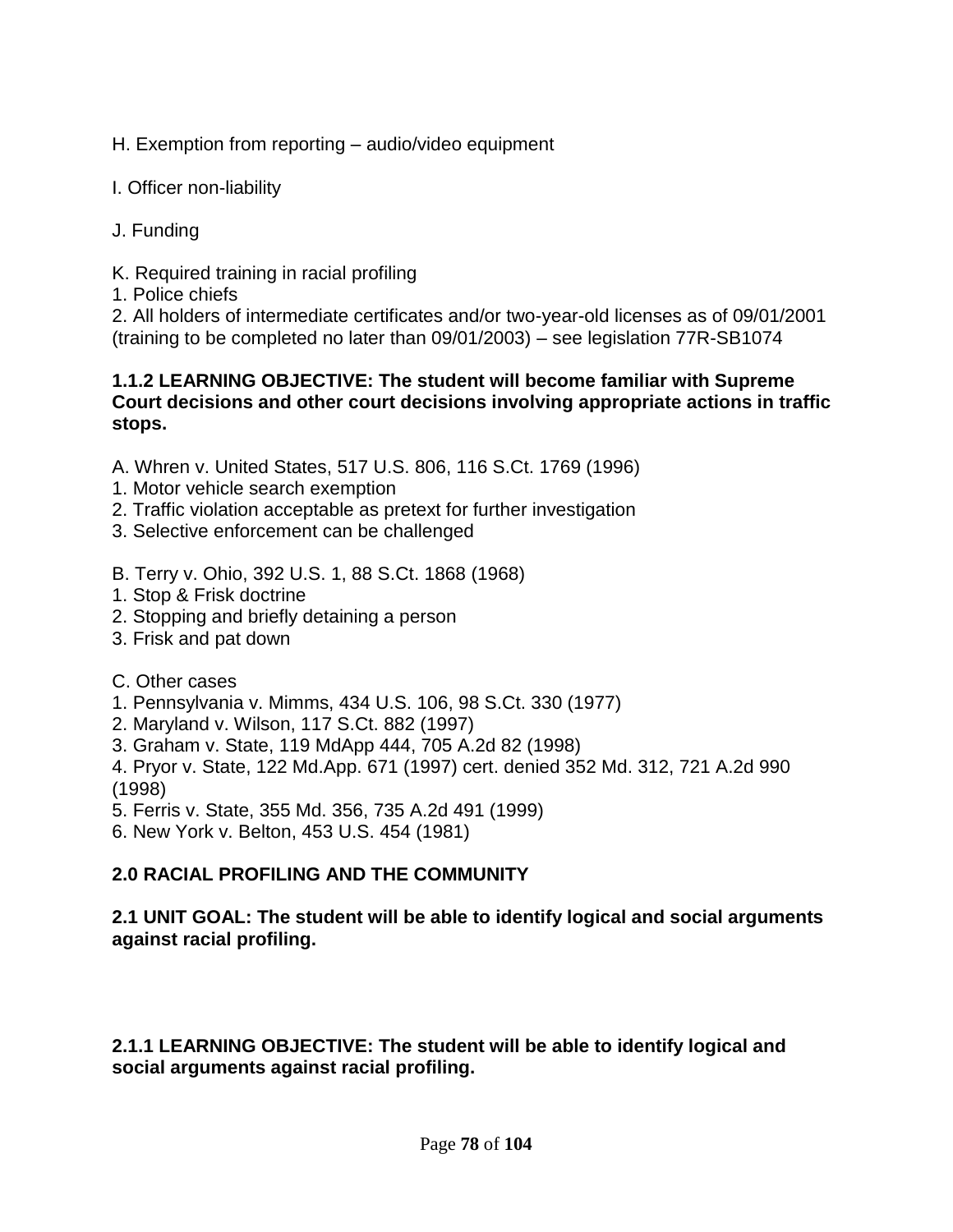A. There are appropriate reasons for unusual traffic stops (suspicious behavior, the officer's intuition, MOs, etc.), but police work must stop short of cultural stereotyping and racism

B. Racial profiling would result in criminal arrests, but only because it would target all members of a race randomly – the minor benefits would be far outweighed by the distrust and anger towards law enforcement by minorities and the public as a whole

C. Racial profiling is self-fulfilling bad logic: if you believed that minorities committed more crimes, then you might look for more minority criminals, and find them in disproportionate numbers

D. Inappropriate traffic stops generate suspicion and antagonism towards officers and make future stops more volatile – a racially-based stop today can throw suspicion on tomorrow's legitimate stop

E. By focusing on race, you would not only be harassing innocent citizens, but overlooking criminals of all races and backgrounds – it is a waste of law enforcement resources

## **3.0 RACIAL PROFILING VERSUS REASONABLE SUSPICION**

#### **3.1 UNIT GOAL: The student will be able to identify the elements of both inappropriate and appropriate traffic stops.**

### **3.1.1 LEARNING OBJECTIVE: The student will be able to identify elements of a racially motivated traffic stop.**

A. Most race-based complaints come from vehicle stops, often since race is used as an inappropriate substitute for drug courier profile elements

B. "DWB" – "Driving While Black" – a nickname for the public perception that a Black person may be stopped solely because of their race (especially with the suspicion that they are a drug

courier), often extended to other minority groups or activities as well ("Driving While Brown," "Flying While Black," etc.)

C. A typical traffic stop resulting from racial profiling

1. The vehicle is stopped on the basis of a minor or contrived traffic violation which is used as a pretext for closer inspection of the vehicle, driver, and passengers

2. The driver and passengers are questioned about things that do not relate to the traffic violation

3. The driver and passengers are ordered out of the vehicle

4. The officers visually check all observable parts of the vehicle

5. The officers proceed on the assumption that drug courier work is involved by detaining the driver and passengers by the roadside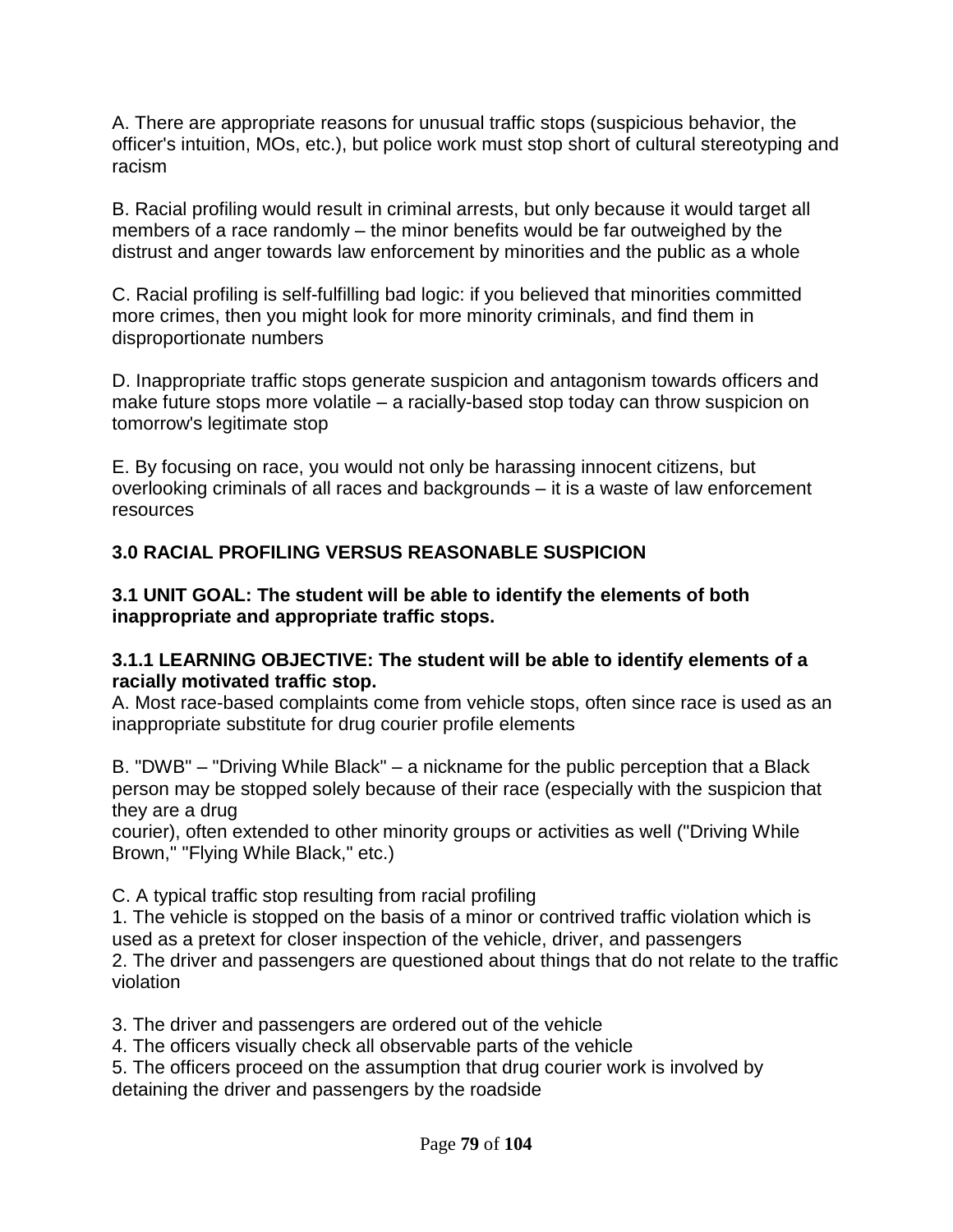6. The driver is asked to consent to a vehicle search – if the driver refuses, the officers use other procedures (waiting on a canine unit, criminal record checks, license-plate checks, etc.), and intimidate the driver (with the threat of detaining him/her, obtaining a warrant, etc.)

## **3.1.2 LEARNING OBJECTIVE: The student will be able to identify elements of a traffic stop which would constitute reasonable suspicion of drug courier activity.**

A. Drug courier profile (adapted from a profile developed by the DEA)

1. Driver is nervous or anxious beyond the ordinary anxiety and cultural communication styles

- 2. Signs of long-term driving (driver is unshaven, has empty food containers, etc.)
- 3. Vehicle is rented
- 4. Driver is a young male, 20-35
- 5. No visible luggage, even though driver is traveling
- 6. Driver was over-reckless or over-cautious in driving and responding to signals
- 7. Use of air fresheners

B. Drug courier activity indicators by themselves are usually not sufficient to justify a stop

## **3.1.3 LEARNING OBJECTIVE: The student will be able to identify elements of a traffic stop which could constitute reasonable suspicion of criminal activity.**

A. Thinking about the totality of circumstances in a vehicle stop

B. Vehicle exterior

- 1. Non-standard repainting (esp. on a new vehicle)
- 2. Signs of hidden cargo (heavy weight in trunk, windows do not roll down, etc.)
- 3. Unusual license plate suggesting a switch (dirty plate, bugs on back plate, etc.)
- 4. Unusual circumstances (pulling a camper at night, kids' bikes with no kids, etc.)
- C. Pre-stop indicators
- 1. Not consistent with traffic flow
- 2. Driver is overly cautious, or driver/passengers repeatedly look at police car
- 3. Driver begins using a car- or cell-phone when signaled to stop

4. Unusual pull-over behavior (ignores signals, hesitates, pulls onto new street, moves objects in car, etc.)

D. Vehicle interior

- 1. Rear seat or interior panels have been opened, there are tools or spare tire, etc.
- 2. Inconsistent items (anti-theft club with a rental, unexpected luggage, etc.)

## **Resources**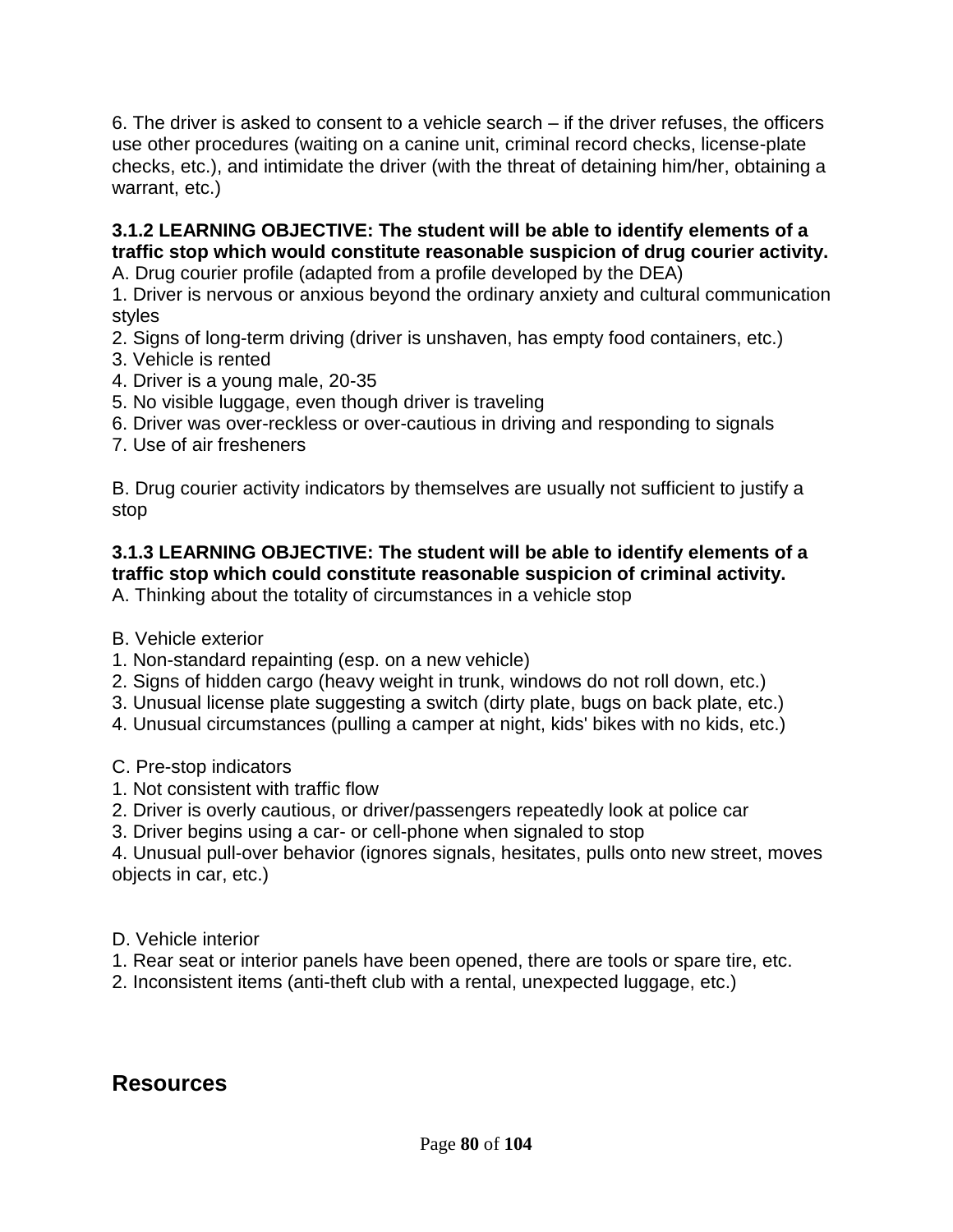Proactive Field Stops Training Unit – Instructor's Guide, Maryland Police and Correctional Training Commissions, 2001. (See Appendix A.) Web address for legislation 77R-SB1074: <http://tlo2.tlc.state.tx.us/tlo/77r/billtext/SB01074F.htm>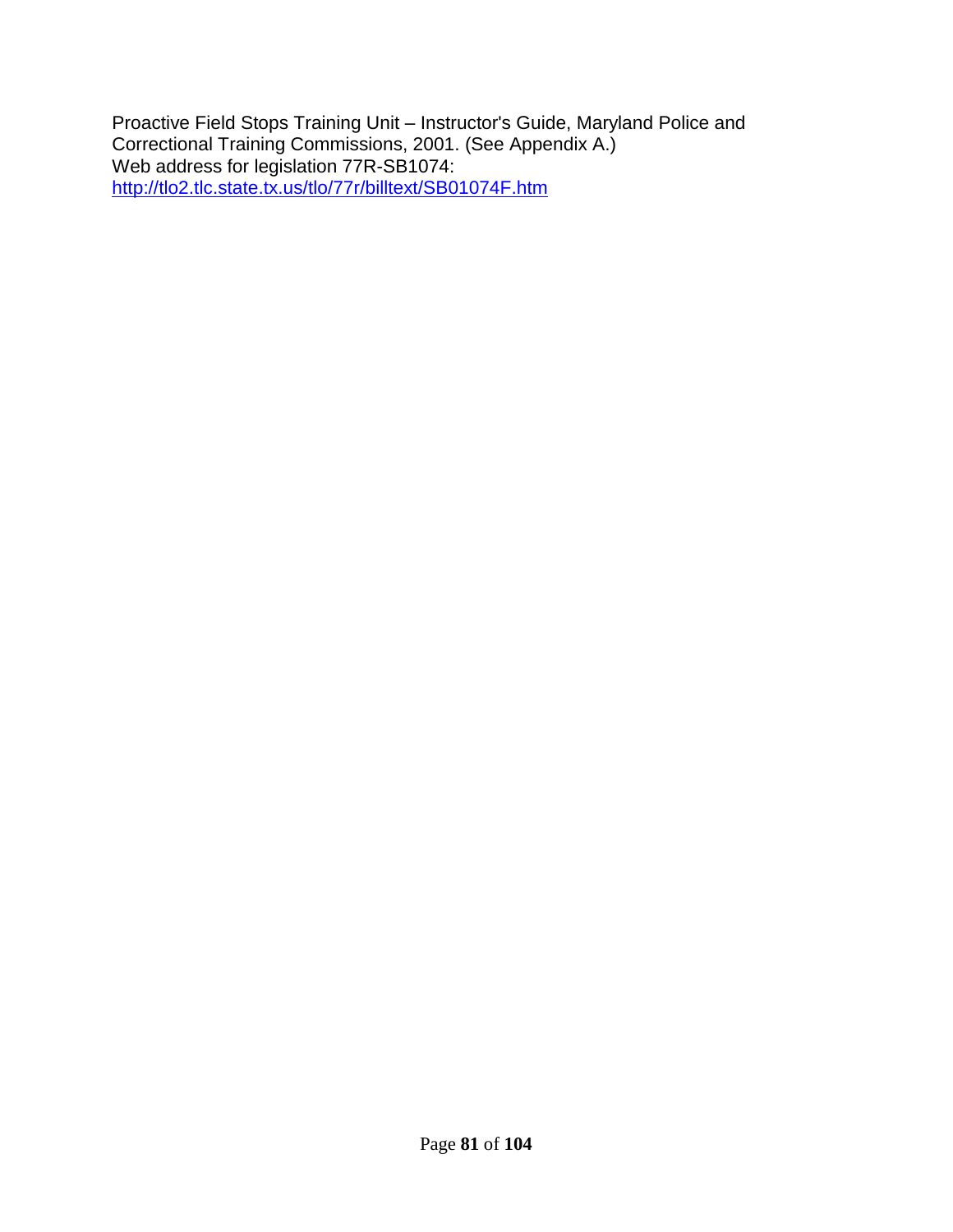## **Report on Compliments and Racial Profiling Complaints**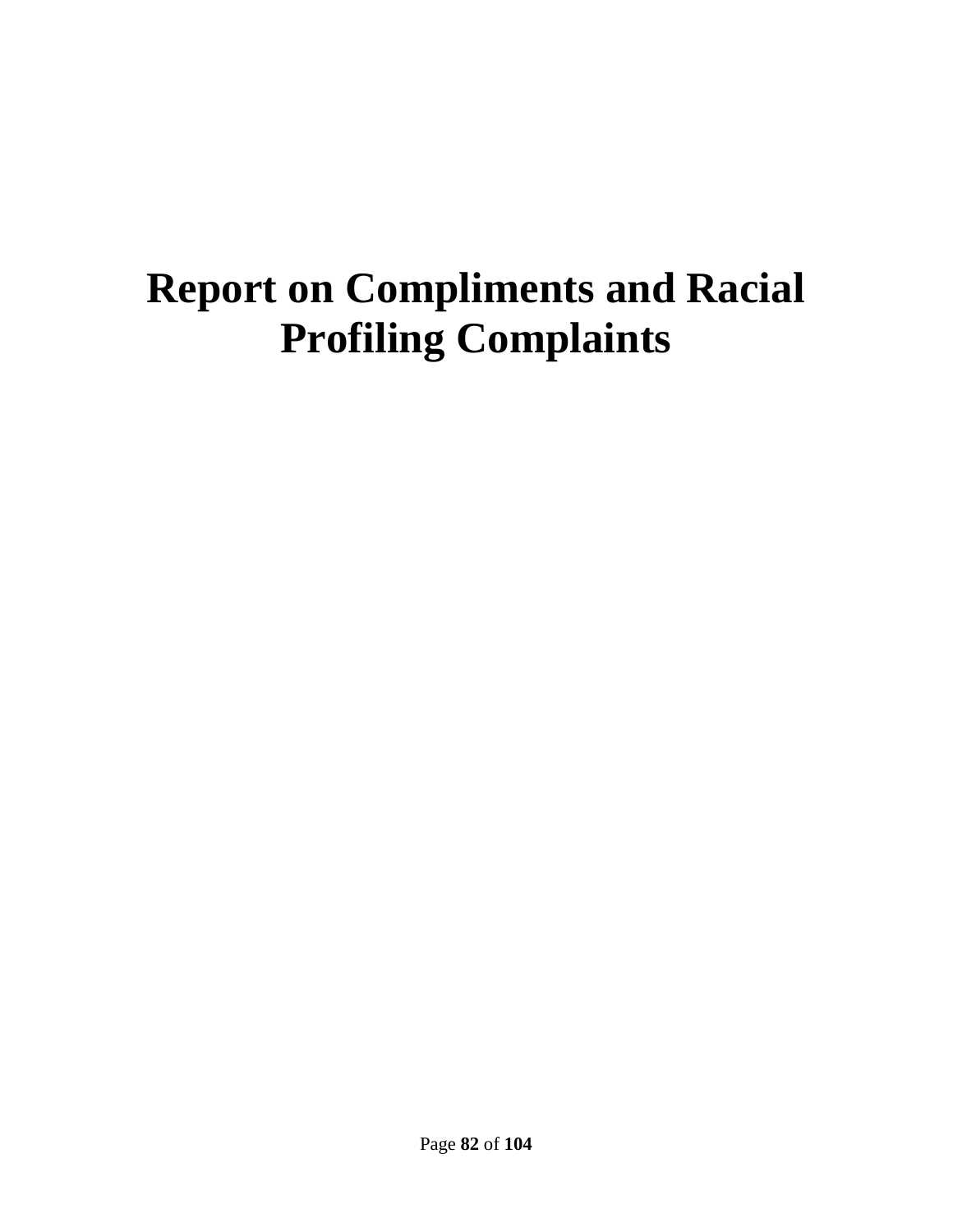## **Report on Complaints**

The following table contains data regarding officers that have been the subject of a complaint, during the time period of 1/1/18---12/31/18, based on allegations outlining possible violations related to the Texas Racial Profiling Law. The final disposition of the case is also included.

## **X**

A check above indicates that the Everman Police Department has not received any complaints, on any members of its police force, for having violated the Texas Racial Profiling Law during the time period of 1/1/18 ---- 12/31/18.

| Complaint<br>No. | <b>Alleged Violation</b> |  | <b>Disposition of the Case</b> |  |
|------------------|--------------------------|--|--------------------------------|--|
|                  |                          |  |                                |  |
|                  |                          |  |                                |  |
|                  |                          |  |                                |  |

Complaints Filed for Possible Violations of The Texas Racial Profiling Law

### **Additional Comments:**

\_\_\_\_\_\_\_\_\_\_\_\_\_\_\_\_\_\_\_\_\_\_\_\_\_\_\_\_\_\_\_\_\_\_\_\_\_\_\_\_\_\_\_\_\_\_\_\_\_\_\_\_\_\_\_\_\_\_\_\_\_\_\_\_\_\_\_\_\_\_\_\_\_\_\_\_\_\_ \_\_\_\_\_\_\_\_\_\_\_\_\_\_\_\_\_\_\_\_\_\_\_\_\_\_\_\_\_\_\_\_\_\_\_\_\_\_\_\_\_\_\_\_\_\_\_\_\_\_\_\_\_\_\_\_\_\_\_\_\_\_\_\_\_\_\_\_\_\_\_\_\_\_\_\_\_\_ \_\_\_\_\_\_\_\_\_\_\_\_\_\_\_\_\_\_\_\_\_\_\_\_\_\_\_\_\_\_\_\_\_\_\_\_\_\_\_\_\_\_\_\_\_\_\_\_\_\_\_\_\_\_\_\_\_\_\_\_\_\_\_\_\_\_\_\_\_\_\_\_\_\_\_\_\_\_ \_\_\_\_\_\_\_\_\_\_\_\_\_\_\_\_\_\_\_\_\_\_\_\_\_\_\_\_\_\_\_\_\_\_\_\_\_\_\_\_\_\_\_\_\_\_\_\_\_\_\_\_\_\_\_\_\_\_\_\_\_\_\_\_\_\_\_\_\_\_\_\_\_\_\_\_\_\_ \_\_\_\_\_\_\_\_\_\_\_\_\_\_\_\_\_\_\_\_\_\_\_\_\_\_\_\_\_\_\_\_\_\_\_\_\_\_\_\_\_\_\_\_\_\_\_\_\_\_\_\_\_\_\_\_\_\_\_\_\_\_\_\_\_\_\_\_\_\_\_\_\_\_\_\_\_\_ \_\_\_\_\_\_\_\_\_\_\_\_\_\_\_\_\_\_\_\_\_\_\_\_\_\_\_\_\_\_\_\_\_\_\_\_\_\_\_\_\_\_\_\_\_\_\_\_\_\_\_\_\_\_\_\_\_\_\_\_\_\_\_\_\_\_\_\_\_\_\_\_\_\_\_\_\_\_ \_\_\_\_\_\_\_\_\_\_\_\_\_\_\_\_\_\_\_\_\_\_\_\_\_\_\_\_\_\_\_\_\_\_\_\_\_\_\_\_\_\_\_\_\_\_\_\_\_\_\_\_\_\_\_\_\_\_\_\_\_\_\_\_\_\_\_\_\_\_\_\_\_\_\_\_\_\_ \_\_\_\_\_\_\_\_\_\_\_\_\_\_\_\_\_\_\_\_\_\_\_\_\_\_\_\_\_\_\_\_\_\_\_\_\_\_\_\_\_\_\_\_\_\_\_\_\_\_\_\_\_\_\_\_\_\_\_\_\_\_\_\_\_\_\_\_\_\_\_\_\_\_\_\_\_\_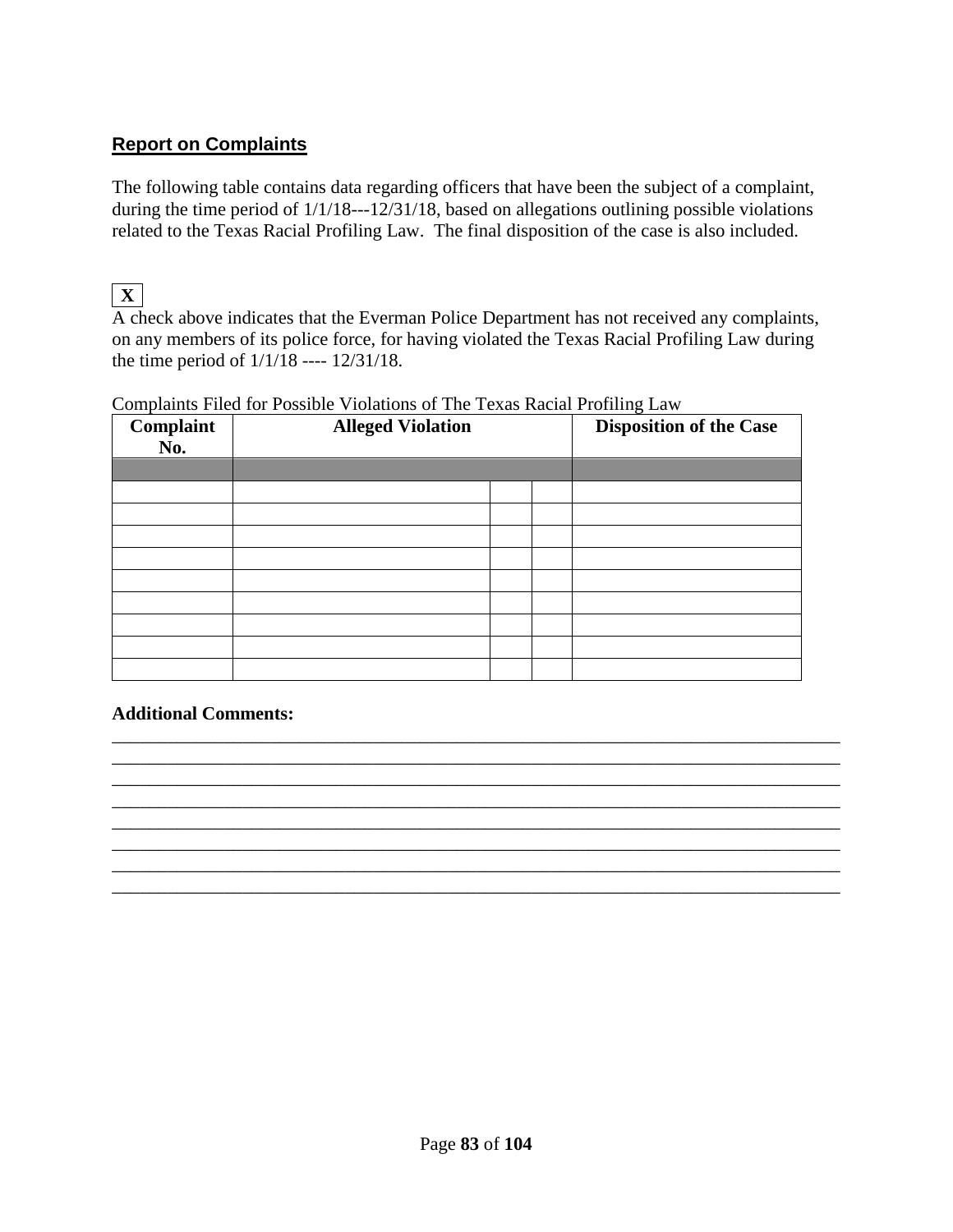## **Tables Illustrating Motor Vehicle-Related Contacts**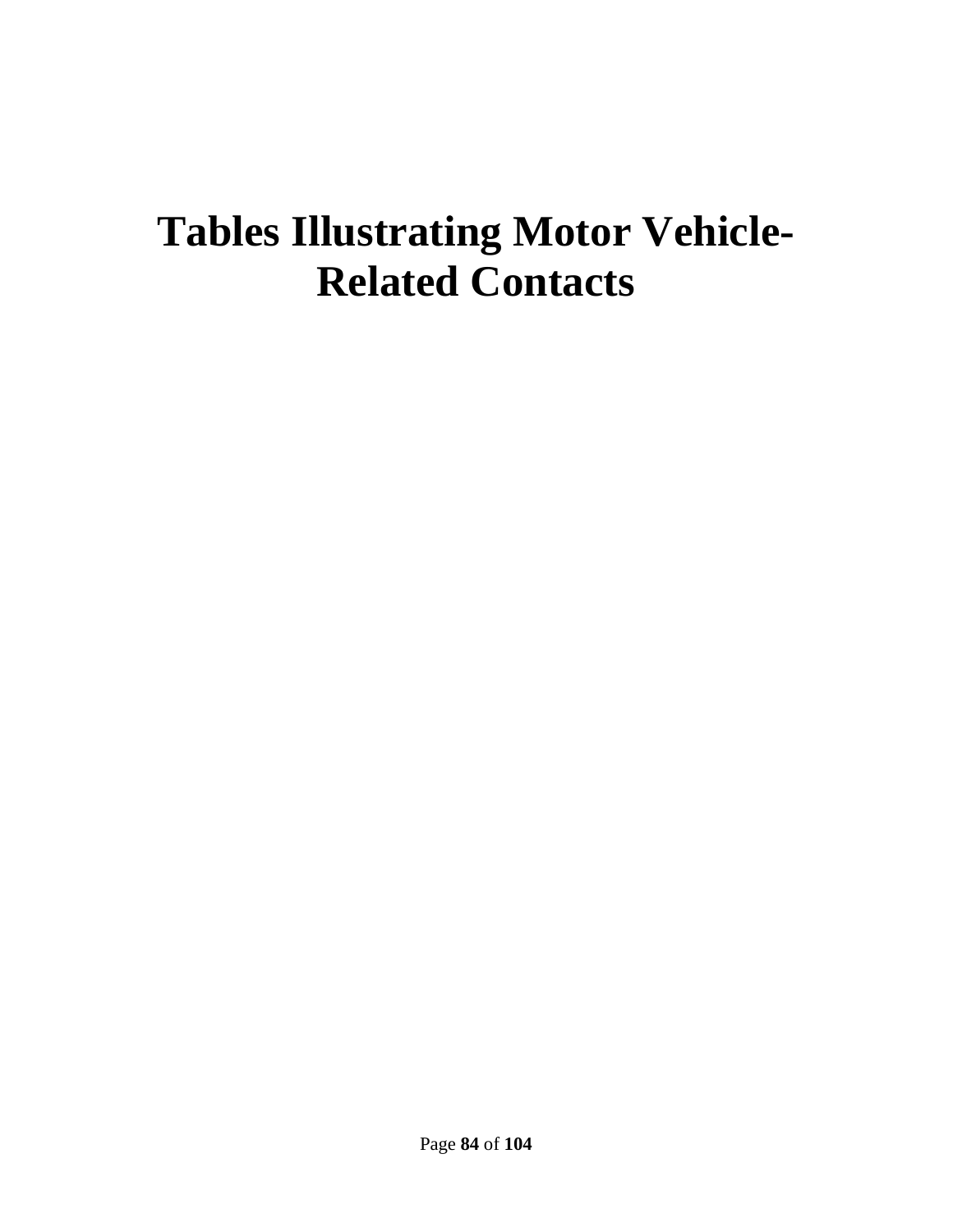## **Tier 2 Data**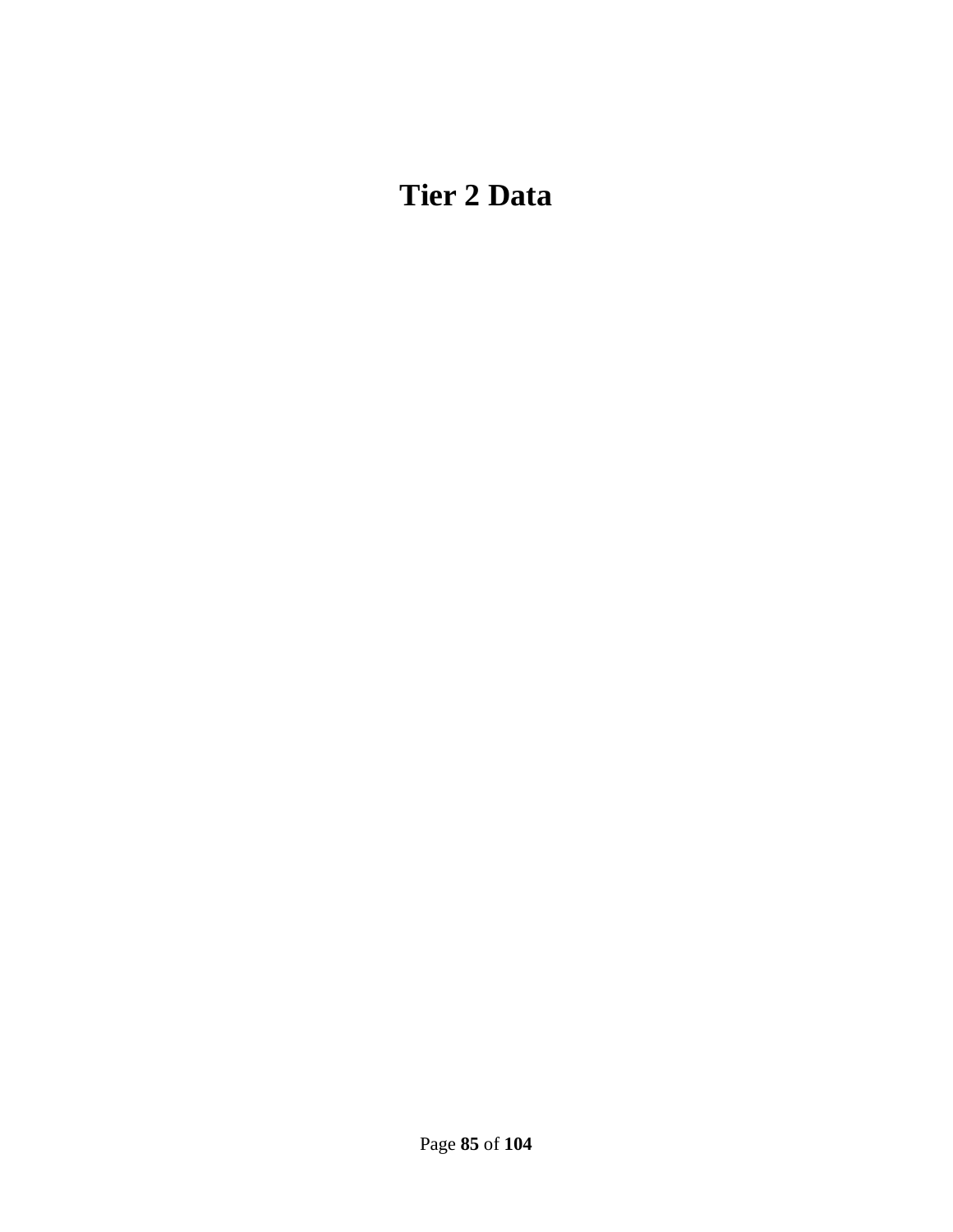## Total stops: 1,638

## 1. Gender

1.1 Female: 662

1.2 Male: 976

## 2. Race or ethnicity

2.1 Black: 728

- 2.2 Asian/Pacific Islander: 13
- 2.3 White: 322
- 2.4 Hispanic/Latino: 575
- 2.5 Alaska Native/American Indian: 0

## 3. Was race or ethnicity known prior to stop?

3.1 Yes: 3

3.2 No: 1,635

## 4. Reason for stop?

- 4.1 Violation of law: 71
- 4.2 Pre-existing knowledge: 11
- 4.3 Moving traffic violation: 1,207
- 4.4 Vehicle traffic violation: 349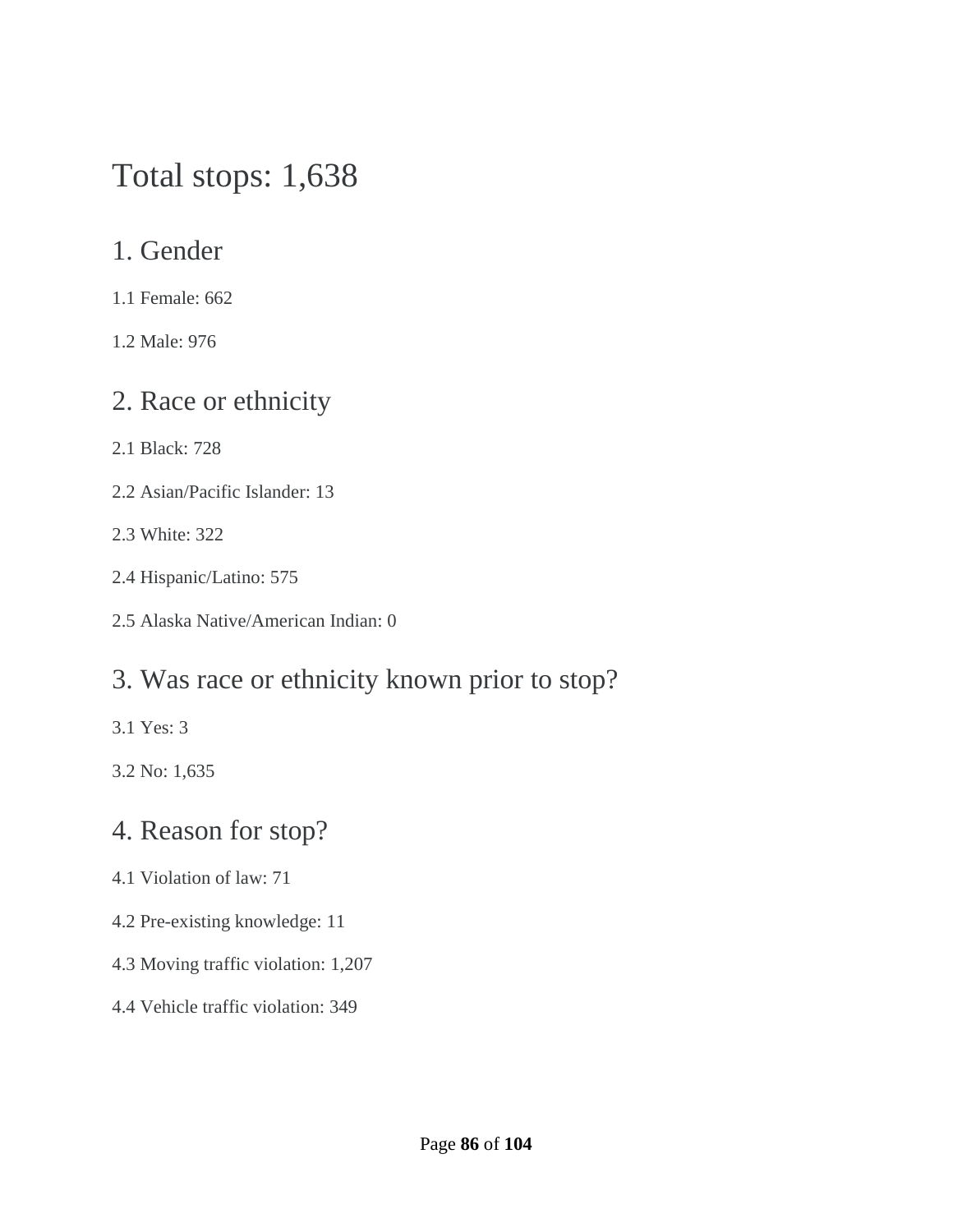## 5. Street address or approximate location of the stop

### 5.1 City street: 1,623

- 5.2 US highway: 1
- 5.3 County road: 0
- 5.4 State Highway: 0
- 5.5 Private property or other: 349

## 6. Was a search conducted?

- 6.1 Yes: 199
- 6.2 No: 1,439

## 7. Reason for Search?

- 7.1 Consent: 41
- 7.2 Contraband in plain view: 4
- 7.3 Probable cause: 129
- 7.4 Inventory: 8
- 7.5 Incident to arrest: 17

## 8. Was Contraband discovered?

- 8.1 Yes: 140
- 8.2 No: 59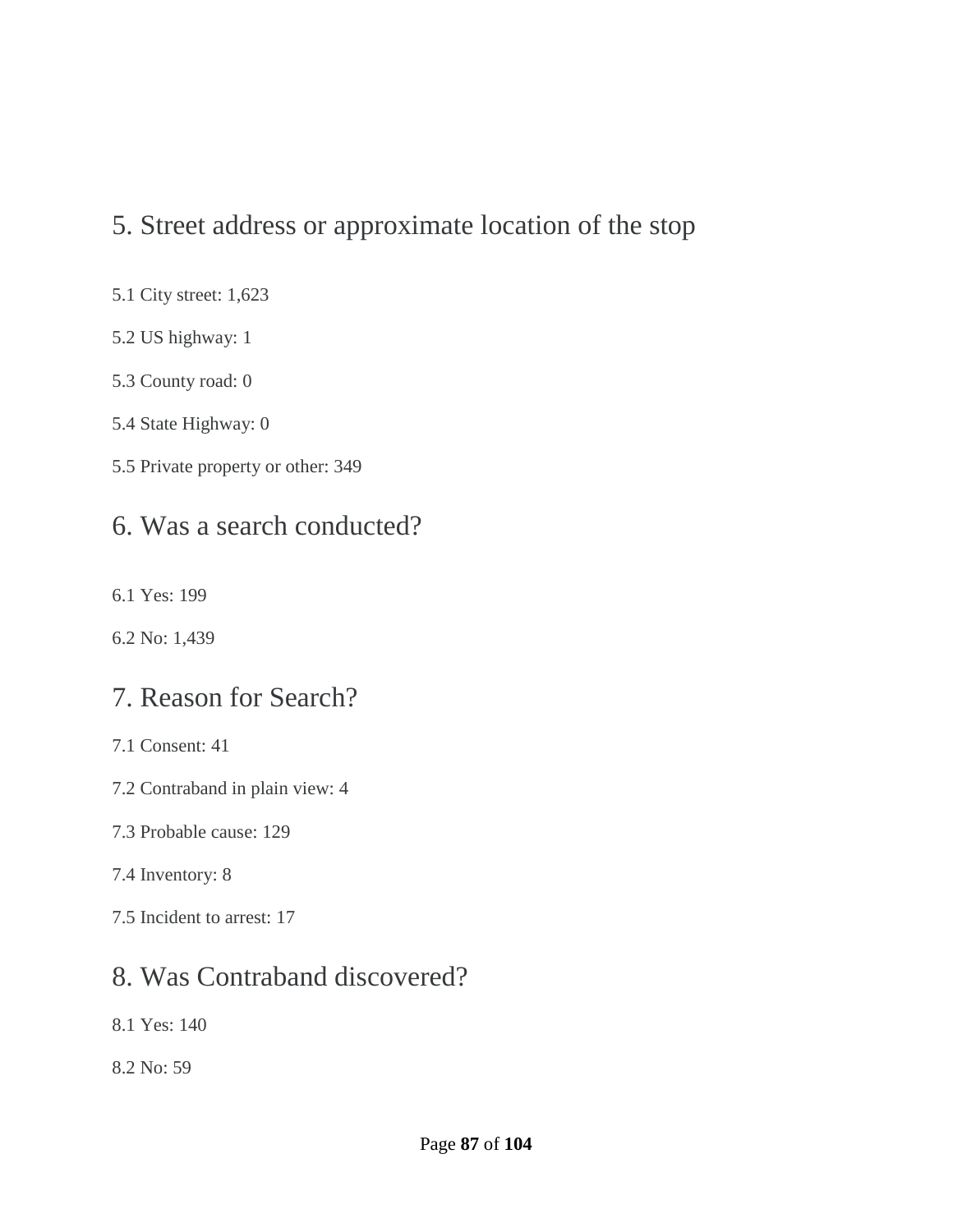## 9. Description of contraband

- 9.1 Drugs: 131
- 9.2 Currency: 0
- 9.3 Weapons: 0
- 9.4 Alcohol: 9
- 9.5 Stolen property: 0

9.6 Other: 0

## 10. Result of the stop

- 10.1 Verbal warning: 0
- 10.2 Written warning: 641
- 10.3 Citation: 872
- 10.4 Written Warning and Arrest: 5
- 10.5 Citation and Arrest: 34
- 10.6 Arrest: 86

## 11. Arrest based on

- 11.1 Violation of Penal Code: 62
- 11.2 Violation of Traffic Law: 14
- 11.3 Violation of City Ordinance: 0
- 11.4 Outstanding Warrant: 49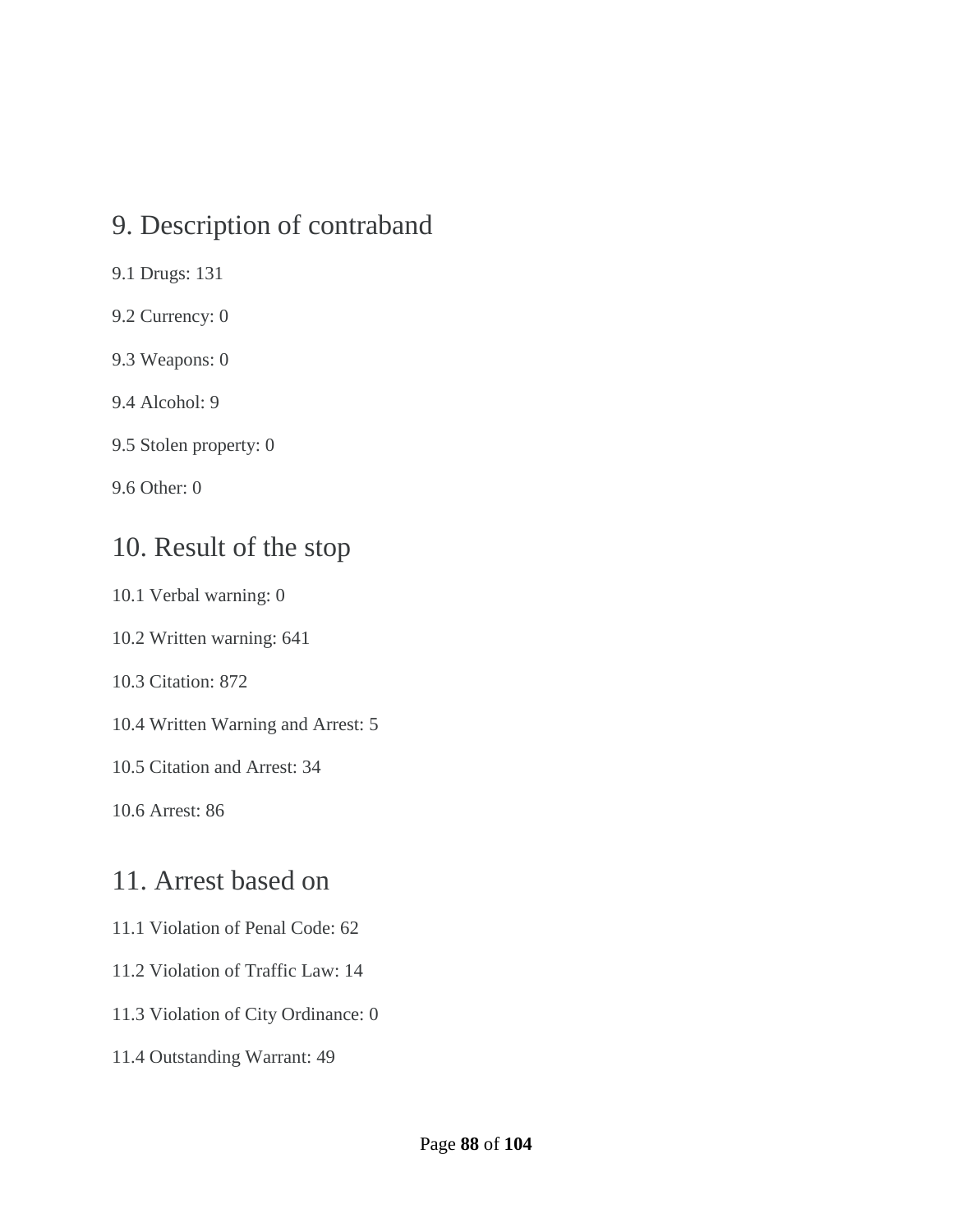## 12. Was physical force resulting in bodily injury used during stop?

12.1 Yes: 0

12.2 No: 1,638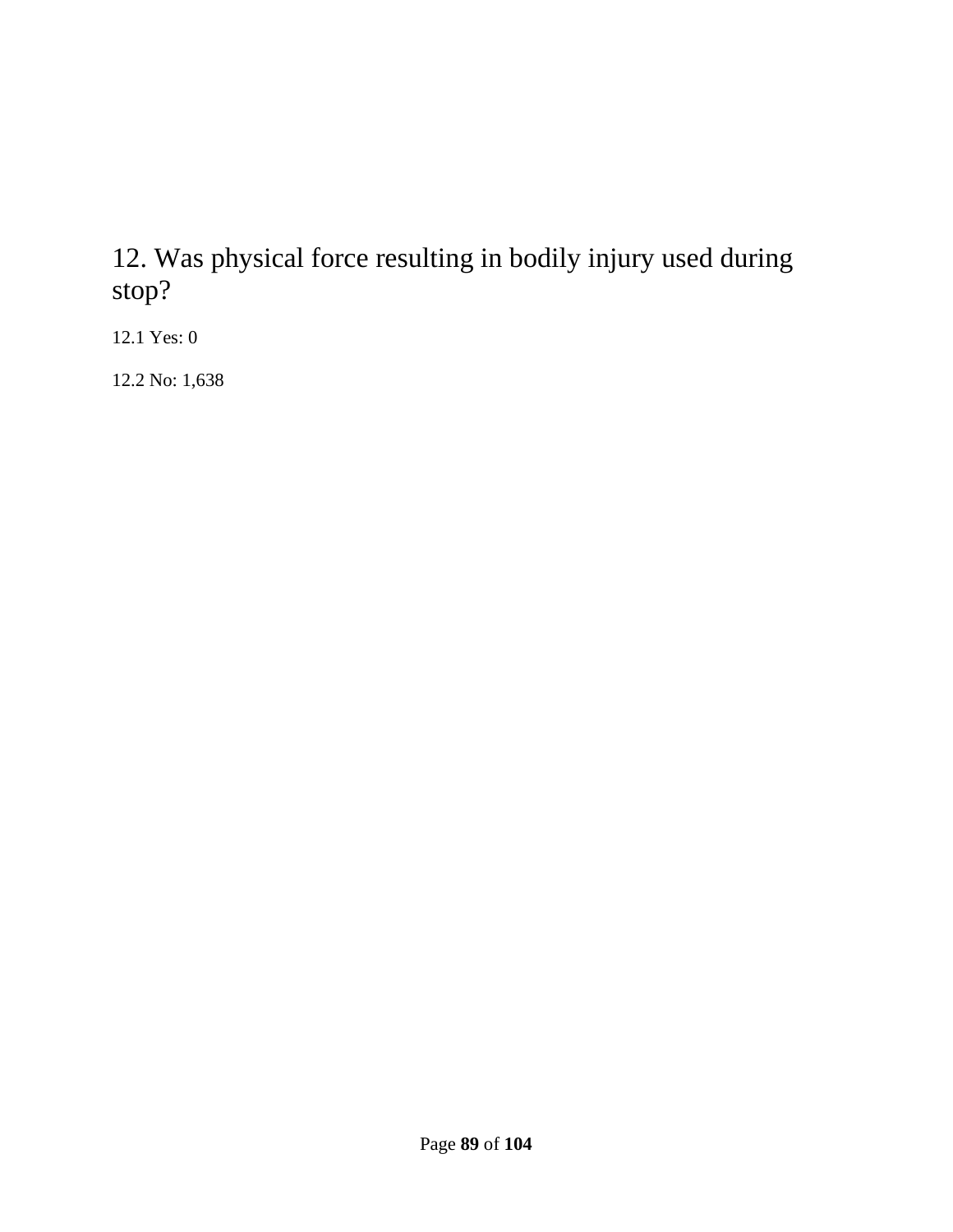

#### **Table 1. Motor Vehicle-Contacts and Fair Roads Standard Comparison**

Comparison of motor vehicle-related contacts with households in DFW that have vehicle access (in percentages). (1/1/18—12/31/18)

| $\sigma$ . $\sigma$ , $\sigma$ , $\sigma$ , $\sigma$<br>Race/Ethnicity* | <b>Contacts</b><br>(in percentages) | <b>Households with vehicle</b><br>access (in percentages) |
|-------------------------------------------------------------------------|-------------------------------------|-----------------------------------------------------------|
|                                                                         |                                     |                                                           |
| White                                                                   | 20                                  | 60                                                        |
| <b>Black</b>                                                            | 44                                  | 14                                                        |
| <b>Hispanic or Latino</b>                                               | 35                                  | 19                                                        |
| <b>Asian or Pacific Islander</b>                                        | .8                                  | 5                                                         |
| <b>Alaska Native or</b>                                                 |                                     | N/A                                                       |
| <b>American Indian</b>                                                  |                                     |                                                           |
| Middle Eastern**                                                        |                                     | N/A                                                       |
| Other**                                                                 | $\Omega$                            | N/A                                                       |
|                                                                         |                                     |                                                           |
| <b>Total</b>                                                            | 100                                 | 98**                                                      |

"N" represents "number" of all motor vehicle-related contacts

\*\*Race/Ethnicity is defined by HB 3051.

\*\*Not Required Racial/Ethnic Components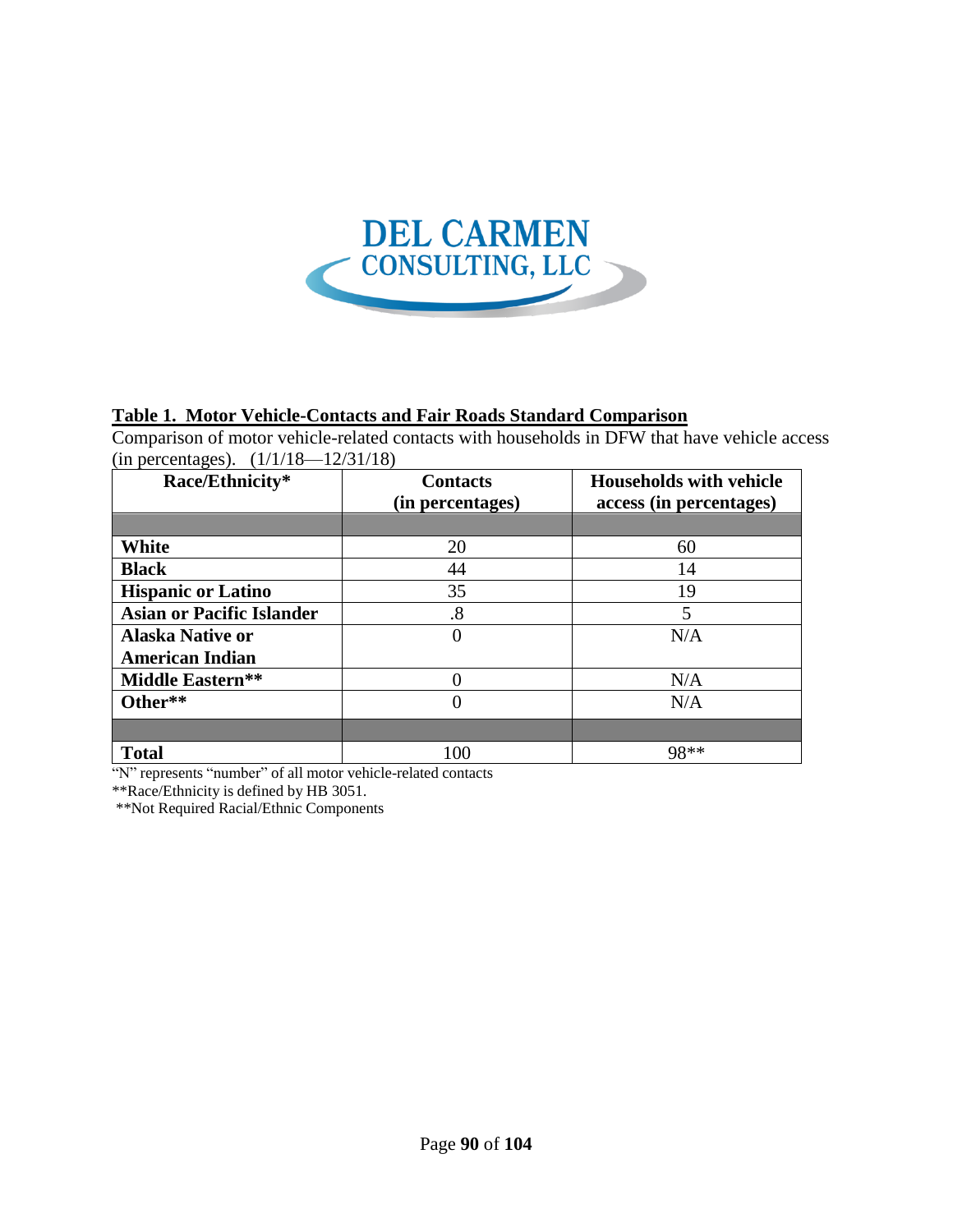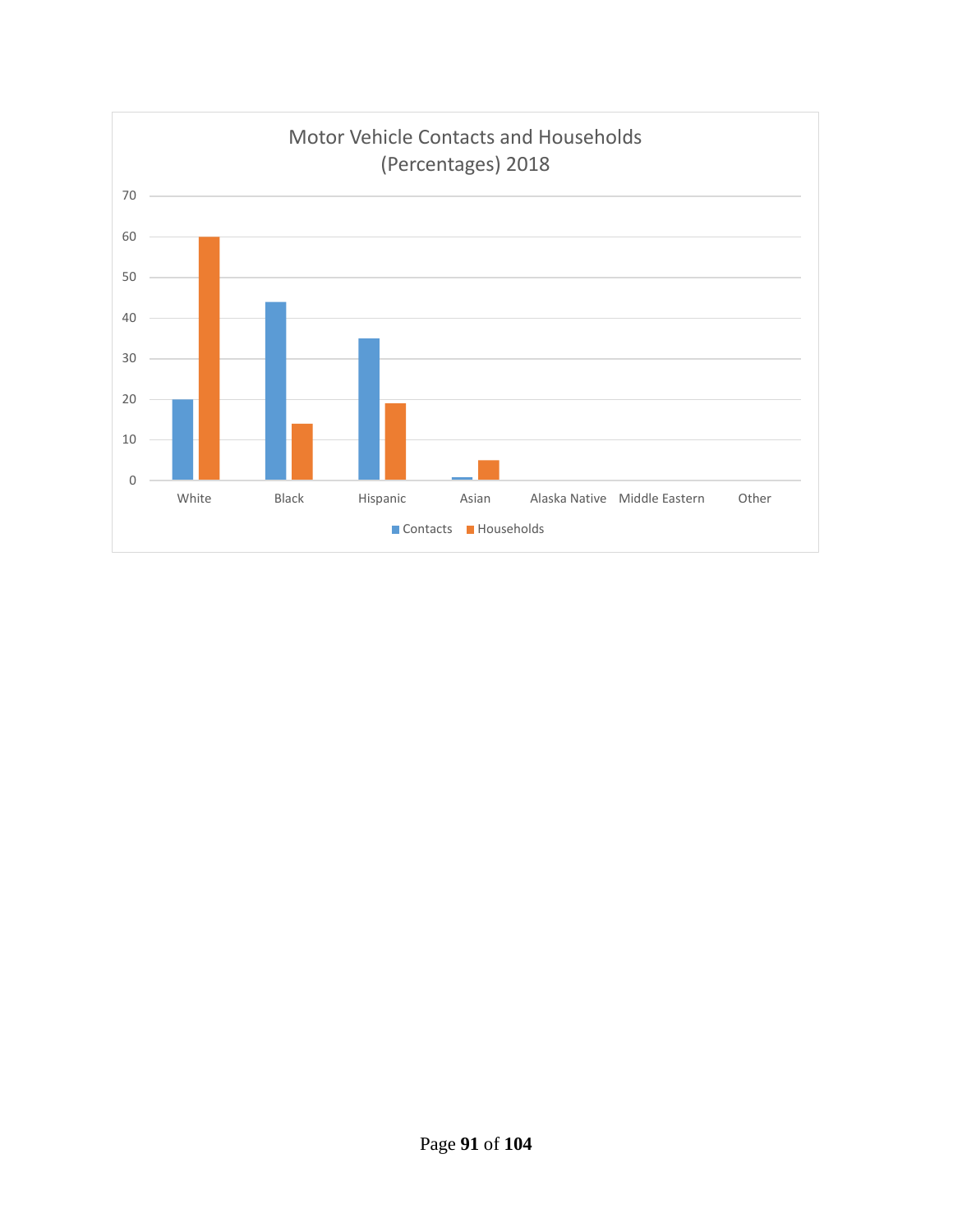**Table 2. Total Number of Instances where Officers Knew/did not Know Race/Ethnicity of Individuals Before Being Detained (1/1/18-12/31/18)**

| $1.1001$ , $1.00001$ , $1.0101$ , $1.011$ , $1.0001$ , $1.0001$ , $1.0001$ , $1.0001$ |                                  |  |
|---------------------------------------------------------------------------------------|----------------------------------|--|
| <b>Total Number of Instances</b>                                                      | <b>Total Number of Instances</b> |  |
| where Officers Knew Race and                                                          | where Officers Did Not Know      |  |
| <b>Ethnicity of Individuals Before</b>                                                | the Race and Ethnicity of        |  |
| <b>Being Detained</b>                                                                 | <b>Individuals Before Being</b>  |  |
|                                                                                       | <b>Detained</b>                  |  |
|                                                                                       | 1,635                            |  |
|                                                                                       |                                  |  |

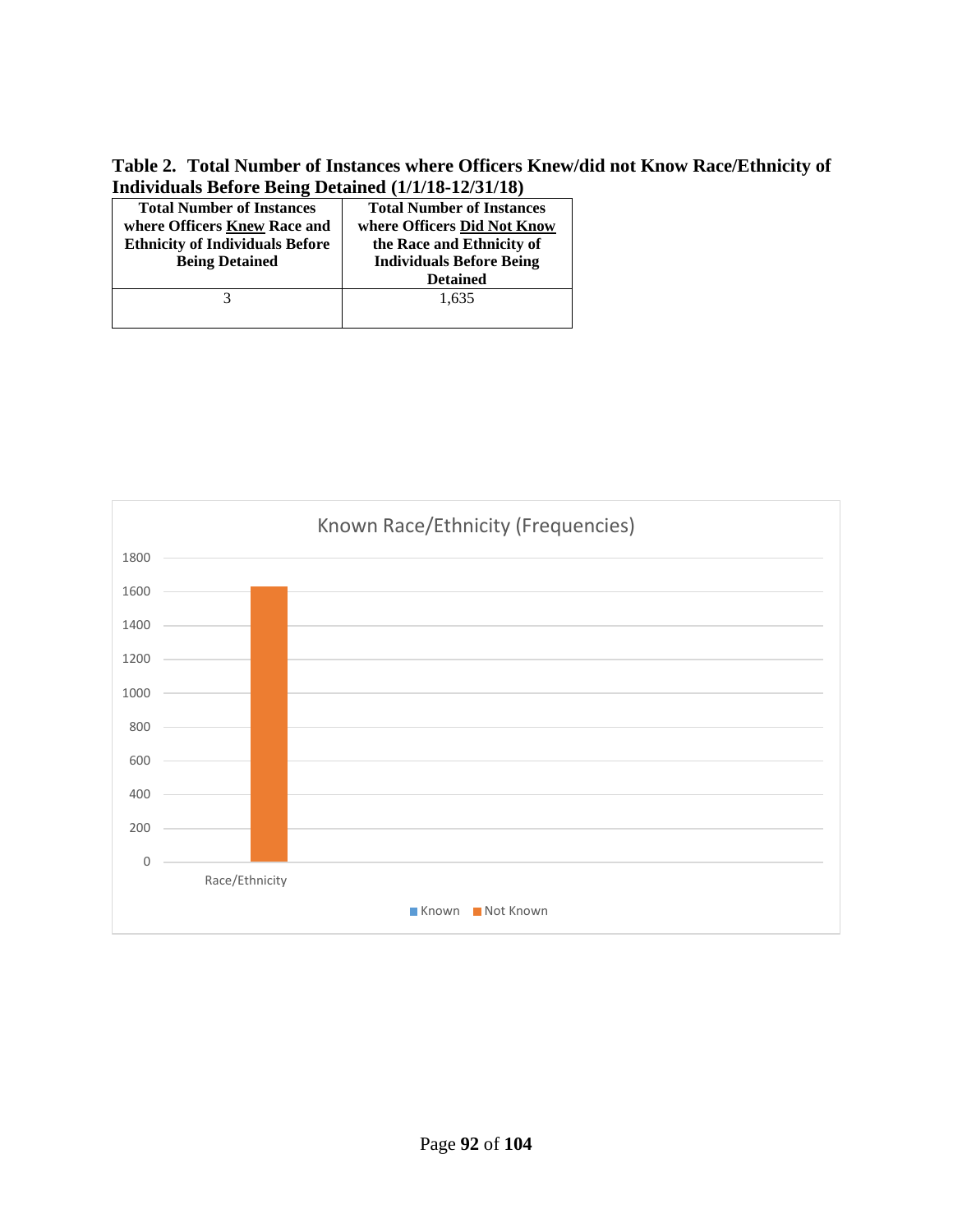**Table 3. Instances Where Peace Officers Used Physical Force that Resulted in Bodily Injury (1/1/18-12/31/18)**

| <b>Instance Where Peace</b><br><b>Officer Used Physical</b><br><b>Force that Resulted in</b><br><b>Bodily Injury</b> | <b>Location of the Stop</b> | <b>Reason for the Stop</b> |
|----------------------------------------------------------------------------------------------------------------------|-----------------------------|----------------------------|
|                                                                                                                      |                             |                            |
|                                                                                                                      |                             |                            |
|                                                                                                                      |                             |                            |
|                                                                                                                      |                             |                            |
|                                                                                                                      |                             |                            |
|                                                                                                                      |                             |                            |
|                                                                                                                      |                             |                            |
|                                                                                                                      |                             |                            |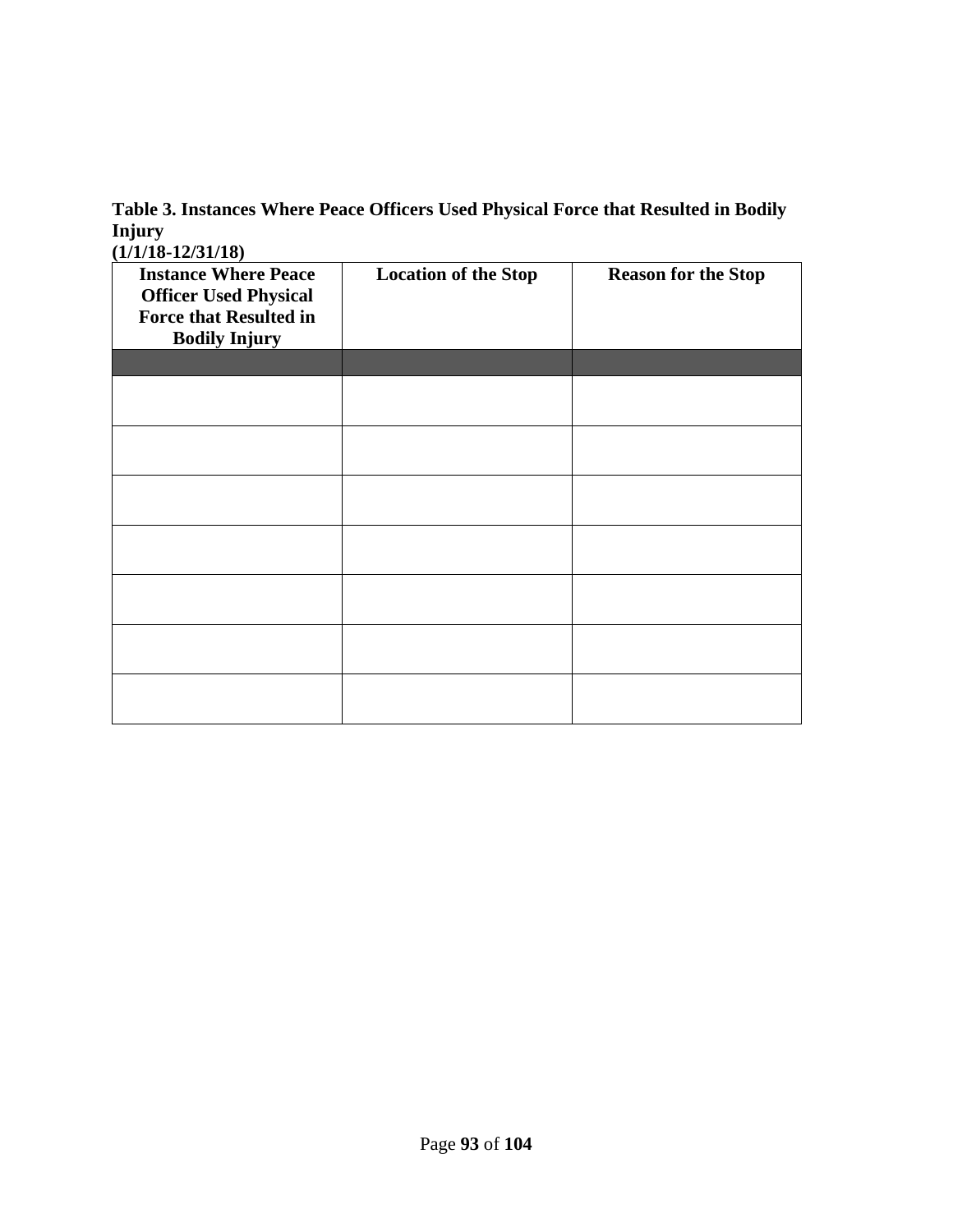#### **Table 4. Report on Audits**

The following table contains data regarding the number and outcome of required data audits completed during the period 1/1/18---12/31/18.

#### **Data Audits on Racial Profiling Data (1/1/18—12/31/18)**

| Number of<br>Data Audits<br>Completed | <b>Date of Completion</b> | <b>Outcome of Audit</b>                |
|---------------------------------------|---------------------------|----------------------------------------|
|                                       | 2019                      | Data reviewed is valid and<br>reliable |
|                                       |                           |                                        |
|                                       |                           |                                        |
|                                       |                           |                                        |
|                                       |                           |                                        |
|                                       |                           |                                        |

\_\_\_\_\_\_\_\_\_\_\_\_\_\_\_\_\_\_\_\_\_\_\_\_\_\_\_\_\_\_\_\_\_\_\_\_\_\_\_\_\_\_\_\_\_\_\_\_\_\_\_\_\_\_\_\_\_\_\_\_\_\_\_\_\_\_\_\_\_\_\_\_\_\_\_\_\_\_ \_\_\_\_\_\_\_\_\_\_\_\_\_\_\_\_\_\_\_\_\_\_\_\_\_\_\_\_\_\_\_\_\_\_\_\_\_\_\_\_\_\_\_\_\_\_\_\_\_\_\_\_\_\_\_\_\_\_\_\_\_\_\_\_\_\_\_\_\_\_\_\_\_\_\_\_\_\_

\_\_\_\_\_\_\_\_\_\_\_\_\_\_\_\_\_\_\_\_\_\_\_\_\_\_\_\_\_\_\_\_\_\_\_\_\_\_\_\_\_\_\_\_\_\_\_\_\_\_\_\_\_\_\_\_\_\_\_\_\_\_\_\_\_\_\_\_\_\_\_\_\_\_\_\_\_\_ \_\_\_\_\_\_\_\_\_\_\_\_\_\_\_\_\_\_\_\_\_\_\_\_\_\_\_\_\_\_\_\_\_\_\_\_\_\_\_\_\_\_\_\_\_\_\_\_\_\_\_\_\_\_\_\_\_\_\_\_\_\_\_\_\_\_\_\_\_\_\_\_\_\_\_\_\_\_

\_\_\_\_\_\_\_\_\_\_\_\_\_\_\_\_\_\_\_\_\_\_\_\_\_\_\_\_\_\_\_\_\_\_\_\_\_\_\_\_\_\_\_\_\_\_\_\_\_\_\_\_\_\_\_\_\_\_\_\_\_\_\_\_\_\_\_\_\_\_\_\_\_\_\_\_\_\_

#### **Additional Comments:**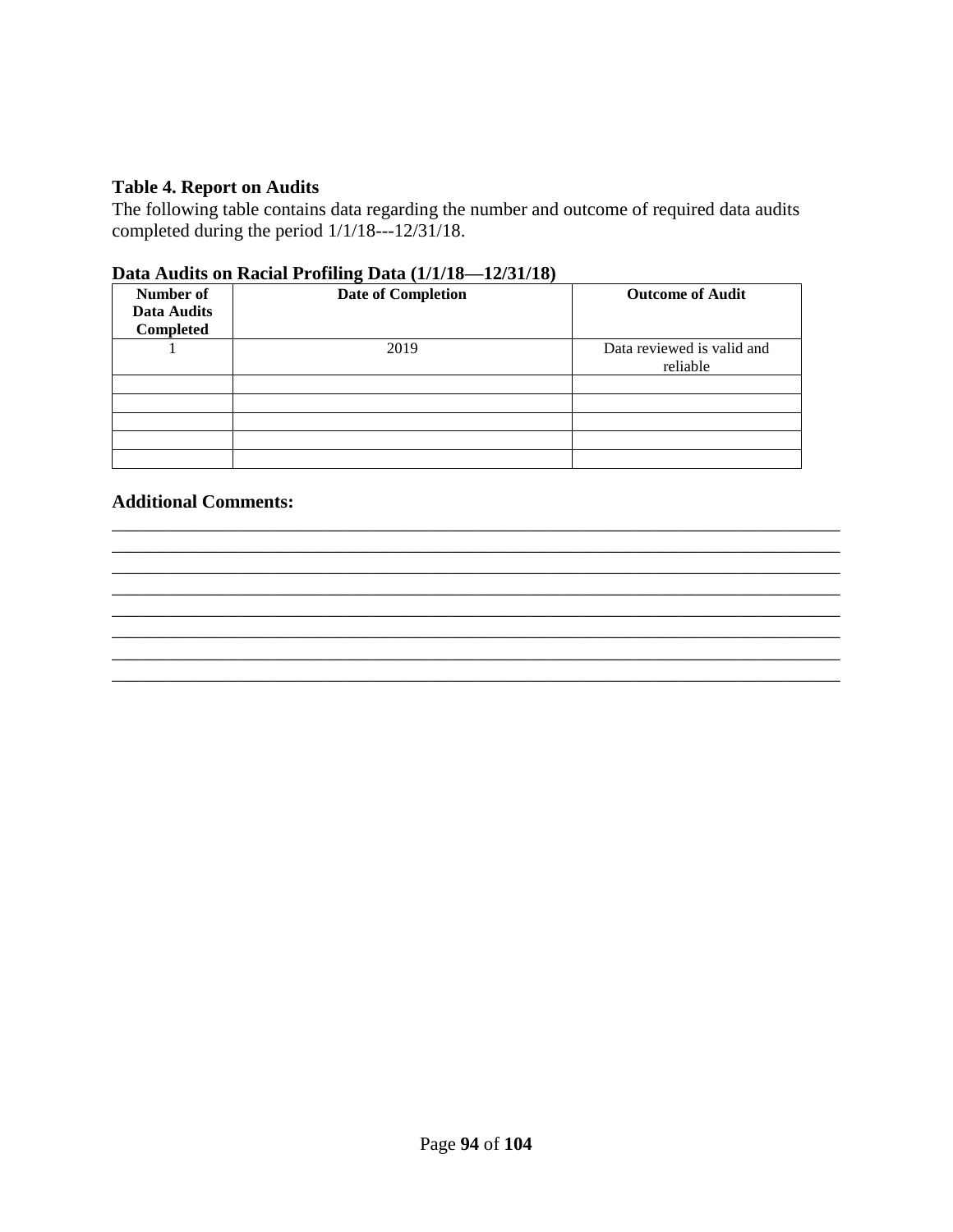## **Analysis and Interpretation of Data**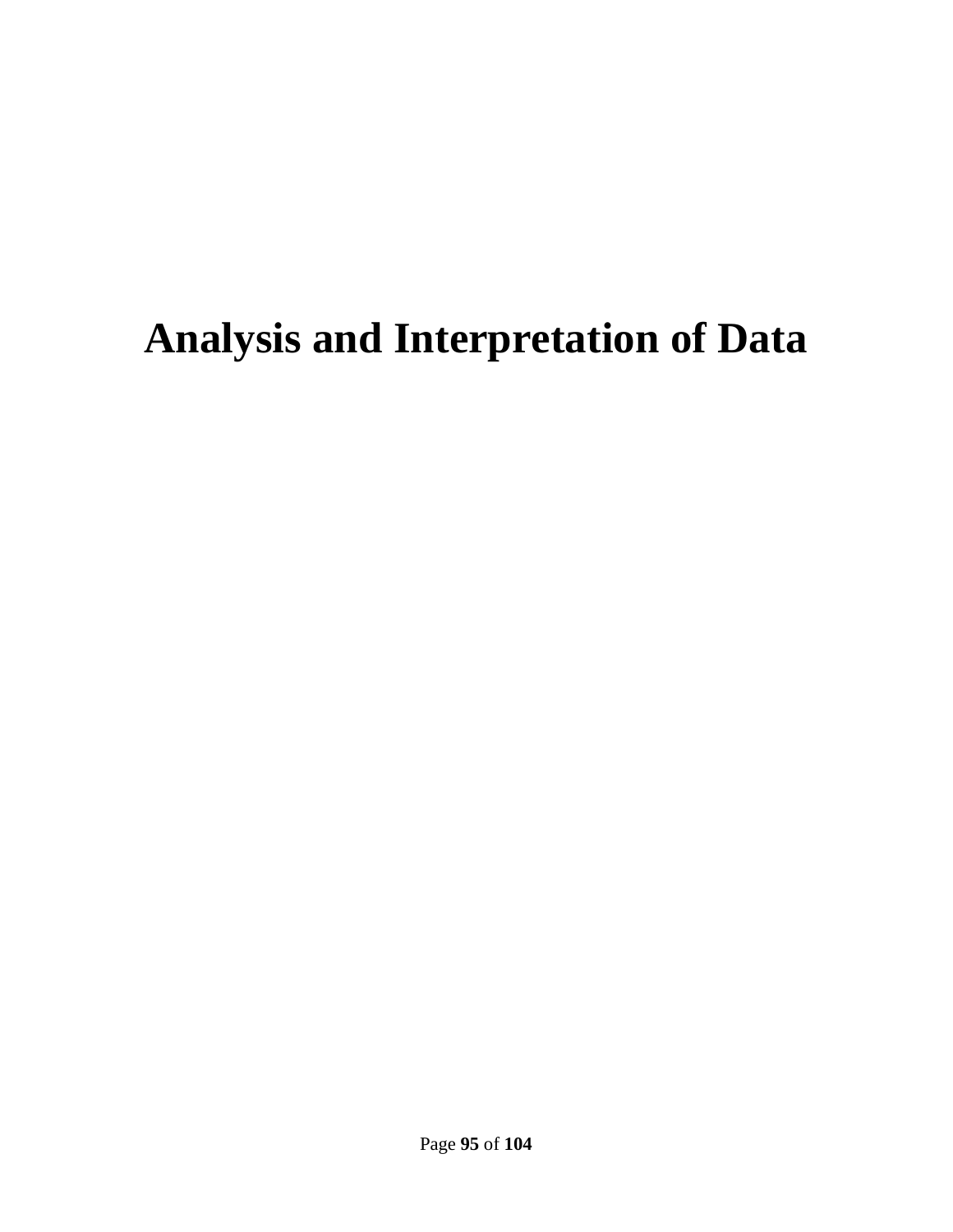## **Analysis**

In order to understand the analysis provided in this report, it is imperative that the evolution of the Texas Racial Profiling Law and its requirements, is discussed. That is, in 2001, the Texas legislature passed Senate Bill 1074 which became the Texas Racial Profiling Law. Thus, the law came into effect on January 1, 2002 and required all police departments in Texas, to collect traffic-related data and report this information to their local governing authority by March  $1<sup>st</sup>$  of each year. In 2009, the racial profiling law was modified to include the collection and reporting of all motor vehicle related contacts where a citation was issued or arrest made. In addition, the modification to the law further requires that all police officers indicate whether or not they knew the race or ethnicity of the individual before detaining them. Further, it was required that agencies report motor vehicle related data to their local governing authority and to the Texas Commission on Law Enforcement (TCOLE) by March 1st of each year. The purpose in collecting and presenting this information is to determine if police officers in a particular municipality are engaging in the practice of racially profiling minority motorists.

The Texas Racial Profiling Law also requires police departments to interpret motor vehicle-related data. Even though most researchers would probably agree with the fact that it is within the confines of good practice for police departments to be accountable to the citizenry while carrying a transparent image before the community, it is very difficult to determine if individual police officers are engaging in racial profiling, from a review and analysis of aggregate/institutional data. In other words, it is challenging for a reputable researcher to identify specific "individual" racist behavior from aggregate-level "institutional" data on traffic or motor vehicle-related contacts.

As stated previously, in 2009, the Texas Legislature passed House Bill 3389, which modified the Racial Profiling Law by adding new requirements; this took effect on January 1st, 2010. These changes included, but are were not limited to, the re-definition of a contact to include motor vehicles where a citation was issued or an arrest made. In addition, it required police officers to indicate if they knew the race or ethnicity of the individual before detaining them. Also, the 2009 law required adding "middle eastern" to the racial and ethnic category and submitting the annual data report to TCOLE before March 1st of each year.

In 2017, the Texas Legislators passed H.B. 3051 which removed the Middle Eastern data requirement but standardized the racial and ethnic categories relevant to the individuals that came in contact with the police. In addition, the Sandra Bland Act (S.B. 1849) was passed and became law. Thus, the most significant legislative act in Texas history regarding data requirements on law enforcement contacts, became law and took effect on January 1, 2018. The Sandra Bland Act not only requires the extensive collection of data relevant to police motor vehicle contacts, but it also mandates for the data to be analyzed while addressing the following: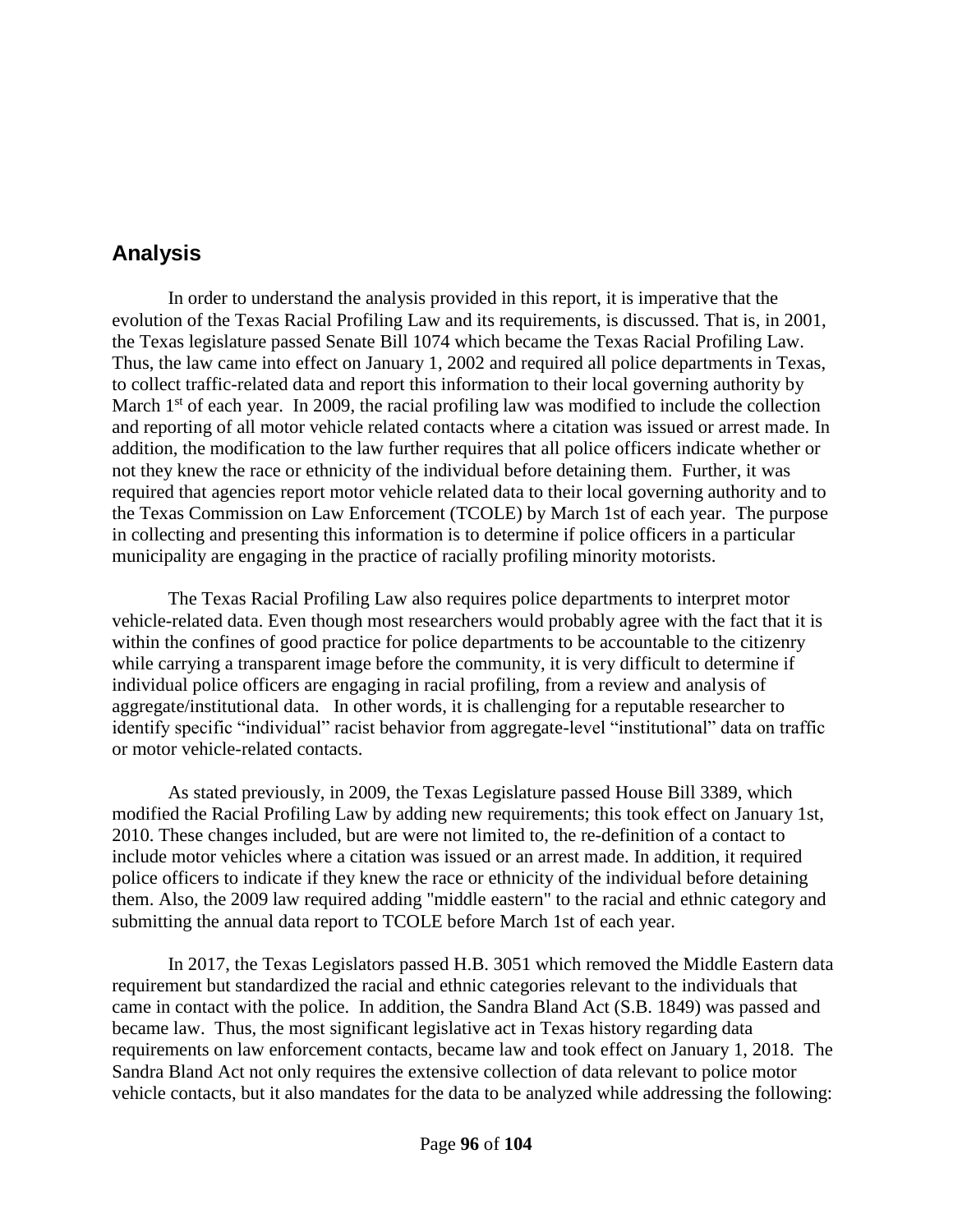- *1. A comparative analysis of the information compiled (under Article 2.133):*
	- *a. Evaluate and compare the number of motor vehicle stops, within the applicable jurisdiction, of persons who are recognized as racial or ethnic minorities and persons who are not recognized as racial or ethnic minorities;*
	- *b. Examine the disposition of motor vehicle stops made by officers employed by the agency, categorized according to the race or ethnicity of the affected persons, as appropriate, including any searches resulting from stops within the applicable jurisdiction;*
	- *c. Evaluate and compare the number of searches resulting from motor vehicle stops within the applicable jurisdiction and whether contraband or other evidence was discovered in the course of those searches.*
- 2. *Information related to each complaint filed with the agency alleging that a peace officer employed by the agency has engaged in racial profiling*.

In an effort to comply with The Texas Racial Profiling/Sandra Bland Law, the Everman Police Department commissioned the analysis of its 2018 contact data. Thus, two different types of data analyses were performed. The first of these involved a careful evaluation of the 2018 motor vehicle-related data. This particular analysis measured, as required by the law, the number and percentage of Whites, Blacks, Hispanics or Latinos, Asians and Pacific Islanders, Alaska Natives and American Indians (Middle Easterners and individuals belonging to the "other" category, as optional categories), that came in contact with the police in the course of a motor vehicle related contact, and were either issued a ticket, citation, warning were issued or an arrest was made. Also, included in this data were instances where a motor vehicle contact took place for an alleged violation of the law or ordinance. The Tier 2 data analysis included, but was not limited to, information relevant to the number and percentage of contacts by race/ethnicity, gender, reason for the stop, location of stop, searches while indicating the type of search performed, result of stop, basis of an arrest and use of physical force resulting in bodily injury,

The additional data analysis performed was based on a comparison of the 2018 motor vehicle contact data with a specific baseline. When reviewing this particular analysis, it should be noted that there is disagreement, in the literature, regarding the appropriate baseline to be used when analyzing motor vehicle-related contact information. Of the baseline measures available, the Everman Police Department opted to adopt, as a baseline measure, the Fair Roads Standard. This particular baseline is based on data obtained through the U.S. Census Bureau (2010) relevant to the number of households that have access to vehicles while controlling for the race and ethnicity of the heads of households.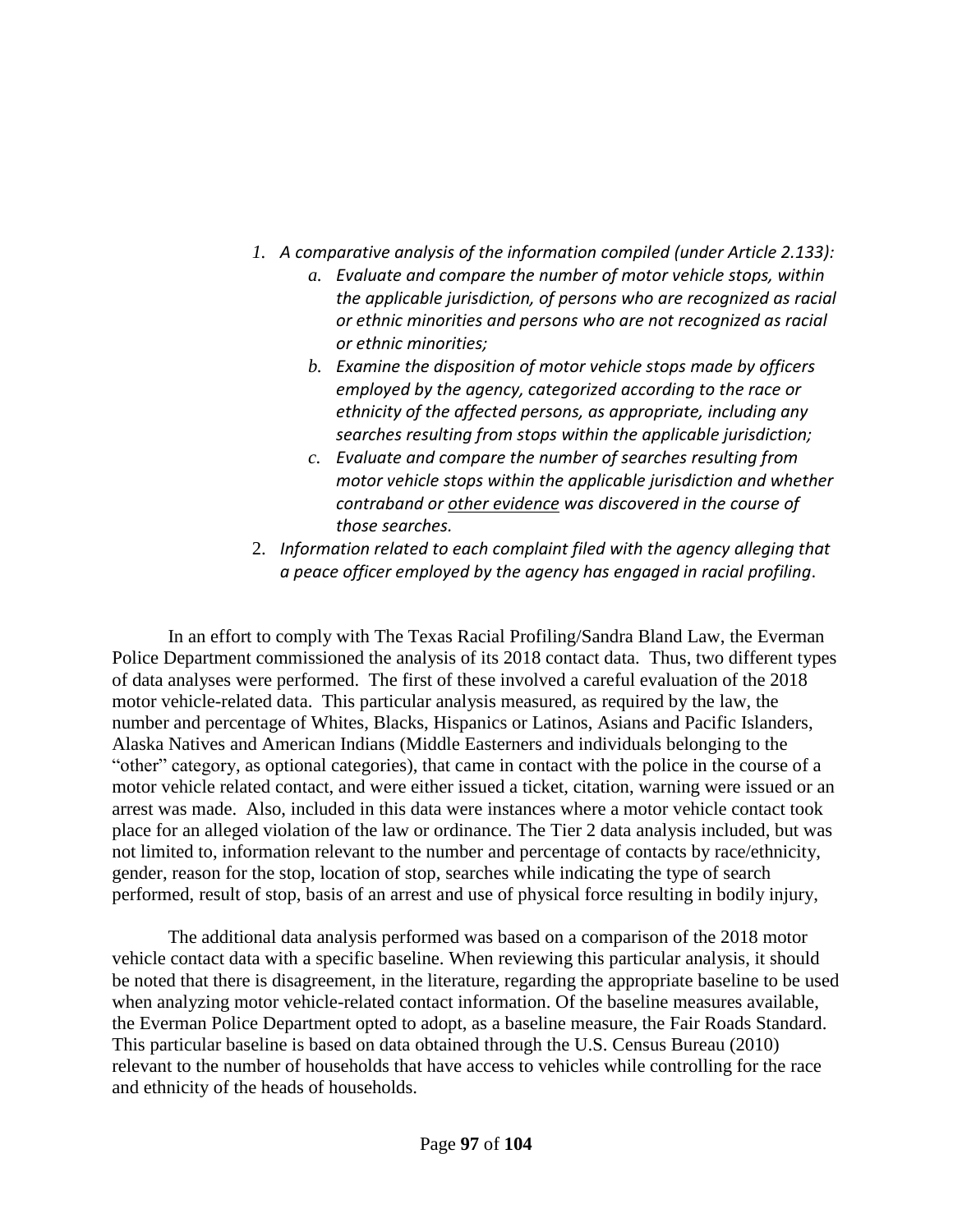It is clear that census data presents challenges to any effort made at establishing a fair and accurate racial profiling analysis. That is, census data contains information on all residents of a particular community, regardless of the fact they may or may not be among the driving population. Further, census data, when used as a baseline of comparison, presents the challenge that it captures information related to city residents only. Thus, excluding individuals who may have come in contact with the Everman Police Department in 2018 but live outside city limits. In some cases, the percentage of the population that comes in contact with the police but lives outside city limits represents a substantial volume of all motor vehicle-related contacts made in a given year.

Since 2002, several civil rights groups in Texas expressed their desire and made recommendations to the effect that all police departments should rely, in their data analysis, on the Fair Roads Standard. This source contains census data specific to the number of "households" that have access to vehicles. Thus, proposing to compare "households" (which may have multiple residents and only a few vehicles) with "contacts" (an individual-based count). This, in essence, constitutes a comparison that may result in ecological fallacy. Despite this, the Everman Police Department accepted the recommendation to utilize this form of comparison (i.e., census data relevant to households with vehicles) in an attempt to demonstrate its "good will" and "transparency" before the community. Thus, the Fair Roads Standard data obtained and used in this study is specifically relevant to the Dallas Fort-Worth (DFW) Metroplex.

#### Tier 2 (2018) Motor Vehicle-Related Contact Analysis

When analyzing the enhanced Tier 2 data collected in 2018, it was evident that most motor vehicle-related contacts were made with males and most of the contacts were made with Black drivers. This was followed by Hispanic and White drivers. In most instances, police officers report not knowing the race or ethnicity prior to the stop. Further, they cite as the primary reason for the stop to have been a "moving traffic violation". This was followed by "vehicle traffic violation".

In 2018, most of the contacts made took place in city streets. The Everman Police Department cites that most contacts did not result in a search. Of those searches made, most were based on probable cause. The second most significant reason for a search was "consent". In addition, contraband was found as a result of most of the searches made. Of the contraband found, in most instances, drugs were cited as the most frequent contraband found.

The data also shows that the majority of stops resulted in a citation. This was followed by "written warning". When an arrest was made, the most frequent reason provided was a violation of the penal code. Also, none of the contacts resulted in the use of physical force which caused bodily injury.

#### Comparative Analysis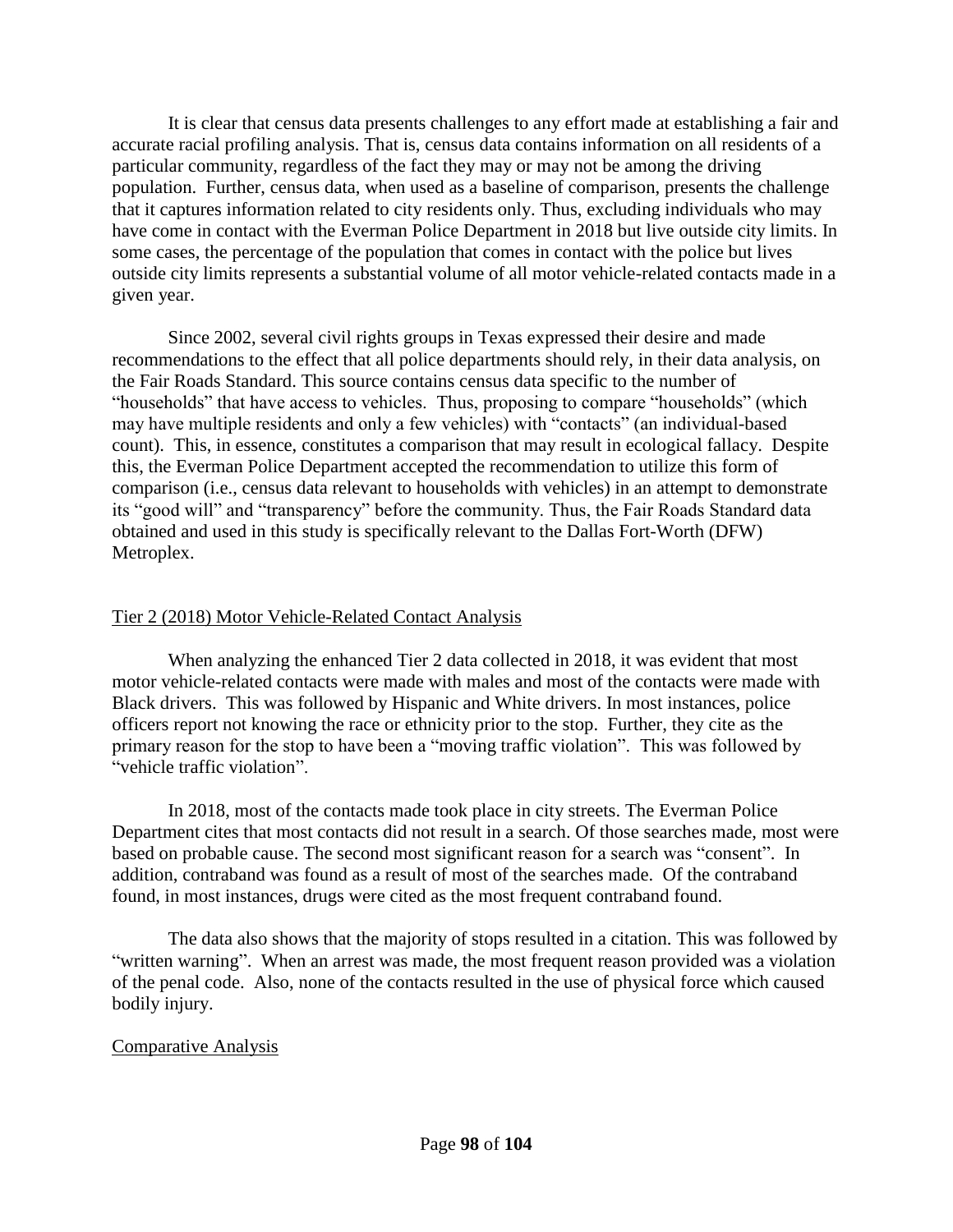The data analysis of motor vehicle contacts to the census data relevant to the number of "households" in DFW who indicated, in the 2010 census, that they had access to vehicles, produced interesting findings. Specifically, the percentage of Blacks and Hispanics that came in contact with the police was higher than the percentage of Black and Hispanic households in DFW that claimed, in the 2010 census, to have access to vehicles. With respect to Whites and Asians, a lower percentage of contacts were detected. That is, the percentage of White and Asian drivers that came in contact with the police in 2018 was lower than the percentage of White and Asian households in DFW with access to vehicles.

The analysis of the searches performed shows that most of all searches produced contraband. This is above national law enforcement trends.

#### Summary of Findings

The most recent Texas Racial Profiling Law requires that police department perform data audits in order to validate the data being reported. Consistent with this requirement, the Everman Police Department has engaged del Carmen Consulting, LLC in order to perform these audits in a manner consistent with normative statistical practices. As shown in table 4, the audit performed has shown that the data is valid and reliable. Further, as required by law, this report also includes an analysis on the searches performed. This analysis includes information on whether contraband was found as a result of the search while controlling for race/ethnicity. The search analysis demonstrates that the police department is engaging in search practices consistent with national trends in law enforcement.

While considering the findings made in this analysis, it is recommended that the Everman Police Department should continue to collect and evaluate additional information on motor vehicle contact data (i.e., reason for probable cause searches, contraband detected) which may prove to be useful when determining the nature of the contacts police officers are making with all individuals.

As part of this effort, the Everman Police Department should continue to:

- 1) Perform an independent analysis on contact and search data in future years.
- 2) Commission data audits in 2019 in order to assess data integrity; that is, to ensure that the data collected is consistent with the data being reported.

The comprehensive analysis of the data included in this report demonstrates that the Everman Police Department has complied with the Texas Racial Profiling Law and all of its requirements. Further, the report demonstrates that the police department has incorporated a comprehensive racial profiling policy, currently offers information to the public on how to file a compliment or complaint, commissions quarterly data audits in order to ensure validity and reliability, collects and commissions the analysis of tier 2 data, and ensures that the practice of racial profiling is not tolerated.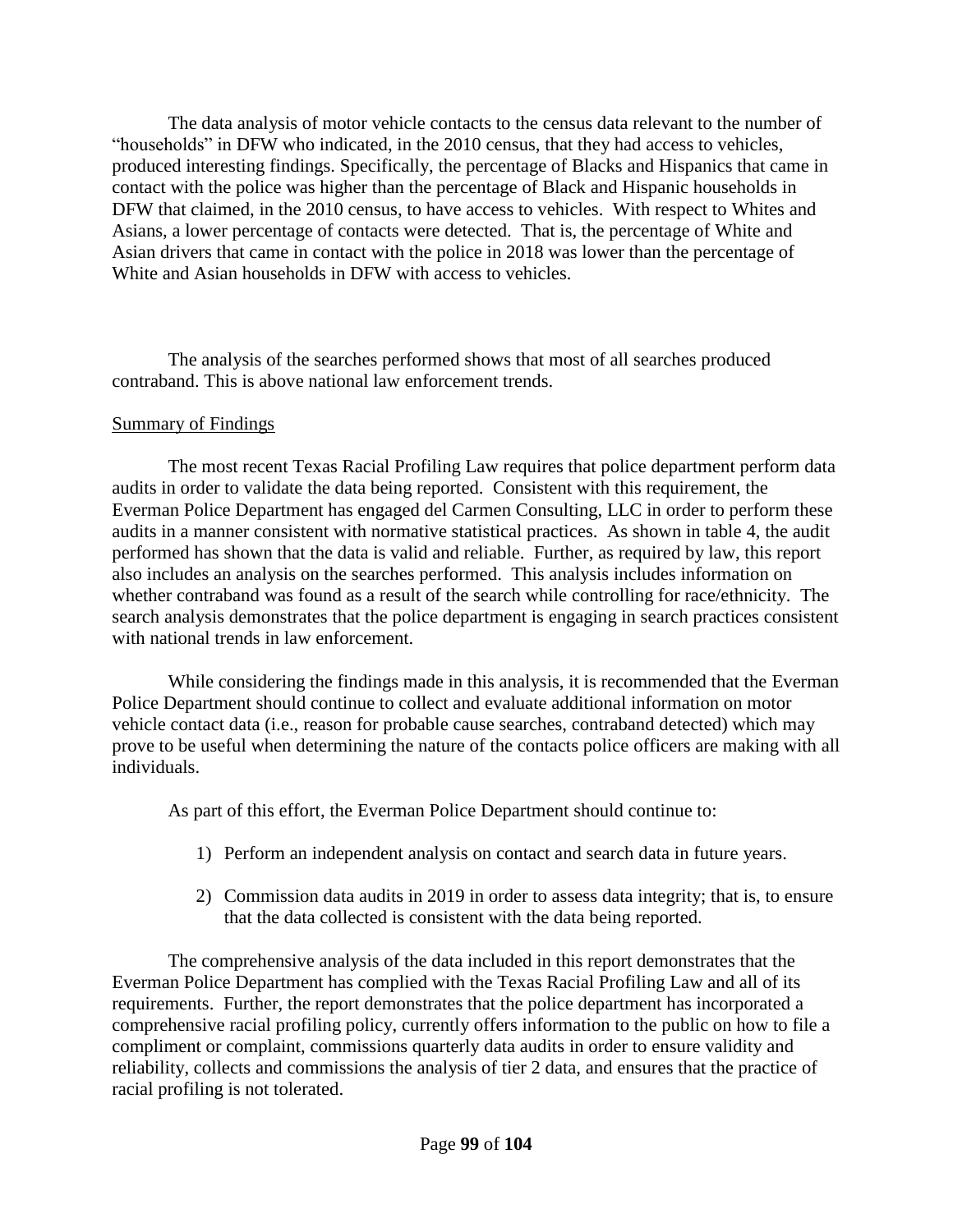# **(III) Summary**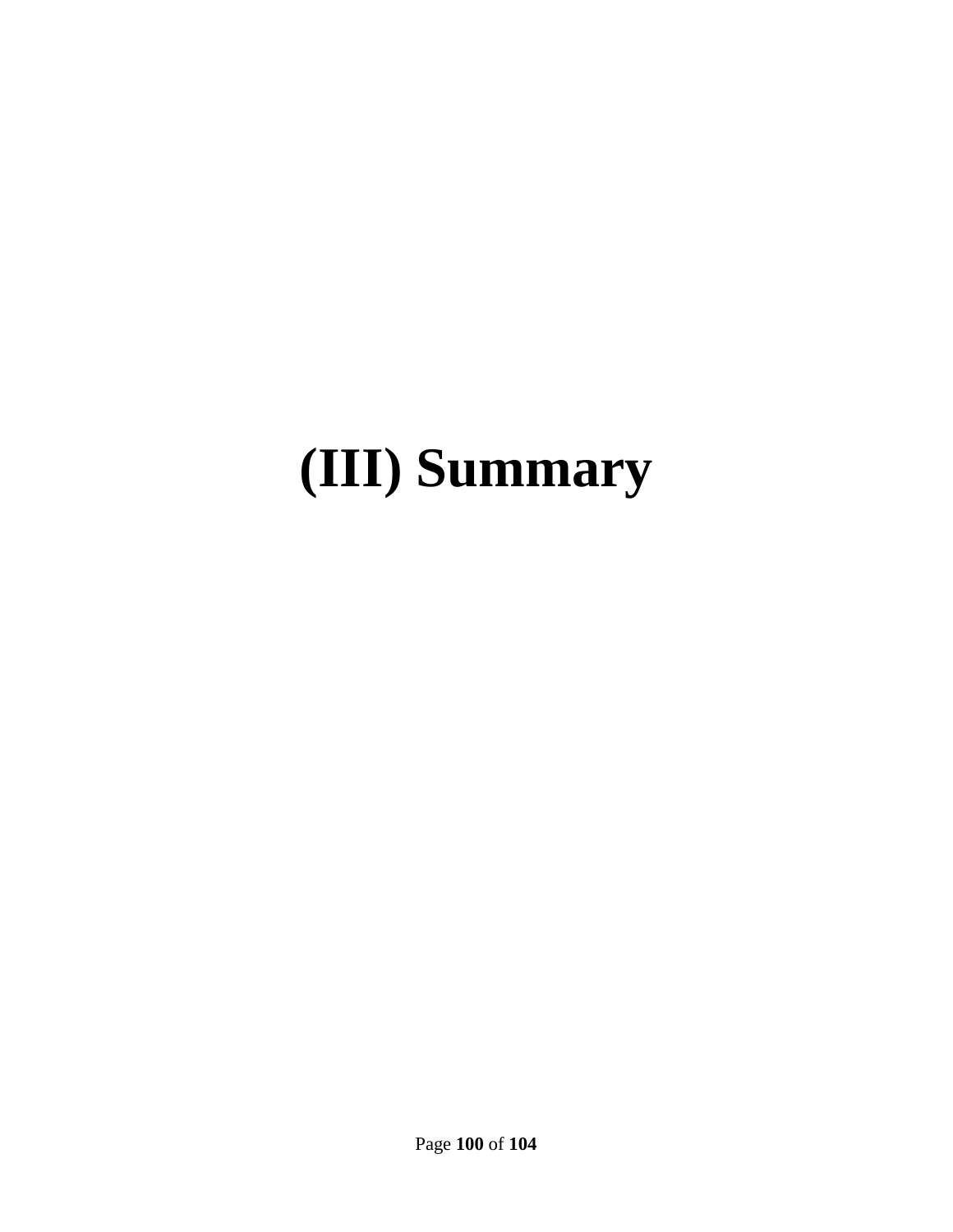## **Checklist**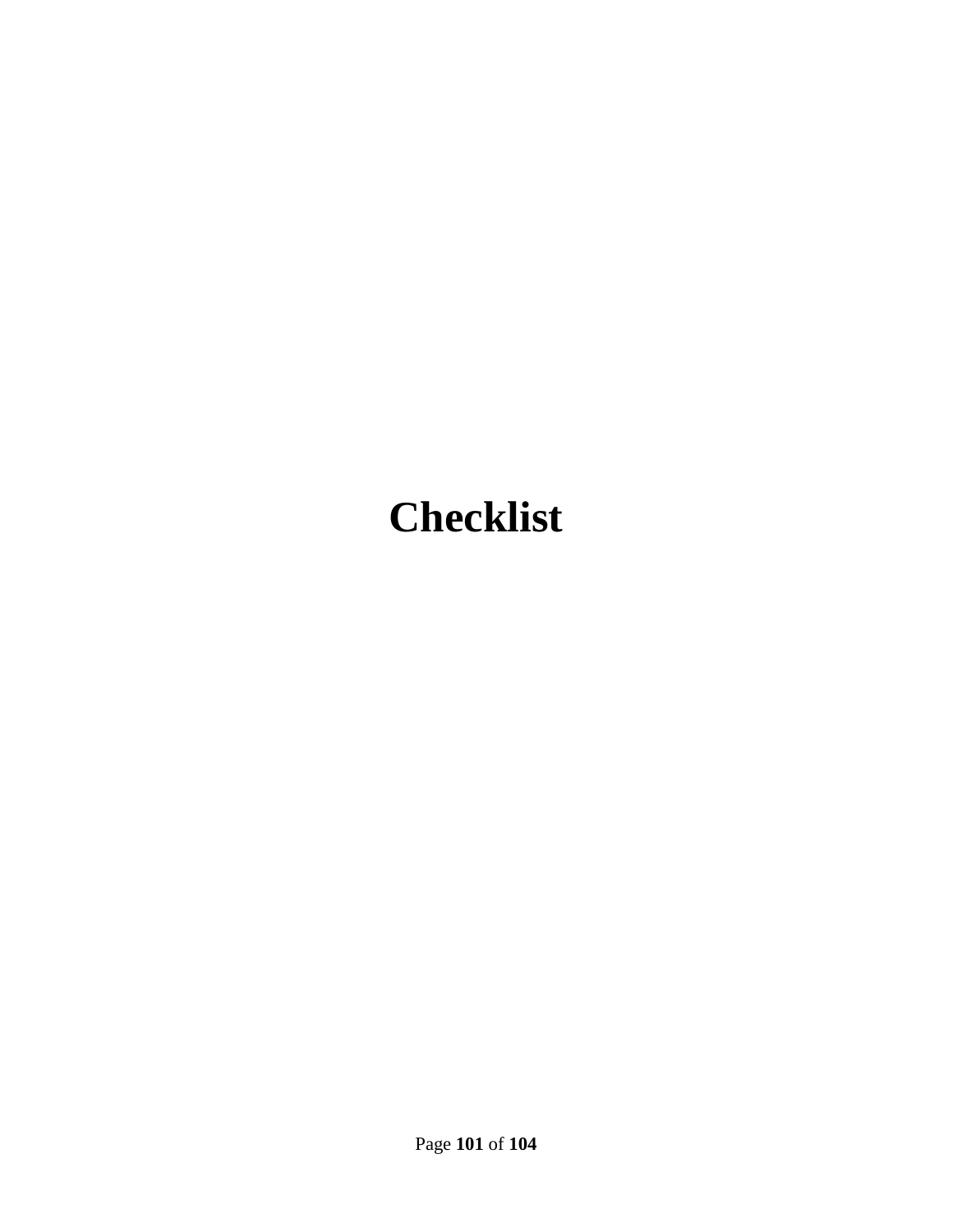

### **Checklist**

The following requirements **were** met by the Everman Police Department in accordance with The Texas Racial Profiling Law:

 $\boxtimes$  Implement a Racial Profiling Policy citing act or actions that constitute racial profiling.

 $\boxtimes$  Include in the racial profiling policy, a statement indicating prohibition of any peace officer employed by the Everman Police Department from engaging in racial profiling.

 $\boxtimes$  Implement a process by which an individual may file a complaint regarding racial profiling violations.

 $\boxtimes$  Provide public education related to the compliment and complaint process.

 $\boxtimes$  Implement disciplinary guidelines for officers found in violation of the Texas Racial Profiling Law.

 $\boxtimes$  Collect, report and analyze motor vehicle data (Tier 2).

 $\boxtimes$  Commission Data Audits and a Search Analysis.

 $\boxtimes$  Indicate total number of officers who knew and did not know, the race/ethnicity of individuals before being detained.

 $\boxtimes$  Produce an annual report on police contacts (Tier 2) and present this to the local governing body and TCOLE by March 1, 2019.

 $\boxtimes$  Adopt a policy, if video/audio equipment is installed, on standards for reviewing video and audio documentation.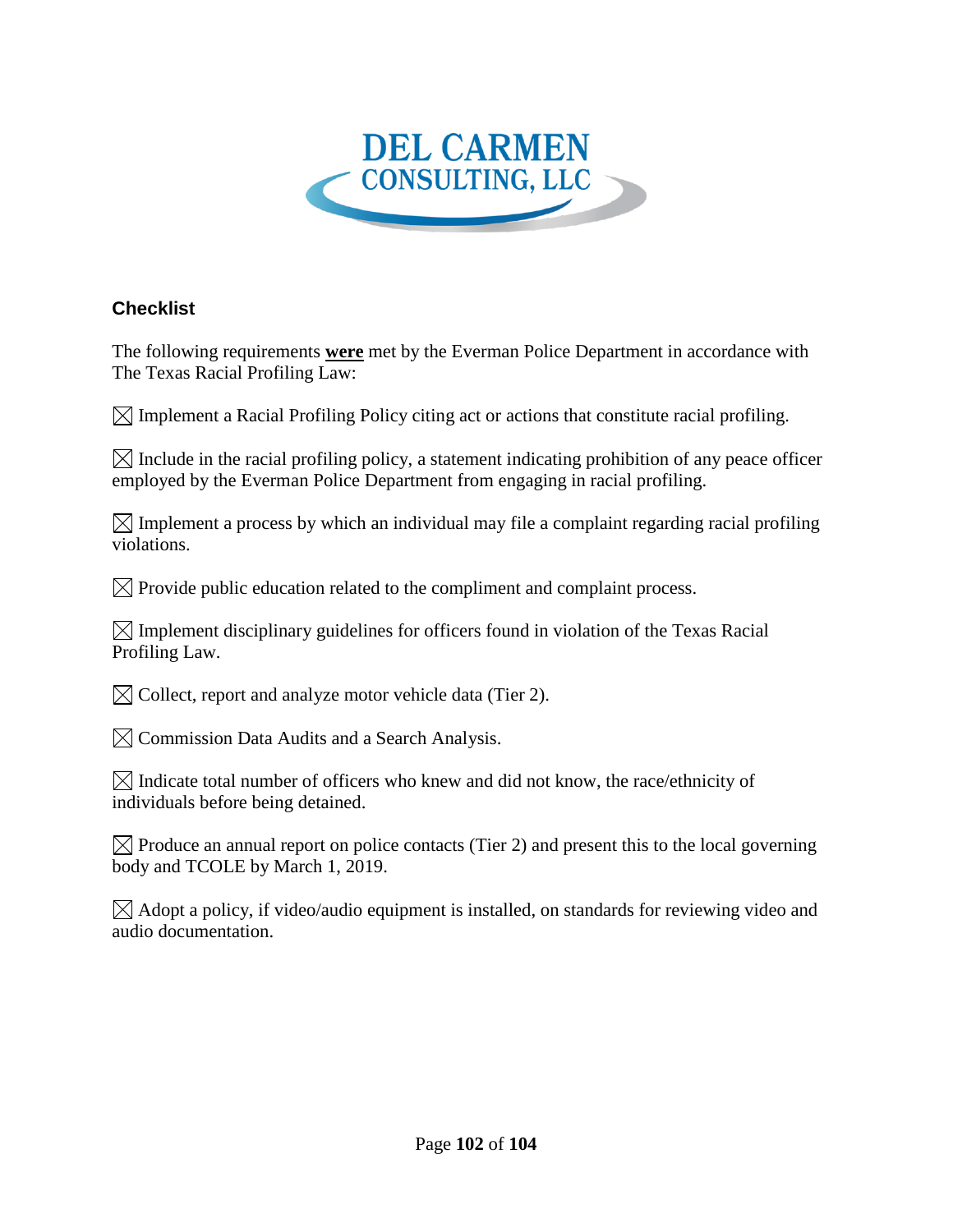## **Contact Information**